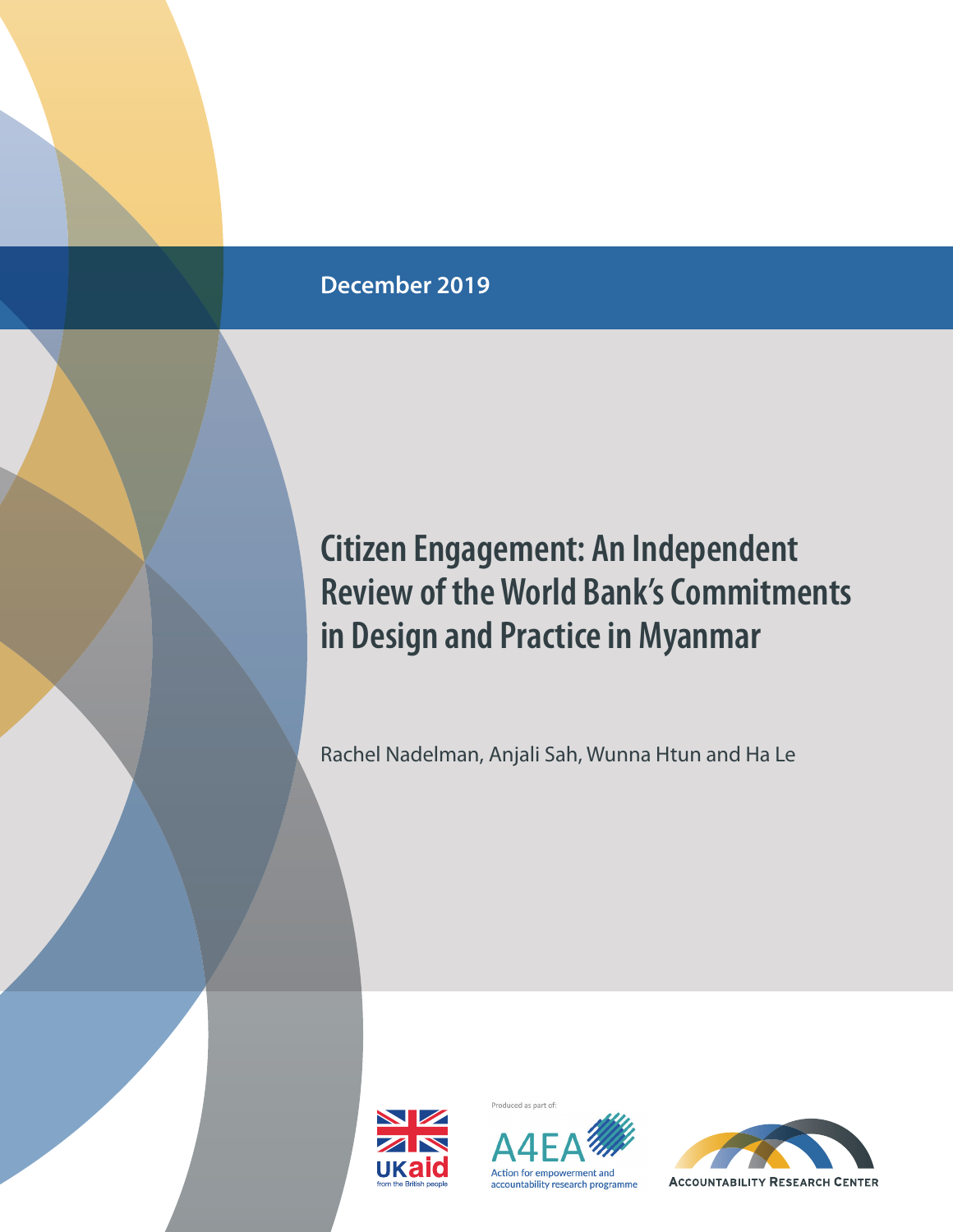## **About Accountability Research Center (ARC)**

The Accountability Research Center (ARC) is an action-research incubator based in the School of International Service at American University. ARC partners with civil society organizations and policy reformers in the global South to improve research and practice in the field of transparency, participation and accountability.

For more information about ARC, please visit the website: [www.accountabilityresearch.org](http://www.accountabilityresearch.org).

## **About Action for Empowerment and Accountability (A4EA) Research Programme**

In a world shaped by rapid change, the Action for Empowerment and Accountability (A4EA) research programme focuses on fragile, conflict and violent (FCV) settings to ask how social and political action for empowerment and accountability emerges in these contexts, what pathways it takes, and what impacts it has.

A4EA is implemented by a consortium consisting of the Institute of Development Studies (IDS), the Accountability Research Center (ARC), the Collective for Social Science Research (CSSR), the Institute of Development and Economic Alternatives (IDEAS), Itad, Oxfam GB, and the Partnership for African Social and Governance Research (PASGR). Research focuses on five countries: Egypt, Mozambique, Myanmar, Nigeria and Pakistan. A4EA is funded by aid from the UK government. The views expressed in this publication do not necessarily reflect the official policies of the funder.

## **About ARC Publications**

ARC publications serve as a platform for accountability strategists and researchers to share their experiences and insights with diverse readers and potential allies across issue areas and sectors. These publications frame distinctive local and national initiatives in terms that engage with the broader debates in the transparency, participation and accountability (TPA) field. Research publications include brief *Accountability Notes*, longer *Accountability Working Papers* and *Learning Exchange Reports*.

#### $\odot$ **Rights and Permissions**  $|$  (cc)

The material in this publication is copyrighted under the Creative Commons Attribution 4.0 Unported license (CC BY 4.0) <https://creativecommons.org/licenses/by/4.0/>. Under the Creative Commons Attribution license, you are free to copy, distribute, transmit, and adapt this work, including for commercial purposes, under the following conditions:

Attribution—Please cite the work as follows: Rachel Nadelman, Anjali Sah, Ha Le, and Wunna Htun. 2019. "Citizen Engagement: An Independent Review of the World Bank's Commitments in Design and Practice in Myanmar." Accountability Research Center.

Translation—If you create a translation of this work, please add the following disclaimer along with the attribution: This translation was not created by the Accountability Research Center (ARC) and should not be considered an official ARC translation. ARC shall not be liable for any content or error in this translation.

## **Notes on Support**

Support for ARC comes from the Ford Foundation, the William and Flora Hewlett Foundation, the John D. and Catherine T. MacArthur Foundation, and Open Society Foundations.

## **Acknowledgements**

The authors would like to especially acknowledge Jonathan Fox (ARC) for his ongoing review and timely feedback, and Ha Le and Rabia Uddin for their research contributions.

## **Disclaimer**

The findings, interpretations, and conclusions expressed here are those of the authors.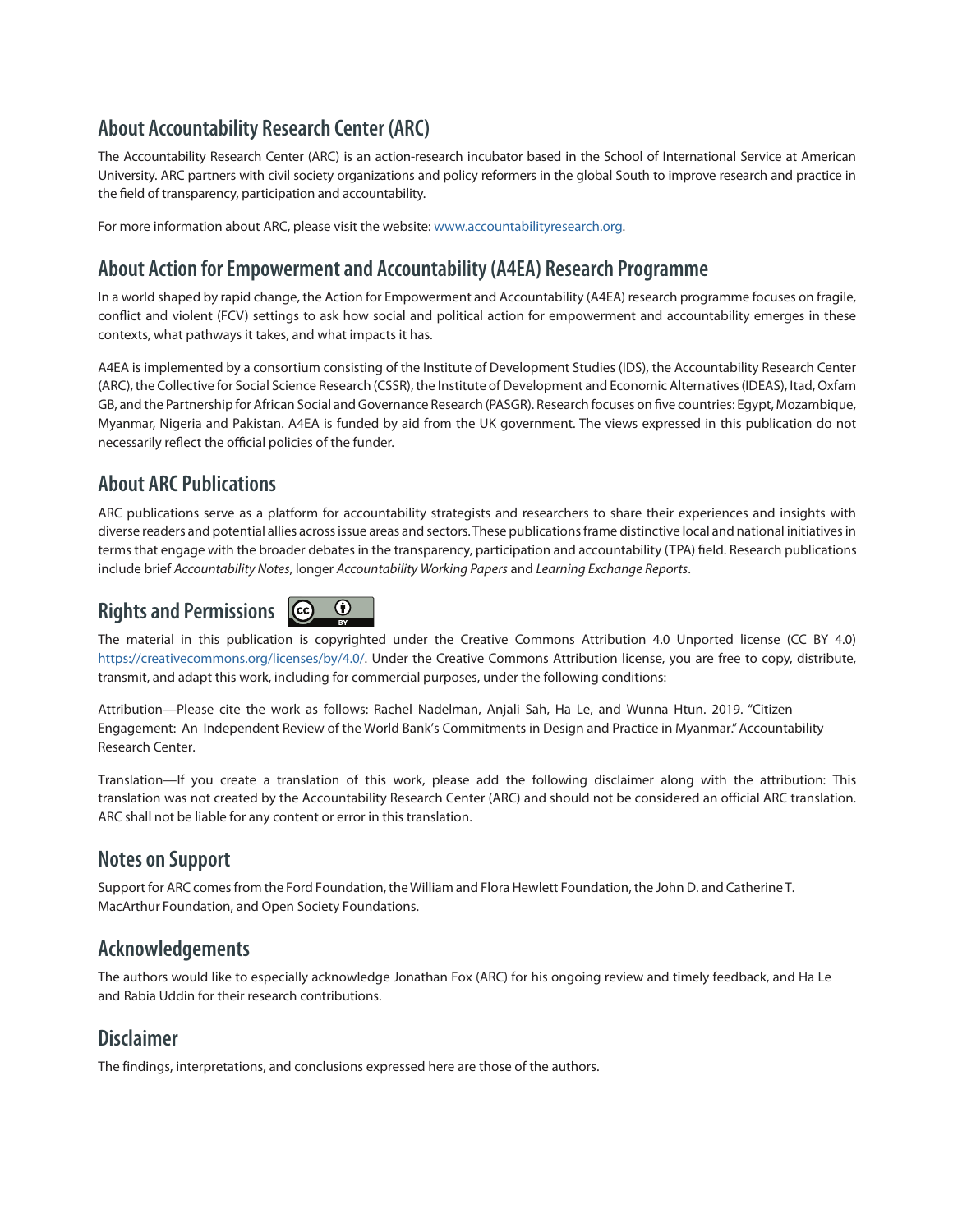## **Contents**

| 15. 1.3 Methodology: Independent monitoring of CE in World Bank program design  15                      |  |
|---------------------------------------------------------------------------------------------------------|--|
|                                                                                                         |  |
|                                                                                                         |  |
| 1.3.4 Assessing how CE commitments are carried out in practice: pilot fieldwork in Myanmar 18           |  |
|                                                                                                         |  |
|                                                                                                         |  |
|                                                                                                         |  |
|                                                                                                         |  |
|                                                                                                         |  |
|                                                                                                         |  |
|                                                                                                         |  |
|                                                                                                         |  |
| 2.2.3 Commitments to citizen feedback and monitoring opportunities throughout the project life cycle 31 |  |
|                                                                                                         |  |
|                                                                                                         |  |
|                                                                                                         |  |
|                                                                                                         |  |
|                                                                                                         |  |
|                                                                                                         |  |
|                                                                                                         |  |
|                                                                                                         |  |
|                                                                                                         |  |
|                                                                                                         |  |
|                                                                                                         |  |
| 4.3 Collaboration in project decision-making and collecting citizen feedback  55                        |  |
|                                                                                                         |  |
|                                                                                                         |  |
|                                                                                                         |  |
|                                                                                                         |  |
|                                                                                                         |  |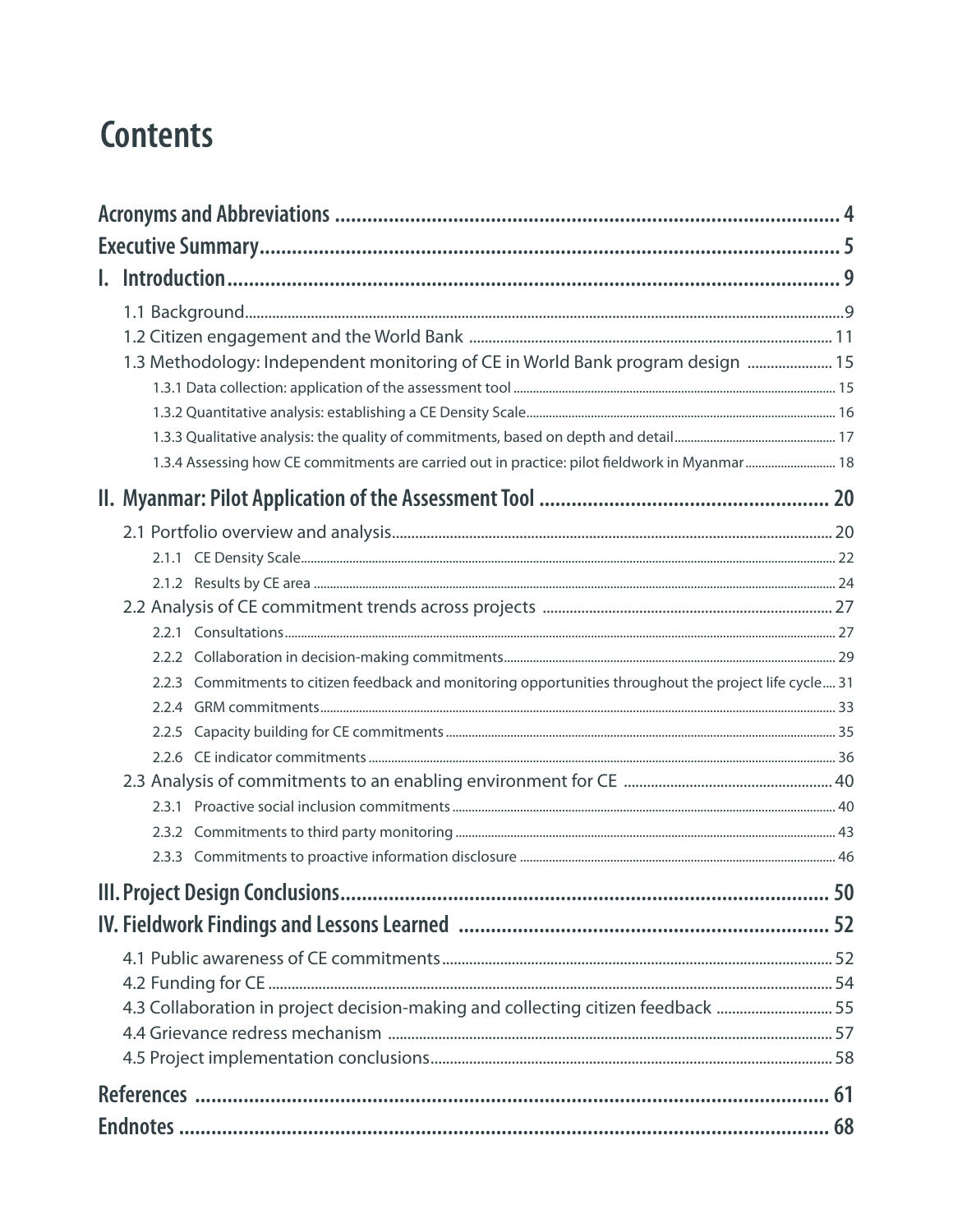# <span id="page-3-0"></span>**Acronyms and Abbreviations**

| A4EA        | Action for Empowerment and Accountability      |
|-------------|------------------------------------------------|
| AF          | <b>Additional Financing</b>                    |
| <b>ARC</b>  | <b>Accountability Research Center</b>          |
| <b>BIC</b>  | <b>Bank Information Center</b>                 |
| <b>CBO</b>  | Community-based organization                   |
| <b>CDD</b>  | Community-driven development                   |
| <b>CE</b>   | Citizen engagement                             |
| <b>CEPF</b> | <b>Community Engagement Planning Framework</b> |
| <b>CSO</b>  | Civil society organization                     |
| <b>DFID</b> | Department for International Development       |
| dli         | Disbursement linked indicator                  |
| EE.         | Enabling environment                           |
| <b>ESMF</b> | Environmental and Social Management Framework  |
| <b>FCV</b>  | Fragile, conflict and violent                  |
| <b>FGD</b>  | Focus group discussion                         |
| <b>FY</b>   | Fiscal year                                    |
| <b>FSDP</b> | Financial Sector Development Project           |
| <b>GAP</b>  | <b>Gender Action Plan</b>                      |
| <b>GPSA</b> | Global Partnership for Social Accountability   |
| <b>GRM</b>  | Grievance redress mechanism                    |

| <b>ICT</b>  | Information and communication technology      |
|-------------|-----------------------------------------------|
| <b>IDS</b>  | Institute of Development Studies              |
| IEG         | <b>Independent Evaluation Group</b>           |
| <b>IPF</b>  | <b>Investment Project Financing</b>           |
| <b>IPPF</b> | Indigenous Peoples Planning Framework         |
| KII         | Key informant interview                       |
| M&E         | Monitoring and evaluation                     |
| <b>NGO</b>  | Non-governmental organization                 |
| <b>OM</b>   | Operational manual                            |
| <b>PAD</b>  | <b>Project Appraisal Document</b>             |
| <b>PDO</b>  | Project Development Objective                 |
| <b>PID</b>  | <b>Project Information Document</b>           |
| <b>PMU</b>  | Project Management Unit                       |
| <b>PSIA</b> | Poverty and Social Impact Analysis            |
| <b>RAP</b>  | <b>Resettlement Action Plan</b>               |
| <b>RF</b>   | <b>Results Framework</b>                      |
| <b>RPF</b>  | <b>Resettlement Policy Framework</b>          |
| <b>SESA</b> | Strategic and Environmental Social Assessment |
| <b>TPM</b>  | Third party monitoring                        |
| <b>WBG</b>  | World Bank Group                              |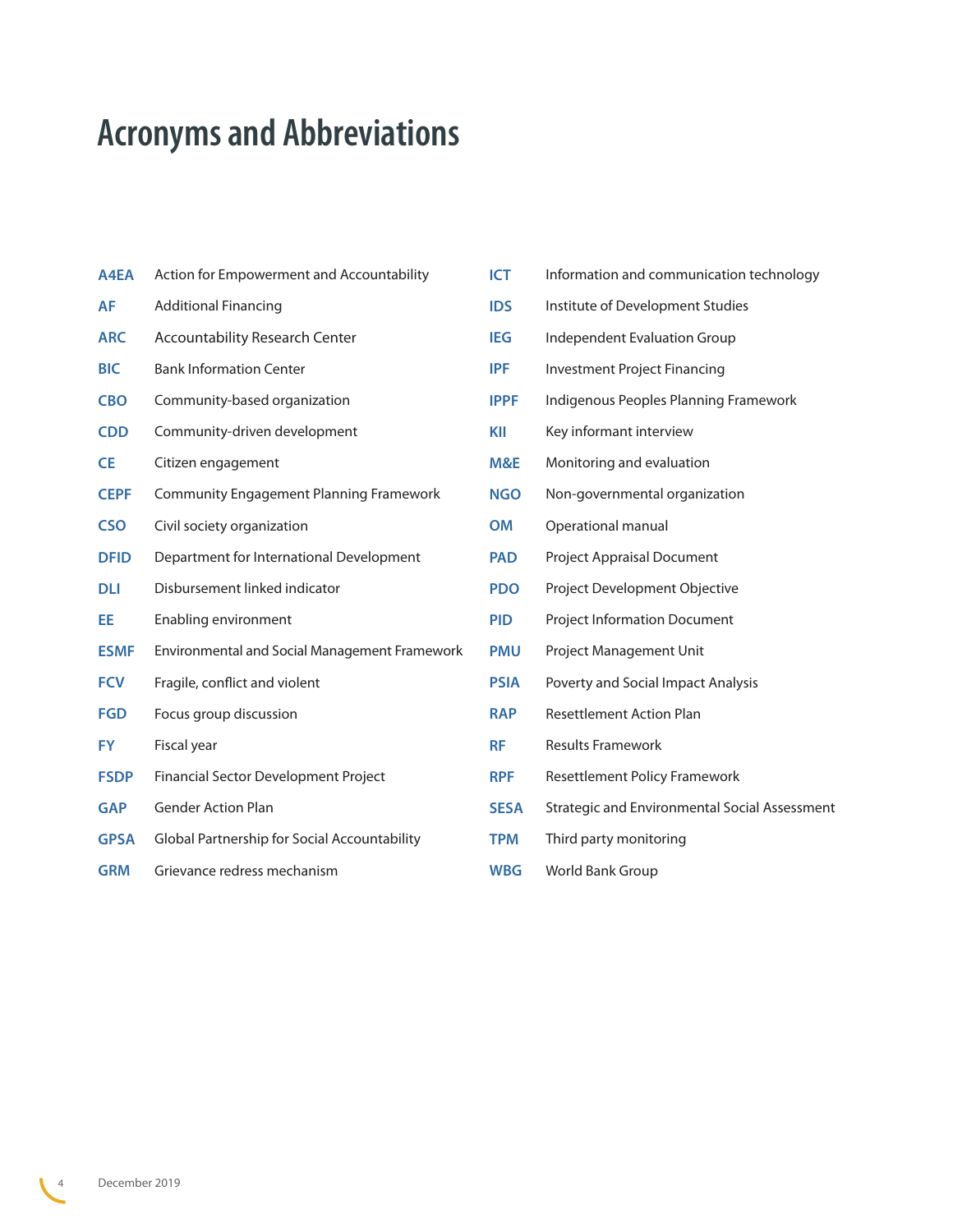## <span id="page-4-0"></span>**Executive Summary**

In 2013 World Bank president Jim Yong Kim publicly promised that the institution would improve its engagement with citizens by incorporating feedback into 100 percent of projects with identifiable beneficiaries. The goal took formal shape as the 2014 *Strategic Framework for Mainstreaming Citizen Engagement* (CE Strategic Framework), which "incorporates citizen engagement, including beneficiary feedback, specifically in its treatment of inclusion, which entails empowering citizens to participate in the development process and integrating citizen voice in development programs as key accelerators to achieving results" (World Bank 2014:1). World Bank management utilized President Kim's promise as the basis for a new minimum institutional mandate requiring World Bank projects to incorporate at least one project mechanism to engage citizens, one indicator to monitor progress, and to report on the indicator by the third year of implementation.

How and to what degree is the World Bank putting its new institutional citizen engagement (CE) commitments into practice? This question guided an initiative undertaken by the Accountability Research Center (ARC) at American University as part of the Institute of Development Studies' (IDS) Action for Empowerment and Accountability (A4EA) investigation into how external actors are attempting to support local processes and conditions for empowerment and accountability in fragile, conflict and violent (FCV) settings.

This kind of in-depth analysis of CE in project design is necessary but not sufficient to as sess whether and how the World Bank and government partners actually implement those commitments. Therefore, ARC developed a two-track monitoring approach: First, independently monitoring *whether and how* the World Bank is integrating CE into project design, the critical early stage of donor involvement. And second, utilizing findings on CE in project design to monitor *how* CE commitments are *actually* being carried out in implementation.

For this initiative, ARC primarily focused on the first track, analyzing citizen engagement commitments in World Bank project design (Fiscal Years (FY) 2015–17) across four A4EA priority countries: Mozambique, Myanmar, Nigeria and Pakistan. This included 57 projects ranging from US\$19 million to over US\$600 million. In April 2019, ARC and IDS published a comparative synthesis report on the results from all four country project design assessments.

**The country assessment presented here features ARC's investigation of World Bank proj**ects in Myanmar, the only country among the four where ARC undertook fieldwork on CE **in implementation. This report therefore contributes to both tracks, reporting on CE commitments in design across the FY15–17 portfolio (eight projects) as well as findings on CE in implementation for the three projects furthest along in implementation at the time of fieldwork (2017-18):** *National Community Driven Development, Ayeyarwady Integrated River Basin Management* **and** *Essential Health Services Access.*

This research is one component of A4EA's broader investigation into how external actors, particularly large donors, are supporting empowerment and accountability in fragile, conflict and violent (FCV) settings. The CE Strategic Framework is particularly relevant for FCV settings because it provides guidance for how large-scale development projects could encourage arenas for collective citizen action, as well as state response capacity, which otherwise might be lacking. ARC therefore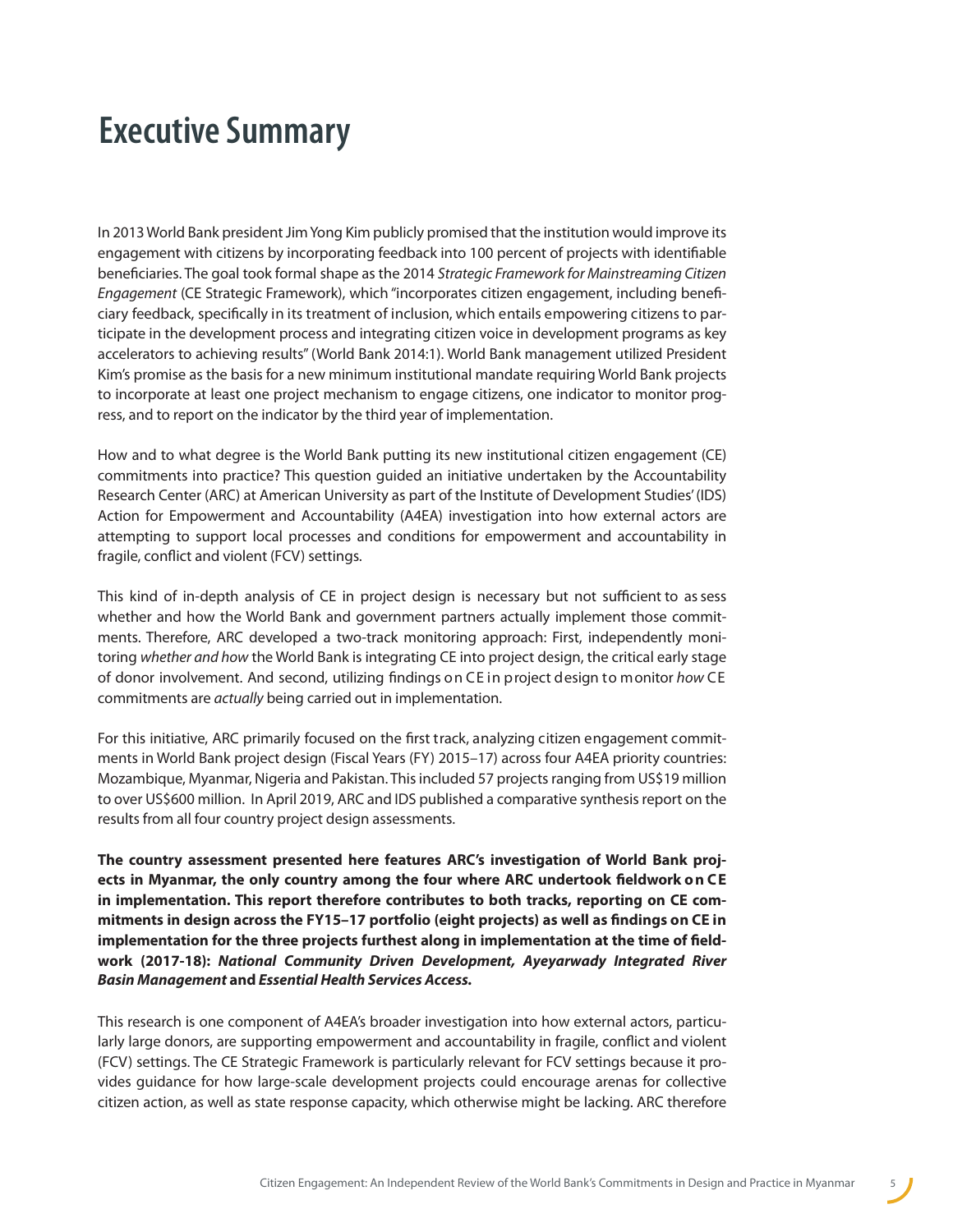utilized the CE Strategic Framework as the basis for an original assessment tool that examines commitments to CE in World Bank projects. It incorporates seven priority areas for CE including:

- Consultation during project preparation
- Collaborative decision-making during project implementation
- Citizen feedback opportunities throughout the project life cycle
- Citizen involvement in project monitoring
- Grievance redress mechanisms (GRMs)
- Capacity building for CE
- Improved CE monitoring and results reporting

The approach then expands the scope beyond CE project mechanisms to three additional measures that ARC hypothesizes could potentially facilitate an enabling environment (EE) for CE. These include:

- **Measures for proactive social inclusion** (i.e., related to gender, disability, ethnicity, age, migrant status, etc.) in CE efforts
- **Third party monitoring** for project results and citizen feedback findings—which could inform CE if accompanied by
- **Proactive public information disclosure** of project results and findings from citizen engagement efforts and the project progress.

This analysis sought to determine if a project commits to seeking a strategic approach to CE, meaning the degree to which there is the potential for synergy across the different tactics incorporated. This assessment attempts to distinguish between projects that apply the CE framework in a minimalist, "tick the box" manner  $-$  a "thin" approach using the language of a recent Independent Evaluation Group (IEG) study, and projects that commit to pursuing multiple CE mechanisms – a "thick" approach. An original Citizen Engagement Density Scale was developed to assess the "thickness" of project commitments across five categories and categorize them as *Robust, Comprehensive, Intermediate, Weak,* and *Low*.

**The key findings from the desk review of CE commitments in the Myanmar projects and subsequent fieldwork on project implementation**, which will be discussed greater detail in the final section of this paper, include:

#### **CE in Design of Myanmar Projects**

- The ARC CE Density Scale classifies the Myanmar FY15-17 projects as: *robust* (4 projects), *intermediate* (3 projects), and *low* (1 project). Of the four projects ranked in the robust category, three committed to activities in all 10 of the World Bank-prioritized CE areas and the three ARC-identified measures that potentially support an enabling environment for CE. Only one project design fell short of the Bank's minimum institutional CE requirements. These Myanmar projects committed to create spaces for engagement and open opportunities for communities to claim accountability.
- All but one of the Myanmar projects committed to a wide range of CE activities, including at least five of the seven priority CE categories in their design plans. These included: community consultations; engaging citizens in decision-making; soliciting feedback during implementation; operating a project-level GRM; and including at least one indicator to measure CE outcomes.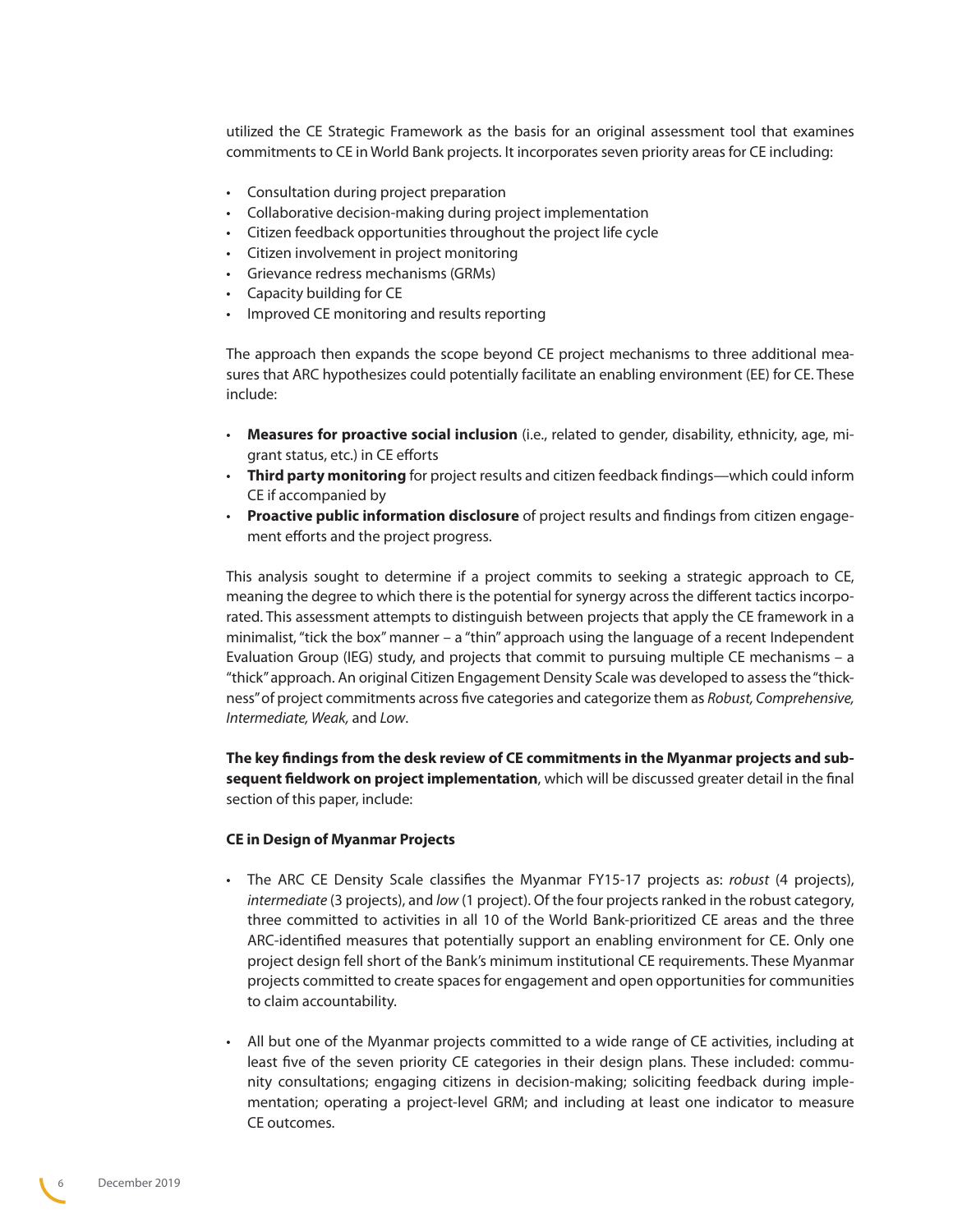- Seven of the eight projects met the World Bank minimum requirement to commit to measure at least one aspect of CE through an indicator in their public monitoring system (called a Results Framework), with three projects going a step farther to incorporate two CE indicators in their project design.
- Seven of the eight Myanmar projects committed to adopting measures for proactive social inclusion in CE processes. The majority focused on gender inclusion, and most projects recorded multiple and detailed commitments for including women in a broad range of CE activities. Yet few projects concretely addressed the proactive engagement of other socially excluded groups acknowledged in project design, such as migrants, people with disabilities, people living in poverty and landless people.
- Only three of the eight projects committed to both third party monitoring and proactively disclosing project results to the public. Only two projects committed to disclosing findings from third party monitoring of CE activities. This is a lost opportunity because, if utilized consistently, these complementary areas could enable third party monitoring to effectively contribute to participation by informed citizens.

#### **CE in implementation of Myanmar projects**

- The field work identified significant gaps between CE commitments and what projects actually implemented in two of the three projects investigated, the *Essential Health Services Access* and *Ayeyarwady Integrated River Basin Management* projects. The research found that only the *National Community Driven Development Project* carried out its CE design commitments consistently. These discrepancies highlight the significant limitation of assuming that project commitments captured in public program documents will in fact be met in practice.
- All three projects committed to engaging in collaborative decision-making and soliciting citizen feedback, but the fieldwork often revealed weaknesses in implementation.
	- ` The *National Community Driven Development Project* provided citizen committees decisionmaking capabilities in practice, yet budget constraints and some rigid project regulations limited full execution of community development priorities.
	- ` The *Essential Health Services Access Project* committed to facilitating collaborative consultations and gathering feedback with far greater frequency and regularity than it actually carried out in practice. When the project did undertake its promised CE measures, it is not clear that it utilized the feedback to inform implementation – or had systems in place to make this feedback loop possible.
	- ` In the *Ayeyarwady Integrated River Basin Management Project*, community members were unaware of the existence of key CE commitments, such as the Stakeholder Forum, which was presented in design documents as if it would have significant influence over project decision-making. In addition, they believed there had been bias in the selection of the villages and individuals who participated in consultations.
- CE commitments without pre-assigned budgets become unfunded mandates. The fieldwork found that projects were likely to prioritize other kinds of activities over CE commitments if not explicitly required to use resources for that purpose.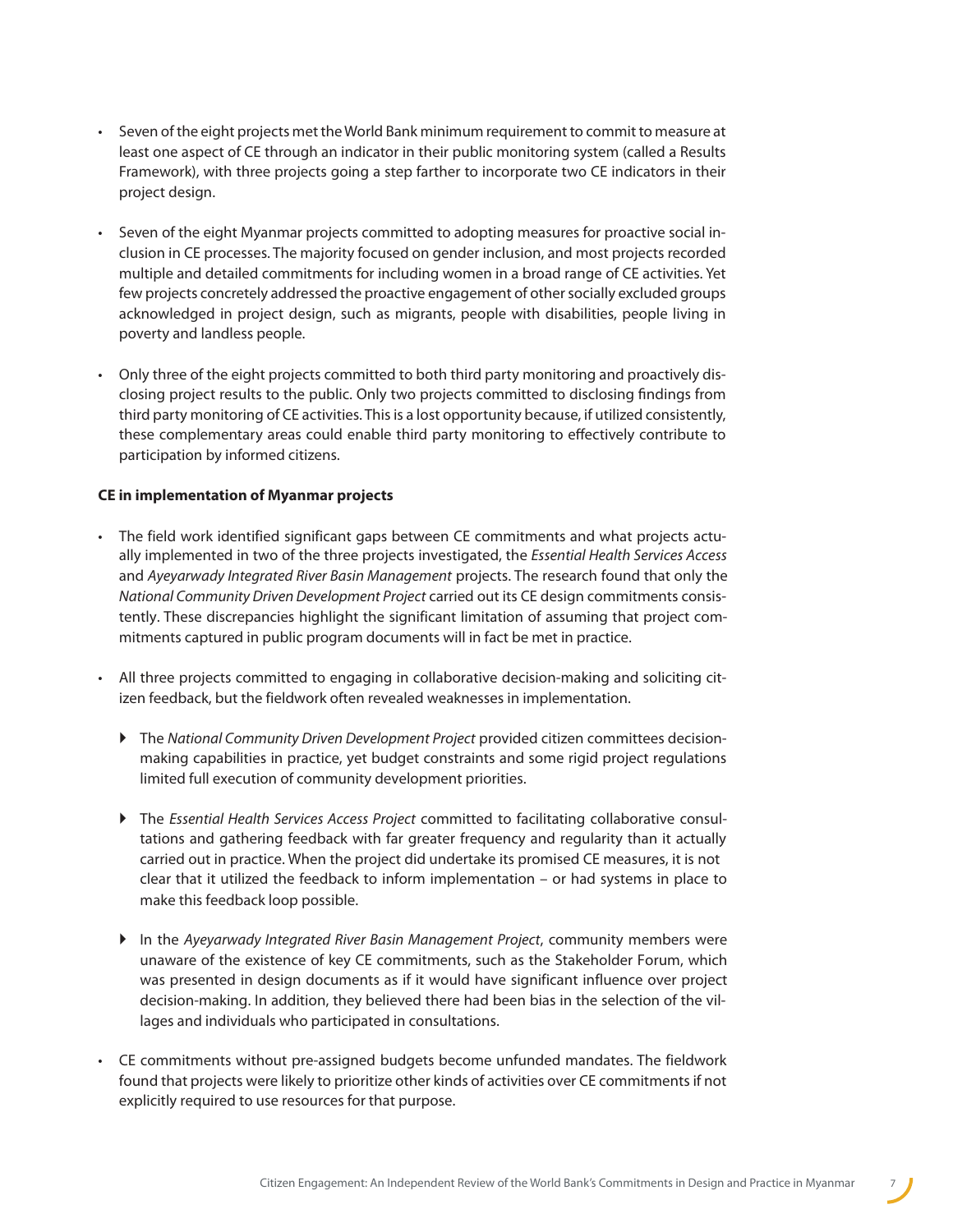- Public access to project operational manuals is crucial for informed CE, yet only the *National Community Driven Development Project* proactively made its operational manual publicly available. In contrast, neither the government nor the World Bank made public the operational manuals for the *Essential Health Services Access* and *Ayeyarwady Integrated River Basin Management* projects. According to respondents, few beneficiaries knew of the manuals' existence or importance.
- Although all three projects committed to implementing a GRM, the fieldwork found that only the *National Community Driven Development Project* had a system that was sufficiently operational to receive and respond to complaints. Yet, because that project actively encouraged communities to submit praise to the GRM, it is difficult to evaluate how it functioned in practice as a mechanism to resolve project grievances.
- The fieldwork revealed that beneficiaries across all three projects lacked sufficient understandings of the CE opportunities to which projects committed and the entitlements they were supposed to afford citizens. The lack of materials in Burmese, with fewer materials available in other national languages, only exacerbated this lack of understanding. Therefore, for citizens to be able to take advantage of available engagement opportunities, the opportunities need to be more clearly explained and translated (literally into national languages and figuratively into accessible terminology).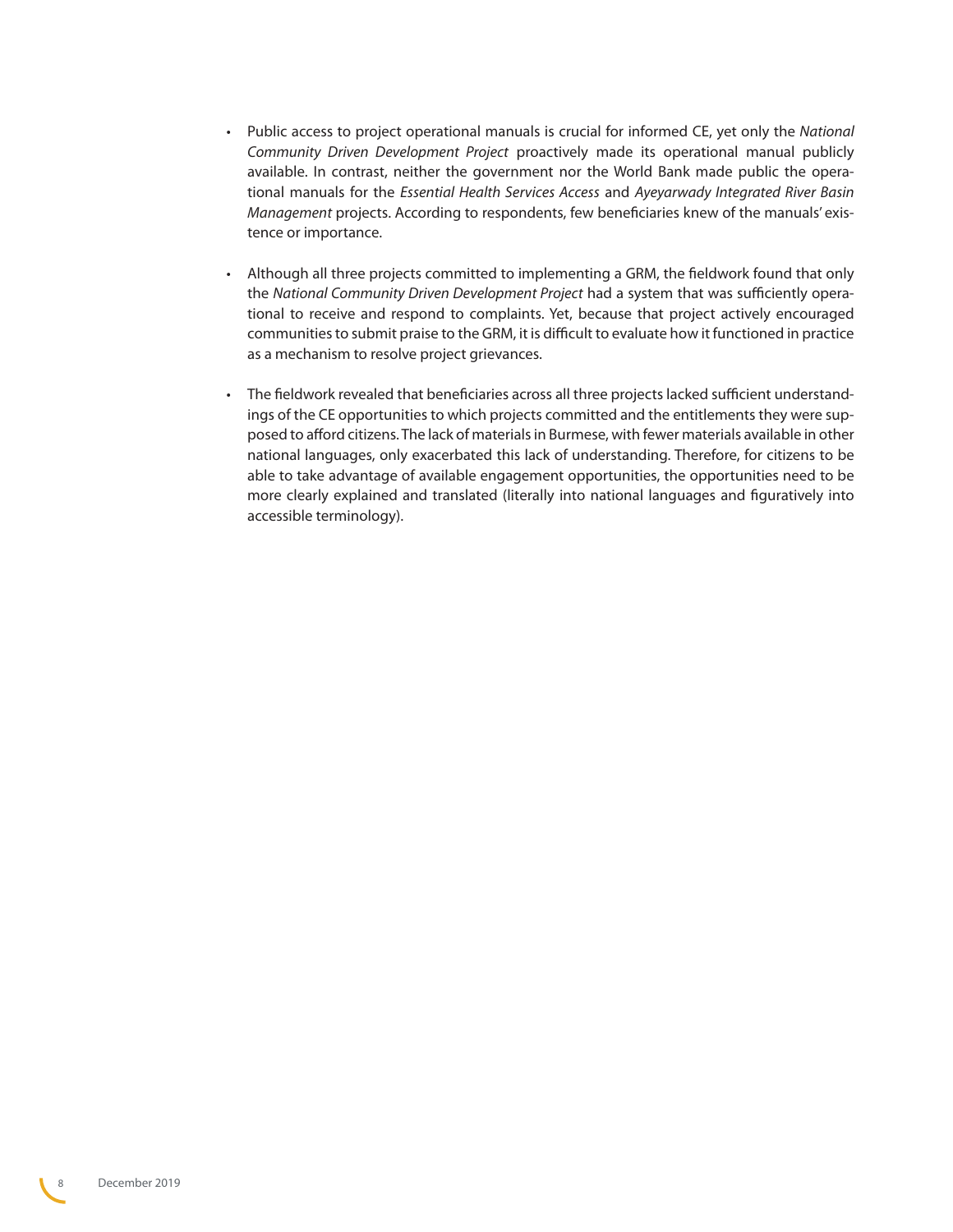## <span id="page-8-0"></span>**I. Introduction**

## **1.1 Background**

"We must become a better listener," the World Bank's then-president Jim Yong Kim acknowledged during his keynote speech at the World Bank/IMF 2013 Annual meeting. He continued: "Last year we had beneficiary feedback on 34 percent of our projects. We promise that for our projects with clear beneficiaries, we will get feedback—from every single one of them, 100 percent" (Kim 2013). By announcing this to an audience of high-level government officials, President Kim committed the World Bank to improving how it engages with the people affected by its projects and to developing measurements of these achievements.

In 2014, World Bank management translated Kim's public promise into a set of corporate requirements for citizen engagement (CE) in Investment Project Financing (IPF) operations. IPFs are the Bank's leading lending instrument and are used for long-term operations (i.e., periods of 5 to 10 years) across all sectors, but primarily concentrated in infrastructure, human development, agriculture, and public administration (World Bank 2018d). The new CE requirements oblige IPF operations with "identifiable b eneficiaries" an d ap proved be tween Fi scal Ye ar (F Y) 20 15 an d FY 2017 (between July 1, 2014 and June 30, 2017) to: (1) incorporate at least one CE mechanism; (2) integrate at least one indicator to monitor CE; and (3) report on the CE indicator by the third year of project implementation (World Bank 2018a).

To provide operational guidance for meeting the new institutional CE mandate and to more systematically incorporate CE into operations, the World Bank then produced a *Strategic Framework for Mainstreaming Citizen Engagement* (abbreviated in this report as"CE Strategy").<sup>1</sup> As laid out in the CE Strategy, the World Bank envisions citizen engagement as:

the *two-way interaction between citizens and governments* or the private sector within the scope of WBG interventions—policy dialogue, programs, projects, and advisory services and analytics—that gives citizens a stake in decision-making with the objective of improving the intermediate and final development outcomes of the intervention (Manroth et al. 2014:8).

This definition establishes World Bank-fostered CE as *reciprocal* and *bounded*. It is *reciprocal* because it requires government to respond to citizen demands and not simply extract their input for consideration. Yet it is *bounded* because it applies only to government–citizen interactions "within the scope of WBG [World Bank Group] interventions" and therefore stops short of considering the implications for broader citizen–state relations and accountability.

How and to what degree is the World Bank actually embedding mechanisms for citizen engagement in project design? In 2017, the Accountability Research Center (ARC) at American University, a member of the Institute of Development Studies' (IDS) Action for Empowerment and Accountability (A4EA) Program, launched a two-track approach to monitoring and advocacy regarding the World Bank's fulfilment of its CE agenda.<sup>2</sup> This research comprises one component of A4EA's broader investigation into whether and how external actors, particularly large donors,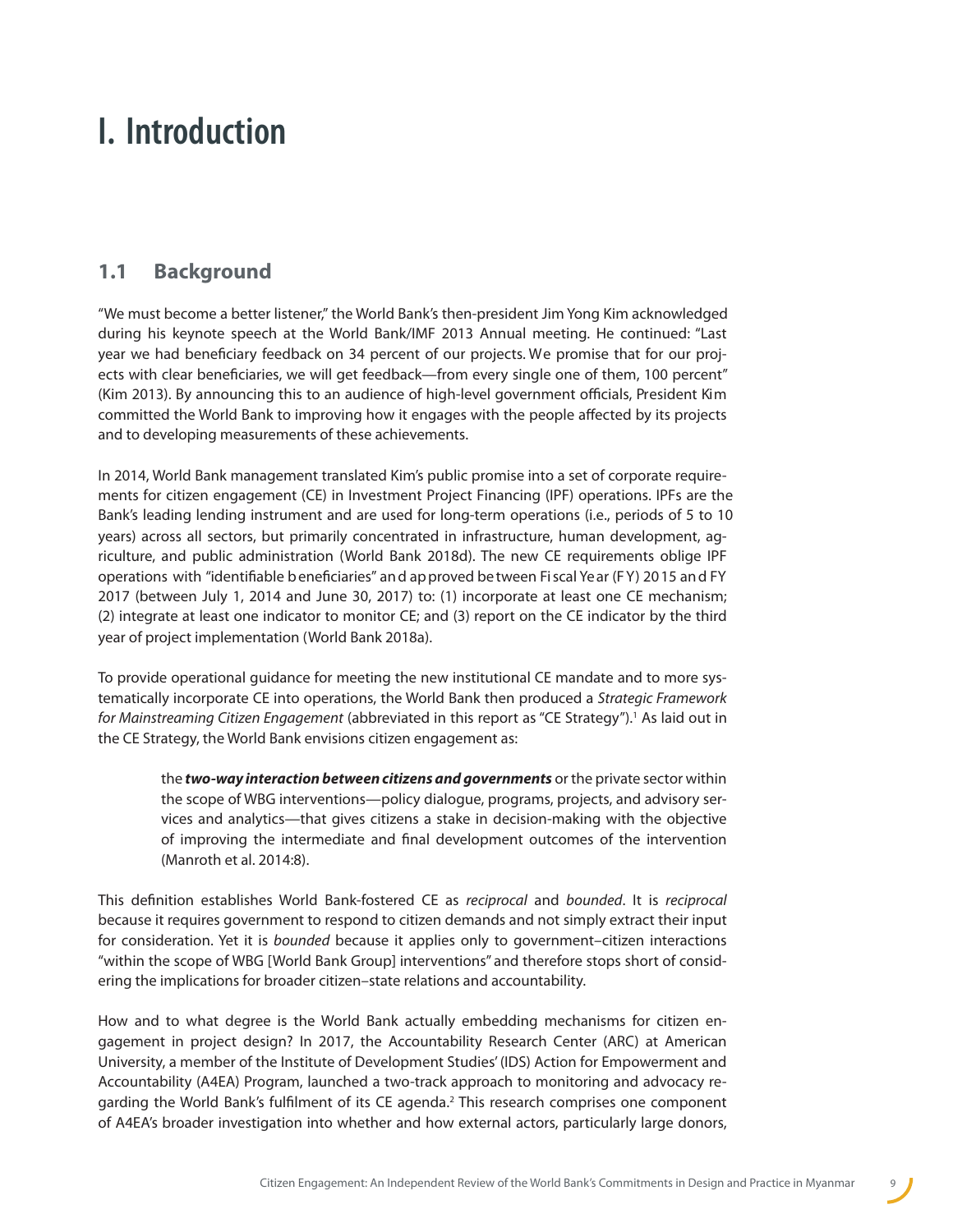are supporting empowerment and accountability in fragile, conflict and violent (FCV) settings. A4EA chose to focus this component on the World Bank because, even as civic space around the world is restricted, the World Bank has the potential to support government counterparts to protect and foster the contribution of citizen voice to development effectiveness. ARC's World Bank CE research therefore encompasses a two-track monitoring and advocacy approach:

- The first track aims to independently monitor *whether and how* the World Bank is integrating CE into project design. It relies on a desk review of publicly available documents to identify how individual projects commit to incorporating CE throughout the project life cycle.
- The second track investigates project implementation, utilizing findings on project design commitments to CE to launch partner-led action research. It aims to monitor *how* CE commitments are *actually* carried out in specific World Bank projects of concern to stakeholders and requires extensive field research that is informed by local knowledge.

This report on Myanmar contributes to both tracks, reporting on CE commitments in design across the FY15–17 portfolio (eight projects) as well as findings from fieldwork in Myanmar for the three projects (*National Community Driven Development, Ayeyarwady Integrated River Basin Management*  and *Essential Health Services Access*) that were furthest along in implementation.

To guide the independent monitoring process, ARC developed an assessment tool to identify the nature of the World Bank's commitments to CE as incorporated into project design. ARC's assessment tool utilizes the official project documents made public on the World Bank's website to identify whether and how projects commit to:

- **citizen engagement mechanisms throughout the project life cycle:** i.e., public meetings, satisfaction surveys, participatory monitoring throughout the project life cycle; and
- **mechanisms that could facilitate an enabling environment for CE:** i.e., third party monitoring, procedures for social inclusion, plans for proactive information disclosure.

By examining project commitments to specific CE activities along with mechanisms that strengthen the enabling environment for CE, the analysis seeks to answer two overarching questions: (1) to what degree do World Bank projects demonstrate a commitment to minimum standards for informed CE?; and (2) to what degree do projects go beyond a minimalist "tick the box" approach and demonstrate that there is both depth and specificity in individual CE commitments and a potential for synergy across the range of CE commitments?

To pilot the assessment tool, ARC undertook a desk review of all publicly available program documents for the IPF portfolios (FY15–17) in four A4EA priority countries: Mozambique, Myanmar, Nigeria, and Pakistan, jointly selected with A4EA funder, the Department for International Development (DFID). These four country portfolios include a total of 57 projects that range from US\$19 million to over US\$600 million. This research has produced four independent, indepth reports for use by local civil society organizations (CSOs), researchers and policymakers that capture each country's unique findings, alongside a synthesis report.

To then test how the CE commitments are implemented, ARC and its in-country partner, the Bank Information Center (BIC), conducted pilot fieldwork in Myanmar on three of the FY15–17 projects at the most advanced stages of implementation. The country assessment presented here captures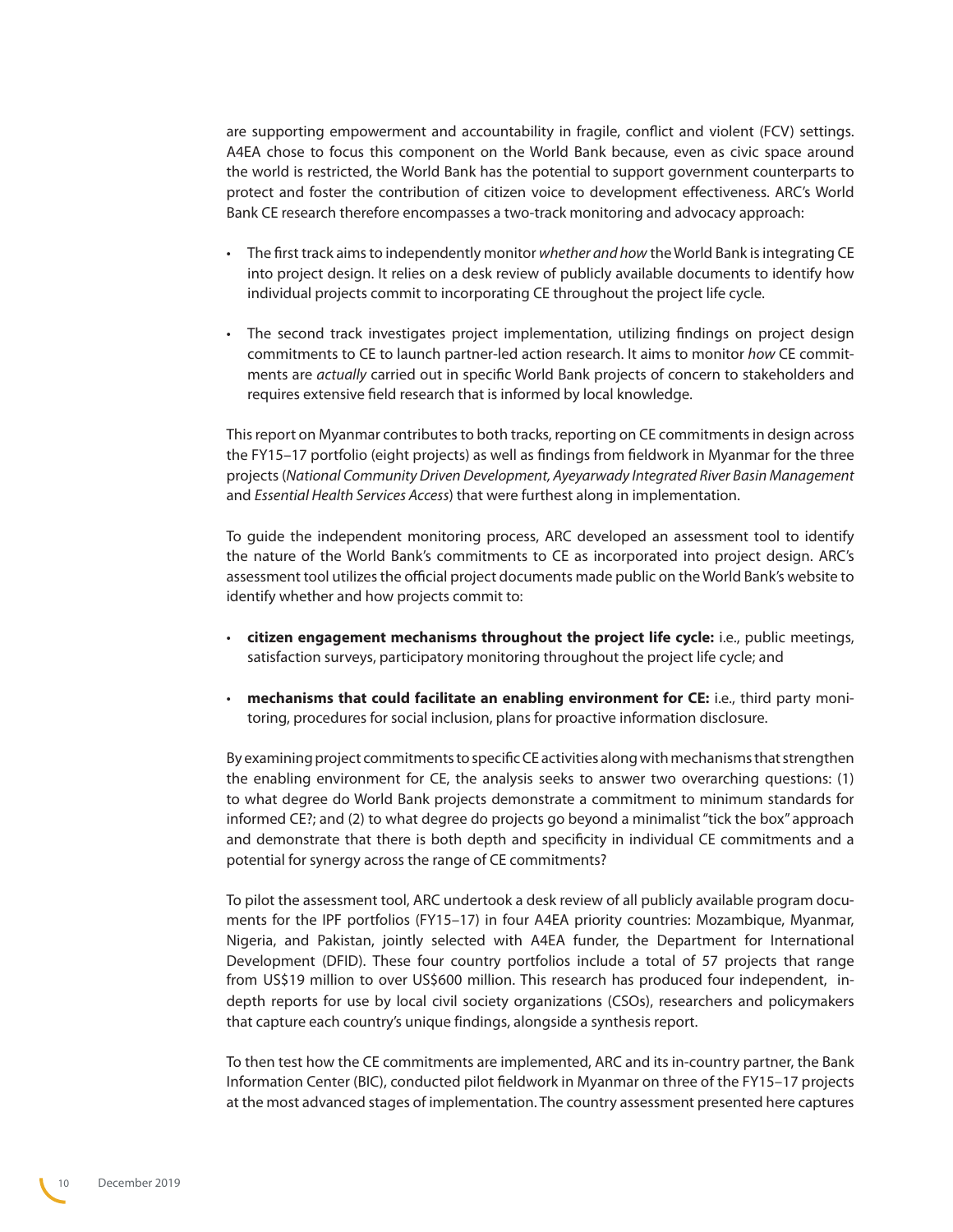<span id="page-10-0"></span>the desk review and fieldwork fi ndings from My anmar. Ov er the three-year period studied, the World Bank had approved eight operations in the country, ranging from US\$100 million to US\$400 million.

This A4EA research recognizes that the World Bank, in contrast to other large-scale donors, rarely finances initiatives designed to target public accountability and empowerment. Instead, the Bank takes a more indirect approach to empowerment and accountability by funding government-led participation in "invited" spaces (Mansuri and Rao 2013:xi) created within projects whose main objectives are typically not empowerment related. The World Bank's approach to civic engagement has been described in the literature as **induced participation** because it results from government- and donor-organized and/or funded efforts to which citizens are invited to participate and may be bureaucratically managed (Mansuri and Rao 2013:xi).<sup>3</sup>

Although induced participation continues to dominate the World Bank's approach to CE, the institution has also published extensive research that documents the shortcomings of induced participation, including widespread patterns of"elite capture" (Mansuri and Rao 2013). Indeed, the CE Strategy openly acknowledges the literature documenting these risks (Manroth et al. 2014:95; see also Haque 2008 and Gugerty and Kremer 2008). However, in the World Bank's current efforts to mainstream CE in its operations, it remains unclear whether or how projects address this key risk in design or implementation. The challenges posed by the World Bank's primary approach to citizen participation underscores the relevance of independent assessment of whether and how meaningful spaces for CE are created in practice.

This introductory section continues by detailing the 2014 CE Strategy and its origins. Section 2 presents the findings from the Myanmar (FY15–17) desk review of CE commitments, beginning with quantitative results at the portfolio level, including ARC's CE Density Scale, and then a qualitative analysis of each of the commitments. Section 3 synthesizes the fieldwork findings, detailing how the three investigated projects actually implemented the CE mechanisms they had committed to during project design. The report concludes by discussing findings and lessons from the two research tracks.

### **1.2 Citizen engagement and the World Bank**

The World Bank's 2014 CE Strategy is the outcome of more than 45 years of evolving engagement between the World Bank and civil society (for more in-depth discussion see Fox and Brown 1998; Davis 2004; World Bank 2005; Bebbington et al. 2006; World Bank 2007; World Bank 2012; Manroth et al. 2014; World Bank 2018). Key precursors include the following:

- Adoption of social safeguard policies: in 1980, setting protections and compensation standards for people affected by project-caused involuntary resettlement, and in 1982, setting mandated protections for indigenous peoples.
- Publication of *Putting People First: Sociological Variables in Rural Development* (1985), the first World Bank publication concerned with the roles of people and local associations in development projects.
- Formation of the Participatory Development Learning Group (1990), the first body convened to develop approaches and practices for participation in World Bank operations.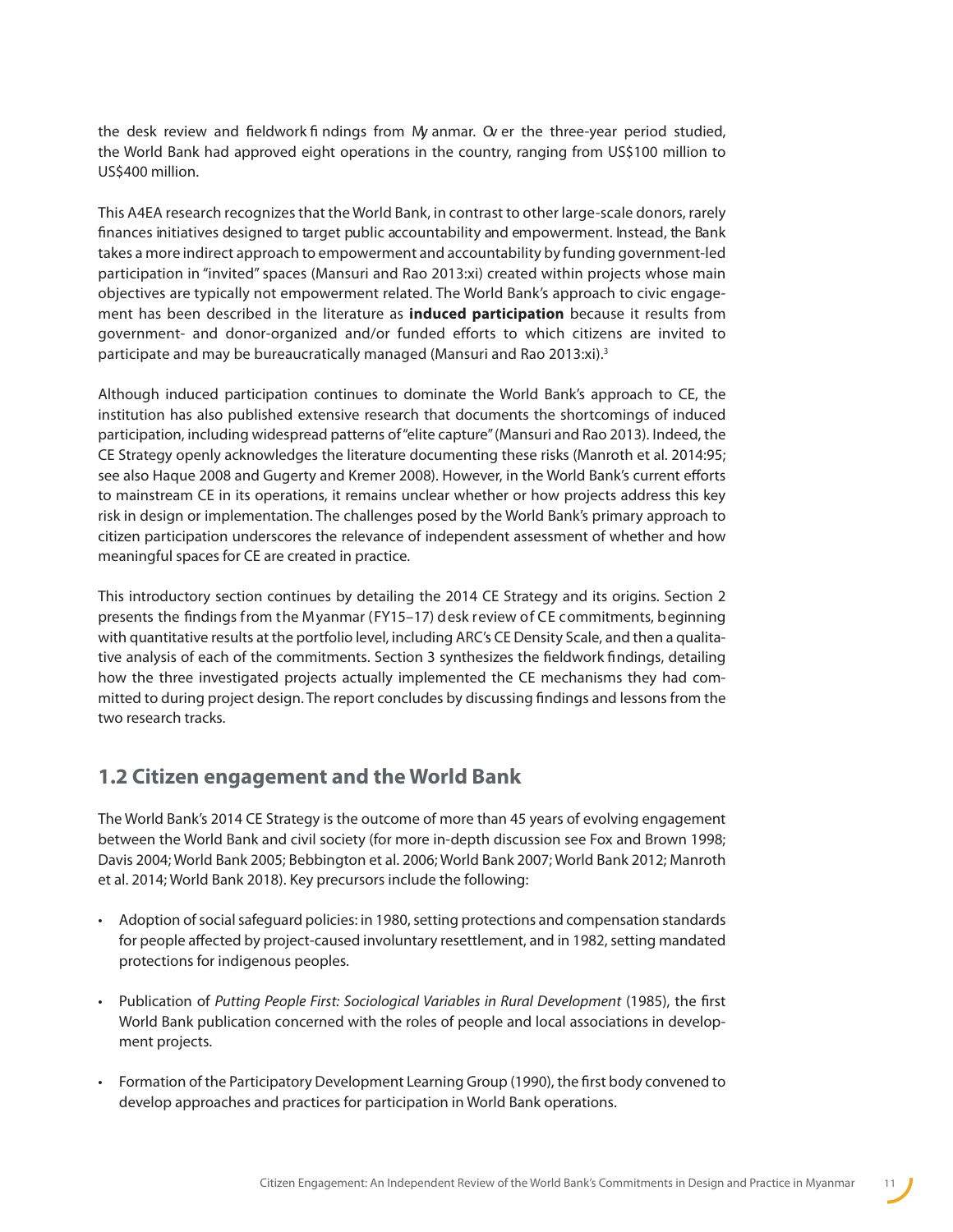- Establishment of the World Bank's Inspection Panel (established 1993, operationalized 1994) an independent accountability mechanism to which people who believe they have been adversely affected by Bank-financed operations can bring their concerns. The panel determines whether Bank projects have complied with their own policies and procedures.
- Publication of the 1996 *Participation Sourcebook*, the World Bank's first official how-to publication for incorporating participatory approaches into projects.
- Formation of a Social Development network and department (1997).
- Development of guidelines for consultation with civil society (1999, updated 2002).
- Launch of the Social Development Strategy (2005) and Governance and Anticorruption Strategies (2007 and 2012), which prioritized social accountability and demand-side governance.
- Establishment of the Global Partnership for Social Accountability (GPSA) in 2012 to build capacity for CSOs to engage in social accountability initiatives.

The overall objective of the 2014 CE Strategic Framework is:

to facilitate mainstreaming of CE [Citizen Engagement] in WBG [World Bank Group] supported policies, programs, projects, and advisory services and analytics to improve their development results and, within the scope of these operations, to strengthen engagement processes between governments and the private sector and citizens at the national, regional, local, or sectoral level, as applicable (Manroth et al. 2014:1).

Codified at the World Bank in 2013, CE is: "the two-way interaction between citizens and govern-ments or the private sector … that gives citizens a stake in decision-making with the objective of improving the intermediate and final development outcomes of the intervention" (Manroth et al. 2014:8). The World Bank claims that the CE Strategy goes beyond previous efforts because it is the first formalized framework, with institution-wide reach, that provides comprehensive guidance for engaging citizens from a project's inception to its completion (Manroth et al. 2014:6).

The CE Strategy outlines several key categories of citizen engagement:<sup>[4](#page-67-1)</sup>

- 1. **Consultation.** Formally, the term "consultation" in the context of World Bank projects captures engagement with citizens in the design or project preparation stage before an operation has been approved by the World Bank Board. The World Bank describes the objectives for citizen consultations to include receiving input about the design and implementation arrangements of a development program or project, in order to contribute to improved results and sustainability. Distinct from dialogue, the World Bank defines consultation as "a more structured exchange in which the convener commits to 'active listening' and to carefully consider the comments, ideas, and recommendations received…. Common consultation methods include public hearings or meetings, focus group discussions, household surveys and interviews, electronic consultations, and advisory/expert groups." They can also include "more informal structures at the local level, such as village councils and women's groups" (Manroth et al. 2014:42).
- 2. **Collaborative decision-making.** This process goes beyond consultation and integrates citizens directly into decision-making processes. The goal is to make decisions more responsive to citizens' needs and improve the sustainability of program and project outcomes through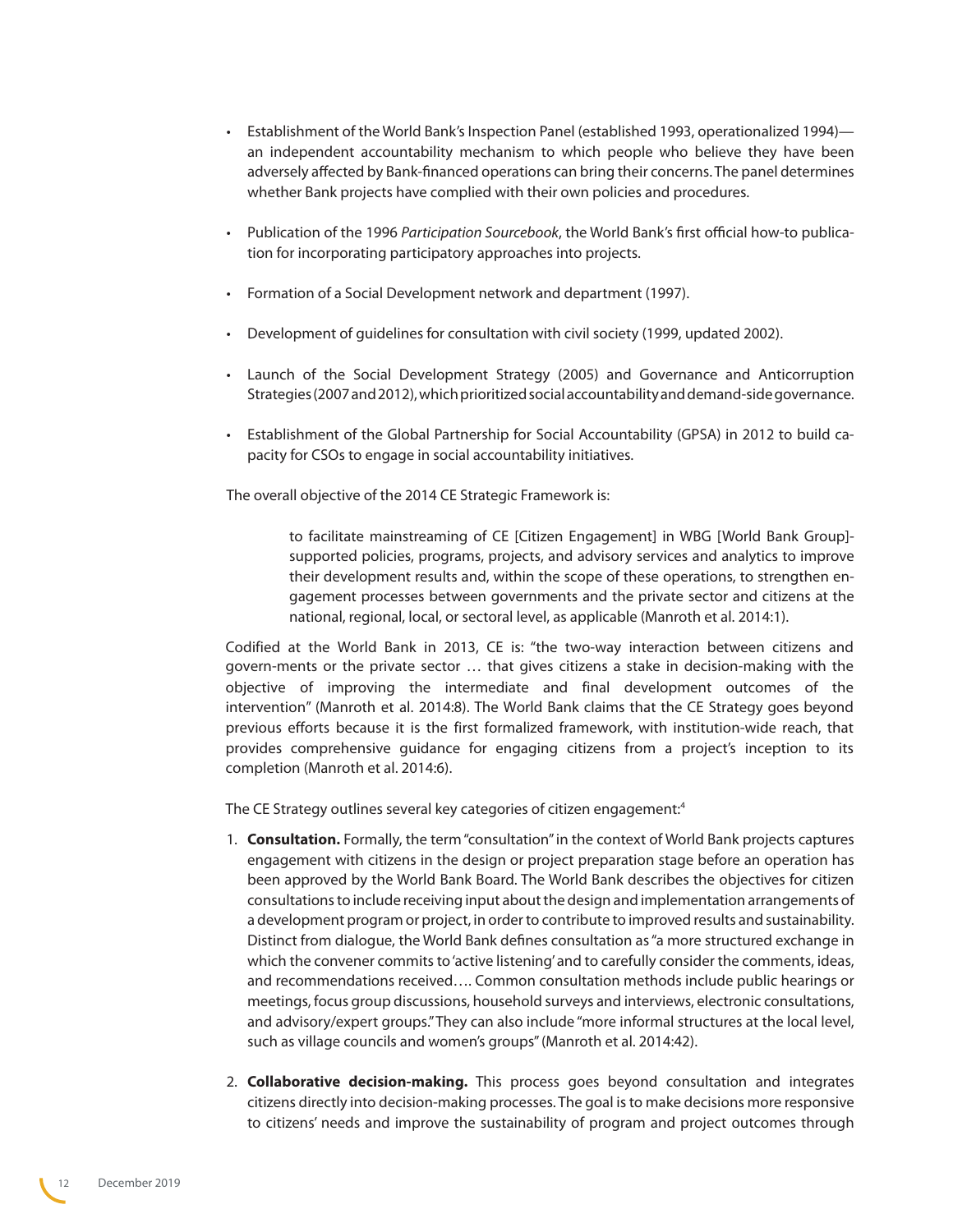increased citizen ownership. Mechanisms for collaboration include "citizen/user membership in decision-making bodies, integrity pacts, participatory planning and budgeting, and citizens' juries" (Manroth et al. 2014:43).

- 3. **Collecting, recording, and reporting on inputs from citizens.** This refers to citizen feedback collected periodically during and after implementation on different dimensions of provided services, including but not limited to effectiveness, inclusiveness, quality, delivery time, transaction costs, targeting, resource utilization or engagement processes. Tools utilized to capture citizen inputs include "satisfaction surveys, focus group discussions, hotlines, community scorecards, citizen report cards, or SMS/online feedback" (Manroth et al. 2014:44).
- 4. **Complaint and grievance redress mechanisms (GRMs).** These are complaint systems through which project-affected peoples can raise concerns, queries or clarifications related to implementation and through which complaints and grievances are addressed. For the purpose of this analysis, we have focused on project-specific GRMs rather than the more generic grievance redress service (GRS) offered via the World Bank's online portal (Manroth et al. 2014:45).
- 5. **Citizen monitoring, evaluation and oversight.** Citizen monitoring goes beyond citizen feedback processes and directly involves citizens in monitoring service delivery, revenues, budget execution, procurement, contract awards, and reform policies. The philosophy behind such intensive citizen involvement is that it can increase transparency, improve efficiency of service delivery and budget execution, and reduce opportunities for corruption. Some commonly used mechanisms for citizen-led monitoring include "public expenditure tracking surveys, social audits, or citizen report cards" (Manroth et al. 2014:47).
- 6. **Capacity building for citizen engagement.** This capacity building is specifically designed for citizens, CSOs, communities, government officials, and national accountability institutions to strengthen their engagement and participation in project implementation (service delivery, natural resource management, public financial management, and/or Community Driven Development  $[CDD]$  projects).<sup>[5](#page-68-0)</sup> This is considered particularly necessary for World Banksupported operations where CE approaches are introduced for the first time and include a focus on building government capacity for sustainability of engagement processes, beyond the life of a project (Manroth et al. 2014:50).
- 7. **Improved monitoring and results reporting.** The CE Strategy states that a key objective of the framework is to develop a better understanding of and monitoring of CE outcomes in World Bank-supported operations (Manroth et al. 2014:54–55). The Strategy emphasizes that projects would benefit from incorporating dedicated CE indicators into monitoring systems, especially within their Results Framework. (The World Bank's definition of the Results Framework, its purpose and the mandates for public disclosure will be elaborated upon in Section 2.2.6.) Furthermore, the Strategy suggests incorporating third party monitoring to ensure independent, accurate reporting.

The CE Strategy's status as a "strategy" rather than a "policy" means that on its own, it is not mandatory for project teams to implement it. The Strategy recognizes this and therefore links the recommended approaches to mandatory World Bank policies, such as those related to social and environmental safeguards. Specifically, "social safeguards" have been the World Bank's primary mechanisms for addressing social issues in project design and implementation that provide a framework for community consultation and disclosure.<sup>[6](#page-68-1)</sup> Operations were required to apply social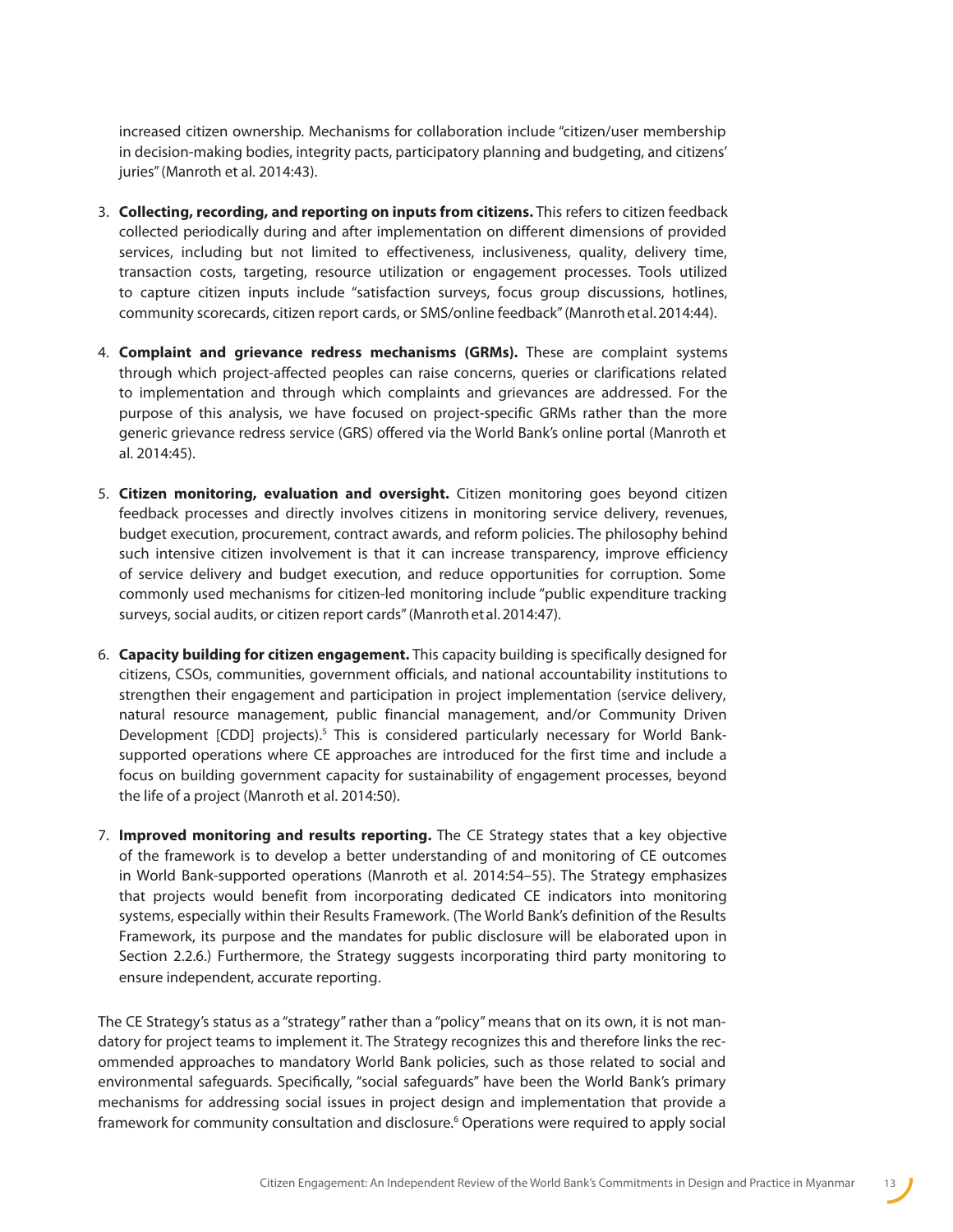safeguards when specialists determined that the projects would, or would be likely to, work with either of two specific vulnerable populations—indigenous peoples or beneficiaries that may be required to involuntarily resettle. When fulfilling safeguard requirements, two CE activities—consultation during project preparation and GRMs for project implementation—become mandatory. Therefore, safeguards have been viewed as an important and logical "entry-point" for CE activities, which could then lead to additional opportunities to integrate and expand CE measures beyond the lim-ited requirements set by the Strategy.<sup>[7](#page-68-2)</sup> Furthermore, the CE Strategy identifies additional context-specific opportunities for scaling up CE.

The World Bank Group accompanied the release of the CE Strategy with a "corporate commitment" that "100 percent of Investment Project Financing with IBRD/IDA funding with clearly identified beneficiaries" incorporate citizen engagement by Fiscal Year (FY) 2018 (World Bank 2018a). IPFs are the World Bank Group's leading lending instrument and it is utilized for long-term operations (i.e., periods of 5–10 years) across all sectors, but is concentrated in infrastructure, human devel-opment, agriculture, and public administration (World Bank 2018d). The corporate commitment specifies that IPF must meet the following three benchmarks:

- A Incorporate a **minimum of one mechanism** designed to engage beneficiaries in the specific context of the project.
- B Integrate a **minimum of one indicator** to monitor a particular aspect of CE during project implementation.
- C Report on the **beneficiary feedback indicator** by the third year of implementation (World Bank 2018a).

Furthermore, to be considered an acceptable CE indicator, a project indicator must meet one of the following two criteria:

- Clearly capture citizen feedback and in so doing report "whether there is a tangible response to close the feedback loop".
- Monitor the extent to which citizens are involved in decision-making related to project design, implementation and oversight (World Bank 2018a).

It is essential to recognize that the accompanying corporate commitment is what now makes CE compulsory for IPFs. Civil society observers acknowledge that this represents important progress. Yet they have also expressed concern that project compliance with these minimal requirements will not ultimately lead to the operationalization of CE in World Bank projects. The minimal requirements, which oblige projects only to incorporate a single CE mechanism and indicator, allows for a "tick the box" approach to compliance. Therefore, World Bank monitoring risks falling short of capturing the extent to which projects are truly fulfilling the guidance laid out in the CE Strategy. Furthermore, the fact that projects are not responsible for reporting on results until the third year of implementation significantly limits the prospects that any citizen feedback collected will meaningfully inform implementation decisions.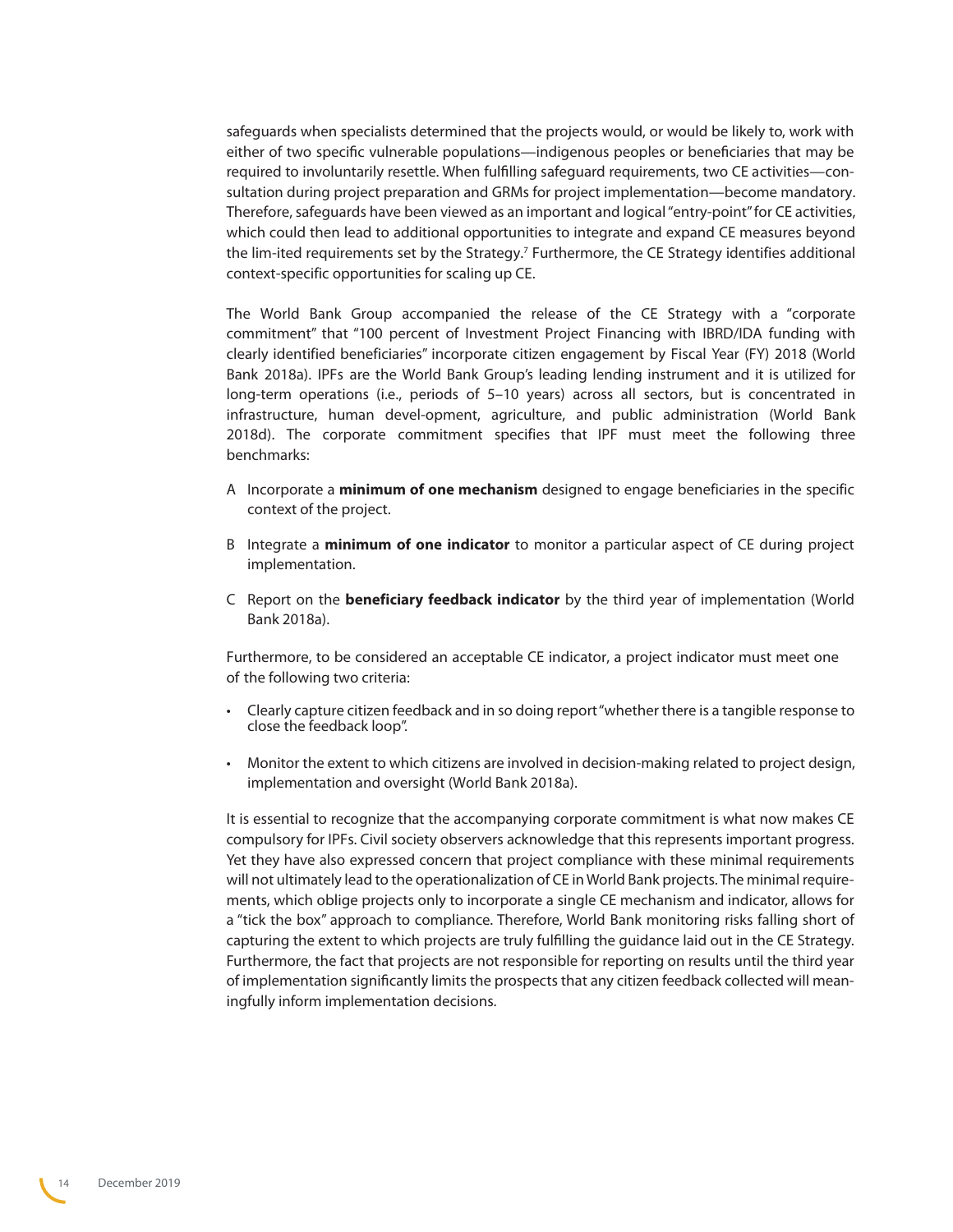### <span id="page-14-0"></span>**1.3 Methodology: Independent monitoring of CE in World Bank program design**

In this context, ARC developed a methodology to determine both *whether and how* projects operationalize the World Bank's commitments to CE in ways that tangibly contribute to empowerment and accountability. ARC's assessment tool combines two elements: an independent assessment of how projects commit to apply the World Bank Strategy's own approach; and an assessment of projects through the lens of additional relevant criteria.

The first element is based on the seven commitments the World Bank laid out for itself, incorporating each of the areas of CE prioritized in the Strategy (see Section 1.2), and investigating each area utilizing the criteria specified in the corporate commitments.

Second, the tool incorporates three additional areas that have the potential to create an enabling environment for CE. These include:

- Measures for proactive social inclusion (i.e., related to gender, disability, ethnicity, age, migrant status, etc.) in CE efforts.
- Third party monitoring and verification for project results and citizen feedback findings. The World Bank defines third party monitoring (TPM) as: "monitoring by parties that are external to the project or program's direct beneficiary chain or management structure to assess whether intended outputs, outcomes, and impacts have been achieved by the project. TPM is mainly used to provide an independent perspective on project or government performance. It can be conducted by CSOs, think tanks, academic institutions, media, or private firms. These organizations generally have greater skills for monitoring than community representatives" (Van Wicklin and Gurkan 2013:2).
- Proactive disclosure of the results from CE efforts and the project progress, as well as results beyond the Bank's minimal requirements.

By examining project commitments across these 10 areas, the analysis seeks to answer two overarching questions:

- 1. To what degree do World Bank projects demonstrate a commitment to minimum standards for informed CE?
- 2. To what degree do projects go beyond a "tick the box" approach and demonstrate that there is both depth and specificity in individual CE commitments and a potential for synergy across the range of CE commitments.

### **1.3.1 Data collection: application of the assessment tool**

ARC's assessment tool relies on publicly available World Bank project documents that lay out project plans, strategies and commitments that have been approved by the World Bank's Board. The principal documents utilized in the analysis include (where available) the Project Appraisal Document (PAD), the Project Information Document (PID), the Integrated Safeguards Sheets, the Environmental and Social Management Framework (ESMF), and related social safeguard documents (Resettlement and Indigenous Peoples frameworks), when applicable. The World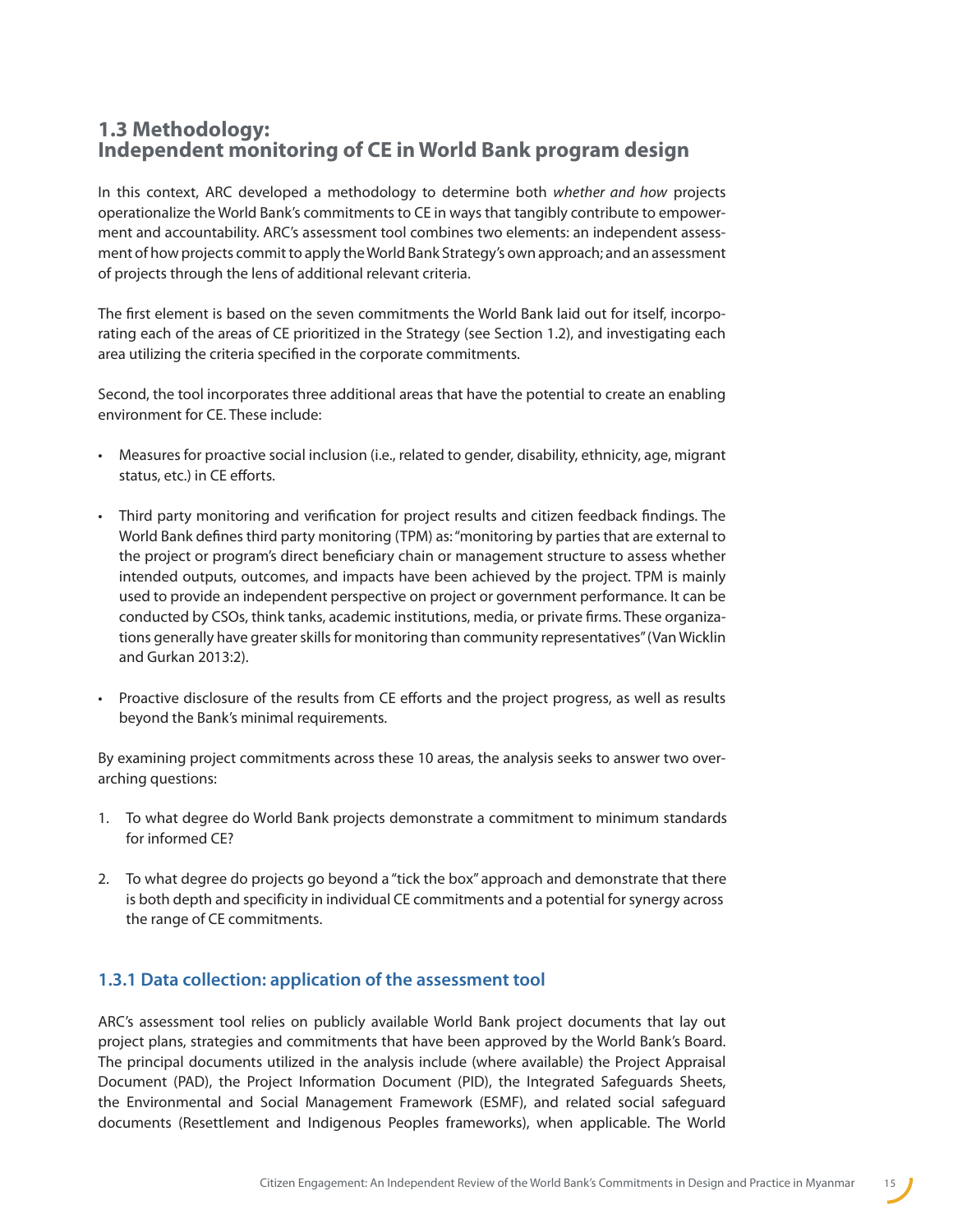<span id="page-15-0"></span>Bank requires that all the above-mentioned documents be publicly disclosed via its online operations portal.

In principle, this assessment would also include operational manuals (OMs), which all projects develop after receiving World Bank Board approval to describe and codify the implementation plans meant to achieve project goals. The OM is the primary resource for members of the public and government agencies to learn how project goals are translated into concrete actions. For government–society engagement, the OM translates World Bank project commitments into specific actions, processes and benchmarks in each national context. This"translation" is also key for CSOs and citizens who want to observe or monitor how a project is functioning. However, the World Bank does not have an institutional mandate that OMs must be disclosed and therefore they are typically not available to the public. In the case of Myanmar, as far as this investigation could determine, only one of the eight projects (the *National Community Driven Development Project*) made its OM available to the public. This means that in practice, for the other seven projects, public access to the primary operational document that details how a project will meet the approved objectives is left to the client government's discretion. When government agencies do not proactively disclose their specific decision-making processes or project rules and performance benchmarks, this has major implications for the prospects for informed CE and for accountability. The implications of the *National Community Driven Development Project* having proactively disclosed the OM will be discussed in Section 2.2.6 and 4.1.

ARC's project assessment process is never automated, and there is a strict policy of secondary or peer review to corroborate judgements made about the depth and detail of individual CE com-mitments and ensure consistent application across projects and portfolios. Once the data have been collected from the publicly available World Bank documents, they undergo a quantitative and qualitative analysis. The processes for each are explained in the sections below.

#### **1.3.2 Quantitative analysis: establishing a CE Density Scale**

To answer the question of *whether* World Bank projects are operationalizing institutional commitments to CE, ARC developed and piloted a Citizen Engagement Density Scale that considers the seven World Bank priority CE indicators and three enabling environment (EE) indicators discussed above. The density scale builds from Independent Evaluation Group (IEG) findings that:

"thick" approaches—those combining multiple tools to enable collective action and public sector responsiveness—are more promising than "thin" approaches—those that are not matched with vertical integration of independent monitoring and oversight or do not include support to increase a government's capacity to respond (World Bank 2018c:xiii).

A thick approach to CE commitments combines a project's inclusion of the various CE activities laid out in the World Bank's Strategy with mechanisms or practices that could create an enabling environment to further advance citizen action. The creation of an enabling environment is facilitated through the proactive social inclusion of marginalized groups in consultation processes, and the inclusion of independent/external monitoring with public disclosure of results. While the thick versus thin distinction may be intuitive and subjective, this desk review attempts to capture greater nuance by classifying the range of density of commitments according to five different categories: *Robust, Comprehensive, Intermediate, Weak,* and *Low*. Table 1 depicts the combined CE and EE numerical criteria for each level.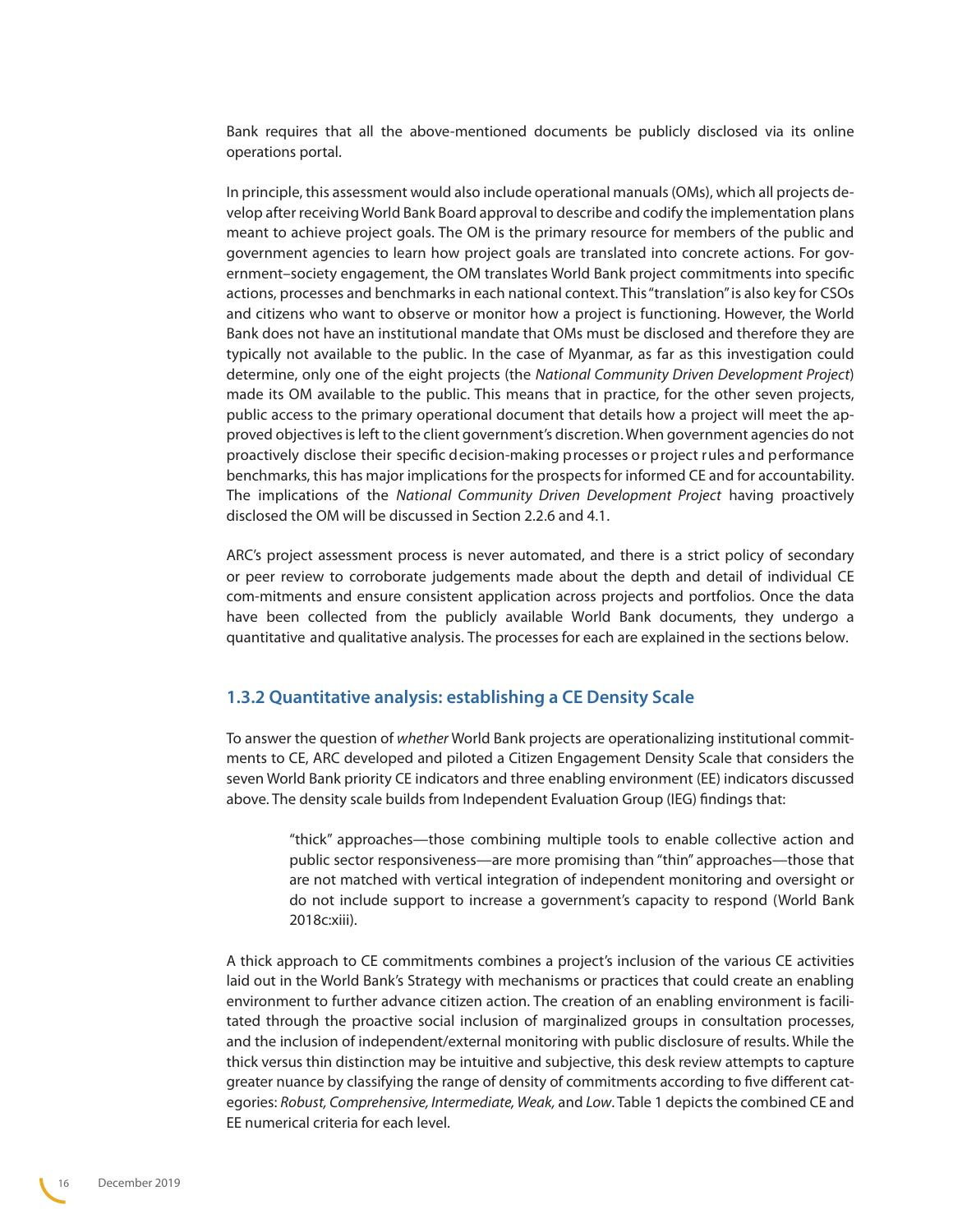#### <span id="page-16-0"></span>**Table 1. CE Density Scale**

| <b>ROBUST</b>                                                  |            | <b>COMPREHENSIVE</b> |                | <b>INTERMEDIATE</b> |            | <b>WEAK</b>    |                                                       | <b>LOW</b>       |              |
|----------------------------------------------------------------|------------|----------------------|----------------|---------------------|------------|----------------|-------------------------------------------------------|------------------|--------------|
| Œ                                                              | EE.<br>$+$ | <b>CE</b>            | EE.<br>$+$     | Œ                   | EE.<br>$+$ | <b>CE</b>      | EE.<br>$+$                                            | <b>CE</b>        | EE.<br>$\pm$ |
|                                                                | $2 - 3$    |                      | $0 - 1$        | 6                   | 0          | $\overline{4}$ | $0 - 1$                                               |                  | $0 - 1$      |
| 6                                                              | 3          | 6                    | $1 - 2$        | 5                   | $0 - 2$    | 3              | $0 - 2$                                               |                  | $0 - 2$      |
|                                                                |            | 5                    | $\overline{3}$ | 4                   | $2 - 3$    |                | $2 - 3$                                               | $\boldsymbol{0}$ | $0 - 3$      |
|                                                                |            |                      |                |                     |            |                |                                                       |                  |              |
| $C =$ Citizen Engagement Indicators; Maximum = 7<br><b>Key</b> |            |                      |                |                     |            |                | $EE =$ Enabling Environment Indicators; Maximum $=$ 3 |                  |              |

A project's rating on the scale depends on a combination of its CE and EE commitments. The final tally, however, is not based on a simple total of commitments within the 10 possible CE and EE options. Rather, it results from a weighted combination of two complementary approaches to enabling citizen action. In other words, a project's thickness is based on counting the number of tools for citizen action (from zero to seven) that a project describes and then determining if and how they have matched with efforts that create an enabling environment for CE. ARC's CE Density Scale therefore reports on how mechanisms for social inclusion, external monitoring and public disclosure can potentially reinforce the officially recognized modalities for creating enabling environments for CE and accountability.

Although the number of CE commitments is the first step to determining the thickness of a project's approach, the final determining factor is what the project contributes to the enabling environment. For example, Table 1 shows that a project that includes commitments in all seven World Bank-prioritized CE areas could fall in one of two categories: *Robust* or *Comprehensive*. Seven commitments guarantee a rank in one of the top two categories. However, these seven CE commitments, if not matched with at least two of the EE indicators, are not sufficient for a project to qualify as *Robust*. To be considered *Robust*, the project must also include commitments to at least two of the EE indicators.

#### **1.3.3 Qualitative analysis: the quality of commitments, based on depth and detail**

To answer the question of *how* the World Bank is operationalizing its commitments to CE in ways that could foster accountability and empowerment, this assessment then investigates the content of the commitments. First, the assessment considers the detail and depth with which CE mechanisms and processes are explained, in terms of how they will operate and how they will incorporate stakeholders so that their inputs shape project decisions and implementation. Examples of questions that guide the process of determining the depth and detail of CE mechanisms include the following:

1. **Collaborative decision-making:** For projects that commit to collaborative decision-making, do they specify the mechanisms and/or activities through which this would be carried out during implementation?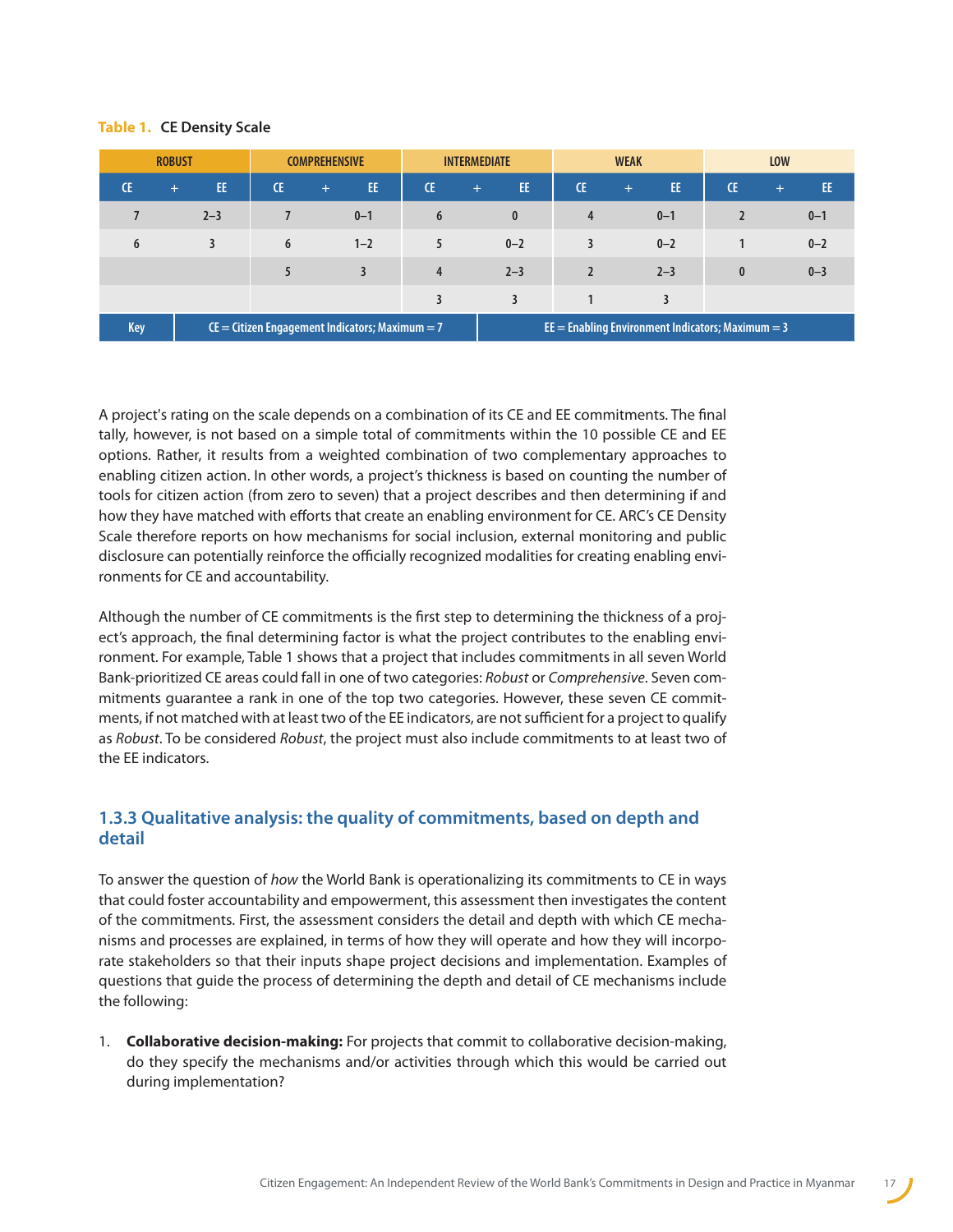<span id="page-17-0"></span>2. **Collecting feedback:** For projects that commit to collecting citizen feedback, do descriptions of the planned mechanisms explain how feedback solicited and collected will be integrated to inform project implementation (closing the feedback loop)?

#### 3. **Grievance redress mechanism (GRM)**

- a. For projects that commit to establishing a GRM, who will manage it (i.e., the same unit charged with managing the project, which could be a subject of complaints)? Will it be under the authority of, or subject to oversight by, a third party organization to avoid conflicts of interest?
- b. What GRM data will be disclosed? Will disclosure involve numbers of complaints received and resolved? Will data that are released cover the nature of the grievances and their resolutions?

Second, the assessment considers the detail and depth with which the project commits to fostering an enabling environment for CE. The hypothesis guiding this approach is that the less precise a CE commitment is at the project design stage, the easier it becomes for project authorities to impose their interpretations. The risk therefore is that without sufficient specificity, CE plans can be diluted into a "tick the box" exercise during implementation. For example, the assessment asks the following kinds of specific questions:

- 1. **Social inclusion:** For projects that commit to proactive inclusion, do they provide details on the approaches that will be undertaken to include marginalized and/or socially excluded groups in CE activities? What groups are specifically identified and what are the mechanisms explained for reaching out to and incorporating them?
- 2. **Public disclosure:** For projects that commit to public disclosure, are specific mechanisms for the disclosure detailed? Does the project commit to frequency of public dissemination activities or explain exactly what will be shared?
- 3. **Funding for CE:** Has the project allocated funds to support CE commitments?

Utilizing this two-tiered approach to quantitative and qualitative analysis, ARC then determines the degree to which a World Bank project's commitments to engaging citizens throughout its life cycle add up to a strategic approach, which, if implemented, could tangibly contribute to empowerment and accountability.

#### **1.3.4 Assessing how CE commitments are carried out in practice: pilot fieldwork in Myanmar**

To test the Myanmar portfolio desk review findings, ARC (Research Fellow Rachel Nadelman) and BIC (Myanmar Program Coordinator Wunna Htun) conducted a first phase of fieldwork in Myanmar between August and September 2017. The team focused on the three Myanmar FY15–17 IPFs that had advanced the furthest in implementation by that time: Additional Financing for the *National Community Driven Development, Ayeyarwady River Basin Management* and *Essential Health Services Access* projects. Nadelman and Htun interviewed 53 stakeholders in the Yangon, Magway and Mandalay regions, including World Bank staff, international non-governmental organization (NGO) partners collaborating on the projects, project implementers, government staff, affected community members and beneficiaries, staff and volunteers working with local CSOs, and elected local leaders.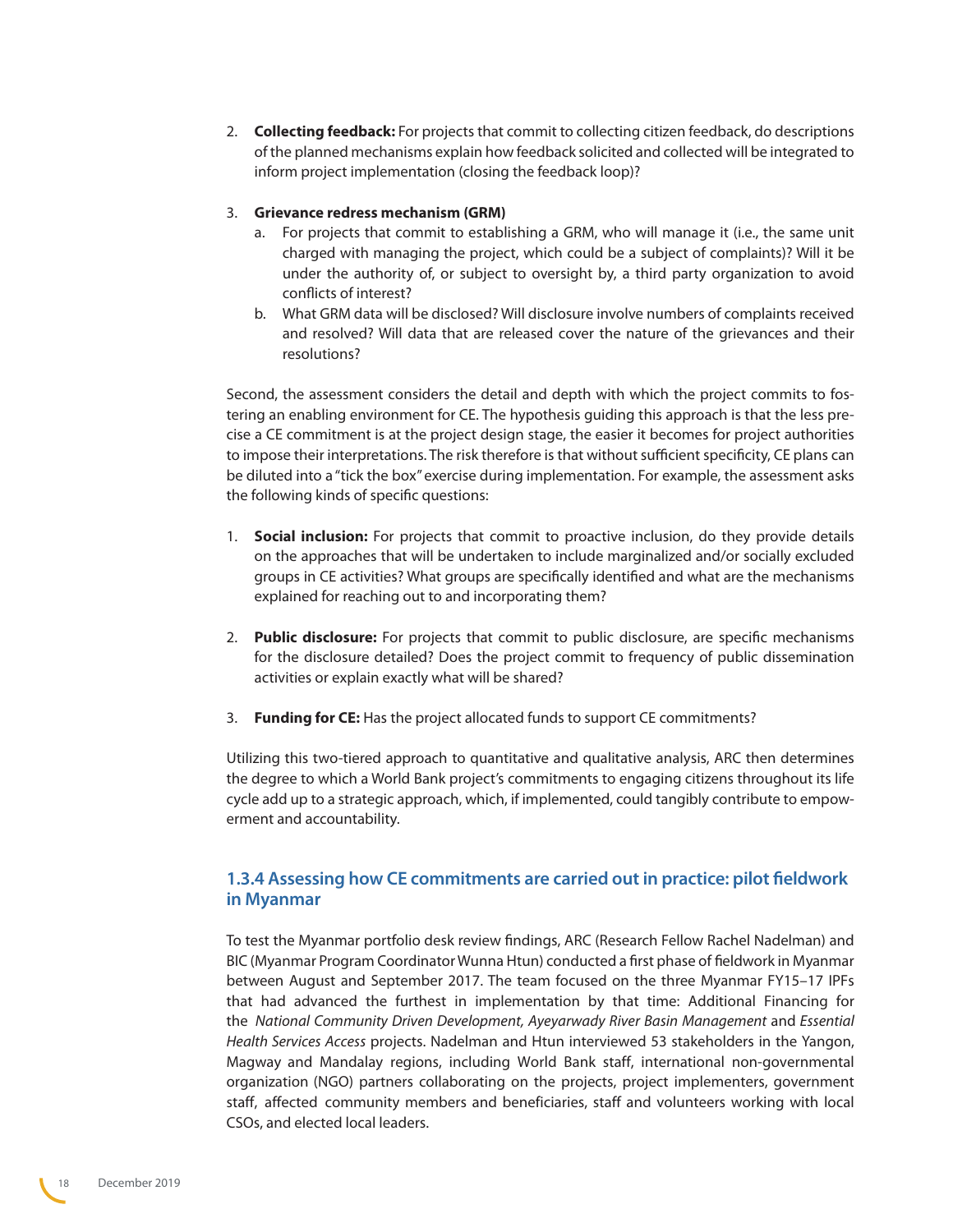With additional support from the Institute of Development Studies (IDS), and under Nadelman's supervision from Washington, DC, Htun continued the investigation of CE in implementation of the three projects from mid-November 2017 to July 2018. This research included undertaking fieldwork in [8](#page-68-3) of Myanmar's 14 regions and states $\delta$  and involved a wide range of people involved with the projects in different capacities (approximately 100 people attended the different con-sultations Htun organized). The five regions (Ayeyarwady, Bago, Magway, Mandalay and Yangon) and three states (Kayah, Kayin, and Mun) were selected based on geographical accessibility, con-flict sensitivity, implementation status of the projects, and existing partnerships with local CSOs and communities. The stakeholders consulted included World Bank project consultants and staff, Myanmar government officials, project implementation personnel, representatives from CSOs from the investigated states and regions, local government officials, members of affected local communities, and other concerned citizens. For the *Essential Health Services Access Project*, Htun and Nadelman augmented the qualitative research with a brief online survey which asked gov-ernment and NGO workers responsible for different aspects of project implementation about their knowledge and experience. Carried out through Facebook, 50 percent of the 200 public health personnel targeted responded, representing 13 of Myanmar's 14 regions and states (as shown in Figure 1).



**Figure 1. Regional composition of respondents for the Essential Health Services Access project, Myanmar FY15–17**

A detailed analysis of the investigation into how CE commitments in the three projects are implemented and the main findings from the Myanmar fieldwork are elaborated in Section 4.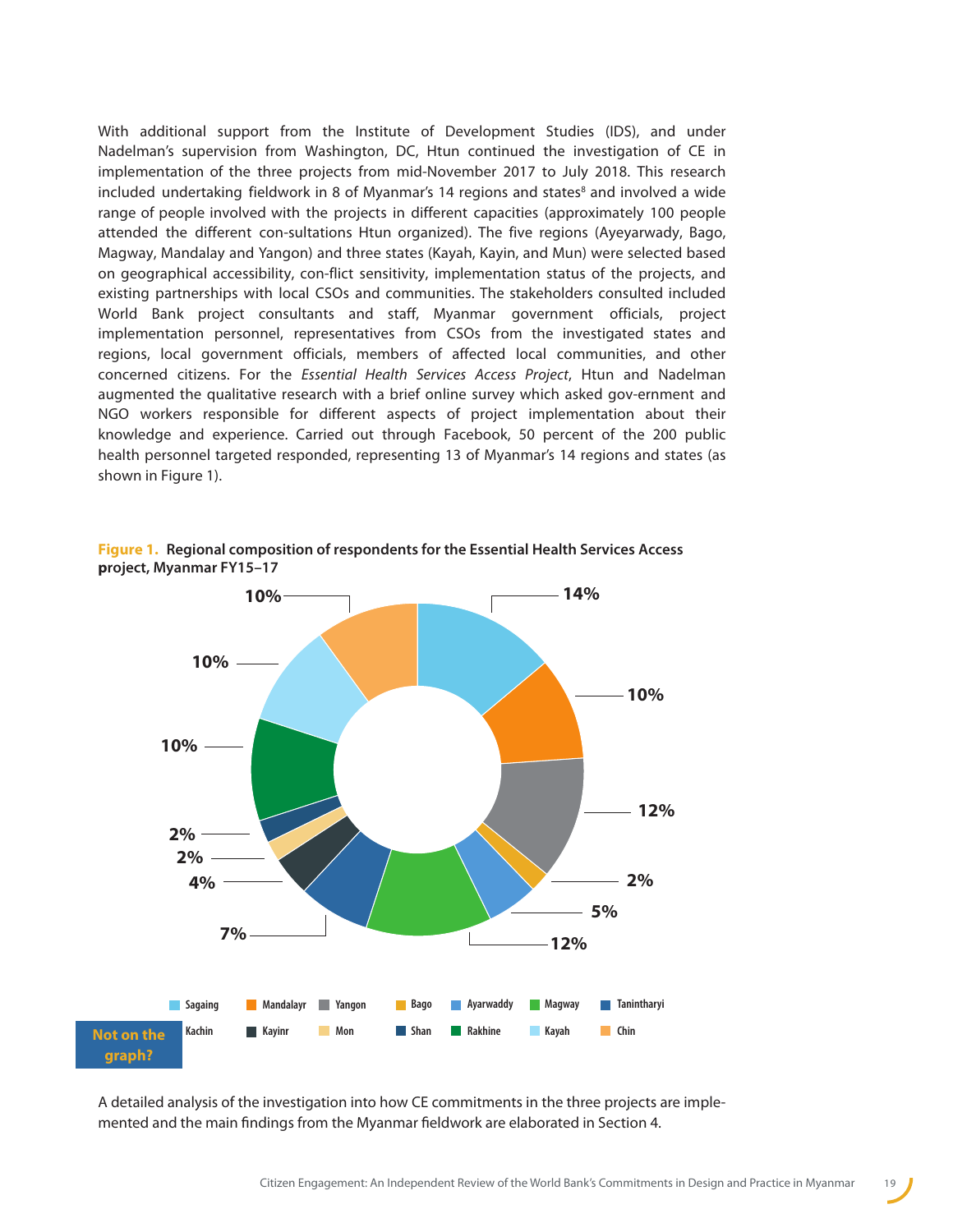## <span id="page-19-0"></span>**II. Myanmar: Pilot Application of the Assessment Tool**

## **2.1 Portfolio overview and analysis**

To pilot this assessment tool and approach, ARC reviewed the Bank's FY15–17 IPF portfolio in Myanmar. This includes eight investment operations that range from US\$100 million to over US\$400 million. Table 2 introduces the Myanmar FY15–17 IPF portfolio, presenting basic operational information (i.e., year of approval, financing amount, application of social safeguards) alongside the numerical ARC assessment findings on CE and the enabling environment (EE). The table is organized in descending order from those projects with the most CE and EE commitments to those with the least. One of the eight projects, the *National Community Driven Development Project (FY15)*, has a classification of "Additional Financing" (AF), which means that the project provides a new infusion of financing for a project that had been approved earlier, either to extend implementation or to begin a new phase.

The section that follows the table provides an overall picture of the World Bank's approach to CE in the FY15–17 Myanmar portfolio, showing where commitments were concentrated and/or neglected. The discussion responds to the first part of the guiding research question presented above—i.e., how did the portfolio commit to operationalizing CE at different critical moments throughout the project life cycle? The subsequent sections cover the project-level analysis that explores the content of the range of commitments as documented. This section goes beyond the existence of a documented commitment that appears to meet the criteria of the different CE areas and assesses the commitments in terms of their potential to tangibly contribute to creating enabling environments for citizen action and bolstered capacity and incentives for state response to citizen voice.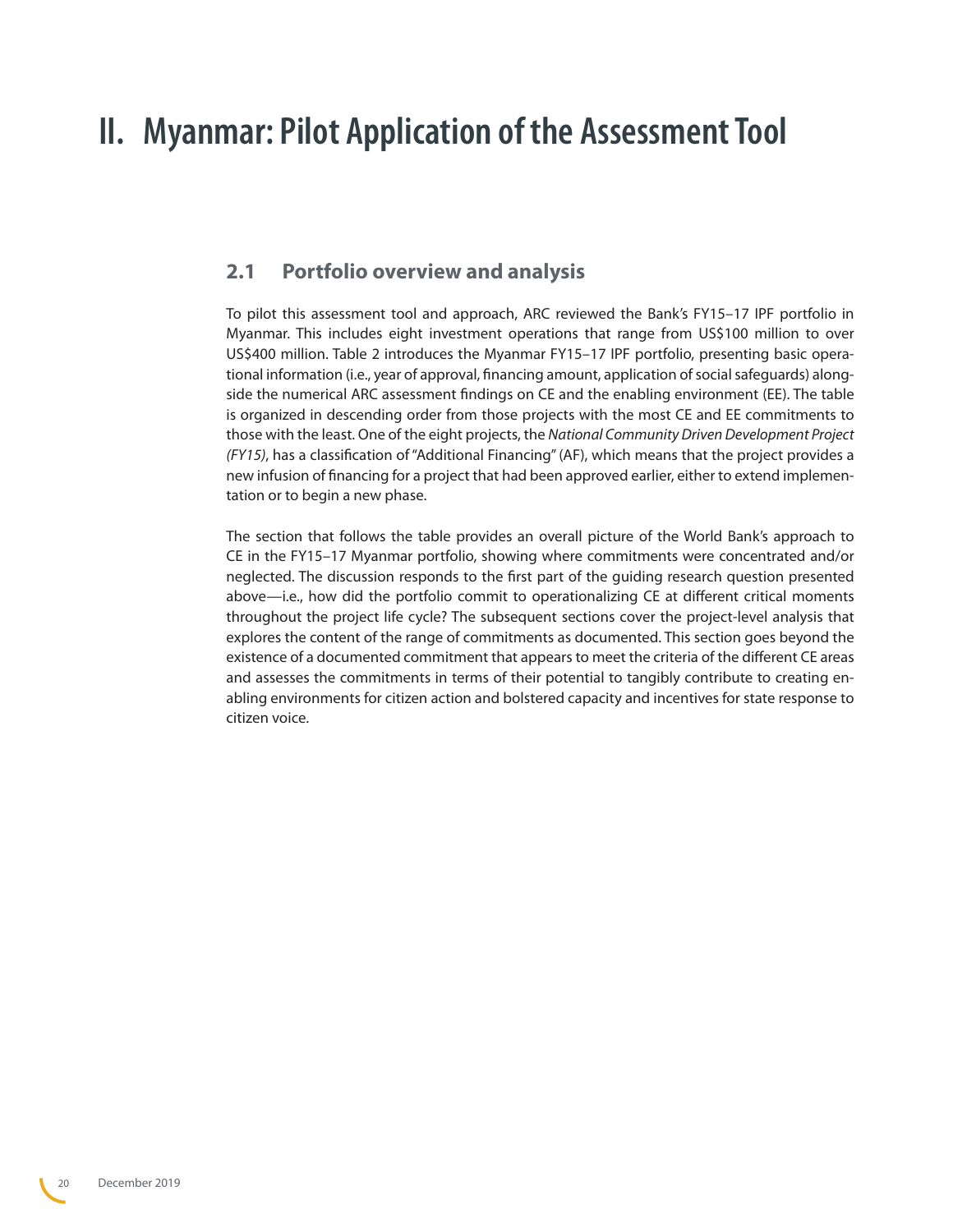| <b>TOTAL COMMITMENTS</b> | Development FY17<br><b>Financial Sector</b> | Southeast Asia<br>Management FY17<br>Disaster Risk | Management FY15<br>Ayeyarwady<br>Integrated River Basin | <b>FY16</b><br>National Electrification     | FY17<br>Emergency Recovery<br><b>Flood and Landslide</b> | Development Support<br>FY15<br>Agricultural | Services Access FY15<br><b>Essential Health</b> | FY15 (AF)<br><b>Driven Development</b><br>National Community | Myanmar Projects<br>$(FY15-17)$                        |                                              |
|--------------------------|---------------------------------------------|----------------------------------------------------|---------------------------------------------------------|---------------------------------------------|----------------------------------------------------------|---------------------------------------------|-------------------------------------------------|--------------------------------------------------------------|--------------------------------------------------------|----------------------------------------------|
|                          | $\overline{0}0$                             | 130                                                | $\overline{0}0$                                         | 400                                         | 200                                                      | $\overline{00}$                             | $\overline{0}0$                                 | 400                                                          | <b>Commitment Amount</b><br>US\$ (Million)             |                                              |
| $\overline{\phantom{0}}$ | None                                        | 云                                                  | ラキヨ                                                     | $\overline{\overline{d}}$<br>$\overline{d}$ | $\frac{1}{2}$                                            | $\frac{1}{2}$                               | $\overline{\sigma}$                             | $\frac{1}{2}$                                                | <b>Social Safeguards</b>                               |                                              |
| $\overline{\phantom{0}}$ | $\frac{8}{\pi}$                             | Yes                                                | Yes                                                     | Yes                                         | Yes                                                      | Yes                                         | Yes                                             | Yes                                                          | <b>Consultations</b><br>reported                       |                                              |
| $\overline{\phantom{0}}$ | $\leq$                                      | Yes                                                | Yes                                                     | Yes                                         | Yes                                                      | Yes                                         | Yes                                             | Yes                                                          | Collaborative<br>decision-making                       |                                              |
| $\overline{\phantom{0}}$ | $\leq$                                      | Yes                                                | Yes                                                     | Yes                                         | Yes                                                      | Yes                                         | Yes                                             | Yes                                                          | Citizen<br>feedback<br>collection                      | World Bank CE Strategy Priority Areas        |
| G1                       | $\leq$                                      | $\leq$                                             | Yes                                                     | $\leq$                                      | Yes                                                      | Yes                                         | Yes                                             | Yes                                                          | Citizen<br>monitoring                                  |                                              |
| $\overline{\phantom{0}}$ | $\leq$                                      | Yes                                                | Yes                                                     | Yes                                         | Yes                                                      | Yes                                         | Yes                                             | Yes                                                          | <b>GRM</b>                                             |                                              |
| $\mathcal{A}% _{0}$      | $\leq$                                      | $\leq$                                             | $\leq$                                                  | m                                           | Yes                                                      | Yes                                         | Yes                                             | Yes                                                          | <b>CE capacity</b><br>building                         |                                              |
| $\overline{\phantom{0}}$ | Yes                                         | Yes                                                | $\frac{8}{\pi}$                                         | Yes                                         | Yes                                                      | Yes                                         | Yes                                             | Yes                                                          | <b>Results</b><br>Framework<br>Indicator(s) for CE     |                                              |
| $\overline{\phantom{0}}$ | $\leq$                                      | Yes                                                | Yes                                                     | Yes                                         | Yes                                                      | Yes                                         | Yes                                             | Yes                                                          | <b>Proactive social</b><br>inclusion                   |                                              |
| <b>ι</b>                 | $\leq$                                      | $\leq$                                             | 종                                                       | Yes                                         | Yes                                                      | Yes                                         | Yes                                             | Yes                                                          | Third party<br>monitoring                              | Indicators of Enabling<br>Environment for CE |
| $\omega$                 | $\leq$                                      | $\leq$                                             | $\leq$                                                  | $\leq$                                      | $\leq$                                                   | Yes                                         | Yes                                             | Yes                                                          | Proactive<br>information<br>disclosure                 |                                              |
|                          |                                             | ŪΠ,                                                | ŪΠ,                                                     | ŪΠ,                                         | $\overline{\phantom{0}}$                                 | $\overline{\phantom{0}}$                    | $\overline{\phantom{0}}$                        | $\overline{\phantom{0}}$                                     | <b>Total World Bank CE</b><br>commitments              |                                              |
|                          | $\circ$                                     |                                                    | →                                                       | $\overline{\mathsf{c}}$                     | $\overline{\mathsf{C}}$                                  | $\omega$                                    | $\omega$                                        | $\omega$                                                     | <b>Total Enabling</b><br><b>Environment indicators</b> |                                              |

**Table 2. CE overview by project, Myanmar FY15–17 (in descending order of CE commitments)**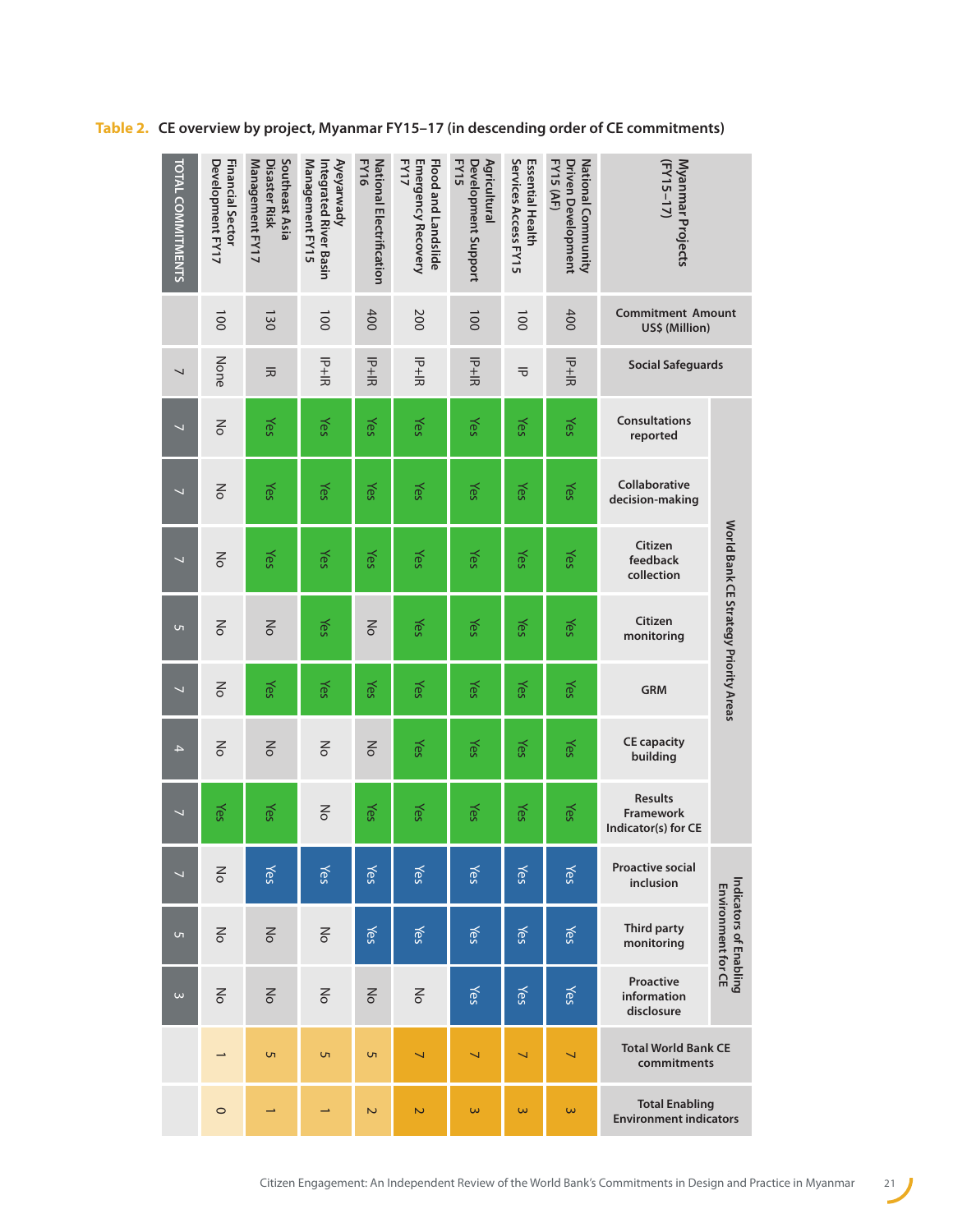#### <span id="page-21-0"></span>**2.1.1 CE Density Scale**

As described in the Introduction, "thick" approaches to CE commitments combine a project's inclusion of the various CE activities laid out in the World Bank's CE Strategy with mechanisms or practices that potentially contribute to an enabling environment for CE. ARC's original CE Density Scale establishes parameters for understanding the variations of thickness and thinness in project CE commitments (see Table 1). The density is determined based on existence of commitments, not an interpretation of the quality or lack of quality of the commitment as documented. As already discussed, the determination of where a project ranks is based on a balance between planned CE mechanisms and contributions towards an enabling environment for CE, and not simply an absolute total of CE + EE commitments. For the CE Density Scale, classifications for the range of CE commitments, from highest to lowest, include *Robust*, *Comprehensive*, *Intermediate*, *Weak*, and *Low*.

Table 3 and Figure 2 depict Myanmar's eight FY15–17 projects according to the ARC CE Density Scale. The results show that these projects are ranked as follows: *Robust* (4), *Comprehensive* (0), *Intermediate* (3), *Weak* (0), and *Low* (1)

| <b>ROBUST</b><br>4 projects (50%)                                      | <b>COMPREHENSIVE</b><br><b>None</b> | <b>INTERMEDIATE</b><br>3 projects (38%)                | <b>WEAK</b><br><b>None</b> | <b>LOW</b><br>1 project (12%)                      |
|------------------------------------------------------------------------|-------------------------------------|--------------------------------------------------------|----------------------------|----------------------------------------------------|
| $7$ CE + 3 EE                                                          |                                     | $5$ CE + 2 EE                                          |                            | $1$ CE + 0 EE                                      |
| <b>National Community</b><br><b>Driven</b><br><b>Development FY15</b>  |                                     | <b>National Electrification</b><br><b>FY16</b>         |                            | <b>Financial Sector</b><br><b>Development FY17</b> |
| <b>Essential Health</b>                                                |                                     | $5$ CE + 1 EE                                          |                            |                                                    |
| <b>Services Access FY15</b>                                            |                                     | Ayeyarwady<br><b>Integrated River Basin</b>            |                            |                                                    |
| Agricultural<br><b>Development Support</b>                             |                                     | <b>Management FY15</b>                                 |                            |                                                    |
| <b>FY15</b>                                                            |                                     | Southeast Asia Disaster<br><b>Risk Management FY17</b> |                            |                                                    |
| $7$ CE + 2 EE                                                          |                                     |                                                        |                            |                                                    |
| <b>Flood and Landslide</b><br><b>Emergency Recovery</b><br><b>FY17</b> |                                     |                                                        |                            |                                                    |

| Table 3. | . CE Density Scale, Myanmar FY15-17 (8 projects) |  |  |  |  |  |
|----------|--------------------------------------------------|--|--|--|--|--|
|----------|--------------------------------------------------|--|--|--|--|--|

Four Myanmar projects are classified as Robust (50% of the portfolio): The *National Community Driven Development, Essential Health Services Access, Agricultural Development Support, and Flood and Landslide Emergency Recovery* projects pledge commitments in all seven World Bank priority CE areas. These four projects in the *Robust* category for CE also most consistently met the three ARC-identified benchmarks for an enabling environment for CE. All four include measures for proactive social inclusion and third party monitoring. Three of the four (excluding the *Flood and Landslide Emergency Recovery Project*) expressed the intention to proactively disclose some information about project results beyond institutionally mandated minimums.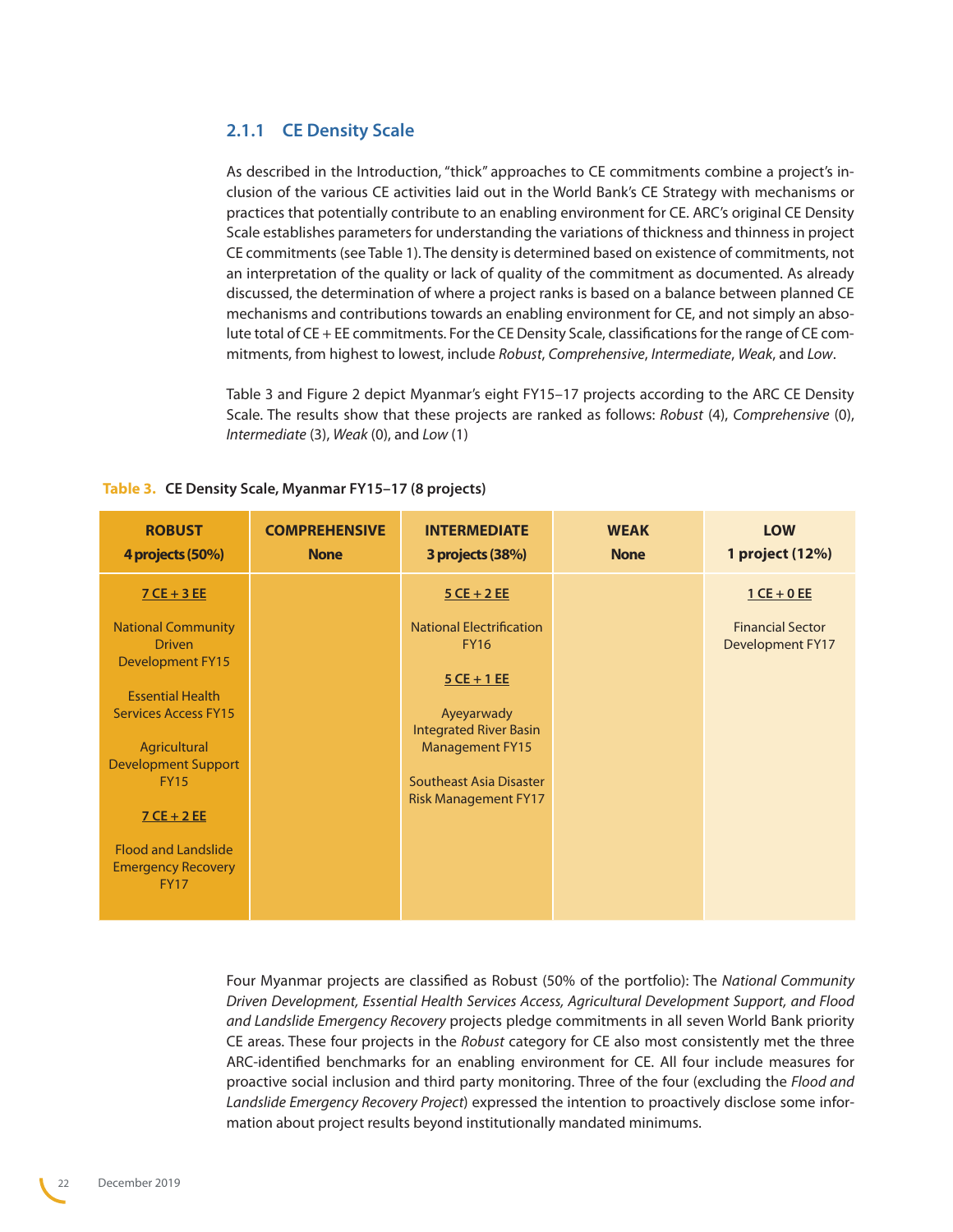The next grouping in the Myanmar portfolio involves the Intermediate category. It includes three projects—*Ayeyarwady Integrated River Basin Management, Southeast Asia Disaster Risk Management,* and *National Electrification*—that documented five out of seven different CE commitments with two or fewer commitments to mechanisms that can build an enabling environment for CE. The latter two projects are identical in terms of the CE areas they committed to and ones they left out. Neither included community members in monitoring processes nor planned for capacity building to support CE efforts. The *Ayeyarwady Integrated River Basin Management Project* is distinct from the other two in this category. It is the only project that did not include an indicator measuring an aspect of CE. All three projects in the intermediate category committed to incorporating proactive social inclusion measures in several of the planned CE activities, whereas only the *National Electrification Project* commits to meeting one other EE benchmark—that of third party monitoring. None of the three projects committed to proactive information disclosure.

With only one CE commitment and no EE commitments, Myanmar's *Financial Sector Development Project* is the only project in the portfolio categorized as *Low*. This project did not document any plans for CE activities for the duration of the project life cycle. However, it included a monitoring indicator dedicated to measuring CE in its Results Framework, representing its only CE commitment. There is a crucial factor that separates this project from the rest of the Myanmar FY15–17 portfolio: it is the only project that did not trigger either of the social safeguards—involuntary resettlement or indigenous peoples. As discussed earlier, the triggering of social safeguards mandates projects to incorporate, at a minimum, CE measures with the specified vulnerable populations, including pre-appraisal community consultations, consultation/collaboration during implementation, and a project-level GRM. Therefore, it could be interpreted that because the project avoided the Bank's directive to include social safeguard-mandated CE activities, it did not incorporate any plans for such activities in the descriptions of project components. The fact that the *Financial Sector Development Project* committed to measuring CE while not documenting any commitments in the narrative about project activities is notable and will be discussed below.



**Figure 2. CE Density Scale, Myanmar FY15–17**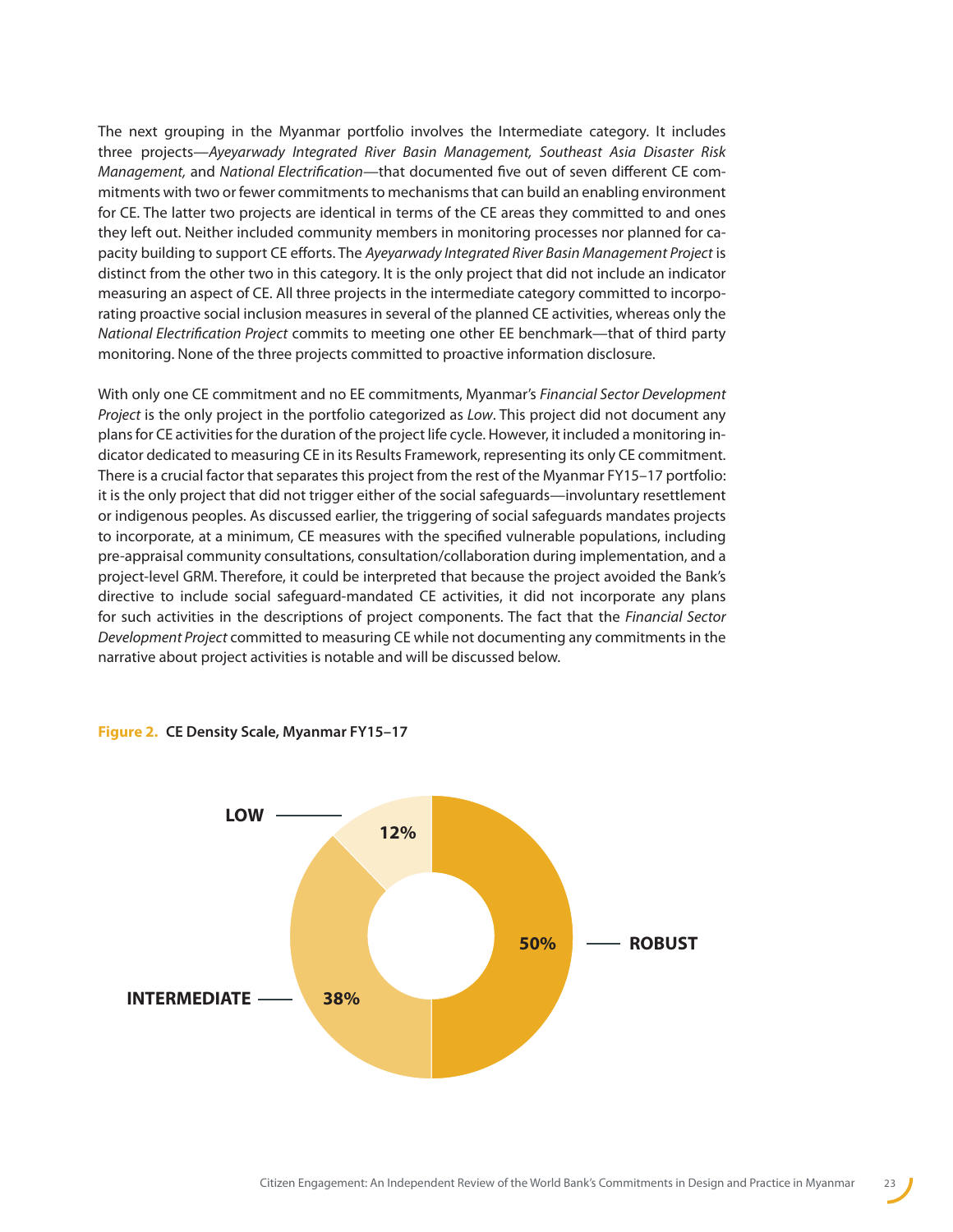#### <span id="page-23-0"></span>**2.1.2 Results by CE area**

Figures 3 and 4 showcase each of the CE and EE areas, showing how many of the projects in the Myanmar portfolio include each mechanism/activity, from greatest to fewest. Figure 3 focuses on the seven CE areas prioritized in the World Bank's CE Strategy, while Figure 4 highlights the ARCidentified indicators of an enabling environment for CE. The portfolio-level analysis only reports on the *existence* of commitments and not the *quality or lack of quality* of those commitments. The analysis of content will follow in the next section. However, it is important to start with the aggregate level to see the range of commitments incorporated before investigating the depth of those commitments.

## **7 Community-level Consultations 7 Collaborative Decision-making Citizen Engagement Areas Citizen Engagement Areas Citizen Feedback Mechanism 7 7 Grievance Redress Mechanism CE in Results Framework 7 Citizen Monitoring 5Capacity Building for CE 4 0 1 2 3 4 5 6 7 8 Number of Projects**

#### **Figure 3. Project-level commitments to CE, Myanmar FY15–17**

Figure 3 shows the assessment's findings that seven of the eight Myanmar projects committed to incorporating a range of CE activities throughout the project life cycle. These seven projects not only documented commitments to four of the CE categories described in the CE Strategy, but also committed to including at least one CE indicator in the project's public monitoring system.

While most projects documented a range of CE commitments, there is no single CE category to which all eight projects committed. The top five CE categories with the highest level of documented commitments include: community-level consultation during project preparation; collaboration in decision-making; CE feedback mechanisms during and after project implementation; GRM; and the inclusion of at least one indicator in the project's Results Framework that reports on an aspect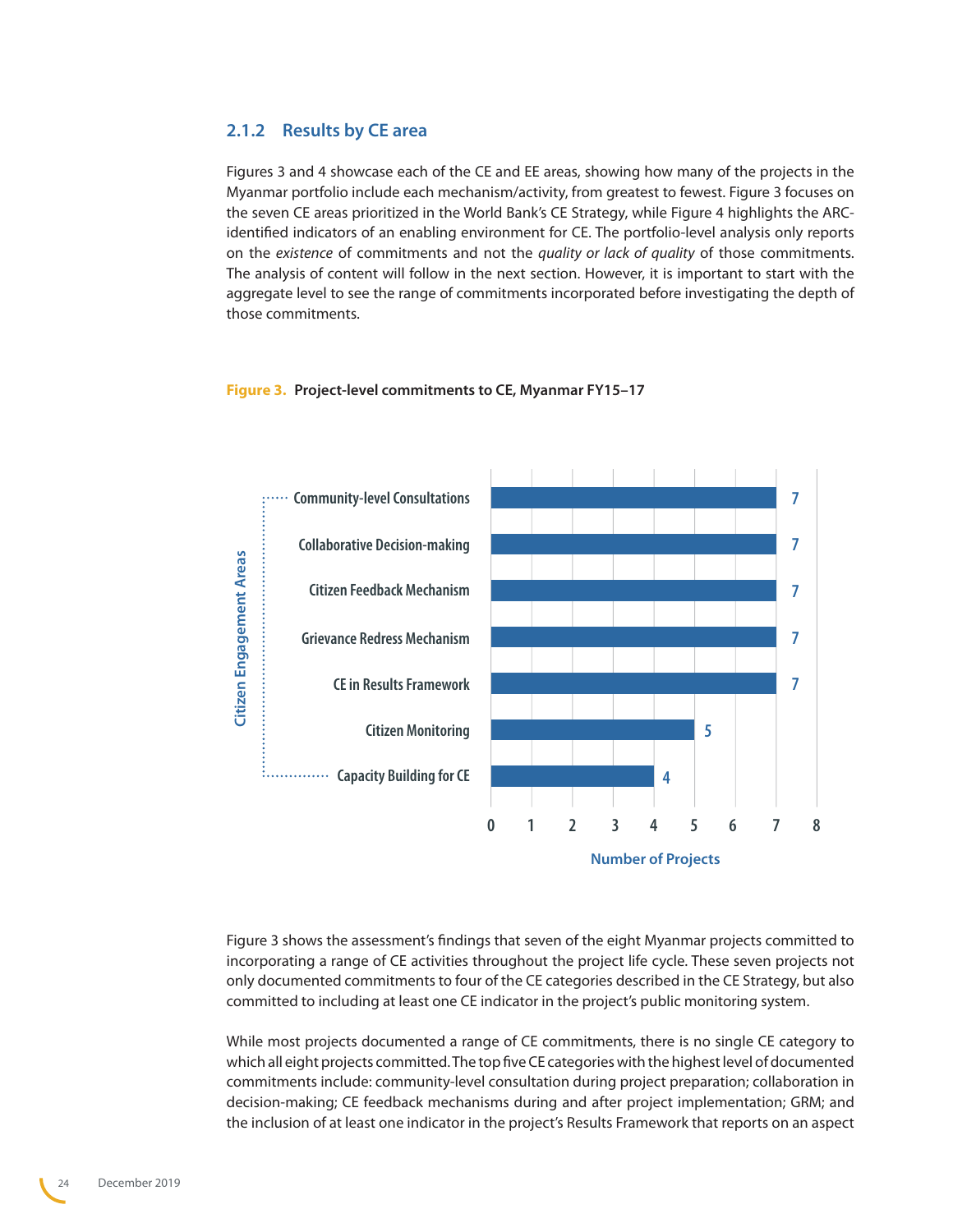of CE (seven projects each). This is followed by commitments to citizen involvement in monitoring and evaluation (five projects). The CE category with the fewest commitments (four) is capacity building for CE (for stakeholders including beneficiaries, government officials, etc.) to which only 50 percent of the portfolio documented commitments.

As discussed in the Introduction, the World Bank's institutional mandate for citizen engagement in IPFs requires that projects include at least one indicator that reports on some aspect of CE in its internal reporting system, called the Results Framework. How the Bank defines the Results Framework, its purpose and the mandates for public disclosure related to indicator results will be discussed on in Section 2.2.6. As Figure 3 shows, seven of the eight Myanmar projects integrated at least one indicator to measure an aspect of CE in their project design. The exception is the *Ayeyarwady Integrated River Basin Management*, which did not meet the second requirement of the Bank-wide CE mandated minimums. For the seven projects that included an indicator intended to track and report publicly on CE-related activities, the full range of such activities and goals measured in the different projects will be discussed in the forthcoming section. At this level of analysis, it is important to remember that the number of commitments does not reveal anything about the depth or quality of CE or indeed if it will extend to populations not covered by safeguards. These issues are discussed within the in-depth analysis below.

Figure 4 visualizes the Myanmar portfolio results by CE area, showing thickness in all categories besides citizen monitoring and capacity building. Yet investigating the content of the commitments, in terms of how specific they are, shows a pervasive level of generality.



#### **Figure 4. Indicators of an enabling environment for CE, Myanmar FY15–17**

Besides the seven areas prioritized in the CE Strategy, Figure 4 reveals that at least 38 percent of the assessed Myanmar projects committed to one or more of the EE indicators for CE that include the three areas of social inclusion, third party monitoring, and proactive information disclosure.

A large majority of the Myanmar projects—seven of the eight—included commitments for inclusion of various population groups (primarily women followed by ethnic minorities and occasionally other socially excluded vulnerable communities) into CE processes. Five of the eight projects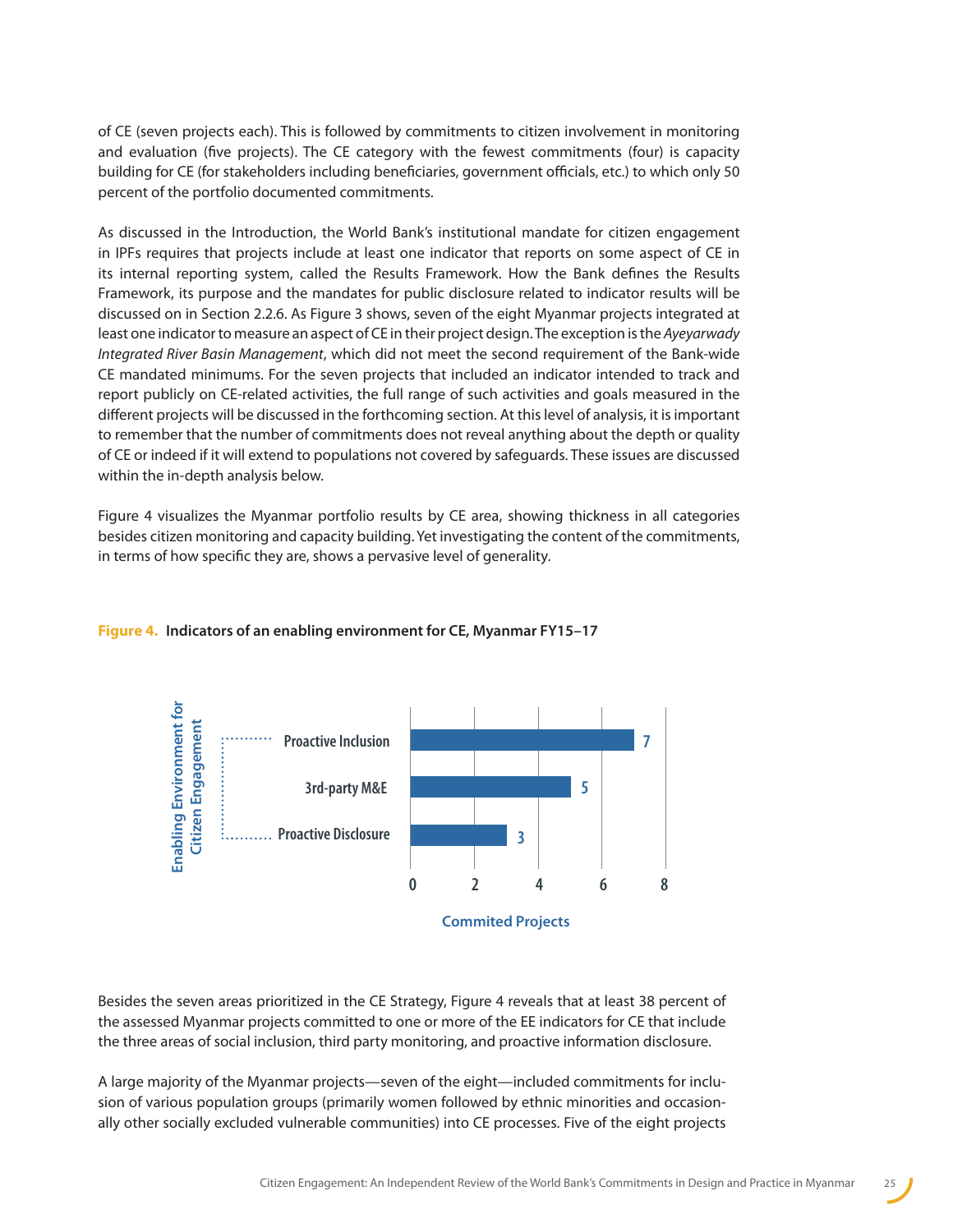(63 percent) committed to utilizing third party monitoring or incorporating external verification for some portion of project activities and results during the project's life cycle. The World Bank CE Strategy asserts that third party monitoring increases the likelihood that monitoring results are impartial and accurate because citizens may feel more secure to report their feedback and there are no conflicting interests. Additionally, five of the eight Myanmar projects documented commitments to voluntary disclosure of some information related to project progress and outcomes, including CE in some cases, going beyond the minimal World Bank requirements for disclosure of information.



#### **Figure 5. Projects applying social safeguards, Myanmar FY15–17**

As explained in the Introduction, projects that have triggered social safeguard policies relating to indigenous peoples (Operational Policy/Bank Procedure 4.10) and/or involuntary resettlement (Operational Policy/Bank Procedure 4.12) are required to include consultations with beneficiaries during project design and implement a project-related GRM. Figure 5 visualizes the number of Myanmar projects—seven of the eight—that apply either or both of these social safeguards. These seven projects therefore meet the World Bank's requirements of holding consultations with beneficiaries and also implementing a project-specific GRM. In Myanmar, indigenous peoples are not formally recognized; however, the country's ethnic minority populations are given the status of indigenous peoples for Bank operations and therefore it is common for this social safeguard to be applied to projects in Myanmar working with identifiable beneficiaries.

The World Bank's social safeguard mandates pre-dated the CE Strategy and President Kim's increased attention to these issues. In principle, they are seen as strengthening incentives for implementing certain CE activities in projects applying social safeguards. However, as noted in the World Bank's 2018 IEG assessment of CE, the application of social safeguards does not in practice mean that these "required" CE activities are carried out well or in full or reported as expected (World Bank 2018c:21). Therefore, it remains critical to investigate what the CE commitments actually include, even while recognizing the additional mandate that the application of social safeguards is assumed to add.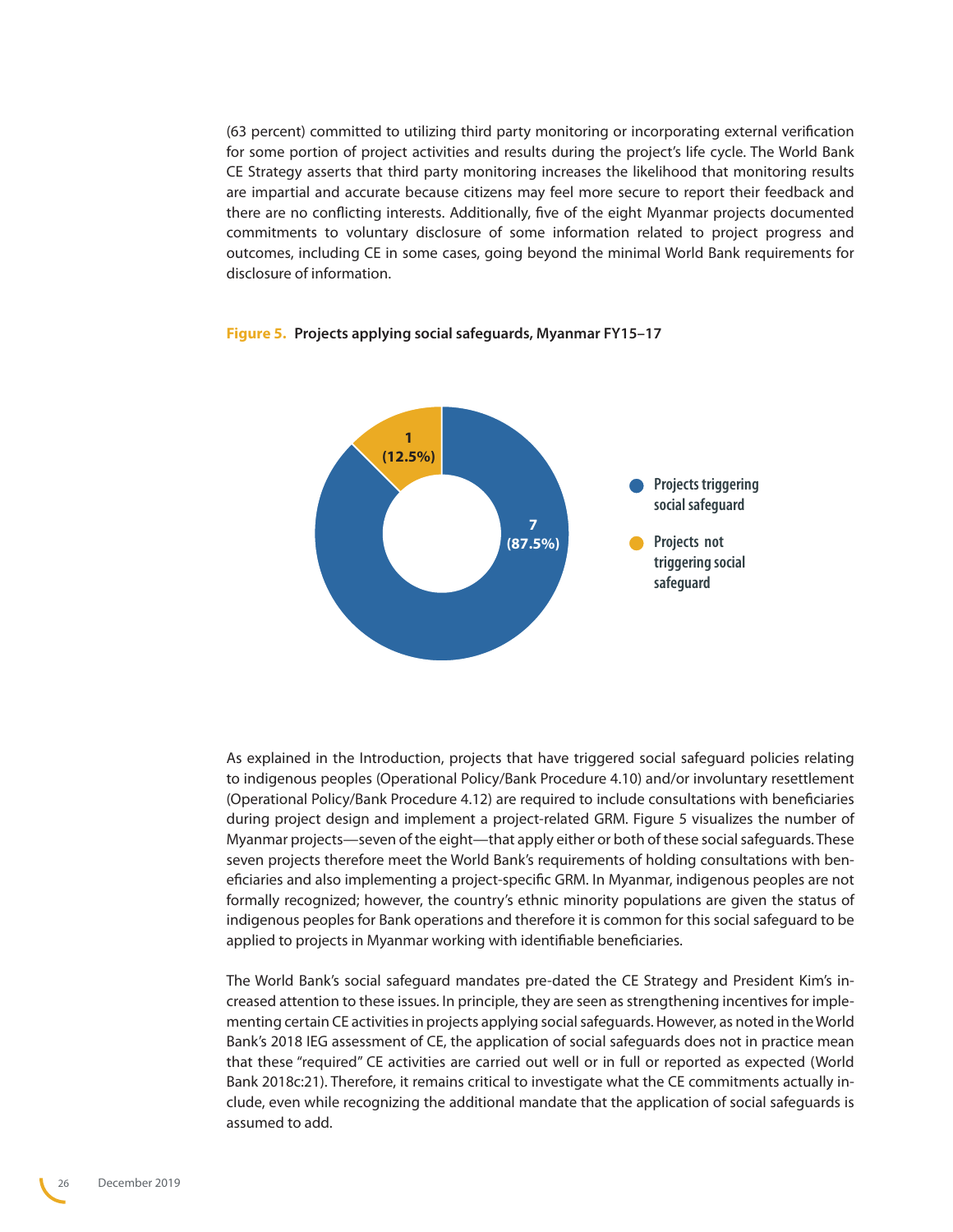<span id="page-26-0"></span>In Myanmar, the projects include some CE commitments that coincide with meeting safeguard mandates, yet Table 2 shows that most projects have also continued with CE commitments beyond those required by safeguard policies. This will be discussed in more depth below.

### **2.2 Analysis of CE commitment trends across projects**

The previous section provided an overall picture of how the FY15–17 Myanmar portfolio has integrated the different components of the Bank's CE Strategy into project design. In this section, the discussion moves beyond identification of the range of CE commitments to analyze their content, as far as possible, based on published plans versus evidence from implementation. The discussion will proceed according to the CE priority areas identified in the World Bank's strategy. The next sec-tion focuses on the three ARC-identified indicators of a potential enabling environment for CE (i.e., proactive social inclusion, third party monitoring, and proactive information disclosure). Where relevant, the discussion draws on the projects that have committed to undertaking activities in the respective areas.

#### **2.2.1 Consultations**

In the context of World Bank projects, "consultation" refers to engagement with citizens in the design/project preparation stage *before* an operation has been approved by the World Bank Board. Distinct from dialogue, the World Bank defines c onsultation a s "a m ore s tructured e xchange i n which the convener commits to 'active listening' and to carefully consider the comments, ideas, and recommendations received" (Manroth et al. 2014:42). The objectives for citizen consultation therefore include receiving input for improved decision-making in project design and implementation arrangements, which therefore should contribute to improved results and sustainability. Since citizen consultations are required for projects that apply social safeguards, this CE activity has historically been the most frequently incorporated into Bank operations.

In principle, citizen consultations undertaken during project preparation would inform the project design and implementation planning that is submitted to the World Bank Executive Board for approval. Therefore, unlike the CE data that are the basis for the rest of this report, information on consultations held with citizens comes from what Bank teams report they *have* done versus commitments to what they say they *will* do.

In the Myanmar portfolio, the seven projects that reported community-based consultations were required to implement one or both social safeguards. For both social safeguard policies, these projects had to document their community-based consultations and then disclose the summary of results through publications in both English and Burmese and live presentations. Table 4 shows the purpose(s) to which project teams dedicated these consultations, the formats utilized, and the people who were included (as well as numbers and locations where available).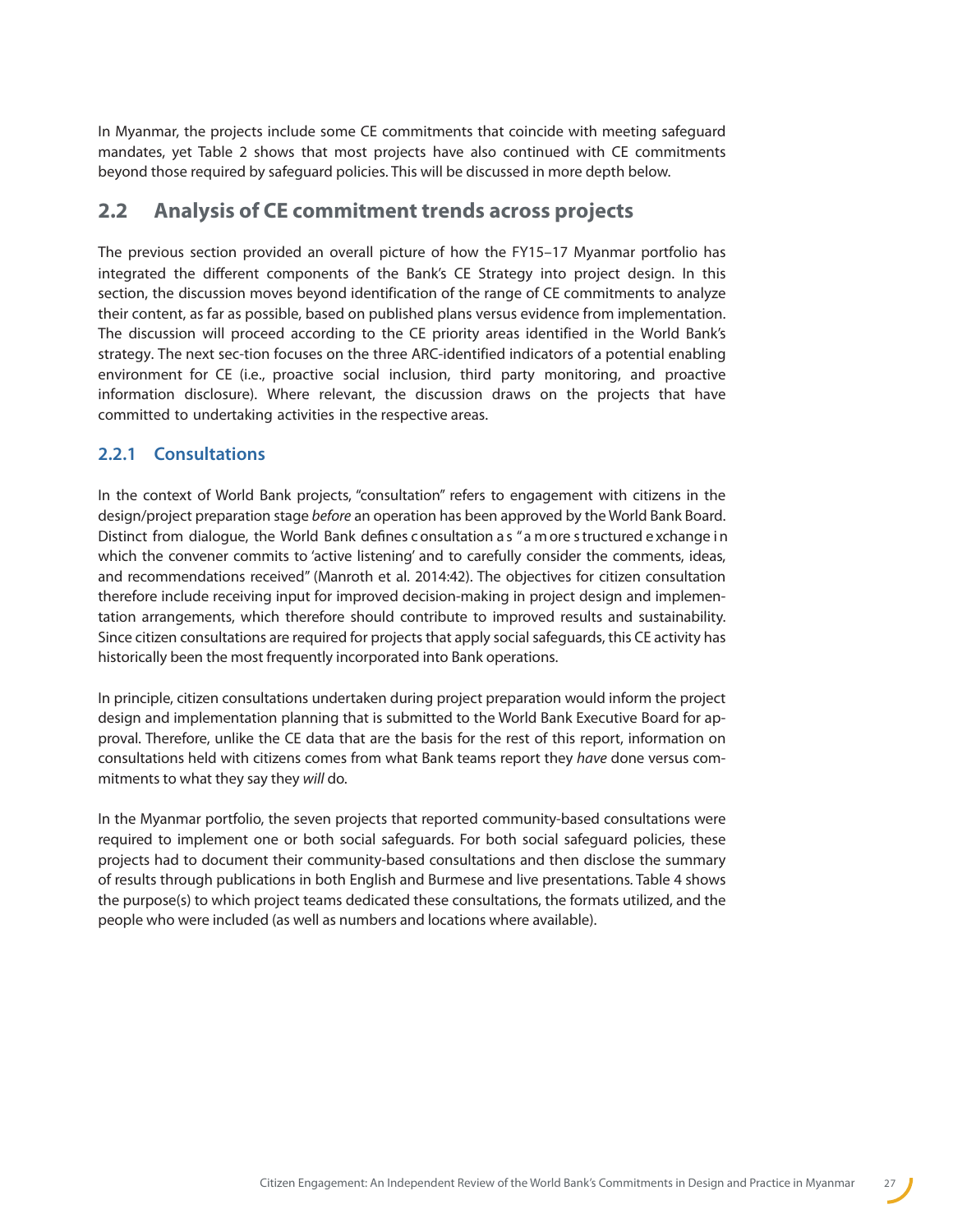| <b>Project</b>                                                                                     | <b>Purpose and Format</b>                                                                                                                                                                                         | <b>With whom?</b>                                                                                                                                                                                                                                                                                                                                                                                                                                                                                                                  |
|----------------------------------------------------------------------------------------------------|-------------------------------------------------------------------------------------------------------------------------------------------------------------------------------------------------------------------|------------------------------------------------------------------------------------------------------------------------------------------------------------------------------------------------------------------------------------------------------------------------------------------------------------------------------------------------------------------------------------------------------------------------------------------------------------------------------------------------------------------------------------|
| <b>Southeast Asia</b><br><b>Disaster Risk</b><br><b>Management</b><br><b>Project FY17</b>          | <b>Purpose:</b> Environmental and Social<br>Management Framework (ESMF) and<br>Resettlement Policy Framework.<br><b>Format:</b> Interviews at night market (6), focus<br>groups, questionnaires, public meetings. | Who: People living and/or working in areas<br>where sub-projects will occur; "ethnically and<br>economically diverse and representative of the<br>township"; in Yangon (including night market<br>vendors), Latha and Botahtaung townships.                                                                                                                                                                                                                                                                                        |
| <b>Flood and</b><br><b>Landslide</b><br><b>Emergency</b><br><b>Recovery Project</b><br><b>FY17</b> | Purpose: ESMF and project awareness.<br>Format: Public hearings.                                                                                                                                                  | Who: Government departments, NGOs,<br>Village Development Committee, Township<br>Development Committee, village leaders and<br>Department of Rural Development staff from<br>central, regions, districts and township levels,<br>churches, Village Development Committee in<br>Bago (49 participants), Chin (75 participants),<br>Yangon (26 participants).                                                                                                                                                                        |
| <b>National</b><br><b>Electrification</b><br><b>Project FY16</b>                                   | Purpose: ESMF and a Poverty and Social<br>Impact Analysis (PSIA).<br>Format: For ESMF: public meetings; for<br>PSIA: key informant interviews (KII), focus<br>group discussions (FGDs), questionnaires.           | <b>Who:</b> ESMF: Public consultations were attended<br>by local, national and international NGOs and<br>CSOs, and state and local government officials.<br>For PSIA: rural areas, 127 FGDs, 120 KII; 35<br>households per site where questionnaire<br>administered, 525 total; In urban areas, 300<br>Klls and 60 FGDs were conducted in Yangon,<br>Mandalay and Hakha; 315 household interviews<br>based on questionnaire.                                                                                                       |
| <b>National</b><br><b>Community Driven</b><br><b>Development</b><br><b>Project FY15</b>            | Purpose: For ESMF including Indigenous<br>Peoples and Resettlement Policy Framework.<br>Format: For gender assessment: FGDs and KIIs<br>For ESMF, format not specified.                                           | Who: NGOs/CSOs from beneficiary communities                                                                                                                                                                                                                                                                                                                                                                                                                                                                                        |
| <b>Agricultural</b><br><b>Development</b><br><b>Support Project</b><br><b>FY15</b>                 | Purpose: Rapid gender assessment; project<br>awareness and feedback on ESMF and general<br>project plans.<br><b>Format:</b> Gender assessment: FGDs and KIIs.<br>Consultations: format not specified.             | Who: Gender assessment: at national/township/<br>village levels with government staff, international<br>and local NGO staff working on agriculture and<br>food security projects, and small-scale male and<br>female farmers and landless households. Included<br>212 participants (71 men and 141 women).<br>Consultations: Representatives from national<br>and international NGOs, CSOs, professional<br>associations, and ethnic minority organizations<br>involved in health and ethnic minority issues; 109<br>participants. |
| <b>Ayeyarwady</b><br>Integrated<br><b>River Basin</b><br><b>Management</b><br><b>Project FY15</b>  | <b>Purpose: ESMF and general project</b><br>awareness.<br>Format: Not specified.                                                                                                                                  | <b>Who:</b> Government officials, the River Users<br>Association, NGOs and CSOs with interests<br>in water, environment, natural resources<br>management and disaster risk management;<br>international NGOs, and researchers, private<br>sector and the media. Numbers not provided.                                                                                                                                                                                                                                              |
| <b>Essential Health</b><br><b>Services Access</b><br><b>Project FY15</b>                           | Purpose: On project design issues and<br><b>Community Engagement Planning</b><br>Framework (CEPF).<br>Format: Public Consultation Meetings.                                                                       | Who: Representatives from national and<br>international NGOs, CSOs, professional<br>associations, and ethnic minority organizations<br>involved in health and ethnic minority issues; 109<br>participants.                                                                                                                                                                                                                                                                                                                         |

### **TABLE 4. Consultation commitments, Myanmar FY15–17 (7 of 8 projects)**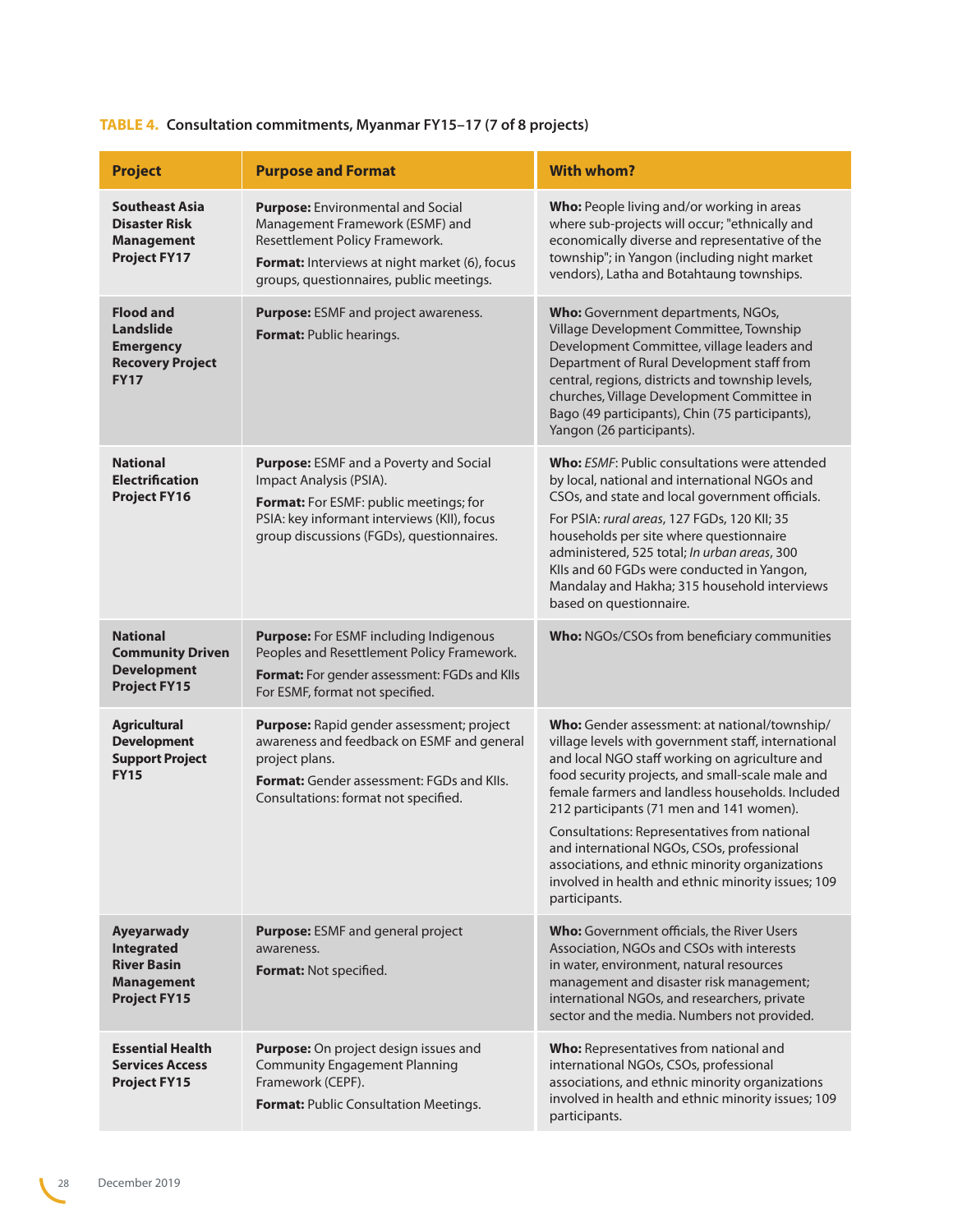<span id="page-28-0"></span>Table 4 shows that across the Myanmar portfolio projects most commonly reported carrying out preparatory consultations in the form of large-scale meetings or hearings. Furthermore, the majority of projects reported that these consultation meetings were primarily focused on providing feedback to projects' ESMFs, which document adherence to safeguard requirements. The ESMF format allows projects to account for social issues that are far broader than the safeguards, but the institutional mandate still is attached only to safeguard populations.

Only the *Agricultural Development Support Project* and the *National Electrification Project* reported that they engaged in consultation activities beyond the minimum required for safeguards (a rapid gender assessment and a Poverty and Social Impact Analysis [PSIA] respectively). The project documents provide greater detail on the participant composition and consultation formats for these assessment activities than the general ESMF consultations do. Based on project reporting, these also appeared to be geared towards direct project beneficiaries rather than public meetings, which included more institutional representatives from government, civil society, and sometimes the private sector.

### **2.2.2 Collaboration in decision-making commitments**

Collaboration in decision-making is intended to go beyond consultations that seek input and integrate citizens directly into decision-making. The CE Strategy explains that this process seeks to "make decisions more responsive to citizens' needs and improve the sustainability of program and project outcomes through increased ownership by citizens" (Manroth et al. 2014:43). It is important to note that the language of "collaboration" and "collaborative decision-making" as conveyed in the CE Strategy is not vocabulary that project teams use in public documents to describe specific CE efforts. Projects typically continue to employ the term "consultation" in guidance documents for participatory decision-making exercises that occur throughout implementation and not only during preparation, which is the definition of consultation used in the CE Strategy and therefore employed in this analysis.

This assessment determined that a project had committed to "collaboration in decision-making" if it described intentions and/or mechanisms that went beyond solicitation of feedback and that would directly enable citizens and/or citizen organizations to be involved in decision-making processes for the project. Table 5 captures the projects in the Myanmar portfolio that include such commitments and explain what those commitments involve.

| <b>Project</b>                                                        | <b>Collaborative decision-making commitments</b>                                                                                                                                                                                                                                                                                                                                                                                                                                                                                                                                                                                                                                                                                                                                              |  |
|-----------------------------------------------------------------------|-----------------------------------------------------------------------------------------------------------------------------------------------------------------------------------------------------------------------------------------------------------------------------------------------------------------------------------------------------------------------------------------------------------------------------------------------------------------------------------------------------------------------------------------------------------------------------------------------------------------------------------------------------------------------------------------------------------------------------------------------------------------------------------------------|--|
| <b>Southeast Asia Disaster Risk</b><br><b>Management Project FY17</b> | 1. Public meetings (in the early stages of the process)<br>2. "Committees" (one named "grievance redress committee")<br>3. "Participatory exercises and focused discussions" (more specific<br>mechanisms not listed) to present "ideas and suggestions as inputs into the<br>planning and implementation of the sub-project(s)".<br>4. A project-specific Communication and Consultation Plan "to ensure that<br>community members including residents and vendors are meaningfully<br>consulted with sufficient time before project implementation" starts. The plan<br>must be prepared once sub-project sites are identified and, in the project's<br>words, "in advance of project implementation" (during official<br>implementation phase, but before on-the-ground operations begin). |  |

#### **TABLE 5. Collaborative decision-making commitments, Myanmar FY15–17 (7 of 8 projects)**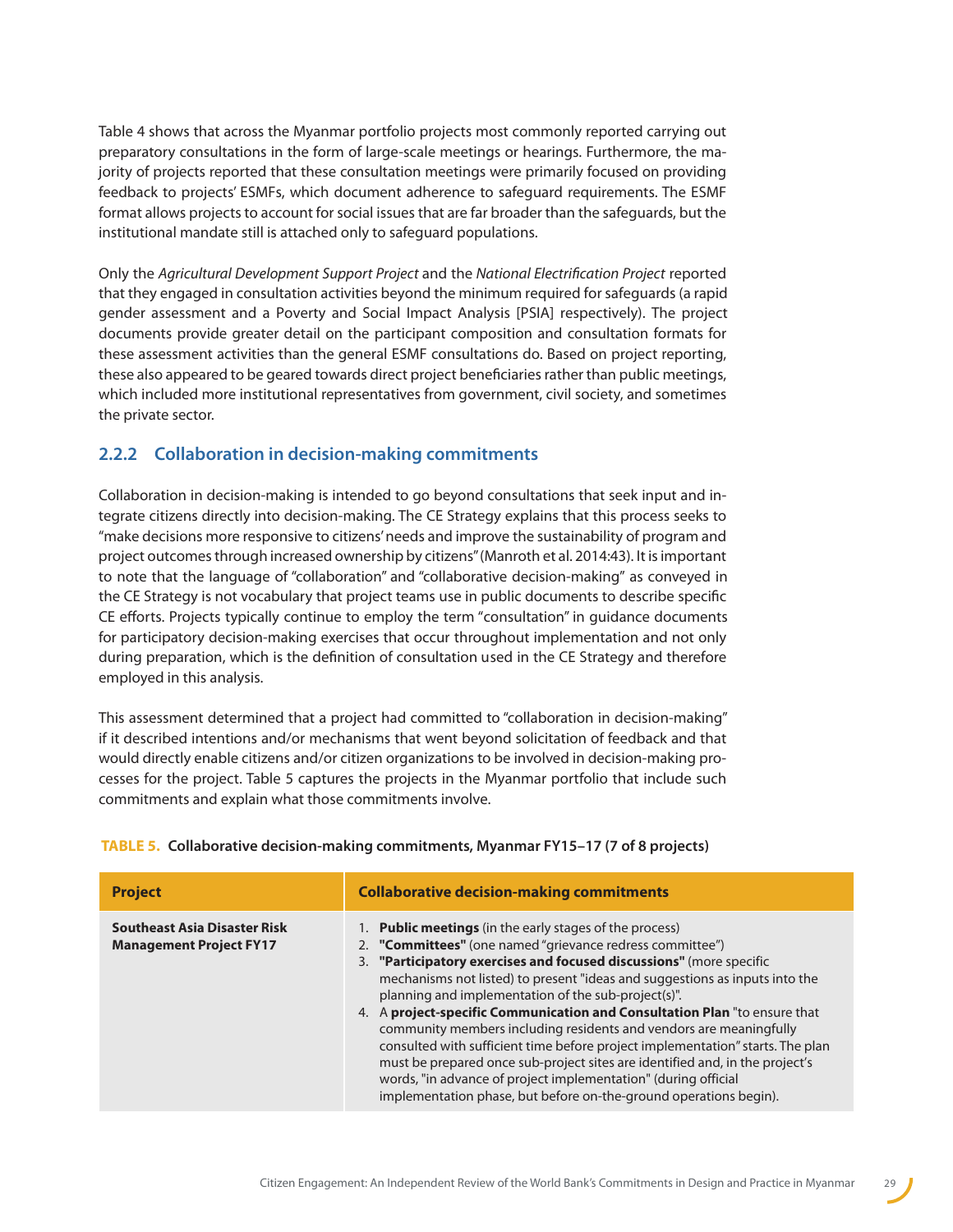| <b>Flood and Landslide Emergency</b><br><b>Recovery Project FY17</b>       | Listed as possible mechanisms: community meetings (to inform design,<br>construction, maintenance), focus group discussions, participatory planning<br>exercises; awareness-building about project with communities.                                                                                                                                                                                                                                                                                                                           |
|----------------------------------------------------------------------------|------------------------------------------------------------------------------------------------------------------------------------------------------------------------------------------------------------------------------------------------------------------------------------------------------------------------------------------------------------------------------------------------------------------------------------------------------------------------------------------------------------------------------------------------|
| <b>National Electrification Project</b><br><b>FY16</b>                     | 1. Village electrification committees (VECs): pre-existing local bodies that<br>organize local electricity access. Project commits to building from and<br>strengthening pre-existing committee structure to increase inclusion.<br>2. Implementation consultation: Public consultation at start of implementation<br>in each participating area to educate about project, costs, recruitment in<br>project, dangers, etc. (informing, not eliciting input).                                                                                   |
| <b>National Community Driven</b><br><b>Development Project FY15</b>        | 1. Participatory social assessments<br>Township planning and implementation committees (TPICs)<br>2.<br>3. Village tract development plans, includes 3 stages:<br>a. consolidation: prioritizes sub-projects according to villages,<br>endorsement of village tract development plans<br>b. endorsement-TPICs vote, endorse<br>c. Amendment-annual review and adjustment, endorsement<br>accordingly (this overlaps with ongoing citizen feedback).                                                                                            |
| <b>Agricultural Development Support</b><br><b>Project FY15</b>             | 4. Advisory bodies/participatory planning (particularly involving water user<br>groups that were pre-existing local bodies involved in water access. The<br>project commits to building and strengthening them and supporting<br>expansion to include under-represented groups.<br>5. Farmer consultations and "walk throughs".<br>6. Participatory social assessment for each select project facilitated by third<br>party service providers.                                                                                                 |
| <b>Ayeyarwady Integrated River Basin</b><br><b>Management Project FY15</b> | 1. Stakeholder forum (made up of members of public and private sectors, NGOs<br>and CSOs to provide input/feedback and to engage broader communities<br>in public consultations, in organizational hierarchy on same level as Project<br>Management Unit (PMU), not managed by PMU.<br>2. Strategic environmental social assessment, which is committed to being<br>participatory, connected with stakeholder forum.<br>3. Indigenous Peoples Planning Framework: for engagement with ethnic<br>minorities.<br>4. General public consultation. |
| <b>Essential Health Services Access</b><br><b>Project FY15</b>             | 1. Village and tract health committee (VTHC): pre-existing bodies in many<br>cases. Project will facilitate greater inclusion for women and ethnic minorities.<br>The village committee will lead development of township health plans.<br>2. Citizen engagement planning framework: this will guide collaboration<br>procedures and the township health plans structure.                                                                                                                                                                      |

Table 5 shows that six of the seven projects that included commitments to collaborative decisionmaking documented that they would do so by incorporating citizen-comprised/led committees into decision-making processes (the *Ayeyarwady Integrated River Basin Management* Project alternatively uses the term "forum"). The *National Electrification, Agricultural Development Support, National Community Driven Development* and *Essential Health Services Access* projects committed to working with already established village-level committees (the names of which are included in the table) in communities where they are operational.<sup>[9](#page-68-4)</sup> These projects also proactively acknowledged that these pre-existing community bodies can be exclusionary towards marginalized groups and so they committed to supporting expanded participation.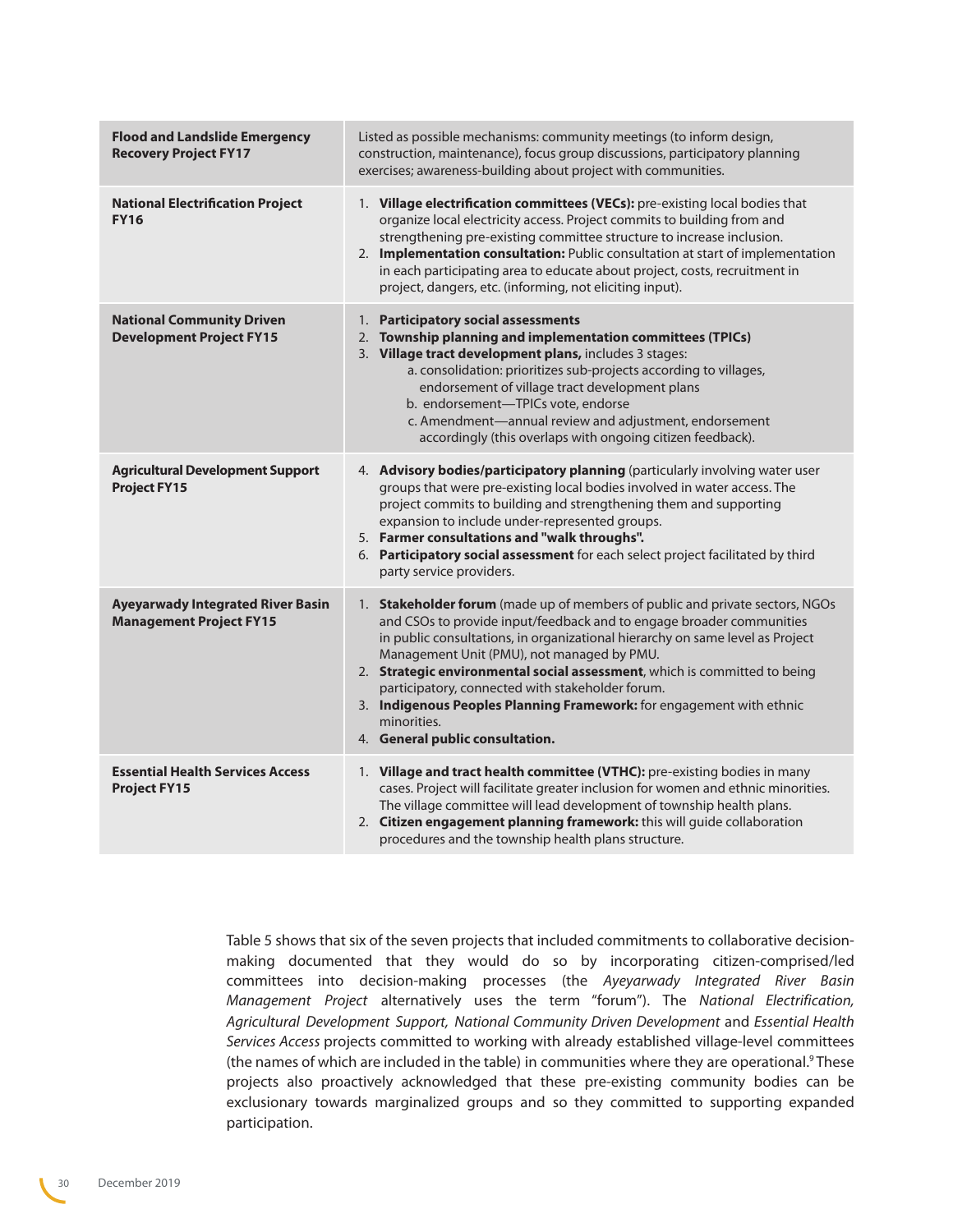Where community-based groups are not present or have become defunct, these six projects planned to support the development of citizen-based advisory groups for decision-making. Only the *National Community Driven Development* project laid out specifics for group formation, As a CDD project, it follows different protocols than standard investment projects.<sup>10</sup> In terms of granting authority, the *Ayeyarwady Integrated River Basin Management Project* committed to a level of independence for its advisory stakeholder forum and that would go beyond commitments made in all the other projects besides the *National Community Driven Development Project. Ayeyarwady Integrated River Basin Management Project* claimed in project documents that the Stakeholder Forum would be parallel on the organizational chart to the Project Management Unit (PMU), indicating that the two structures were meant to have the same degree of authority and therefore the forum could operate independently of project management decisions.

The *Flood and Landslide Emergency Recovery Project* did not identify committee-based citizen commitments, but it differed from the rest of the portfolio because it was an "emergency" project operating on an accelerated timeline. Nevertheless, like those projects with pre-defined committee-based partnerships, this project committed generally to "participatory planning" via community meetings but did not include any specifics about what collaboration would look like or which stakeholders would be involved.

#### **2.2.3 Commitments to citizen feedback and monitoring opportunities throughout the project life cycle**

The CE Strategy recommends that project teams solicit feedback from citizens on a vast range of issues important to project success, including "effectiveness, inclusiveness, quality, delivery time, transaction costs, and targeting, as well as on resource utilization or engagement processes" (Manroth et al. 2014:44). The CE Strategy shares examples of standard tools used for feedback collection, such as "satisfaction surveys, focus group discussions, hotlines, community scorecards, citizen report cards, or SMS/online feedback" (Manroth et al. 2014:44).

Furthermore, according to the CE Strategy, involving citizens in project monitoring "can increase transparency, improve efficiency of service delivery or budget execution, and reduce opportunities for corruption" (Manroth et al. 2014:47). As discussed in the Introduction, the Bank calls this category of CE "citizen-led monitoring", even though the definition only calls for citizen participation and not leadership. For example, such approaches could limit citizens' roles to atomized datagathering, without involvement in agenda-setting. Therefore, ARC refers to this simply as citizen monitoring, given the lack of evidence that the citizens involved would actually have the opportunity to lead and make decisions about these processes.

Unlike the other sections, this one discusses two CE areas together—citizen feedback and citizen monitoring—as they are directly connected and overlapping. Both incorporate exercises that give citizens opportunities to provide feedback on project performance and service delivery. With citizen monitoring, citizens have the opportunity to go beyond the role of feedback providers and take part in gathering and interpreting that feedback. This allows beneficiaries to have access to the big picture of project performance and service provision. Consequently, even if projects commit to incorporating the same or similar CE feedback mechanisms, what separates them from one another is whether the commitment only engages the participant as a respondent or provides for expanded citizen participation as monitors. Yet, for the projects that included commitments in both these areas, they did not always clearly specify how the mechanisms that involved citizens as feedback providers would be available for citizen participation as monitors. The fuzzy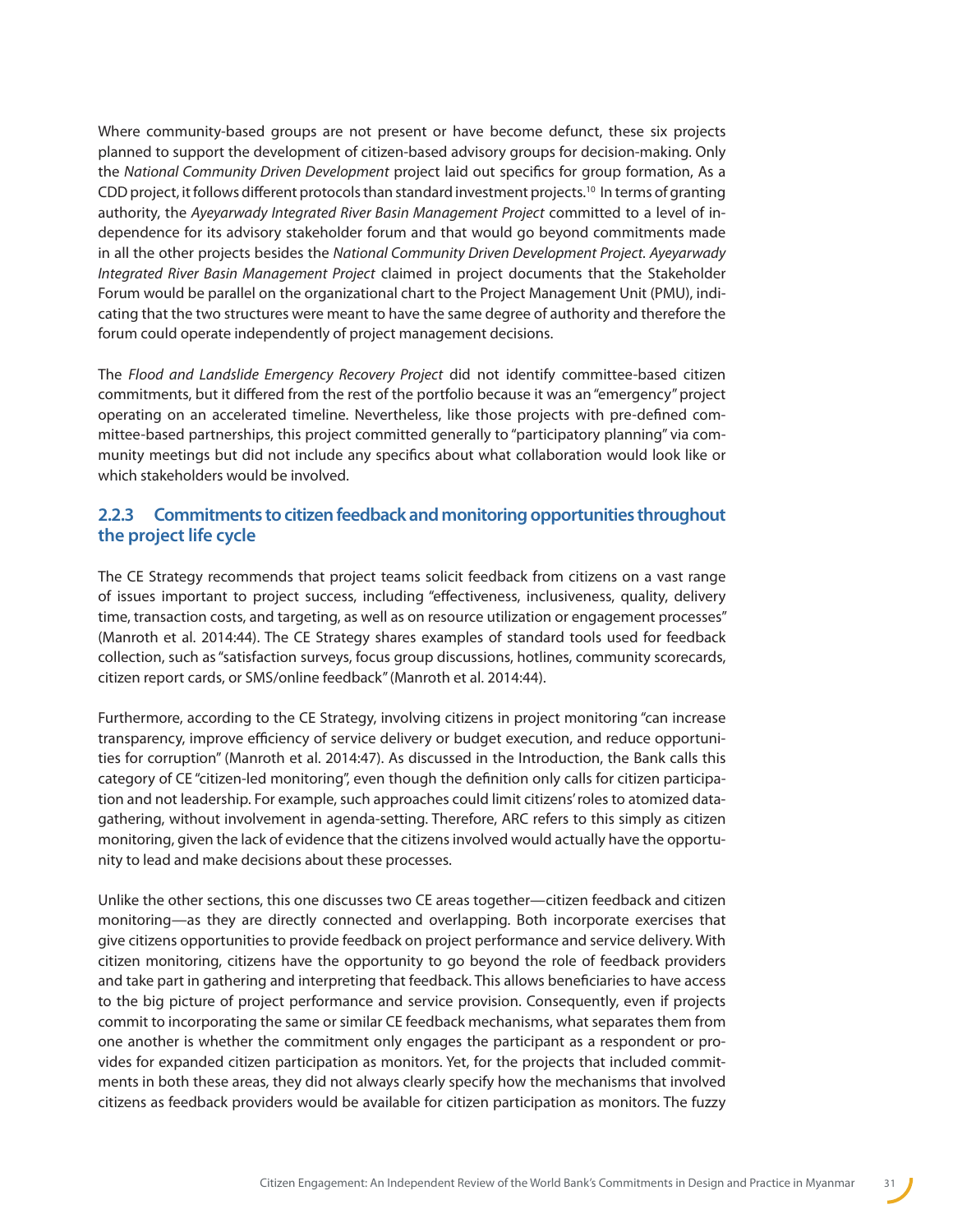boundaries that appear to exist in some of the Myanmar projects created a logic for discussing these commitments together.

Table 6 captures the projects in the Myanmar portfolio that include commitments to collecting citizen feedback and citizen monitoring during project implementation and explain what these commitments involve.

#### **TABLE 6. Citizen feedback and citizen monitoring commitments, Myanmar FY15–17 (7 of 8 projects and 5 of 8 projects, respectively)**

|                                                                                           | <b>Citizen feedback commitments</b>                                                                                                                                                                                                                                                                                         | <b>Citizen monitoring commitments</b>                                                                                                                                                                                                                                                                                                                        |
|-------------------------------------------------------------------------------------------|-----------------------------------------------------------------------------------------------------------------------------------------------------------------------------------------------------------------------------------------------------------------------------------------------------------------------------|--------------------------------------------------------------------------------------------------------------------------------------------------------------------------------------------------------------------------------------------------------------------------------------------------------------------------------------------------------------|
| <b>Project</b>                                                                            | 7 of 8 projects                                                                                                                                                                                                                                                                                                             | 5 of 8 projects                                                                                                                                                                                                                                                                                                                                              |
| <b>Flood and Landslide</b><br><b>Emergency Recovery</b><br><b>Project FY17</b>            | <b>Commitment:</b> To periodically collect feedback<br>on project implementation, results and<br>grievances.<br>Mechanisms: Public hearings, ICT-enabled<br>citizen feedback platforms, GRM.                                                                                                                                | <b>Commitment:</b> To developing "channels" for<br>community monitoring and evaluation of the<br>construction process.<br><b>Mechanisms:</b> Same as column 1                                                                                                                                                                                                |
| <b>National Community</b><br><b>Driven Development</b><br><b>Project FY15</b>             | <b>Commitment:</b> To implement "standard project<br>accountability mechanisms (reporting and<br>fiduciary controls) supplemented by social<br>accountability mechanisms and instruments".<br>Mechanisms: Social audit processes, multi-<br>stakeholder review.                                                             | <b>Commitment:</b> To develop a project<br>accountability framework including project-<br>led and community-led monitoring activities.<br><b>Mechanisms:</b> Village monitoring sub-<br>committees (created for this role) and<br>community facilitators; third party monitoring<br>as check on accountability mechanisms and<br>independent project review. |
| <b>Agricultural</b><br><b>Development</b><br><b>Support Project FY</b><br>15              | <b>Commitment:</b> A participatory M&E system<br>so citizens can directly assess and report<br>outstanding issues.<br><b>Mechanism:</b> Suggestion of stakeholder<br>surveys.                                                                                                                                               | <b>Commitment:</b> To develop a participatory M&E<br>system (Same as column 1)<br><b>Mechanism:</b> Citizen-involvement facilitated<br>by a third party service provider.                                                                                                                                                                                    |
| Ayeyarwady<br><b>Integrated River</b><br><b>Basin Management</b><br><b>Project FY15</b>   | <b>Commitment:</b> To develop a community<br>participation and stakeholder methodology.<br>Mechanisms: Opinion survey, questionnaires,<br>Stakeholder Forum, facilitated public meetings.                                                                                                                                   | <b>Commitment: Stakeholder Forum oversight</b><br>of M&E.<br>Mechanisms: Not specified beyond<br>Stakeholder Forum involvement.                                                                                                                                                                                                                              |
| <b>Essential Health</b><br><b>Services Access</b><br><b>Project</b><br><b>FY15</b>        | <b>Commitment:</b> To develop community feedback<br>mechanisms to assess satisfaction with<br>service delivery at primary care level; to build<br>mechanisms into community health plans.<br>Mechanisms: Possibilities include community<br>scorecards, social audit, citizen report card,<br>citizen satisfaction surveys. | <b>Commitment:</b> To build monitoring system<br>involving consumer and civil society<br>participation.<br><b>Mechanisms:</b> Same as column 1, but role of<br>third party monitor emphasized.                                                                                                                                                               |
| <b>Southeast Asia</b><br><b>Disaster Risk</b><br><b>Management Project</b><br><b>FY17</b> | <b>Commitment:</b> To measure citizen satisfaction.<br><b>Mechanisms:</b> Suggestion of satisfaction<br>survey, specifically on resettlement process and<br>plan.                                                                                                                                                           | N/A                                                                                                                                                                                                                                                                                                                                                          |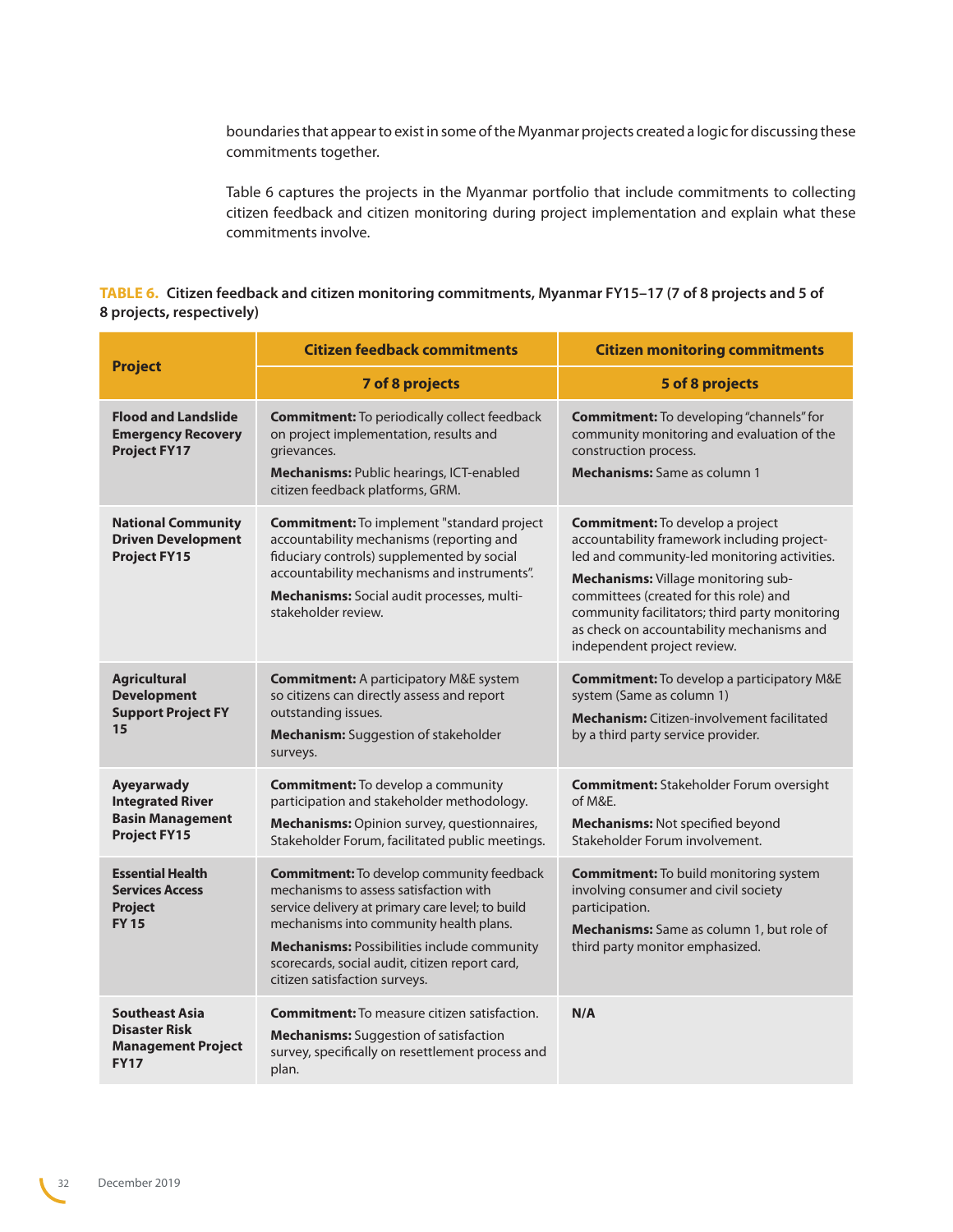#### <span id="page-32-0"></span>*Continued*

|                                                                  | <b>Citizen feedback commitments</b>                                                                                                                                                                                                                                             | <b>Citizen monitoring commitments</b> |  |  |  |
|------------------------------------------------------------------|---------------------------------------------------------------------------------------------------------------------------------------------------------------------------------------------------------------------------------------------------------------------------------|---------------------------------------|--|--|--|
| <b>Project</b>                                                   | 7 of 8 projects                                                                                                                                                                                                                                                                 | 5 of 8 projects                       |  |  |  |
| <b>National</b><br><b>Electrification</b><br><b>Project FY16</b> | <b>Commitment:</b> Trained village electrification<br>committee (VEC) members are expected to<br>assist Project Management Office (PMO) to<br>monitor progress and provide direct feedback<br>from the field to township engineers and PMO.<br><b>Mechanism: Not specified.</b> | N/A                                   |  |  |  |

Table 6 shows that seven of the eight projects explicitly committed to incorporating mechanisms that would capture citizen feedback during and following implementation. Projects clearly framed their commitments to incorporating citizen feedback mechanisms but did so in general terms. Most of these options provided for periodic feedback uptake, based on when monitors implemented these tools. The *Flood and Landslide Emergency Recovery Project* included in its commitment the establishment of "ICT (information and communication technology) enabled citizen feedback platforms", which would seemingly allow for ongoing citizen access (albeit dependent on community access to technology).

While the statement of commitment is clear, most projects do not offer details in public documents on how this would be carried out in practice. The *National Community Driven Development Project* is, however, an exception. With its operational manual readily available, the project details its guidelines for both periodic and ongoing citizen feedback processes. The operational manuals for the other projects may provide a similar degree of detail, but they could not be located through an internet search.

Table 6 shows that five of the eight projects also commit to going beyond providing opportunities for citizens to give feedback, documenting commitments to involve citizens in oversight roles for service delivery, revenues, budget execution, procurement, contract awards, and reform policies, etc. All five projects identify, typically in a general way, that the citizen committees already involved in collaborative decision-making would continue the project involvement in a monitoring role. The *National Community Driven Development Project* went a step further by laying out parallel project-led and citizen-monitoring processes and identifying specific monitoring sub-committees tasked with this responsibility. Beyond these descriptive commitments, it is not specified as to how citizens would operate or manage such monitoring functions as opposed to participating in social accountability mechanisms.

Three projects—*National Community Driven Development, Agricultural Development Support*  and *Essential Health Services Access*—also committed to incorporating third party monitoring throughout the project life cycle, emphasizing the role that third party monitors would play in citizen feedback and citizen monitoring processes. This is further elaborated on in Section 2.3.2.

#### **2.2.4 GRM commitments**

As with beneficiary consultation during project design, the World Bank requires all projects that have triggered social safeguards for involuntary resettlement or indigenous peoples to incorporate a project-specific GRM (see Operational Policy/Bank Policy 4.12). According to Bank policy, this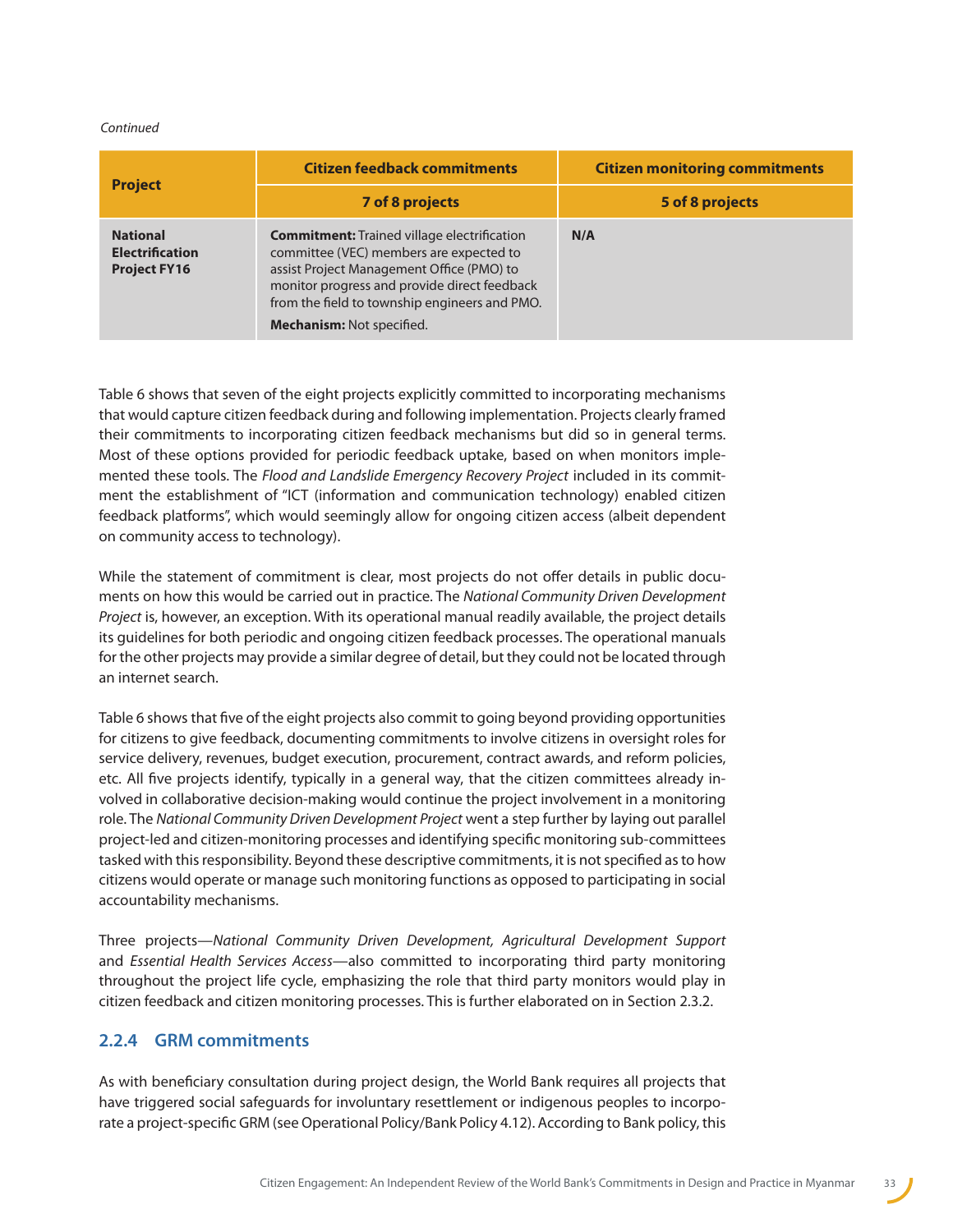must be accessible, free, easily understood, transparent, responsive and effective, must not restrict access to official grievance channels (such as the courts, including traditional courts), and must not cause fear of negative consequences for its recourse among users. Therefore, while all projects in a country portfolio are encouraged to include project-specific GRMs so that beneficiaries can share grievances and seek redress for adverse project experiences, projects that involve either of these social safeguards, in principle, are required to include this specific CE mechanism. This policy nuance is important to understand the GRM results in the Myanmar portfolio (Table 7).

The standard format for a GRM is that citizen complaints are filed at the community level and, if necessary, will have opportunities to escalate their grievances to higher-level authorities, with the final level being the institution of the World Bank. Program documents usually lay out general details related to the structure and time frame and some guidelines (for example, whether projects will accept oral or written complaints or both). More specific details relating to how communities can learn about a project's GRM and tangible instructions for submitting grievances and following up, for example, are often provided in the project's operational manual.

| TABLE 7. GRM commitments, Myanmar FY15-17 (3 of 8 projects) |  |  |  |
|-------------------------------------------------------------|--|--|--|
|-------------------------------------------------------------|--|--|--|

| <b>Project</b>                                                             | <b>Social Safeguards</b><br>triggered | Commitment<br>to create<br><b>GRM</b> | Does the GRM include a<br>commitment to publicly report<br>on number/percentage of<br>grievances reported/resolved? If<br>so, via what mechanism? |
|----------------------------------------------------------------------------|---------------------------------------|---------------------------------------|---------------------------------------------------------------------------------------------------------------------------------------------------|
| <b>Southeast Asia Disaster Risk</b><br><b>Management Project FY17</b>      | Yes                                   | Yes                                   | Yes, Results Framework indicator,<br>which requires disclosure                                                                                    |
| <b>National Community Driven</b><br><b>Development Project FY15</b>        | Yes                                   | Yes                                   | Yes, voluntary/proactive disclosure                                                                                                               |
| <b>Flood and Landslide Emergency</b><br><b>Recovery Project FY17</b>       | Yes                                   | Yes                                   | Yes, Results Framework indicator,<br>which requires disclosure                                                                                    |
| <b>National Electrification Project FY16</b>                               | Yes                                   | Yes                                   | <b>No</b>                                                                                                                                         |
| <b>Agricultural Development Support</b><br><b>Project FY15</b>             | Yes                                   | Yes                                   | <b>No</b>                                                                                                                                         |
| <b>Ayeyarwady Integrated River Basin</b><br><b>Management Project FY15</b> | Yes.                                  | Yes                                   | No                                                                                                                                                |
| <b>Essential Health Services Access</b><br><b>Project FY15</b>             | Yes                                   | Yes                                   | <b>No</b>                                                                                                                                         |
| <b>Total</b>                                                               |                                       | $\overline{7}$                        | 3                                                                                                                                                 |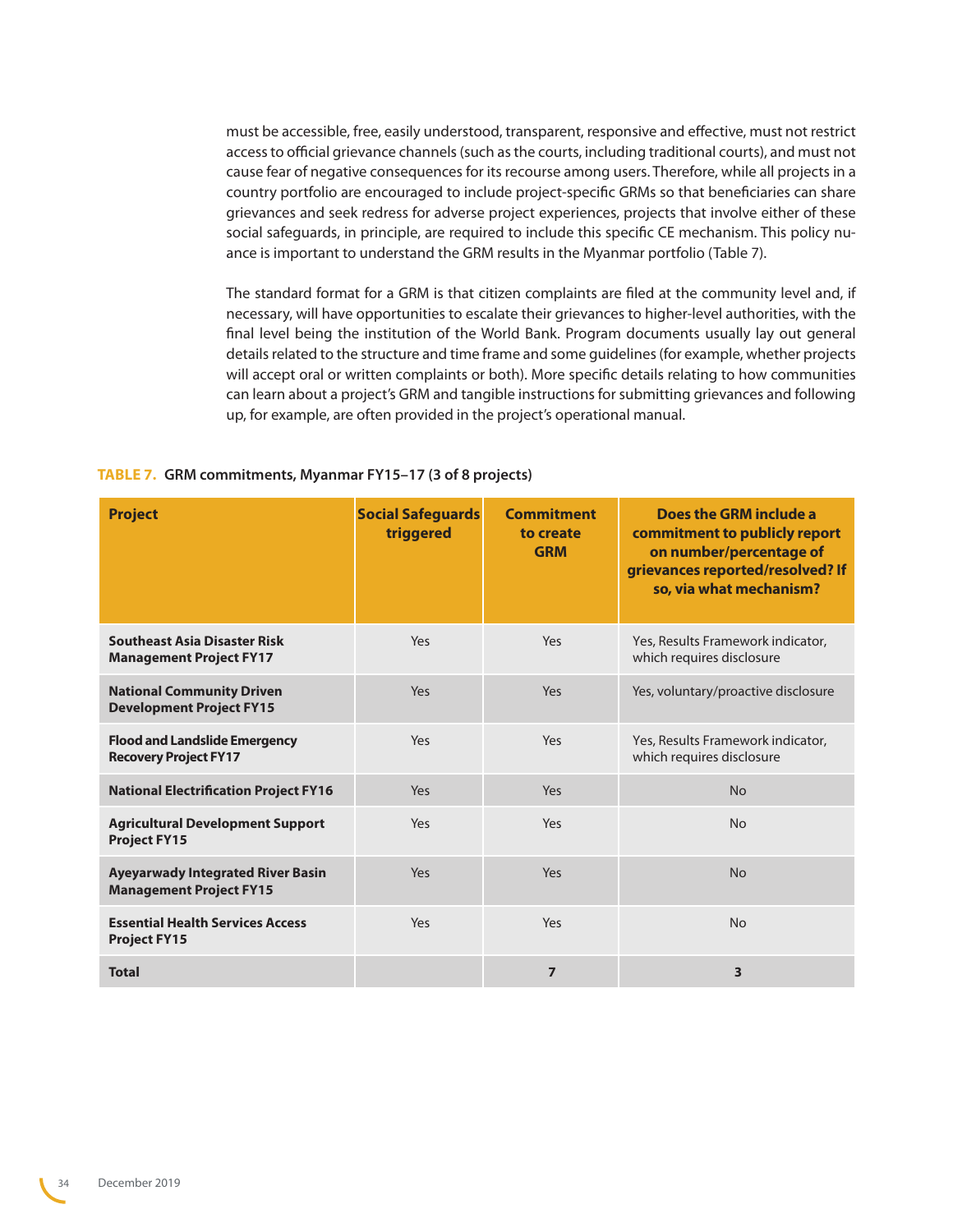<span id="page-34-0"></span>Previous Bank experience has shown that when it comes to the implementation of GRMs—even when they are mandated for safeguards and with basic plans laid out in project documents—they do not fulfil the document-based commitments. The CE Strategy discusses this discrepancy between GRM plans and execution and emphasizes that planned disclosure of results increases the likelihood that systems will function better.

Seven of the Myanmar eight projects committed to creating a project-specific GRM, but only three commit to disclosing results. Of the three projects that included explicit commitments to disclosing GRM data, two projects—*Flood and Landslide Emergency Recovery* and *Disaster Risk Management*—included GRM results in their Results Framework, thus mandating disclosure. The *National Community Driven Development Project*, on the other hand, did not commit to measuring GRM outcomes in its Results Framework, but it did proactively commit to disclosing this data in project documents. As with other CE areas, without a commitment in project documents, there is a lower likelihood that project teams will systematically disclose this data to the public. For the two projects with GRM results as the subject of CE indicators, the commitment included tracking GRM submissions and the response/resolution rates. The way in which projects frame these CE indica-tors and the nature of their goals will be discussed in Section 2.2.6.

The *Agricultural Development Support Project* did not document an explicit commitment to disclosing its GRM results publicly; however, it committed to "monitoring the effectiveness" of the GRM. It pledged to incorporate dedicated indicators within project monitoring systems to the GRM and documented that: "Grievance redress monitoring indicators may include the following: (a) Number of complaints/ grievances registered. (b) Percentage of grievances resolved. (c) Percentage of grievances resolved within stipulated time period. (d) Time required to resolve complaints (disaggregated by different types of grievances). (e) Percentage of complainants satisfied with response and grievance redress process. (f) Percentage of project beneficiaries that have access to the GRM." The lack of an explicit commitment to disclose this information does not mean that the project would not share the results the M&E system captured. Disclosure plans notwithstanding, the project outlined a more comprehensive monitoring process for complaint management systems than any other project in the portfolio.

### **2.2.5 Capacity building for CE commitments**

World Bank projects often incorporate capacity building activities related to project content and management, but activities dedicated to training on CE – for implementers or participants – are far less common. The CE Strategy therefore specifically emphasizes the importance of extending capacity-building investment to include CE-related capacity building, particularly for project teams and sectors, and in countries with limited experience of incorporating meaningful CE into development operations. It includes activities specifically d esigned f or c itizens, C SOs, communities, government officials, and national accountability institutions to strengthen their engagement and participation in project implementation (service delivery, natural resource management, public financial management, and/or CDD projects).

Table 8 shows the commitments to building capacity for CE activities in the Myanmar projects.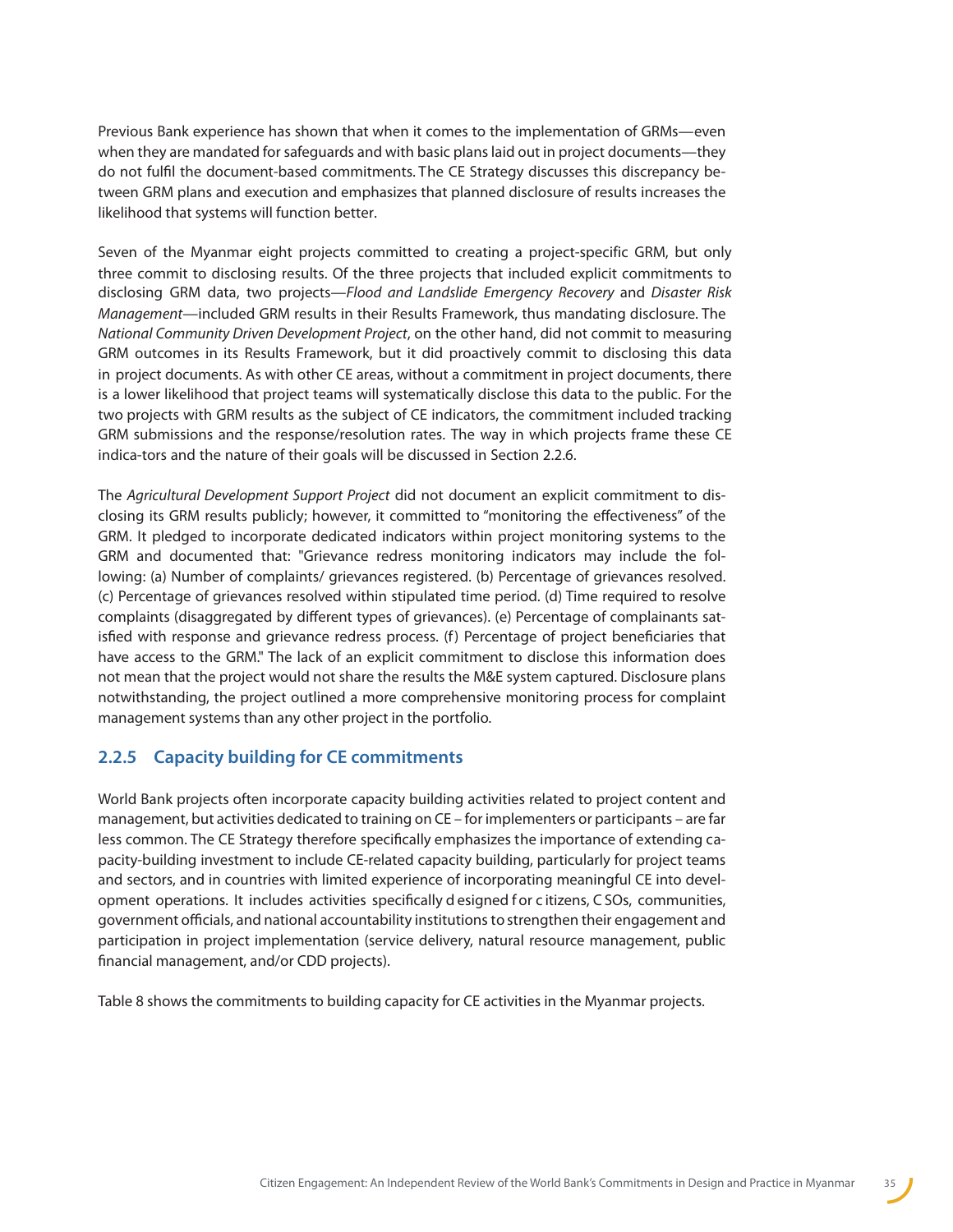#### **TABLE 8. Capacity building for CE, Myanmar FY15–17 (4 of 8 projects)**

| <b>Project</b>                                                       | <b>Capacity-building commitments</b>                                                                                                                                                                                                                                                                                                                                                                  |
|----------------------------------------------------------------------|-------------------------------------------------------------------------------------------------------------------------------------------------------------------------------------------------------------------------------------------------------------------------------------------------------------------------------------------------------------------------------------------------------|
| <b>Flood and Landslide Emergency</b><br><b>Recovery Project FY17</b> | <b>Government/project implementer:</b> CE related to safeguards and ESMF.<br><b>Civil society:</b> Based on capacity-building needs determined in the social<br>assessment, project will develop action plan that could include CE-related<br>mentoring, workshops, and learning-by-doing activities.                                                                                                 |
| <b>National Community Driven</b><br><b>Development Project FY15</b>  | Local, regional, national government/project implementer/civil society/local<br><b>committees:</b> CE capacity building is a foundational element in CDD projects.<br>Specific CE capacity-building needs were identified in a capacity-building<br>assessment for each sector on issues related to (but not limited to) participatory<br>processes, inclusive management, and social accountability. |
| <b>Agricultural Development Support</b><br><b>Project FY15</b>       | Local government/project implementer/third party monitor and citizen<br><b>decision-makers (in water user groups):</b> Training on project's CE mechanisms<br>and on relations between farmers and government.                                                                                                                                                                                        |
| <b>Essential Health Services Access</b><br><b>Project FY15</b>       | <b>Project implementers:</b> Training on CEPF implementation, including developing<br>strategies to increase citizen participation.<br><b>National and local organizations:</b> Capacity-building training will be provided to<br>organizations working in ethnic group areas.                                                                                                                        |

According to Table 8, four of the eight Myanmar projects pledged to support capacity building for CE in project documents. These are the four projects that identified commitments to ongoing collaboration with citizen-composed committees (see Section 2.2.2, on collaborative decision-making). Since these citizen committees are supported to be involved in decision-making throughout the project lifecycle, capacity building focused on strengthening their soft skills of engagement as well as "hard skills" related to executing technical responsibilities. Two of the projects, *National Community Driven Development* and *Flood and Landslide Emergency Recovery*, specifed that their respective CE capacity-building commitments were based on needs assessments carried out during project preparation.

### **2.2.6 CE indicator commitments**

*Results Framework* is the overarching term used by the World Bank to describe the context in which results are internally measured and monitored. In practice, it includes only a small number of indicators that together are intended to explain how the project development objective (PDO) is to be achieved. What is significant is that the indicators included in a project's Results Framework must: (1) explain how the data collected will be used over the course of project implementation; and (2) be publicly disclosed. Therefore, if the Results Framework includes an indicator on CE, the project must disclose information publicly, at least about this particular area.<sup>[11](#page-68-6)</sup>

As discussed in the introduction, a CE Results Framework indicator must meet one of the following criteria:

- Clearly capture citizen feedback and in so doing report "whether there is a tangible response to close the feedback loop"; or
- Monitor the extent to which citizens are involved in decision-making related to project design, implementation and oversight (World Bank 2018a).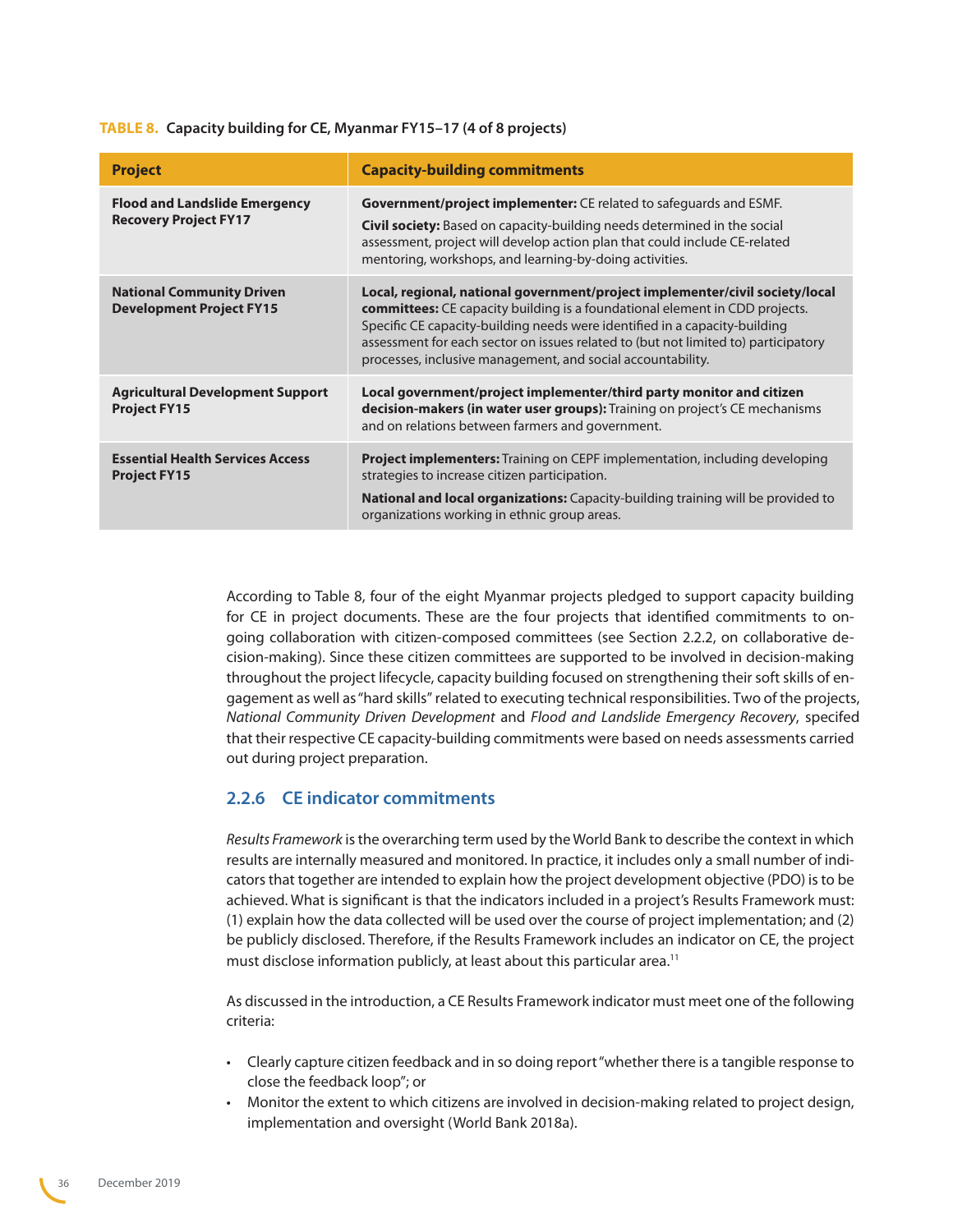The discussion below will therefore consider these criteria when analyzing projects' CE indicators. Table 9 matches the projects with their respective CE indicator(s).

| <b>Project</b>                                                                                                                              | <b>CE</b> area                                    | <b>Indicator</b>                                                                                                                                                                                                                 |
|---------------------------------------------------------------------------------------------------------------------------------------------|---------------------------------------------------|----------------------------------------------------------------------------------------------------------------------------------------------------------------------------------------------------------------------------------|
| <b>Southeast Asia Disaster</b><br><b>Risk Management Project</b>                                                                            | Citizen feedback                                  | Proportion of beneficiaries satisfied with improved and<br>maintained drainage, % of which were women (target-70%)                                                                                                               |
| <b>FY17</b>                                                                                                                                 | GRM                                               | % of grievances registered related to delivery of project benefits<br>addressed (target-85%)                                                                                                                                     |
| <b>Financial Sector</b><br><b>Development Project FY17</b>                                                                                  | Capacity building                                 | Capacity building for CE activities and empowering citizens (for<br>government officials)                                                                                                                                        |
| <b>Flood and Landslide</b><br><b>Emergency Recovery</b><br><b>Project FY17</b>                                                              | <b>GRM</b>                                        | % of grievances registered related to delivery of project benefits<br>addressed (target-95%)                                                                                                                                     |
| <b>National Electrification</b><br><b>Project</b><br><b>FY16</b>                                                                            | Consultation<br>at the start of<br>implementation | # of villages with at least one public consultation (on-grid<br>target- $5,300$ ; off-grid target- $3,800$ )                                                                                                                     |
| <b>National Community</b><br><b>Driven Development</b><br><b>Project FY15</b>                                                               | Collaborative<br>decision-making                  | % of households in project communities participating in<br>planning, decision-making, and implementation of sub-project<br>$(target - 50%)$                                                                                      |
|                                                                                                                                             | Citizen feedback                                  | % of community members satisfied with the project (target—80%)                                                                                                                                                                   |
| <b>Agricultural Development</b><br><b>Support Project FY15</b>                                                                              | Citizen feedback                                  | Targeted clients satisfied with advisory and agricultural services<br>(no target # or % specified)                                                                                                                               |
|                                                                                                                                             | Collaborative<br>decision-making                  | Water user groups created and operational (target-280 in year 7)                                                                                                                                                                 |
| <b>Essential Health Services</b><br><b>Access Project FY15</b><br>(Disbursement Linked<br>Indicator [DLI], not<br><b>Results Framework)</b> | Collaborative<br>decision-making                  | (DLI 4): Number of townships in which the township health<br>departments have prepared an annual integrated and inclusive<br>Township Health Plan in accordance with the Project Operational<br>Manual and the CEPF (target-300) |

#### **TABLE 9. CE indicator commitments, Myanmar FY15–17 (7 of 8 projects)**

Seven of the eight Myanmar projects included at least one indicator within their respective compliance-oriented Results Frameworks designed to measure an aspect of CE. Table 9 shows three trends across the portfolio. First, most projects planned to measure results for only a single CE area. However, three projects—*Disaster Risk Management, Agricultural Development Support* and *National Community Driven Development*—stand out because they incorporated multiple indicators to measure two different aspects of CE. This explains why there are 10 CE indicators in the portfolio, although only seven projects make commitments to measure CE progress. Second, the CE indicators cover the entire range of possible CE areas and therefore do not prioritize measuring the results of one CE area more than another.<sup>12</sup> The range of CE commitments that the projects pledged to measure is shown in Figure 6.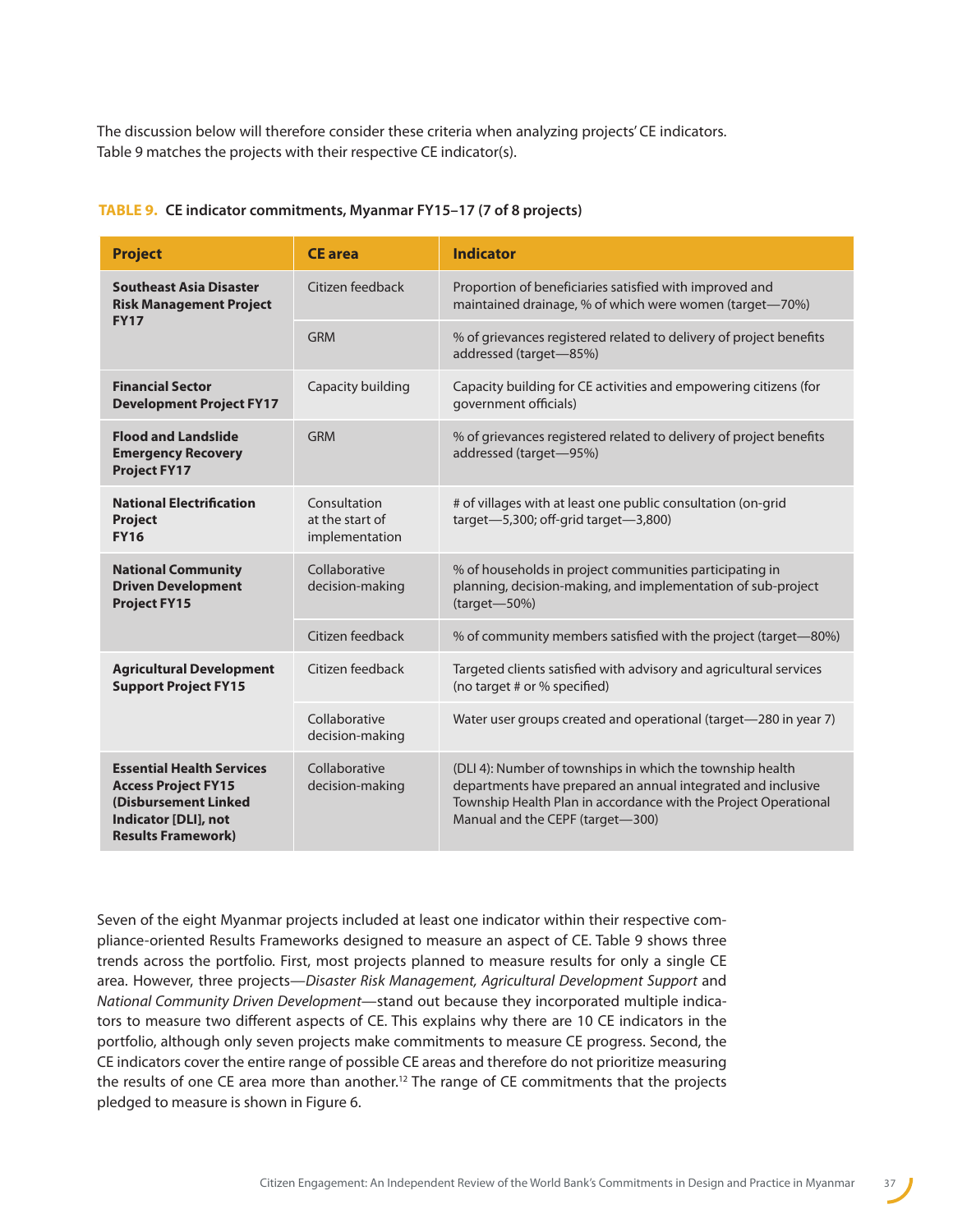#### **Figure 6. Classification of CE indicator categories, Myanmar FY15–17**



Third, some projects measured only outputs while others measured outcomes. This last observation is key. "Outputs" capture whether a project carries out the highlighted CE activity and/or the numbers of participants, activities, etc. involved, while "outcomes" tend to capture the impact of an intervention. Therefore, output-based indicators only show that an activity took place (a key first step), but not if its CE goals were realized.

Examples of output-oriented indicators can be found in the *National Electrification, National Community Driven Development* and *Essential Health Services Access* projects. In the *National Electrification Project*, the CE indicator measured "the number of villages or wards where at least one public consultation is held", emphasizing the activity of consultation by convening project beneficiaries but not conveying anything about the impact of said consultation. Therefore, the results captured by the indicator would not reveal if the project utilized consultation participants' input to inform project implementation.

For the *National Community Driven Development* and *Essential Health Services Access* projects, the crafting of the output-based indicators offered potential for gathering more meaningful monitoring information than the *National Electrification Project*. For the *National Community Driven Development Project*, the framing of the collaborative decision-making indicator (one of the project's two CE indicators) makes it possible to capture information beyond mere participation. It is phrased so as to capture participation in discrete components of collaboration, meaning that there would be concrete criteria to determine what qualifies as decision-making, etc. What the indicator ultimately captured would depend on how it was implemented, but that level of detail is not provided in the program documents.

The CE indicator in the *Essential Health Services Access Project* included a measure of quality even as it quantified results. It measured "the number of townships that developed community health plans" and set a benchmark that township plans must reach in order to be counted. This meant that in order to be counted a township would have to demonstrate that it met the detailed criteria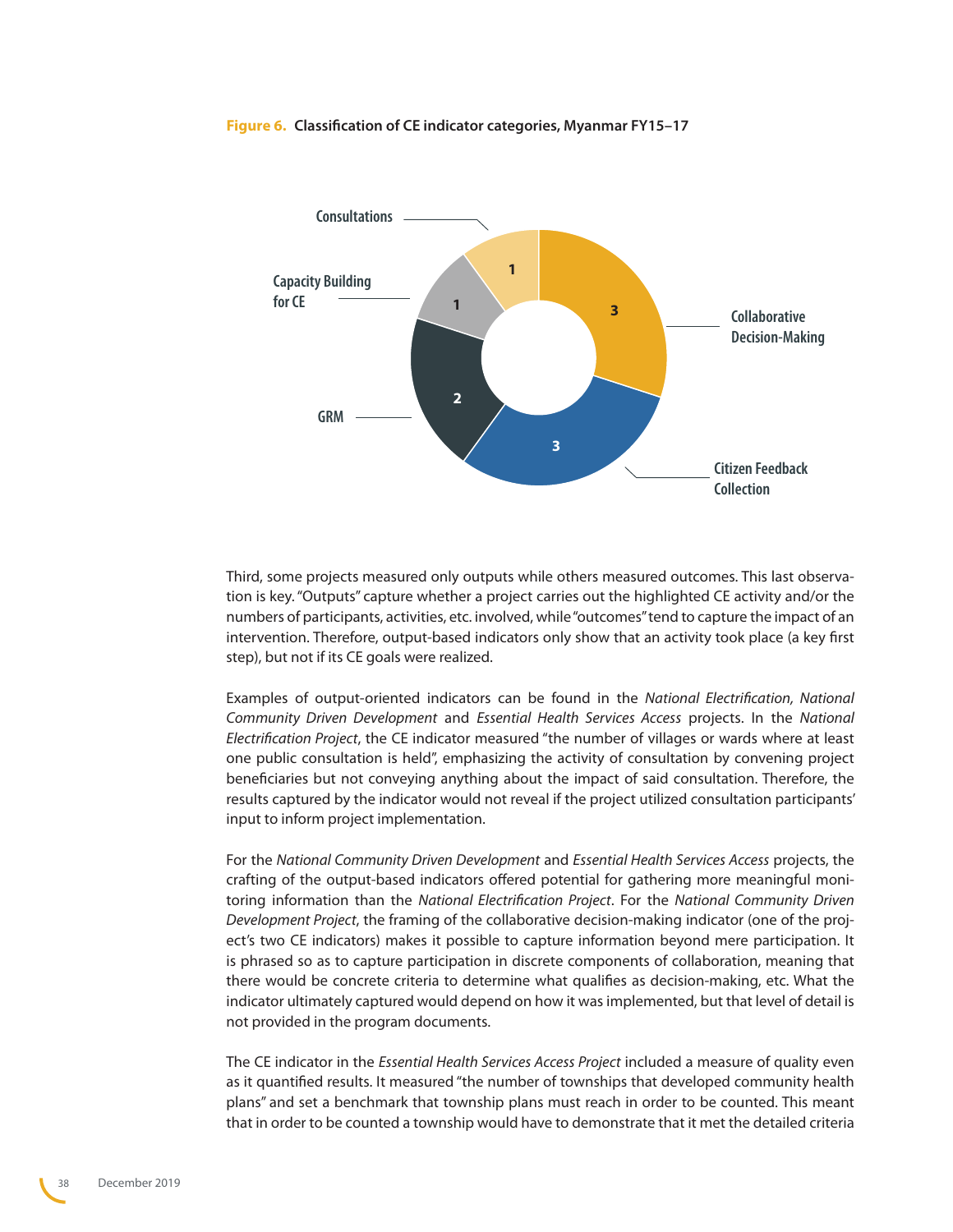laid out in the project's operational manual and the CEPF. It is critical to recognize that the project included this as a Disbursement Linked Indicator (DLI), which means that continued disbursement of funds would be contingent upon this indicator (among others) being met. This conditionality of a DLI gives the indicator more power because its fulfillment or lack thereof has a direct impact on a project's ability to continue operations. Furthermore, DLI protocol requires that a third party independently monitors the fulfillment of these indicators, which increases the likelihood that re-sults are impartial and accurate.

Three projects, the *National Community Driven Development* (its second indicator), *Disaster Risk Management* and *Agricultural Development Support*, committed to measuring beneficiary satisfac-tion. By incorporating beneficiary satisfaction indicators, these projects commit to going beyond counting outputs to measuring impacts. These projects' respective commitments for how they planned to measure satisfaction were discussed earlier, and the effectiveness and accuracy of in-dicators depends on the quality of the feedback gathered (in terms of questions asked, at what point in the project life cycle, etc.). Yet these indicators show the potential for capturing outcome-oriented information related to citizen voice and experience.

The CE indicators for the *Disaster Risk Management* and *Flood and Landslide Emergency Recovery*  projects committed to measuring the responsiveness of their GRMs. The existence of such an indicator in the projects' Results Frameworks means that these projects will be held publicly accountable for having a functional grievance redress system. Despite high target percentages of project-related grievances being addressed in the indicators, the public documents do not provide information for key criteria, such as how"resolution"is defined, whether the projects will share raw data on submissions and resolutions, what happens in the likelihood of a percentage of complaints not being addressed, etc. Therefore, there is more to investigate regarding the meaningfulness of these indicators.

Finally, the discussion turns to the *Financial Sector Development Project*, which has not been mentioned since the Introduction given that it does not commit to incorporate any CE activities. Yet, an indicator in its Results Framework committed to capacity building (for government officials) for CE activities and empowering citizens, with no target specified. Worded ambiguously, the indicator appeared to intend to measure whether implementers' developed the capacity to hold consultations on key regulations and policies related to banks and insurance companies in a way that would empower citizens to engage more effectively with regulators. The absence of any further CE-related information or commitments in the project's publicly available documents, and the unavailability of its operational manual, makes it difficult to glean how the capacity-building program will improve CE and empower citizens. This means it will be difficult to determine whether the indicator's goals will eventually be met, even if a final project evaluation claims as such. Furthermore, because the project does not commit to involving community members at any point in its life cycle, it does not provide the space for citizen input on the kind of assistance they might need from government officials to better engage with the financial sector. Therefore, it is not clear if any capacity-building measures would actually provide the government with capabilities that would meet community needs.

As discussed in earlier sections, the *National Community Driven Development Project* is the only project in Myanmar that voluntarily committed to disclosing more CE data beyond institutional requirements. This greater level of transparency is partly because this project made its operational manual easily accessible on the internet via the World Bank and project websites. Accessing the manual allowed ARC to gather far more detailed information on the project's planned implementation than for any other project in the Myanmar FY15–17 portfolio.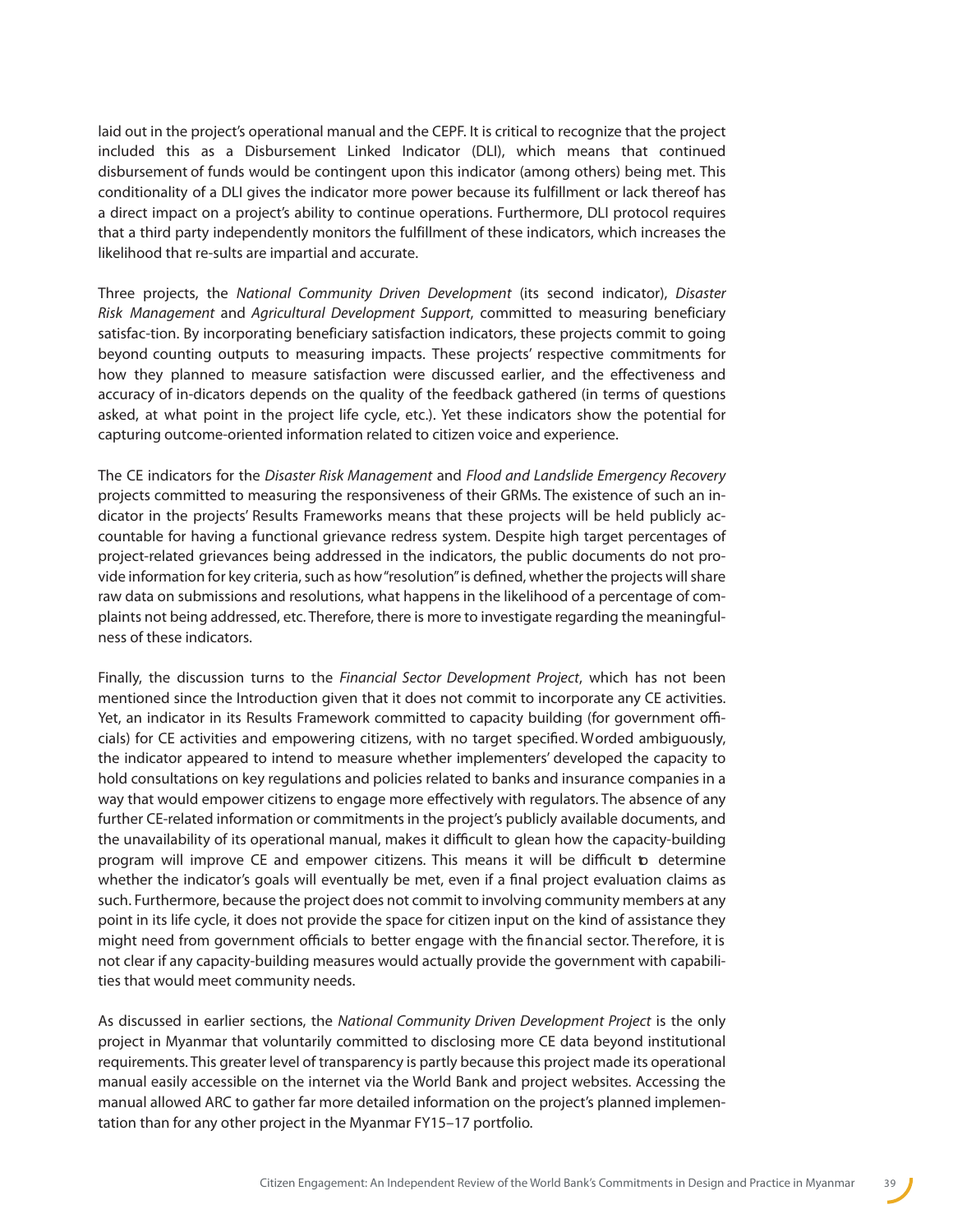## <span id="page-39-0"></span>**2.3 Analysis of commitments to an enabling environment for CE**

This research is based on ARC's hypothesis that a project's inclusion of CE activities is not sufficient on its own to guarantee meaningful CE and therefore an "enabling environment" is needed to facilitate and shape such engagement. Although individual projects do not have the power or influence to shape the general context in which they are implemented, they can take actions that potentially (favorably or unfavorably) contribute to an enabling environment for CE. Therefore, the overall opportunity for CE is not only determined by the existence of discrete mechanisms and activities for citizens to provide input, make decisions, be involved in monitoring, etc., but also by the circumstances in which these activities are carried out.

Although not guaranteed, projects have the potential to influence these enabling circumstances in at least three ways: (1) by fostering social inclusion; (2) by promoting accountability through incorporating independent monitoring mechanisms; and (3) by promoting transparency through disclosure of project information. The discussion below covers the assessment findings in the eight Myanmar projects across these three areas.

### **2.3.1 Proactive social inclusion commitments**

Groups that have experienced social marginalization and exclusion could be omitted from participatory processes unless there are proactive measures to ensure their engagement. These groups include women, children and youth, people with disabilities, elderly people, and migrants. This section analyzes how and to what extent projects commit to incorporating what we call "proactive inclusion measures" within their CE processes to ensure the participation of the most vulnerable groups within beneficiary populations. Table 10 highlights the proactive inclusion measures described within Myanmar portfolio operations.

| <b>Project</b>                                                                 | <b>Population group</b>                                                                         | <b>Proactive social inclusion commitments</b>                                                                                                                                                                                                                                                                                                                                                                                                                                                                                                                                                |
|--------------------------------------------------------------------------------|-------------------------------------------------------------------------------------------------|----------------------------------------------------------------------------------------------------------------------------------------------------------------------------------------------------------------------------------------------------------------------------------------------------------------------------------------------------------------------------------------------------------------------------------------------------------------------------------------------------------------------------------------------------------------------------------------------|
| <b>Flood and Landslide</b><br><b>Emergency Recovery</b><br><b>Project FY17</b> | Women,<br>ethnic minorities                                                                     | Inclusion in design consultations and feedback; commitment to consult<br>with men and women separately, also to involve ethnic minority<br>organizations.                                                                                                                                                                                                                                                                                                                                                                                                                                    |
| <b>National</b><br><b>Electrification</b><br><b>Project FY16</b>               | Ethnic minorities,<br>men,<br>women – vulnerable,<br>marginalized, female-<br>headed households | Separate consultations with men and women, <b>Collaborative decision-</b><br>making (for electrification plans), gender-sensitive training for grid and<br>off-grid electrification activities and commitment to address "gender issues".<br>Commitment to community engagement process with screening and<br>consultation with ethnic minorities.                                                                                                                                                                                                                                           |
| <b>National Community</b><br><b>Driven Development</b><br><b>Project FY15</b>  | Women, ethnic<br>minorities and<br>vulnerable groups                                            | Commitment covers collaborative decision-making:<br>• requirement of 50/50% for male and female representatives at the<br>village tract committee<br>• at least one sub-project per village tract annually to directly respond<br>to women's priorities<br>• quotas for the participation of women on project sub-committees<br>• equal pay for equal work among men and women on project-<br>financed activities.<br><b>Capacity-building</b> commitment involves hands-on training and<br>coaching for women's groups.<br><b>Participation</b> of ethnic minorities in project activities. |

#### **TABLE 10. Proactive social inclusion commitments, Myanmar FY15–17 (7 of 8 projects)**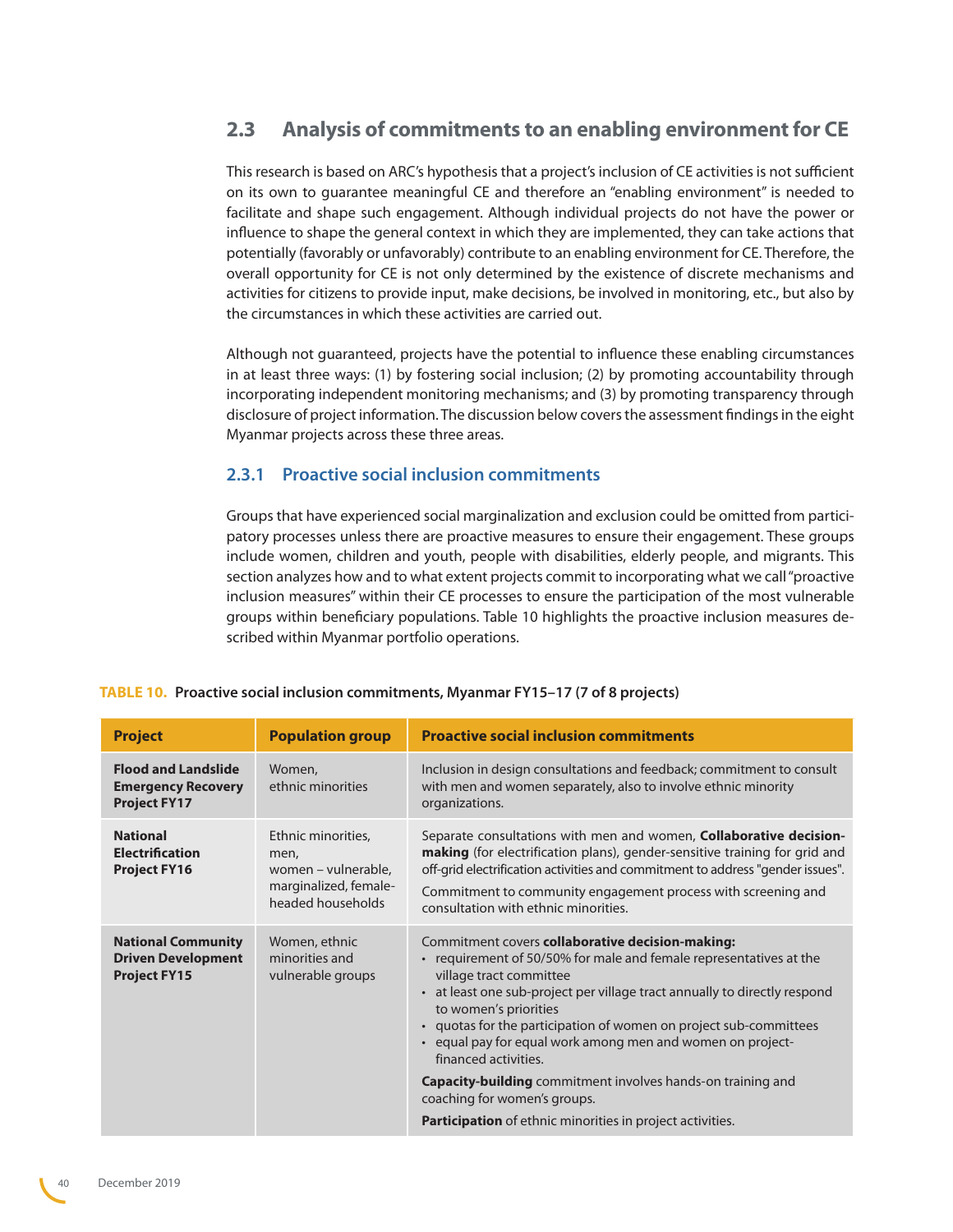#### *Continued*

| <b>Project</b>                                                                            | <b>Population group</b>                                                                 | <b>Proactive social inclusion commitments</b>                                                                                                                                                                                                                                                                                                                                                                                                                                                                                                 |
|-------------------------------------------------------------------------------------------|-----------------------------------------------------------------------------------------|-----------------------------------------------------------------------------------------------------------------------------------------------------------------------------------------------------------------------------------------------------------------------------------------------------------------------------------------------------------------------------------------------------------------------------------------------------------------------------------------------------------------------------------------------|
| <b>Agricultural</b><br><b>Development</b><br><b>Support Project</b><br><b>FY15</b>        | Ethnic minorities,<br>landless women,<br>female-headed<br>households                    | • Commitment to go beyond inclusion of ethnic minorities per<br>safequard requirements.<br>• Extension agents given training to prepare them to work with<br>vulnerable farmers, including women and ethnic minorities.<br>• Gender assessment was undertaken as part of design consultation<br>undertaken to inform project design.<br>Social assessment conducted during the preparation included free,<br>prior and informed consultations with potential project beneficiaries/<br>affected people, including ethnic minorities.          |
| Ayeyarwady<br><b>Integrated River</b><br><b>Basin Management</b><br><b>Project FY15</b>   | Women and ethnic<br>minorities                                                          | <b>Collaborative decision-making:</b> commitment to including "gender<br>aspects" in Stakeholder Forum.<br>"Efforts will be made to reach out to women in the design and<br>implementation of activities relating to disaster warnings and<br>agricultural advisories".<br>Capacity building: tracking women's participation in CE capacity-<br>building activities.<br>Strategic Environmental and Social Assessment (SESA) will engage<br>women and ethnic minorities and their organizations in assessment and<br>consultation activities. |
| <b>Essential Health</b><br><b>Services Access</b><br><b>Project FY15</b>                  | People with<br>disabilities,<br>migrants, women<br>and ethnic minority<br>organizations | Inclusive consultations and collaborative decision-making<br>(community health plan creation). More details about how women's<br>involvement would be mandated (percentage in planning processes),<br>commitment to including organizations representing ethnic minorities.                                                                                                                                                                                                                                                                   |
| <b>Southeast Asia</b><br><b>Disaster Risk</b><br><b>Management Project</b><br><b>FY17</b> | Women                                                                                   | Gender considerations taken into account in project design.<br>Public consultations with stakeholders (including separate meetings<br>with women).                                                                                                                                                                                                                                                                                                                                                                                            |

#### *Ethnic minorities*

According to Myanmar's 2014 Census, the country has 135 "national races" (a number contested as too low by many among Myanmar's non-Bamar ethnic minorities). When the World Bank re-engaged in Myanmar, it made the decision to consider the country's diverse ethnic minorities as indigenous peoples, which would allow it to mandate the application of the Indigenous Peoples Social Safeguard (OP/BP 4.10) when members of ethnic minorities were determined to be affected by a project. In general, decisions on which communities are accorded the status of indigenous peoples—legally as well as in relation to the implementation of foreign aid projects—goes beyond the scope of this report. However, the fact that the World Bank uses this categorization in Myanmar even though the government does not officially recognize ethnic minorities as having indigenous status means that there are higher-level mandates for engagement with ethnic minority populations in Bank projects beyond the recommendations provided by the CE Strategy.

Six of the eight projects made commitments to including ethnic minorities (and related organizations) in project activities; however, these commitments show a level of generality in most cases. For example, in the *Ayeyarwady Integrated River Basin Management Project*, the Indigenous Peoples Planning Framework (IPPF) developed as part of the ESMF with free, prior and informed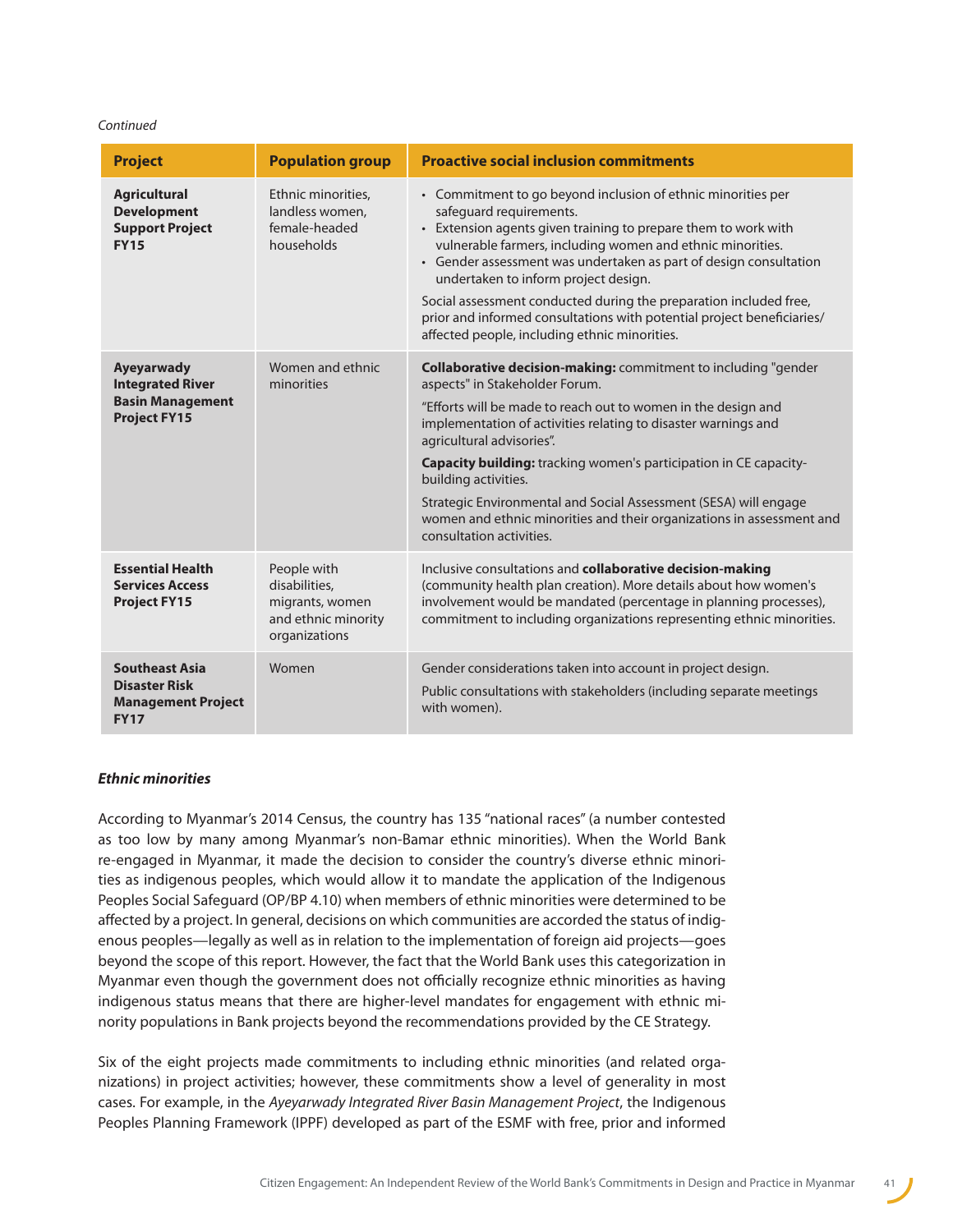consultations with ethnic minorities, committed to providing for culturally appropriate benefits, mitigation measures and mechanisms to ensure their meaningful participation in the project. However, the project did not specify how it would accomplish this. Similarly, ethnic minorities were consulted during the preparation of the IPPF for the *Agricultural Development Support Project*, which pledged to safeguard their interests and committed to ethnic screening and social assessment, where relevant, as part of the feasibility study for each proposed scheme under the project. The remaining four projects mentioned the inclusion and involvement of ethnic minorities in consultations and during project implementation, without giving further details.

#### *Women (gender)*

Women were prioritized in seven of the eight assessed projects in the Myanmar portfolio. Commitments to including women ranged from separate consultations in a majority of projects, collaboration in decision-making processes (four projects), and training and capacity building for women beneficiaries. The commitments were more detailed than those pertaining to ethnic minorities. For example, the *Ayeyarwady Integrated River Basin Management Project* committed to integrating gender concerns to promote equity and leverage the positive impacts of the project by: (1) including women in key assessment and planning exercises, including the Master Plan and the SESA; (2) integrating gender aspects in the implementation of the Stakeholder Forum and all communications and outreach activities, including the dissemination of disaster warnings and agricultural advisories; and (3) ensuring that female staff of relevant agencies and communities have equal opportunity to participate in the capacity-building and training subcomponents of the project.

In another case, the design and implementation of the *Disaster Risk Management* project took into consideration the fact that men and women often have different perceptions of risks, take on different roles in emergencies and disaster preparedness, and face different impacts. Thus, the project committed to: (1) seek employment with equal pay and gender-responsive physical design in standard contract bidding documents; (2) raise awareness among contractors on gender-sensitive employment practices and hiring of women; and (3) tailor disaster risk management awareness training to be gender-specific.

#### *Other groups*

Several projects also made brief commitments (without specifics) to include people with disabilities, migrants, female-headed households, landless women, and other vulnerable groups. The *Flood and Landslide Emergency Recovery Project* committed to generating positive benefits for disaster-affected people, including the poor, women and vulnerable people, in the form of improved access to critical infrastructure and services as well as direct income support. The *National Electrification Project* committed to benefitting socially excluded groups, such as low-income and female-headed households, people with disabilities, students, and people of different ethnic groups and religious beliefs. In the case of the *Essential Health Services Access Project*, the CEPF laid out commitments to proactively including representatives of vulnerable groups in the township health planning process. However, these commitments were extremely general, raising questions about the actual role and involvement of these groups would have during implementation.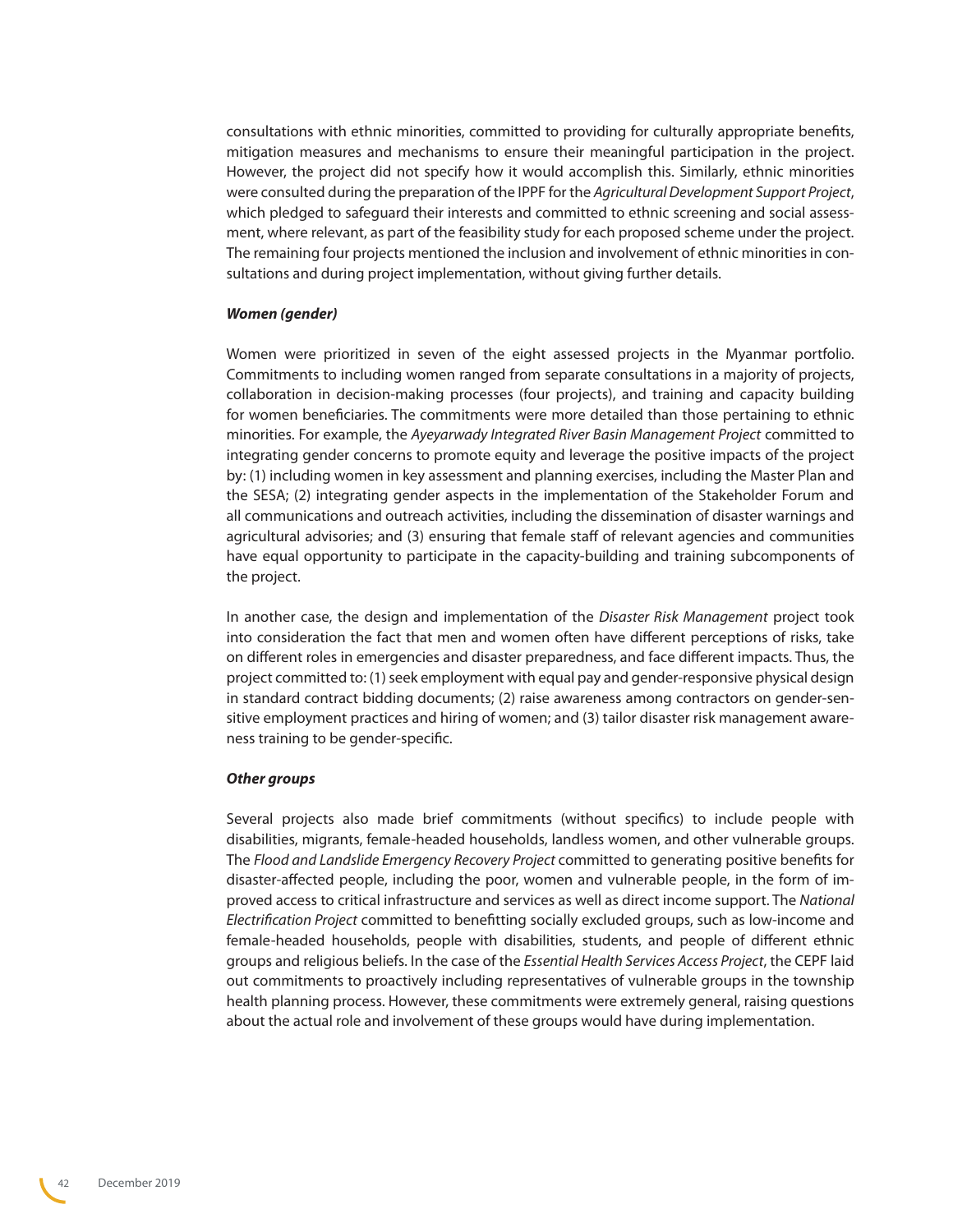

<span id="page-42-0"></span>**Figure 7. Proactive social inclusion commitments by population groups, Myanmar FY15–17**

### **2.3.2 Commitments to third party monitoring**

The World Bank defines third party monitoring as "monitoring by parties that are external to the project or program's direct beneficiary chain or management structure" (Van Wicklin and Gurkan 2013:2). It recommends that projects incorporate third party monitoring in order "to provide an independent perspective on project or government performance" (Van Wicklin and Gurkan 2013:2). It is because of the anticipated independence of these external monitoring entities that the incorporation of third party monitoring can potentially contribute to an enabling environment for CE.

The ARC assessment tool identifies first whether a project commits to incorporating an external "third party" monitoring entity (professional or community-based). If so, the assessment then ascertains the purpose for which the entity has been recruited (i.e., monitoring safeguard compliance, impact evaluation, collection of citizen feedback, etc.) and whether there is a documented intention to share findings with the public. These three steps are collectively considered to determine the potential contribution of "third party" monitoring to an enabling environment.

The assessment revealed that projects commit to third party monitoring for a range of different activities and mechanisms. While some projects include a single commitment to third party monitoring in just one area, others include multiple commitments to third party monitoring across several areas during the project life cycle. The assessment identified five broad categories for which World Bank-supported operations utilize third party monitoring, as follows:

(i) **Social safeguard compliance** for projects that have been determined to involve, or have the potential to involve, resettlement and/or Indigenous Peoples.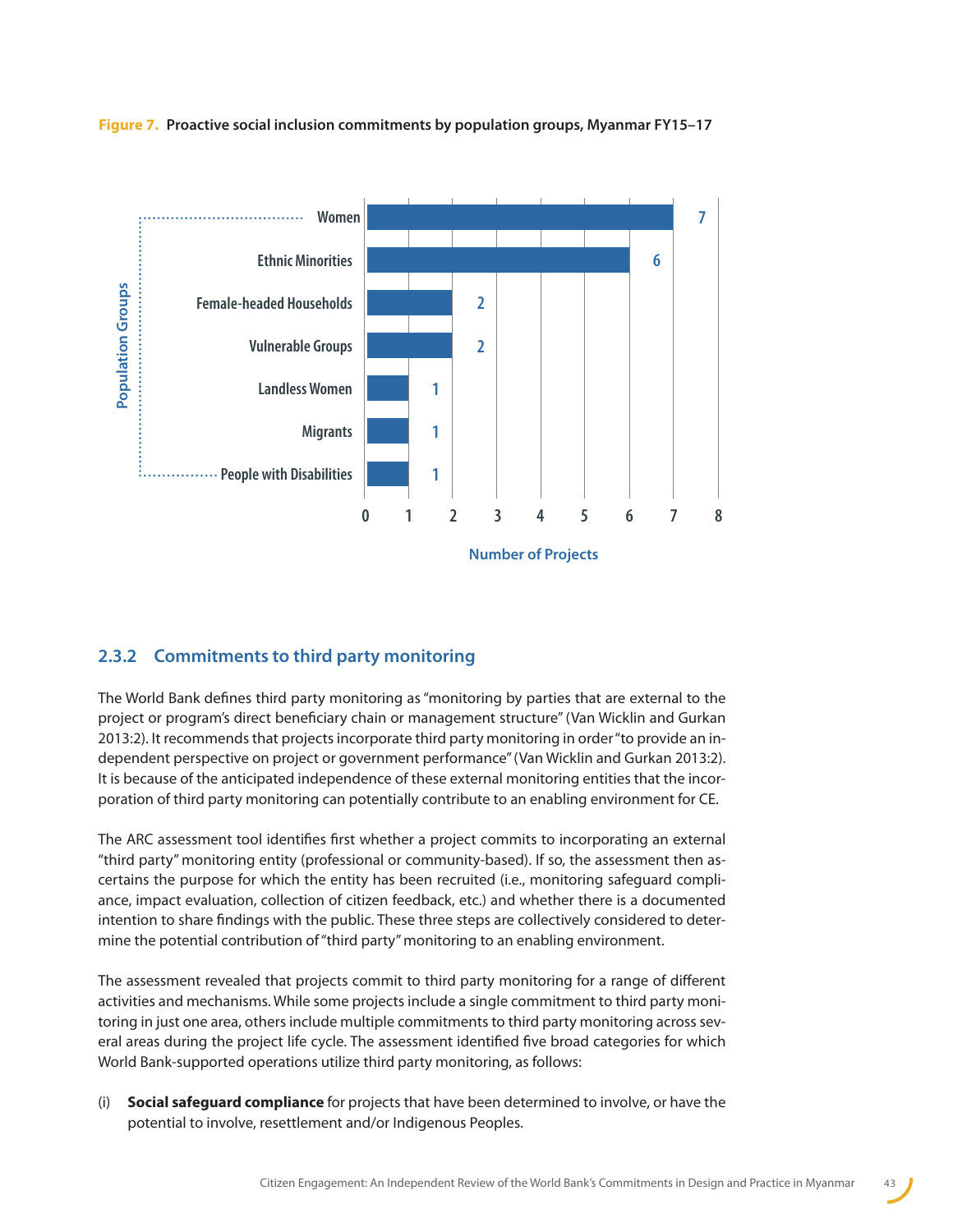- (ii) **Project M&E** of general project processes, results and outcomes to accompany the project monitoring undertaken by project management units (PMUs).
- (iii) **Disbursement Linked Indicator (DLI) Monitoring**. DLIs are project indicators whose achievement triggers the release of a new tranche of funds to continue project implementation. These are utilized by projects to incentivize the achievement of key program milestones and improve performance. Since funding provision is linked directly with goal achievement, the World Bank requires that these indicators be monitored by external entities Therefore, projects that incorporate DLIs rather than traditional project indicators are required to contract third party monitoring.
- (iv) **CE activity monitoring** involves the external monitoring of CE project activities and mechanisms, designed to provide affected peoples with opportunities to provide feedback, make decisions, submit complaints (i.e., management of a project-level GRM by an entity separate from the PMU or the client government).
- (v) **Impact Evaluation** to determine whether the changes in outcomes can be attributed to the World Bank-supported project that was implemented.

An overview of project commitments across these five categories in Myanmar is highlighted in Table 11.

| <b>Project</b>                                                       | compliance<br>Safeguard | <b>Linked Indicators</b><br>(DLI) monitoring<br>Disbursement | (process and/or<br>Project M&E<br>outcomes) | monitoring<br>٣ | <b>Impact Evaluation</b> | information<br>disclosure<br>Proactive |
|----------------------------------------------------------------------|-------------------------|--------------------------------------------------------------|---------------------------------------------|-----------------|--------------------------|----------------------------------------|
| <b>National Electrification Project FY15</b>                         |                         |                                                              |                                             |                 |                          |                                        |
| <b>National Community Driven Development</b><br><b>Project FY15</b>  |                         |                                                              |                                             |                 |                          |                                        |
| <b>Essential Health Services Access Project FY15</b>                 |                         |                                                              |                                             |                 |                          |                                        |
| <b>Agricultural Development Support Project FY15</b>                 |                         |                                                              |                                             |                 |                          |                                        |
| <b>Flood and Landslide Emergency Recovery</b><br><b>Project FY17</b> |                         |                                                              |                                             |                 |                          |                                        |
| <b>TOTAL</b>                                                         | 5                       | 1                                                            | 5                                           | 3               | 1                        | 3                                      |

#### **TABLE 11. Third party monitoring commitments by type, Myanmar FY15–17 (5 of 8 projects)**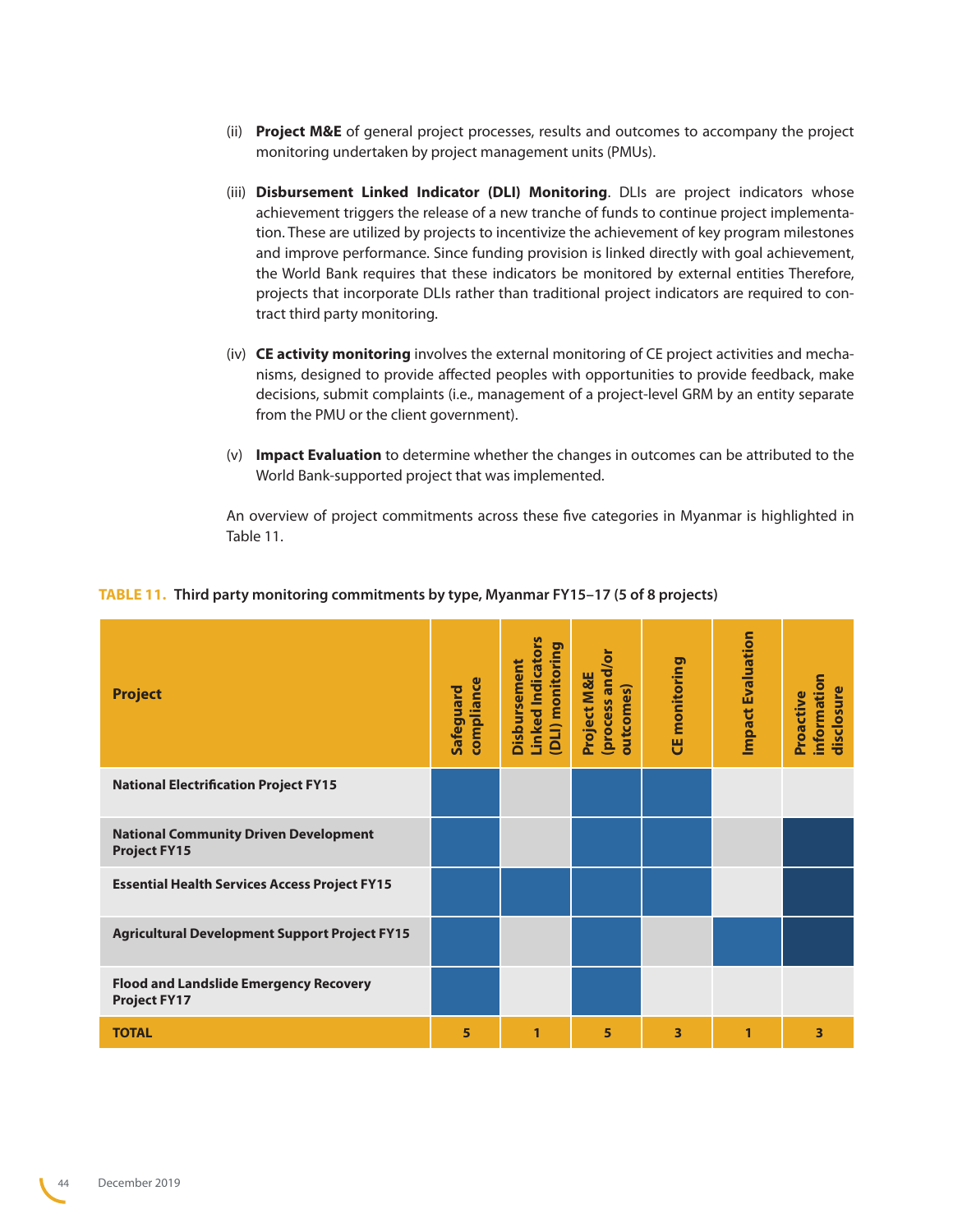As Table 11 shows, five of Myanmar's eight assessed projects committed to some form of third party monitoring, involving more than one category in all cases. All five projects committed to external monitoring of procedures related to compliance with Involuntary Resettlement and/or Indigenous Peoples safeguards. External monitoring of project-related activities (project progress, implementation, quality control, and similar aspects related to its process and/or results) represented the most frequently cited category (5 of 8 projects) besides safeguards monitoring. The *Essential Health Services Access Project* was the only project that incorporated commitments across four of the five categories of external monitoring. It also involved DLIs, which are monitored by third parties to ensure further disbursement of loans. A little under half of the portfolio (38 percent, or three of the eight projects) committed to utilizing third party monitors for CE activities, and one project committed to external monitoring for an impact evaluation. The third party monitoring commitments across the various categories are described in more detail in Table 12.

| <b>Project</b>                                                                | <b>Category</b>                                     | <b>Third party monitoring commitments</b>                                                                                                                                                                                                                                                                                                                                                                                                                                                                                                                                                                                                                                                                                                                                                                                                                                                                                                                                                                                                                                                                                                                                                                                    |
|-------------------------------------------------------------------------------|-----------------------------------------------------|------------------------------------------------------------------------------------------------------------------------------------------------------------------------------------------------------------------------------------------------------------------------------------------------------------------------------------------------------------------------------------------------------------------------------------------------------------------------------------------------------------------------------------------------------------------------------------------------------------------------------------------------------------------------------------------------------------------------------------------------------------------------------------------------------------------------------------------------------------------------------------------------------------------------------------------------------------------------------------------------------------------------------------------------------------------------------------------------------------------------------------------------------------------------------------------------------------------------------|
| <b>National</b><br><b>Electrification Project</b><br><b>FY15</b>              | Safeguards, project<br>monitoring, CE<br>monitoring | To assure quality in installations in the field, a portion of installed<br>off-grid systems are randomly selected for verification and inspection<br>by the Department of Rural Development or a qualified third party. To<br>mitigate potential risk of equity, transparency and accountability, the<br>project will embrace a broad-based and inclusive community-based<br>planning process ahead of sub-project implementation at village level.<br>Regular and transparent monitoring will include third party monitoring<br>with community involvement. Audits will provide an independent<br>periodic review of all aspects of the program to ensure that it is<br>operating as designed, efficiently, corruption-free, and is deployed at<br>sufficient scale to meet targets.                                                                                                                                                                                                                                                                                                                                                                                                                                        |
| <b>National Community</b><br><b>Driven Development</b><br><b>Project FY15</b> | Safeguards, project<br>monitoring, CE<br>monitoring | The proposed independent third party monitoring process will act as<br>a check on project/social accountability mechanisms, and provide an<br>independent review/snapshot of project processes and outcomes,<br>with a focus on high-risks townships. Lessons learned will be shared<br>with a broad set of stakeholders, including the Department for Rural<br>Development, the World Bank and civil society observers. It will<br>oversee:<br>• Stakeholder selection and behavior (process): performance of<br>project sub-committees;<br>• Participation, decision-making and feedback (process):<br>inclusion, role of women and other vulnerable groups in project<br>decision-making and implementation;<br>Grievance reporting mechanism;<br>• Transparency and communication (process);<br>• Utilization and satisfaction to provide a check on outcomes to<br>ensure that the sub-projects are functioning, being utilized as<br>intended, and are benefiting intended beneficiaries, including<br>women and vulnerable groups.<br>This component will also finance M&E of project activities at village<br>and township levels in beneficiary townships utilizing quantitative and<br>qualitative survey methods. |

#### **TABLE 12. Third party monitoring commitments, Myanmar FY15–17 (5 of 8 projects)**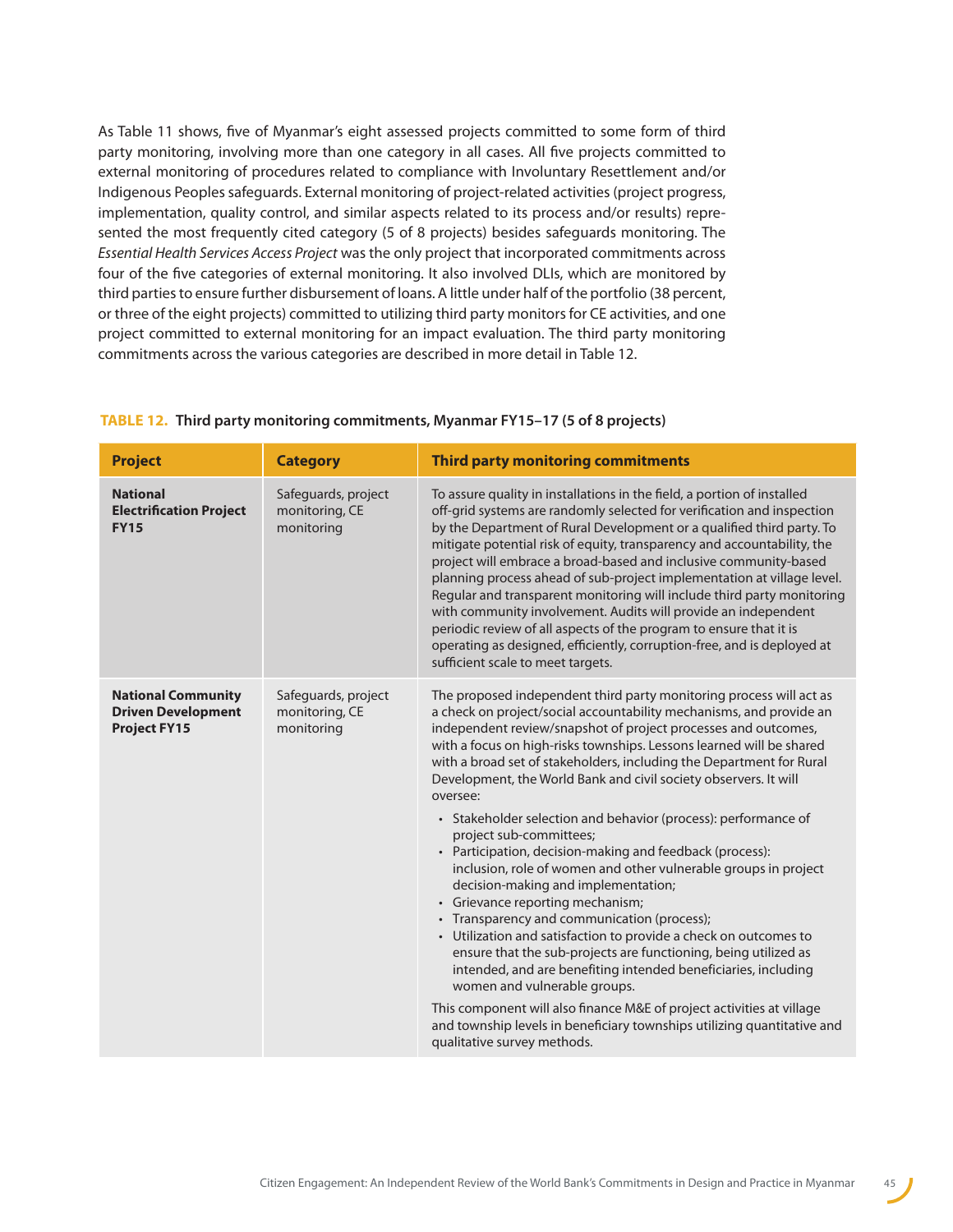#### <span id="page-45-0"></span>*Continued*

| <b>Project</b>                                                                 | <b>Category</b>                                          | <b>Third party monitoring commitments</b>                                                                                                                                                                                                                                                                                                                                                                                                                                                                                                                                                                                                                                                                  |
|--------------------------------------------------------------------------------|----------------------------------------------------------|------------------------------------------------------------------------------------------------------------------------------------------------------------------------------------------------------------------------------------------------------------------------------------------------------------------------------------------------------------------------------------------------------------------------------------------------------------------------------------------------------------------------------------------------------------------------------------------------------------------------------------------------------------------------------------------------------------|
| <b>Essential Health</b><br><b>Services Access</b><br><b>Project FY15</b>       | Safeguards, DLI,<br>project monitoring,<br>CE monitoring | The project M&E system will include an independent verification<br>mechanism by a third party, to assess progress on DLIs and<br>compliance with the operational manual-done annually-of the<br>results achieved. Ministry of Health will contract an international firm<br>to carry out an independent sample-based survey of filled checklists<br>by the township and state teams to verify the veracity of the results.<br>For compliance verification procedure, an independent assessor may<br>review all the township reports and visit randomly selected townships<br>and health facilities at village level, ensuring that the guidelines,<br>essential supplies and skills are readily available. |
| <b>Agricultural</b><br><b>Development Support</b><br><b>Project FY15</b>       | Safeguards, project<br>monitoring, impact<br>evaluation  | Regular monitoring by the project implementation unit will be<br>complemented by annual rapid assessments conducted in partnership<br>with public research institute(s) or independent consultants. In<br>addition, independent impact evaluations will be carried out 3 times<br>during the project implementation.                                                                                                                                                                                                                                                                                                                                                                                       |
| <b>Flood and Landslide</b><br><b>Emergency Recovery</b><br><b>Project FY17</b> | Safeguards, project<br>monitoring                        | Independent third party monitoring will be considered for activities in<br>Rakhine state. During project monitoring, feedback will be collected<br>from beneficiaries on project implementation and results, and how<br>grievances in relation to implementation are addressed.                                                                                                                                                                                                                                                                                                                                                                                                                            |

Three of the five projects that committed to incorporating third party monitoring throughout the project life cycle focused on the role that third party monitors were supposed to play in citizen feedback and citizen monitoring processes. For example, the *National Community Driven Development Project* stated that an independent monitor would provide independent review of monitoring and social accountability processes.

Where third party monitoring is combined with an explicit commitment to timely, proactive disclosure of reliable, relevant and actionable findings, third party monitoring can contribute to informed CE. Of the projects that committed to include third party monitoring, three also committed to some degree of public disclosure (Table 11). This critical link between independent monitoring and proactive information disclosure is discussed in more depth in section 2.3.3.

### **2.3.3 Commitments to proactive information disclosure**

Proactive information disclosure entails letting the public know not just about the mere existence of a project but about its ongoing progress and outcomes. This EE indicator therefore measures whether a World Bank project proactively releases results to the public, including those from CE efforts, over and above Bank-mandated minimal requirements pertaining to social safeguards or Results Framework indicators.[13](#page-68-8) In other words, this indicator seeks to determine if a project commits to "reporting out" its progress and results to the public rather than only "reporting up" to Bank officials and, if so, the ways in which it commits to doing so. This is a crucial aspect of the enabling environment for CE because the capacity of project-affected peoples to shape a project increases when they are accurately and appropriately informed about implementation progress and achievement.

Three of the eight Myanmar projects committed to proactive disclosure related to at least one aspect of the project. Table 13 captures the details of these commitments.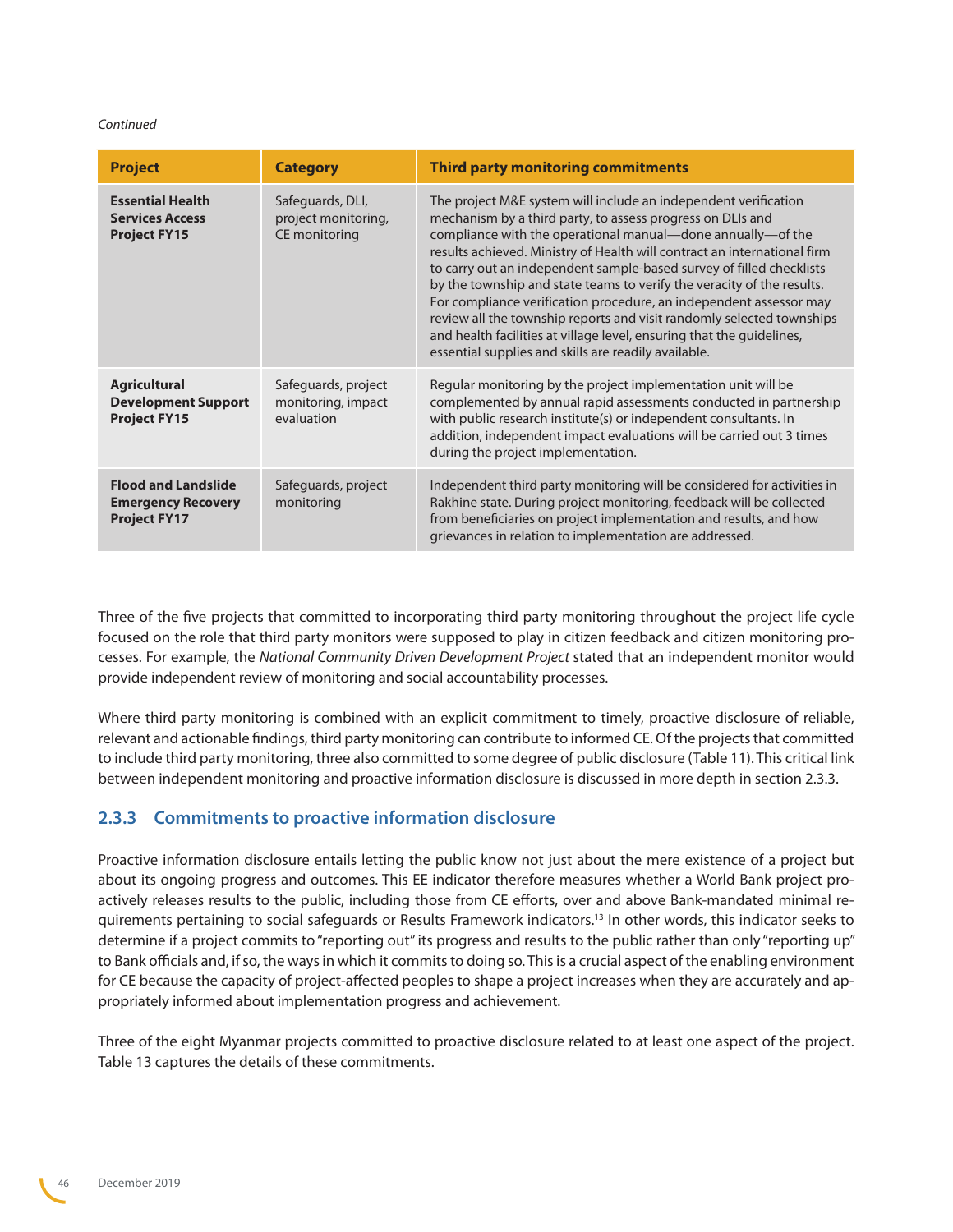#### **TABLE 13. Proactive information disclosure, Myanmar FY15–17 (3 of 8 projects)**

| <b>Project</b>                                                      | <b>Proactive information disclosure commitments</b>                                                                                                                                                                                                                                                                                                                                                                                                                                                                                                                                                                                                                                                                                                                                                                                                                                                                                                                   |
|---------------------------------------------------------------------|-----------------------------------------------------------------------------------------------------------------------------------------------------------------------------------------------------------------------------------------------------------------------------------------------------------------------------------------------------------------------------------------------------------------------------------------------------------------------------------------------------------------------------------------------------------------------------------------------------------------------------------------------------------------------------------------------------------------------------------------------------------------------------------------------------------------------------------------------------------------------------------------------------------------------------------------------------------------------|
| <b>Agricultural Development</b><br><b>Support Project FY15</b>      | 1. ESMF mentions that the project webpage will have a dedicated section where<br>safeguard supervision monitoring reports to be prepared by the Project<br>Implementation Committee focal points and the results of participatory M&E will<br>be disclosed.<br><b>Mechanism:</b> Website disclosure<br>2. Results of participatory social assessment will be made available to stakeholders<br>and affected people in accessible locations and user-friendly language.<br><b>Mechanism: Not specified</b>                                                                                                                                                                                                                                                                                                                                                                                                                                                             |
| <b>National Community Driven</b><br><b>Development Project FY15</b> | 1. The operational manual commits that key project documents will be disclosed<br>publicly, including but not limited to findings of the financial, technical and social<br>audits, procurement documents, as well as others. The project's website,<br>www.cdd.drdmyanmar.org, is the key place for disclosing project-related<br>documents that are also made publicly available in the participating<br>communities, as feasible.<br>2. The village tract development plans will be developed based on the results<br>of a participatory social assessment and will be disclosed in all affected local<br>communities in language they understand.<br>3. Lessons learned from independent third party monitoring will be shared with a<br>broad set of stakeholders, including the Department for Rural Development, the<br>World Bank and civil society observers.<br>4. The project also commits to voluntarily disclose GRM data.<br><b>Mechanisms: Various</b> |
| <b>Essential Health Services Access</b><br><b>Project FY15</b>      | The CEPF commits to developing a communication strategy to improve care-<br>seeking behaviors and increase project transparency and accountability. Information<br>dissemination commitments include:<br>1. Disseminating township health plans to stakeholders and communities.<br>2. Developing a health financing strategy and an Essential Package of Health<br>Services (EPHS), including quality standards that will be publicly communicated.<br><b>Mechanism:</b> Communication strategy                                                                                                                                                                                                                                                                                                                                                                                                                                                                      |

#### *Third party monitoring for CE activities and public information disclosure*

Given the importance of public access to accurate and timely project implementation information for fostering a conducive environment for CE, the research examined whether and how projects planned to disclose information about the World Bank-prioritized CE activities and other enabling environment indicators. Significant for each of these areas, public disclosure has particular value for results collected by entities external to, and potentially independent from, project management. ARC's guiding hypothesis is that in projects where third party monitoring results are made public, this helps to advance a conducive or enabling environment by encouraging public accountability and transparency in project operations. As a result, these two areas are complementary and mutually reinforcing in creating an enabling environment for citizen engagement.

This assessment therefore delves further into the intersection of third party monitoring of CE activities and proactive disclosure commitments within projects across the Myanmar portfolio, and Figure 8 depicts the relationship between the two. In the Myanmar portfolio, all three of the projects with proactive disclosure commitments also committed to utilizing third party monitoring,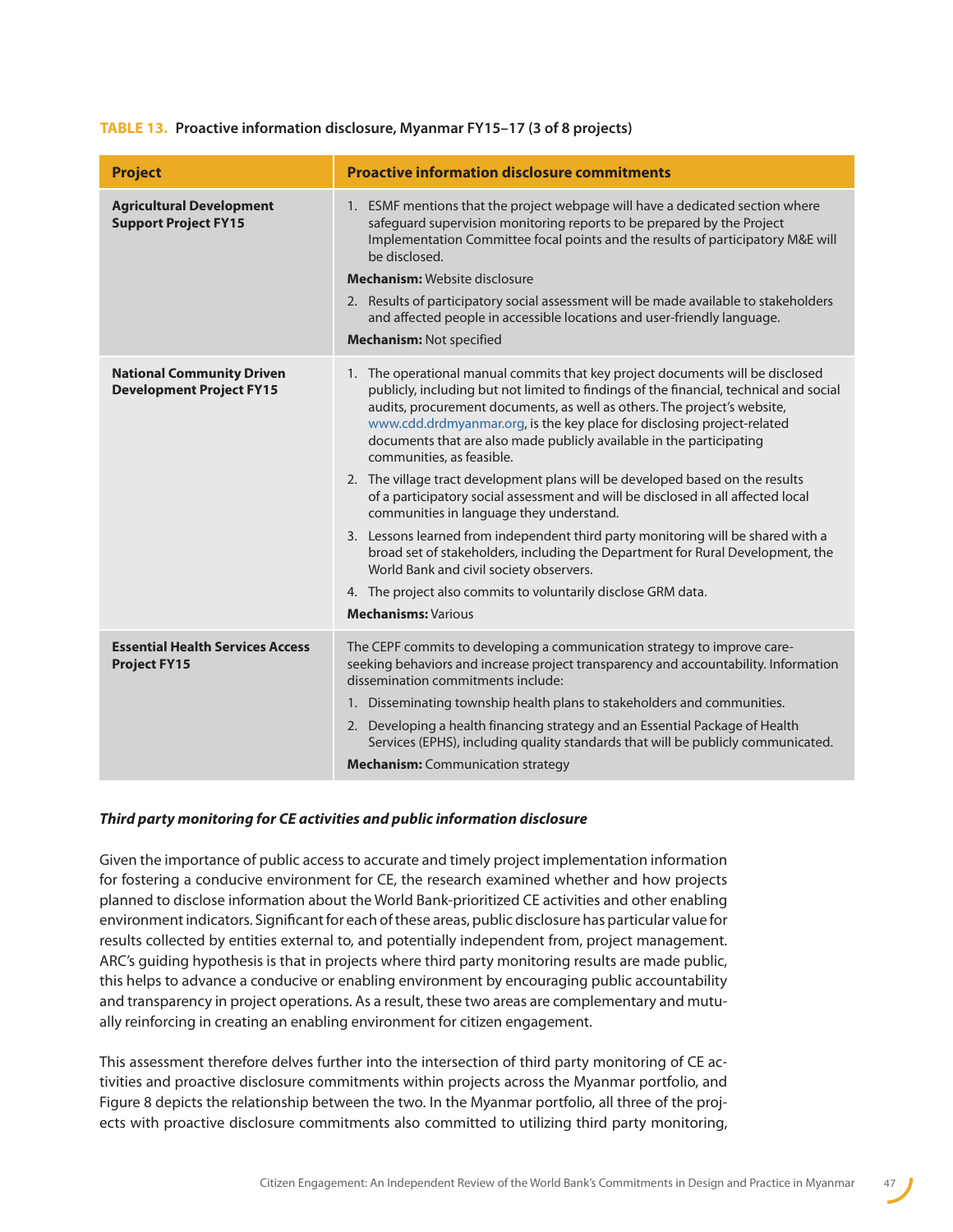although not necessarily for the same activities. However, only two of these projects specified that they would disclose results from third party monitoring of CE activities as part of a project-related information disclosure plan (see Figure 8 and Table 14).



**Figure 8. Intersection of third party monitoring for CE and proactive information disclosure commitments, Myanmar FY15–17 (2 of 8 projects)**

In Figure 8, the blue circle denotes the number of projects committing to third party monitoring of CE activities and the pink circle denotes proactive disclosure of project information. The overlapping circles depict the number of projects in Myanmar that committed to both third party monitoring and proactive disclosure of information. Table 14 highlights the relevant project commitments made by these two projects.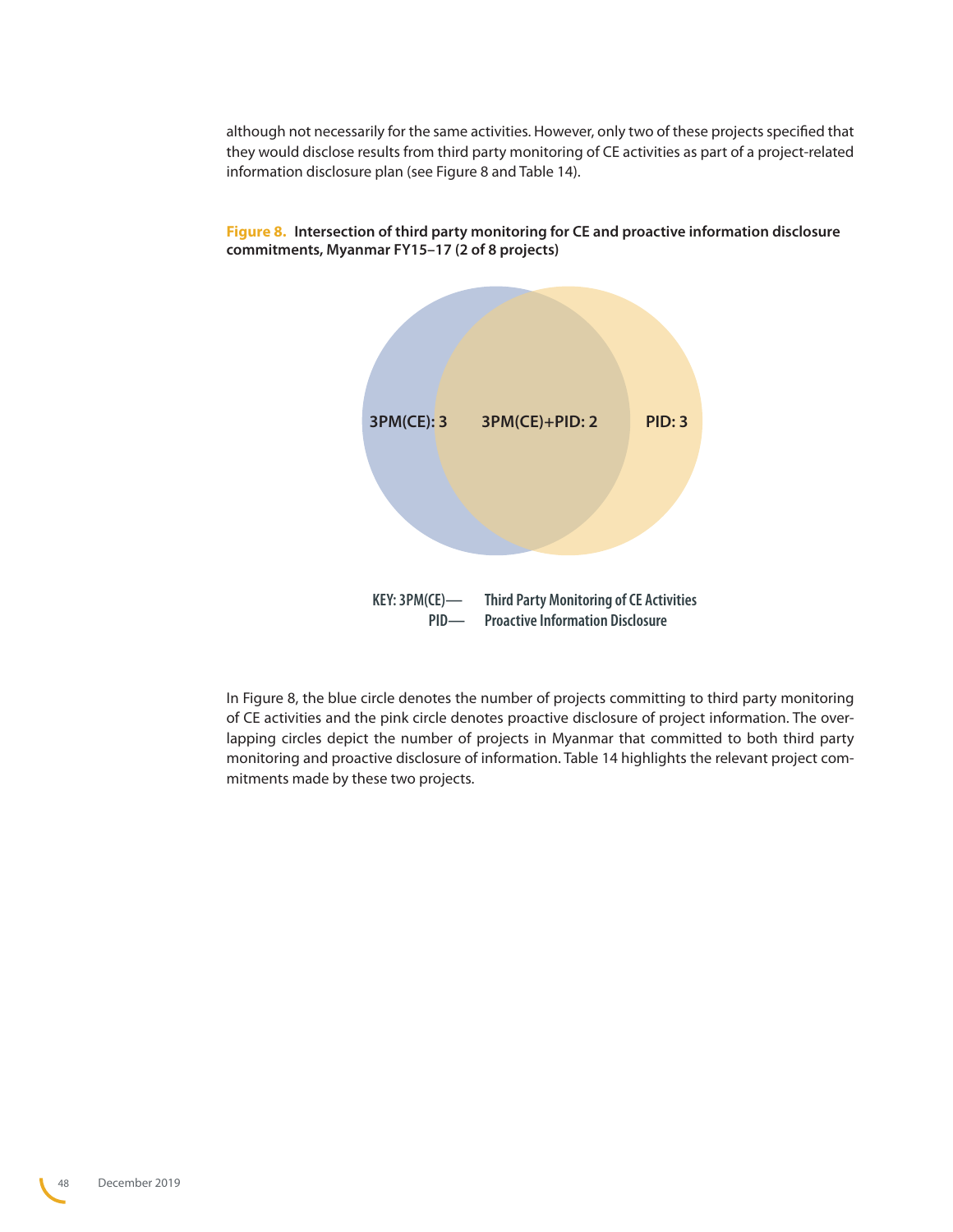**TABLE 14. Project commitments to third party monitoring for CE and proactive information disclosure, Myanmar FY15–17 (2 of 8 projects)**

| <b>Project</b>                                                                | <b>Third party monitoring of CE</b>                                                                                                                                                                                                                                                                                                                                                                                                                                                                                                                                                                                                                                                                                                                                           | <b>Proactive information disclosure</b>                                                                                                                                                                                                                                                                                                                                                                                                                                                                                                                                                                                                                                                                                                                           |
|-------------------------------------------------------------------------------|-------------------------------------------------------------------------------------------------------------------------------------------------------------------------------------------------------------------------------------------------------------------------------------------------------------------------------------------------------------------------------------------------------------------------------------------------------------------------------------------------------------------------------------------------------------------------------------------------------------------------------------------------------------------------------------------------------------------------------------------------------------------------------|-------------------------------------------------------------------------------------------------------------------------------------------------------------------------------------------------------------------------------------------------------------------------------------------------------------------------------------------------------------------------------------------------------------------------------------------------------------------------------------------------------------------------------------------------------------------------------------------------------------------------------------------------------------------------------------------------------------------------------------------------------------------|
| <b>National Community</b><br><b>Driven Development</b><br><b>Project FY15</b> | The proposed independent third party<br>monitoring process will oversee project/social<br>accountability mechanisms, and provide an<br>independent review of project processes<br>and outcomes, with a focus on high-risk<br>townships on:<br>• Stakeholder selection and behavior<br>(process)<br>• Participation, decision-making and<br>feedback (process): inclusion, role of<br>women and other vulnerable groups<br>in project decision-making and<br>implementation;<br>• Grievance reporting mechanism;<br>• Transparency and communication<br>(process);<br>• Utilization and satisfaction to provide a<br>check on outcomes to ensure that the sub-<br>projects are functioning and benefiting<br>intended beneficiaries, including women<br>and vulnerable groups. | The operational manual commits to publicly<br>disclosing key project documents including<br>(but not limited to) findings of the financial,<br>technical and social audits, procurement<br>documents, as well as others on<br>www.cdd.drdmyanmar.org and in the<br>participating communities, as feasible.<br>The village tract development plans, which<br>will be developed based on the result of a<br>participatory social assessment and will be<br>disclosed in all affected local communities in a<br>language understandable to them.<br>Lessons learned from independent third party<br>monitoring will be shared with a broad set of<br>stakeholders, including the Department for<br>Rural Development, the World Bank and civil<br>society observers. |
| <b>Essential Health</b><br><b>Services Access</b><br><b>Project FY15</b>      | Ministry of Health will carry out an<br>independent sample-based survey of<br>filled checklists by the township and state<br>teams to verify the veracity of the results.<br>For compliance verification procedure - an<br>independent assessor - may review all the<br>township reports and visit randomly selected<br>townships and health facilities at village level,<br>ensuring that the guidelines, essential supplies<br>and skills are readily available.                                                                                                                                                                                                                                                                                                            | Ministry of Health will disseminate township<br>health plans to township stakeholders and<br>communities.                                                                                                                                                                                                                                                                                                                                                                                                                                                                                                                                                                                                                                                         |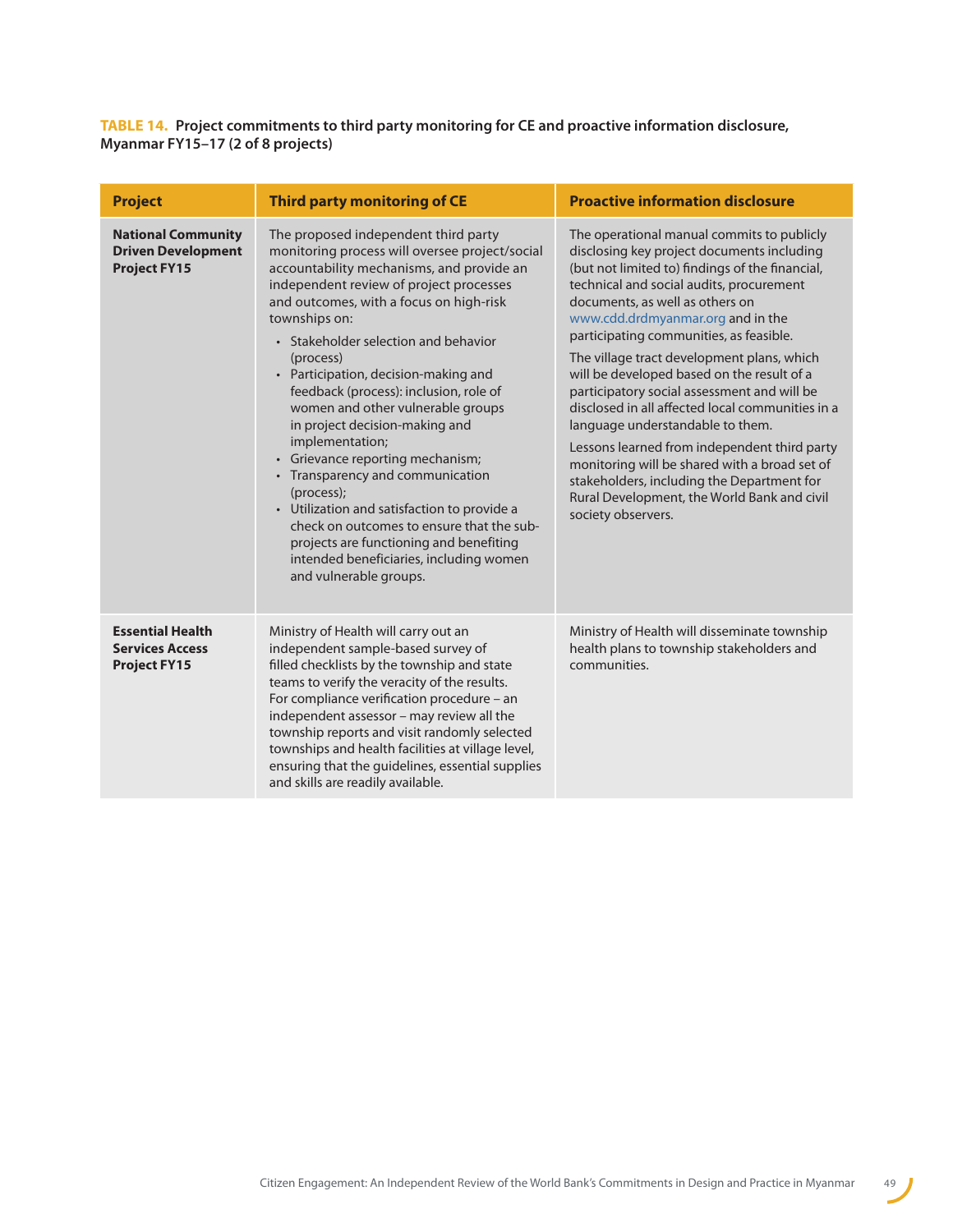## <span id="page-49-0"></span>**III. Project Design Conclusions**

This report provides insights into whether and how the World Bank incorporated CE commitments into the project design of FY15–17 projects in Myanmar. The findings are as follows:

**The CE Density Scale for Myanmar reveals that most Myanmar projects committed to create space for CE and to open opportunities for communities to claim accountability.** Half of the portfolio qualifies as *Robust*—the highest category on the CE Scale, with three of these four projects planning for all 10 of the World Bank's prioritized CE areas and the 3 ARC-identified measures that potentially facilitate an enabling environment for CE. The remaining projects are split between two categories of the CE Density Scale, *Intermediate* and *Low*. Three of the four projects rank in the mid-level category *Intermediate*, documenting at least one EE and five CE commitments. Only one project ranks in the bottom-most category, *Low*, falling short of the Bank's minimum institutional CE requirements.

**The CE Density Scale results reveal that projects with greater commitments to CE mechanisms also include more commitments to investing in strengthening the enabling environment for CE.** At the highest level of the scale, three projects committed to the seven CE and the three EE categories. The commitments then steadily decline across the CE and EE categories in subsequent projects, ending with a project in the bottom-most category having only one CE and no EE commitment. This CE trend potentially shows the recognition among certain project teams that for planned CE efforts to have an actual impact on project execution, they need to take place in an inclusive and transparent environment that would allow citizen input to influence ongoing project decisions and actions. However, the degree of efficacy of this realization can only be confirmed by investigating project implementation.

**All but one Myanmar project committed to a wide range of CE activities throughout project duration.** Seven of the eight assessed projects committed to undertaking community consultations to build project awareness, meet social safeguards requirements, and as part of Environmental and Social Management Framework (ESMF) preparation. They also committed to engaging citizens in decision-making roles, soliciting their feedback during implementation, creating a project-level GRM, and including at least one indicator in the public monitoring system (Results Framework).

**Citizen monitoring and capacity building for CE are the two most under-represented CE mechanisms in the Myanmar portfolio.** Commitments to citizen monitoring and CE capacity building were found in five and four of the eight assessed projects, respectively, with very little specificity or details, making these the least represented among the seven World Bank-prioritized CE areas.

**Seven of the eight projects in the Myanmar portfolio committed to measuring at least one aspect of CE through an indicator in their Results Frameworks.** Three projects went beyond the minimum institutional requirement and included two CE indicators. The 10 CE indicators found across these 8 projects intended to measure various aspects of CE, such as community consultations, collaborative decision-making, citizen feedback collection, CE capacity building, and GRM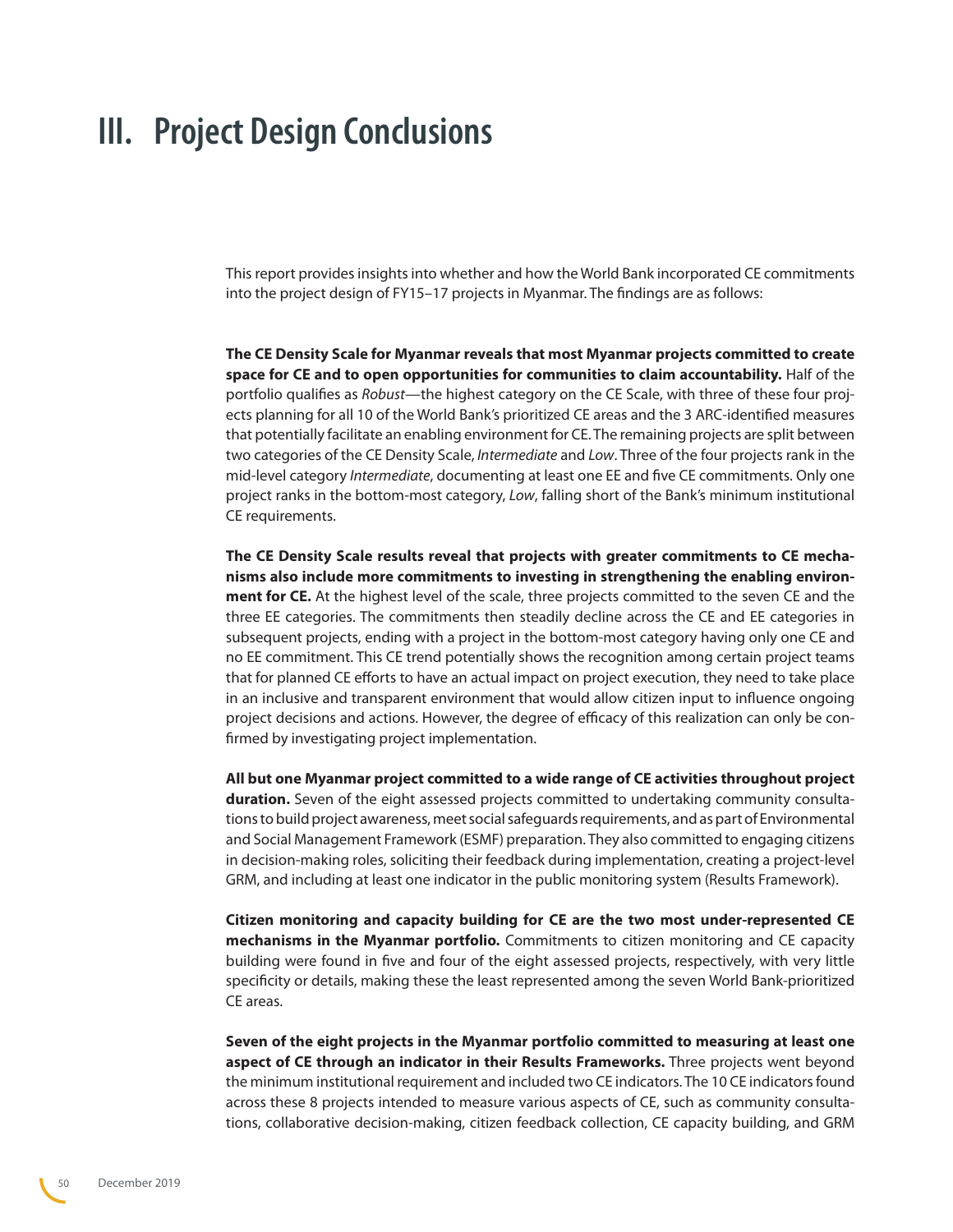effectiveness. Only the *Ayeyarwady I ntegrated R iver B asin M anagement Project* omitted any indicator to measure CE progress, thereby failing to meet the second requirement of the Bank-wide CE mandated minimums.

**All but one project committed to adopting measures to proactively address gender inclusion, with far more limited attention to other dimensions of social inclusion.** Seven projects made detailed commitments to including women and enhancing their role in a range CE activities. Six of the eight projects applied the Bank's indigenous peoples safeguard policy and, to meet the requirements of the policy, included provisions for facilitating the participation of ethnic minorities. However, these commitments were general and far less robust than those relating to women. Beyond this, few projects made commensurate commitments to proactively include other socially excluded groups (i.e., migrants, people with disabilities, people living in poverty, youth, the elderly and landless people). Thus, the positive findings on proactive social inclusion in the Myanmar portfolio primarily speak to comprehensive attention to women (gender), but not to other vulnerable groups.

**Only three of the eight projects committed to providing the public with results from third party monitors.** Of these, only two committed to specifically undertaking third party monitoring of CE activities and disclosing these results. These areas are complementary because independent monitoring is likely to produce more objective results and if citizens have timely access to this, they can be more accurately informed when providing input to projects. Yet given that less than half of Myanmar projects committed to publicly sharing third party monitoring results, the citizenry is less liable to be well enough equipped to hold projects to account.

**The content of project commitments to CE were so general in many cases that it created the risk that implementation would be incomplete or inadequate.** The extent of the commitments in the Myanmar portfolio, as described in publicly available documents, was encouraging. However, the lack of publicly available detailed plans for how such commitments would be carried out leads to concerns that the promises may not ultimately translate into practice. The project examples analyzed show that 'ticking the box' for a CE activity does not guarantee that the commitment will be fulfilled in a way that meaningfully contributes to the project.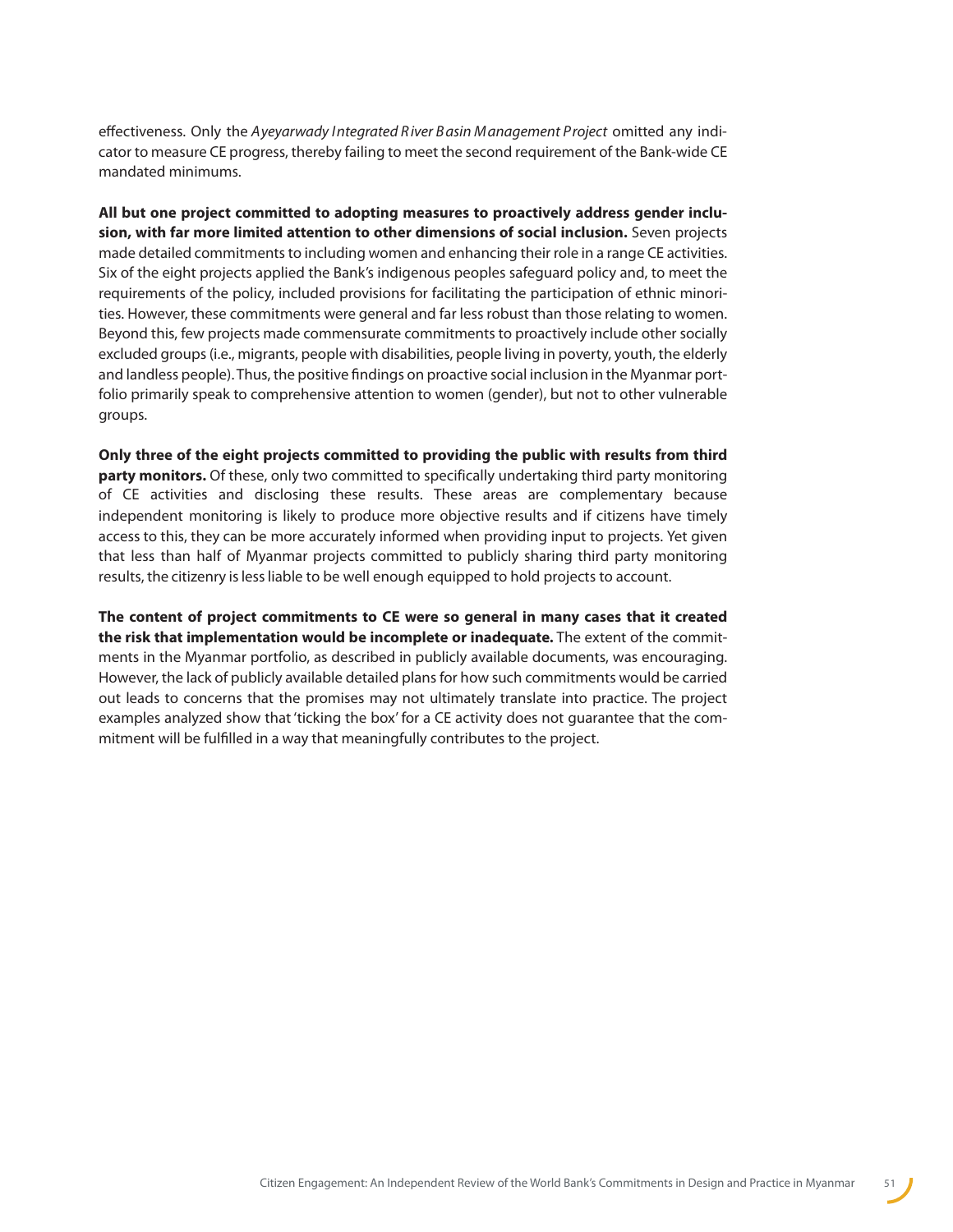## <span id="page-51-0"></span>**IV. Fieldwork Findings and Lessons Learned**

The generality found in the desk review of the FY15-17 Myanmar portfolio underscores why it is essential to also undertake fieldwork if one endeavors to know how CE is actually being carried out within World Bank projects. As explained in the methodology section (1.3.4) the Myanmar fieldwork focused on three projects, all approved in FY15. These included: Additional Financing for the National Community Driven Development, Ayeyarwady Integrated River Basin Management and *Essential Health Services Access* projects.

The fieldwork findings are organized according to the themes and issue areas identified by the researchers.

## **4.1 Public awareness of CE commitments**

As described in the Bank's CE Strategy, access to information is one of the necessary enabling conditions for effective CE (Manroth et al. 2014:8). Therefore the team investigated the extent to which project-affected individuals had access to basic project information, whether the information had been made available in Burmese and national languages, and if they understood the nature of the project's CE commitments.

As part of this, the team specifically investigated whether and how projects made their operational manuals available to the public. When operational manuals are made public and in national languages beyond English, this resource can uniquely serve as a central source of information about how a project plans to operationalize commitments, including those for CE. It is important to note that the World Bank's public information disclosure policy does not apply to operational manuals and thus it is not mandatory for projects to share this vital document publicly. Government officials in charge of project implementation determine whether and how its operational manual is released.

This research revealed the following:

The *National Community Driven Development Project* publicized the range of CE mechanisms planned for implementation through its operational manual, made available on the World Bank and Department of Rural Development's websites in Burmese and English. This research found that among the three projects investigated, this was the only one to proactively make its operational manual publicly available. In addition, this project touted its operational manual as a "living document" that received ongoing updates based on learning from implementation experience, including citizen feedback.

Participant communities incorporate this CE information (along with other project guidance) into their community- and sub-project-specific manuals, which adapts the overarching operational guidance to fit the range of cultural and linguistic needs. Some community members consulted, mostly those in leadership roles, noted having learned about the project directly from the operational manual. Most community members interviewed however were not aware of the existence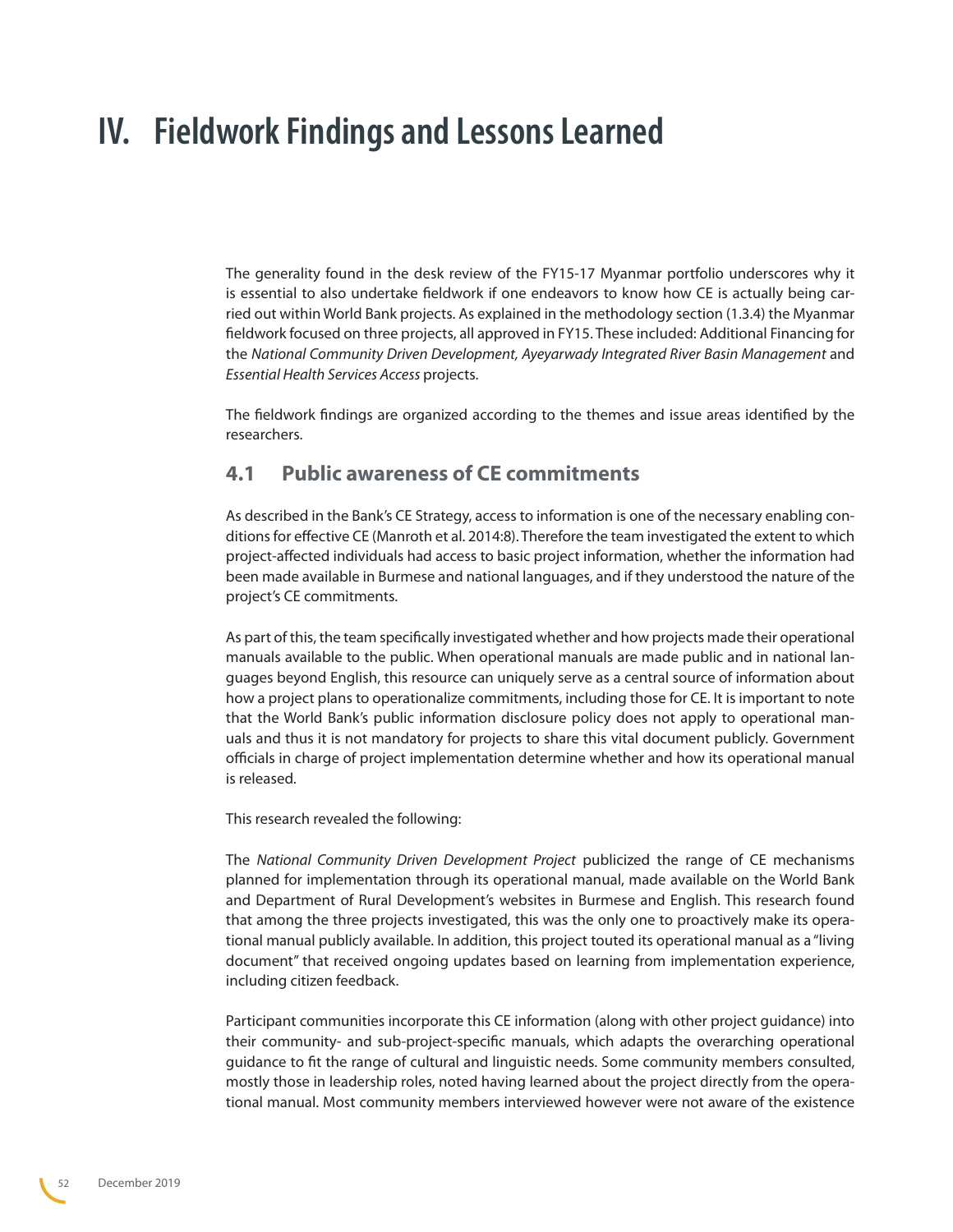of an operational manual or its accessibility. However, they shared that they learned about overall project details and its CE opportunities in particular from particular sub-project guides.

The research found that the project promoted CE opportunities through targeted, sponsored activities, including awareness raising events, and by distributing printed materials (i.e., posters/ billboards, printed backpacks and T-shirts, and broadcast media). The implementing ministry, the Department of Rural Development, also established ongoing communication with participating communities through an active Facebook page, project website, and media. Examples of broadcast media included a short video in Burmese that explained the sub-project cycle, televised sessions of township selection, and frequent TV and radio interviews to respond to public questions. World Bank staff interviewed for this research described hosting field visits for interested NGOs from areas not yet participating.

The *Essential Health Services Access Project* developed a Community Engagement Planning Framework (CEPF)—the only one in the portfolio—aiming to guide a bottom-up participatory process for providing input into the highly centralized health system, through the creation of community health plans. The CEPF only generally described its plans for engaging citizens, promising that the operational manual would lay out the action plan for carrying out these commitments. However, this research did not find the manual to be publicly available. Web searches did not yield any results and the range of respondents interviewed were not aware of plans for making it public. Several government health workers interviewed recounted that the Health Ministry had made a limited number of hard copies, in both English and Burmese, available to some officials at the township level. However, as far as these respondents were aware, there was no requirement for the officials privy to the operational manual to share the documents with health workers carrying out the project at the community level. This decreases the likelihood that midwives, who have the main project responsibility for organizing communities to develop participatory health plans, would have seen it and would know the commitments for community engagement.<sup>[14](#page-68-9)</sup>

Respondents explained that the decisions for how the project would launch public information and awareness campaigns in different sub-national areas across the country, as well as publicize opportunities for participation, depended on the initiative of individual health ministry staff. However, they claimed that staff lack of will or interest was not in fact the main obstacle. Instead funding limitations and time restrictions (in the context of other mandated responsibilities) were the main culprits. According to some stakeholders, the project provided more extensive community outreach when international NGOs, such as Save the Children, supplemented the Health Ministry's funding allocation for the project.

For the *Ayeyarwady Integrated River Basin Management Project*, respondents shared that the project had held information sessions to educate affected communities about project plans. They reported that they were primarily held in larger cities in the vicinity of the implementation sites (i.e. Mandalay) or in the nation's Capital, Yangon, which most community members could not easily access for a short meeting.

However, even when the project sponsored public information sessions, respondents complained that the presentations left inadequate time for in-depth question and answer from those attending. As well, the information provided would not sufficient for communities to grasp this highly complex and technical project. Furthermore, when attendees could access project documents, they almost always were exclusively in English and rarely shared with sufficient advance notice so attendees could prepare themselves. Respondents claimed that even the institutionally required ESMF had not been made public in Burmese. Furthermore, interviewees from affected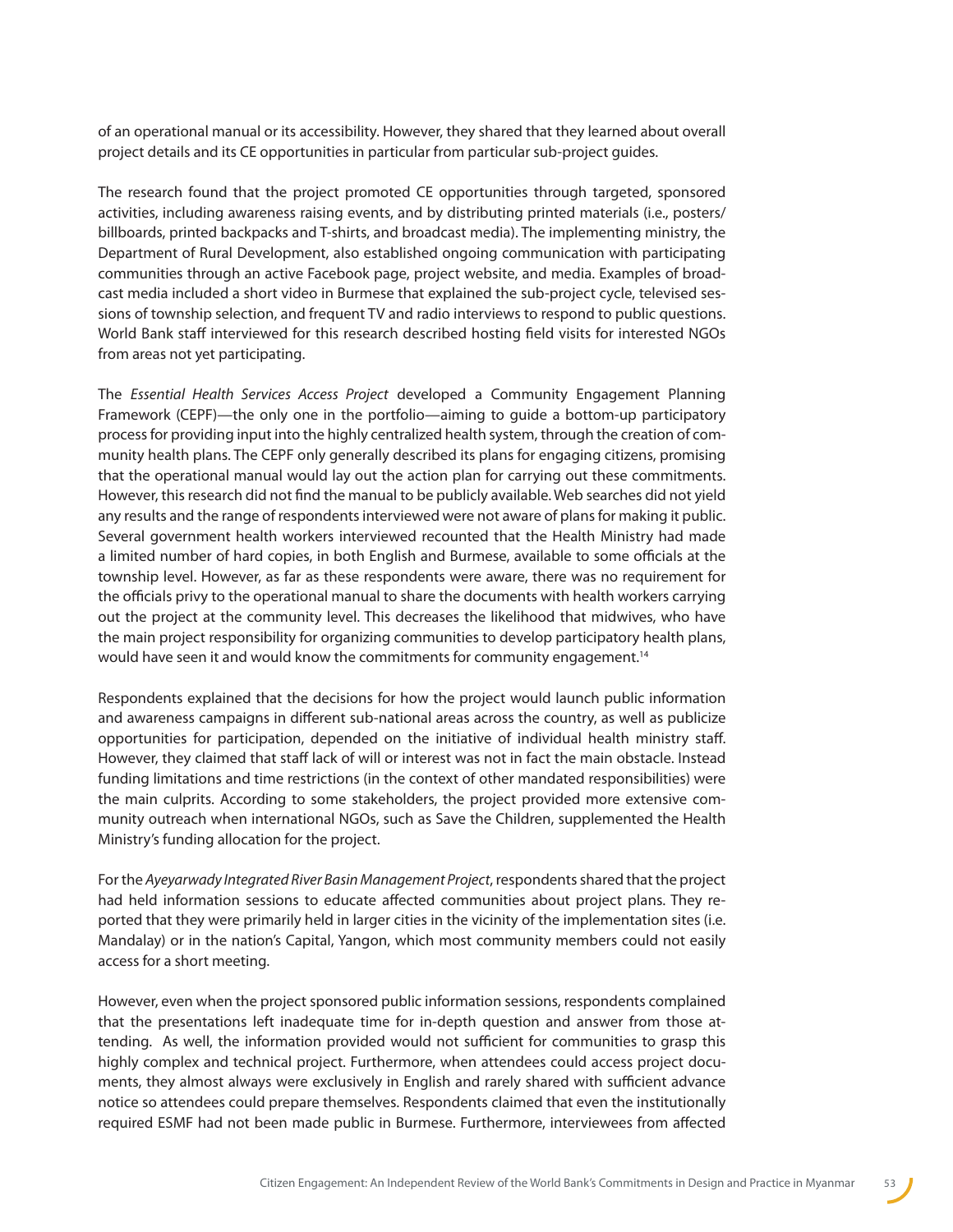<span id="page-53-0"></span>communities and civil society organizations (including IFI Watch) reported that the project's operational manual was not publicly accessible via the Bank or project websites. Most did not know that such a document existed, and those who did said they did not know how one could access it.

The research team asked community members what they knew about the kinds of commitments the project had made to engage communities and most importantly if they knew about the project's Stakeholder Forum, a project-created entity intended in include community representatives and designed to function as an advisory and intermediary body between project management and affected peoples. Most respondents, including CSO representatives who had been closely following this project, were quite surprised to learn about this decision-making body and that community members were meant to have a role. Stakeholder Forum related findings will be discussed further in section 4.3.

### **4.2 Funding for CE**

The CE Strategy recognizes that, historically, limited dedicated funding for CE has been a barrier to carrying out commitments in World Bank-supported projects (Manroth et al. 2014:18). Experience has shown that when an operation specifically allocates funds for CE within the project budget, this significantly increases the likelihood that CE will be carried out as planned (Manroth et al. 2014:63). Stakeholders interviewed in Myanmar, including project staff and members of partner organizations involved in project implementation, echoed these conclusions. They said that their budgets rarely had funds allocated for solely CE work and therefore constrained budgets usually were allocated first to other priorities, leaving planned CE activities unfunded.

The *National Community Driven Development Project* made public its detailed funding allocations for the range of CE mechanisms promised in project design, most notably in its operational manual. Even so, some stakeholders interviewed complained that in some cases the project had not allocated adequate resources to carry out the full scope of promised CE activities. Most often capacity building for CE would be the most underfunded CE category and therefore not all intended activities could be carried out.

The *Essential Health Services Project* laid out an ambitious CE agenda in its CEPF, but without an accompanying budget for the range of promised activities. Health officials interviewed involved in project implementation reported that overall, the project would not provide them with enough funds to cover all the activities for which they had responsibility. Given those conditions, they would first allocate the available funds implementation needs considered highest priority and if this did not leave enough funds for planned CE activities, they would not be carried out.

*Ayeyarwady Integrated River Basin Management Project* program documents assert that citizen participation would be an integral part of its design and published that US\$1 million had been allocated for CE. This is notable because few World Bank projects specify a budget for CE in public program documents. A World Bank staff member interviewed in relation to the *Ayeyarwady Integrated River Basin Management Project* said that since CE is a central part of the project design, funds were being allocated accordingly. However, community members interviewed said that their experience to date did not show a well-funded CE program. While they were heartened to learn that the project had allocated US\$1 million, and that the Bank had publicized this figure, they remained worried that commitments would not ultimately be fulfilled.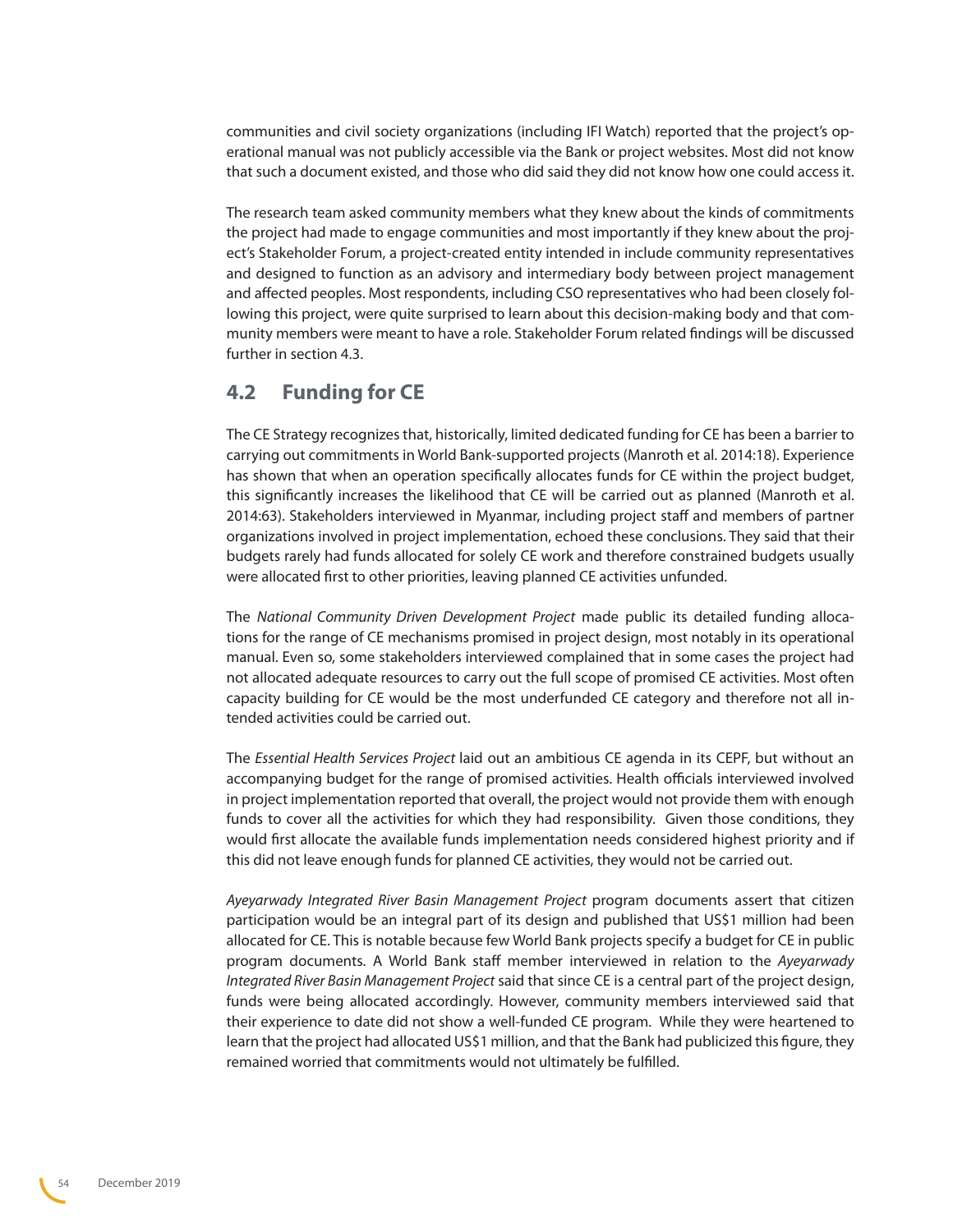## <span id="page-54-0"></span>**4.3 Collaboration in project decision-making and collecting citizen feedback**

In the World Bank CE strategy, the category of "collaboration in decision-making" goes beyond consultations and feedback collection by integrating citizens directly into decision-making processes. The stated goal of offering this kind of CE opportunity is to make project decisions more responsive to citizens' needs and improve program sustainability and outcomes by increasing citizens' feeling of ownership (Manroth et al. 2014:42). On the other hand, "citizen feedback collection" CE activities encompass actions to solicit and collect citizen/beneficiary input during and after implementation on different dimensions of provided services. All three investigated projects committed in project documents to providing some opportunities for community members to collaborate on project decisions and to collecting citizen feedback at project intervals when the feedback, in theory, could influence upcoming implementation.

In the *National Community Driven Development Project*, village development committees (VDCs) are the bedrock mechanism for direct citizen collaboration in project decision-making. The fieldwork showed that the project provided these citizen committees with decision-making capabilities in practice that align with the commitments made in project documents. Notably, the project also implemented proactive inclusion measures to enable women's equal participation. In the communities visited for this research, respondents (men and women) said that the project proactively created space for women in decision-making forums and other participation opportunities. However, interviews with project managers who worked in areas not visited as part of the fieldwork shared that in some cases communities could not reach the required 50 percent threshold for women's participation in decision-making meetings. According to these interviewees, because of pressure to remain on schedule, decision-making would proceed without having achieved the required gender representation.

The research showed that communities did not always fully understand the parameters for and limits to their decision-making power. In one village visited during the fieldwork, the VDC worked together to establish three priorities. In descending order of importance, (1) procure access to clean drinking water, (2) rehabilitate the road to the village cemetery, and (3) build a community hall. However, after coming to this decision they learned that the top two priorities did not fit into the menu of options that the project would allow and therefore they would be disqualified. Therefore, the VDC had no choice but to construct the community hall. The fact that the community could not utilize the project to realize their most urgent development goals led some community members to question if decision-making was really participatory.

The *Essential Health Services Access Project* aimed to improve health planning at the most local level in Myanmar (i.e., sub-centers and rural health centers). To accomplish this without creating parallel structures that potentially would be discontinued after the project ended, the project planned to utilize already existing country systems, which in Myanmar includes village health committees (VHCs) established at the township and village levels. However, while in theory VHCs were meant to exist across the country, the reality in Myanmar is that small and remote villages did not have functioning VHCs that the project could readily partner with, as envisioned in project documents.

During interviews, local-level government staff explained that the collaborative consultation to which the project committed did not take place consistently. The project was most likely to fulfill the inclusivity criteria laid out in the CEPF at the township level, where health ministry staff could organize diverse participatory committees to develop health plans. However, this often did not extend to the village level. Respondents cited limited financial resources, time, access, and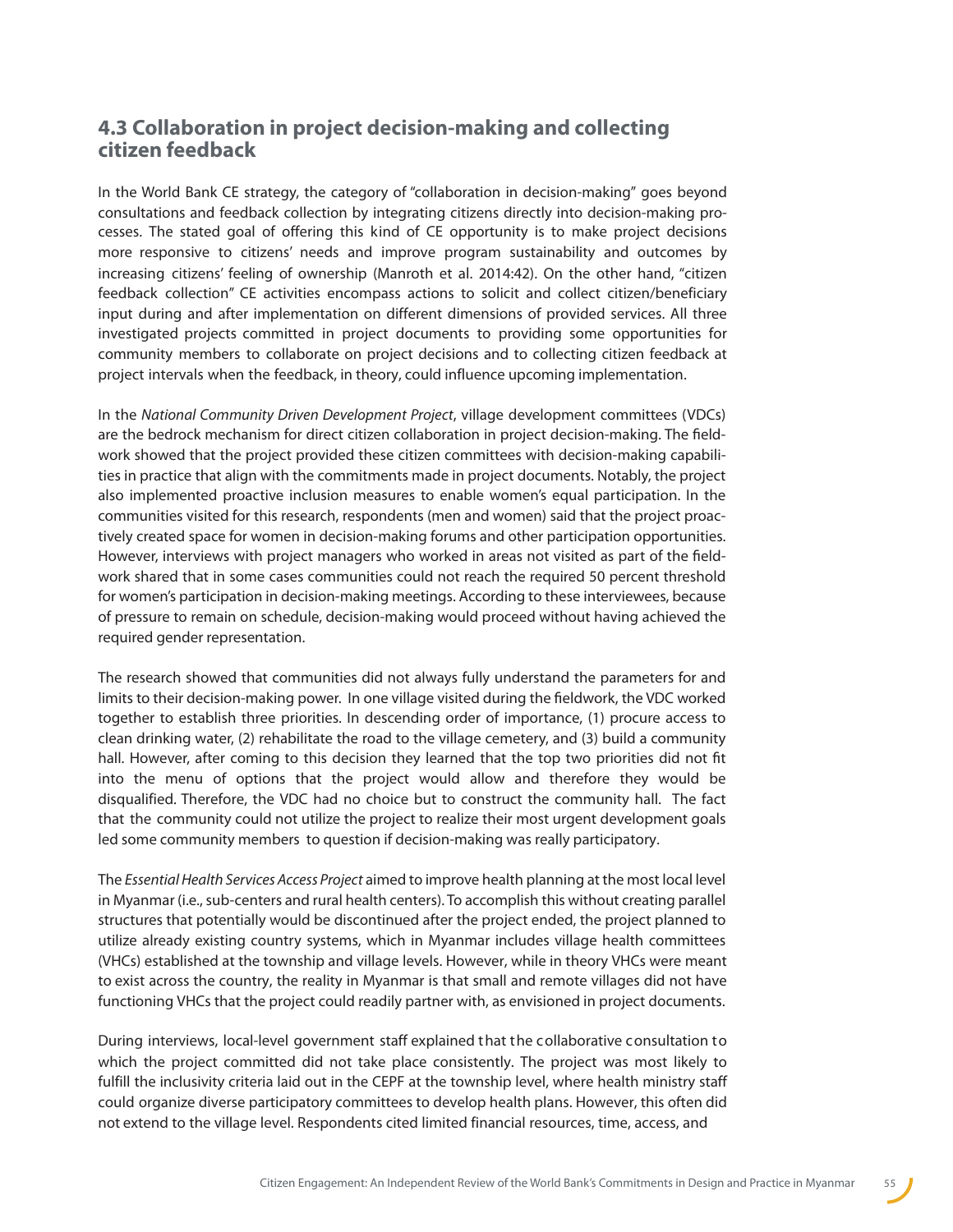capacity, including lack of pre-established or operational VHCs, as the reasons for village-level planning processes falling short of participation outlined in the project documents. In some cases, partici-patory planning did not appear to have taken place at all. This has meant that in practice, primary health care staff such as midwives, who work directly with communities at village level and who are the primary implementers of the *Essential Health Services Access Project*, are far less likely to have a voice in the health planning process.

Health staff interviewed questioned whether any of the township-level participatory processes and collected feedback ultimately had an impact on the final policy and planning decisions made by Ministry officials. Fo r ex ample, these interviewees ex pressed co ncern that the To wnship Medical Officers would make changes to participatory results based on their own priorities, therefore preventing the community feedback and priorities from reaching decision-makers in the health ministry.

The *Ayeyarwady Integrated River Basin Management Project* fieldwork revealed discrepancies between what the World Bank claimed to do and what community members recounted. Project planning documents showed commitments to having a Stakeholder Forum that would advise key project decisions and would act as a bridge between project management (the Project Implementation Unit, the government, and the World Bank) and beneficiary communities. Interviewed community representatives and involved CSOs did not know of the Forum's ex-istence, although the Bank said it had been created and the government had responsibility for "populating" it.

Community members in the areas of implementation consistently expressed their belief that the project had been exclusionary when choosing villages and individuals to participate in consultations. During fieldwork in a village within Pakokku Township, focus group attendees complained that no one in their community had been invited to consult on the project, even though their vil-lage is located only 100 meters away from another village that had been included. They reported that they believed community members consulted were not those who lived directly on the river and who would be most affected by the project.

Several respondents from Mandalay reported that they participated in a full-day consultation workshop about the project. They admitted that they agreed to participate despite feeling skeptical about how seriously their input would be considered and reported that they believed the event was performative and that their perspectives were not taken seriously.

After feeling ignored and excluded, a self-organized network of Mandalay CSOs attended one World Bank-sponsored information sharing event and "occupied" the meeting when it started by standing up and reading aloud from a prepared open letter with their critiques and concerns. They explained they felt like they had no other choice than to take over the space because they did not believe they would have been granted the time or space to share their concerns otherwise. An excerpt from the letter (translated from Burmese by Htun) states that "despite the project proposal's commitments … the consultation process for the project violates the procedures which must be followed. None of the information to be discussed during the consultation has been shared beforehand, there has not been enough time allocated to have substantive discussions during the consultation, and most notably, there was no information provided about the participants who [supposedly] were representing the communities."[15](#page-68-10)

Even with all these critiques, there was evidence that civil society advocacy, particularly from Mandalay, had influenced project implementation. For example, community protest led the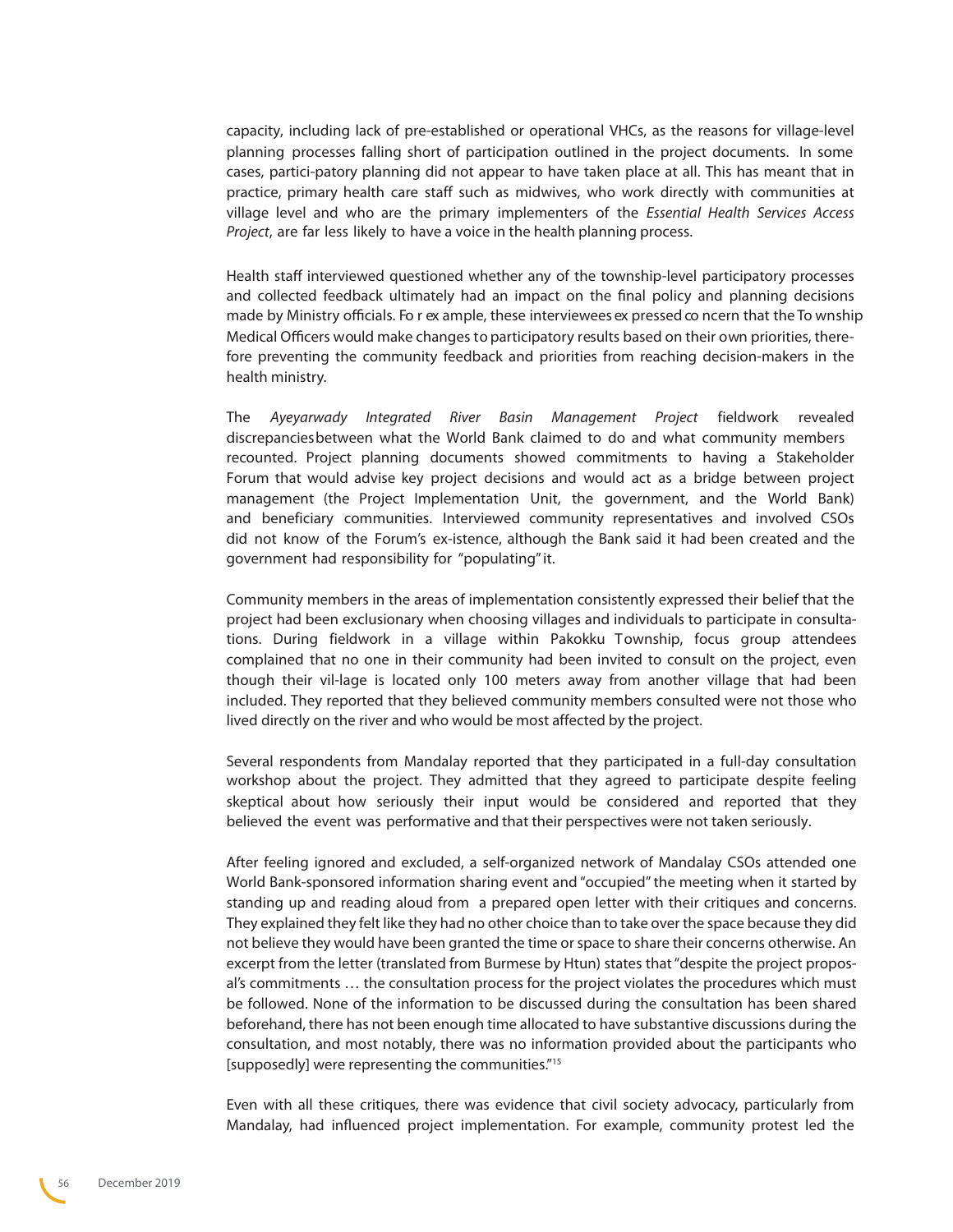<span id="page-56-0"></span>project to abandon initial plans for mini-dam construction. However, interviewees emphasized that their ability to effect such a change came from rigorous self-initiated activism and not be-cause of their participation in the project' pre-planned CE mechanisms.

### **4.4 Grievance redress mechanism**

As defined by the World Bank, grievance redress mechanisms (GRMs), also called complaints-handling mechanisms, are intended to provide a system through which queries or clarifications about the project are responded to, problems with implementation are resolved, and complaints and grievances are addressed efficiently and effectively (Manroth et al. 2014:66). For the period of Bank operations investigated, GRMs were mandatory for projects that triggered certain safeguards. However, Bank monitoring has shown that a large percentage of projects that commit to GRMs in design (whether mandated by safeguards or not) do not carry them out in practice. In cases where they are implemented, a high percentage do not function well (Manroth et al. 2014:3,45).

#### *National Community Driven Development Project*

Of the three investigated projects, all of which committed to implementing a GRM during project implementation, only the *National Community Driven Development Project* could demonstrate an active, operational GRM. The project's operational GRM introduces systems and procedures for submitting complaints and other feedback, which are strictly linked with project operations. The fieldwork showed that the processes were not tied into ongoing governance structures, so the systems would likely cease to function with the end of the project. Furthermore, the project actively encouraged communities to submit praise in addition to complaints to the GRM. This use of the GRM to receive positive feedback in addition to complaints, therefore making it more of a mechanism to process general feedback rather than one dedicated to investigating and resolving complaints, makes it is difficult to evaluate how in practice the system functioned for the resolution of project grievances.

The project focused its citizen engagement Results on CE mechanisms other than the GRM and therefore did not have a commitment to publicly disclose information about complaints and their resolution. Yet the project proactively included commitments to share grievance-related data via other means (on both numbers of complaints submitted and their resolution). As far as this research could find, there have not been independent or third party assessments of the project-provided data on how complaints were evaluated and addressed.

The *Essential Health Services Access Project's* CEPF included detailed plans for a project GRM. However, the research found limited evidence that the project had actually developed or implemented such a mechanism. The majority of health assistants interviewed and who responded to the online survey were unaware that the project had committed to operating a GRM. As Figure 9 shows, almost 70 percent of respondents were not aware that a project specific GRM was supposed to exist.

Two of the health assistants interviewed had some managerial responsibilities within the project, and they reported that they had seen a short, general discussion about plans for a GRM in the project's operational manual. The research team could not gain access to the manual directly to verify this, but according to these health assistants, the operational manual listed a telephone number and an email address that citizens could use to submit complaints. However, these re-spondents could not recall the manual having ever been made public, and the research could not find evidence that it had been. Therefore, while project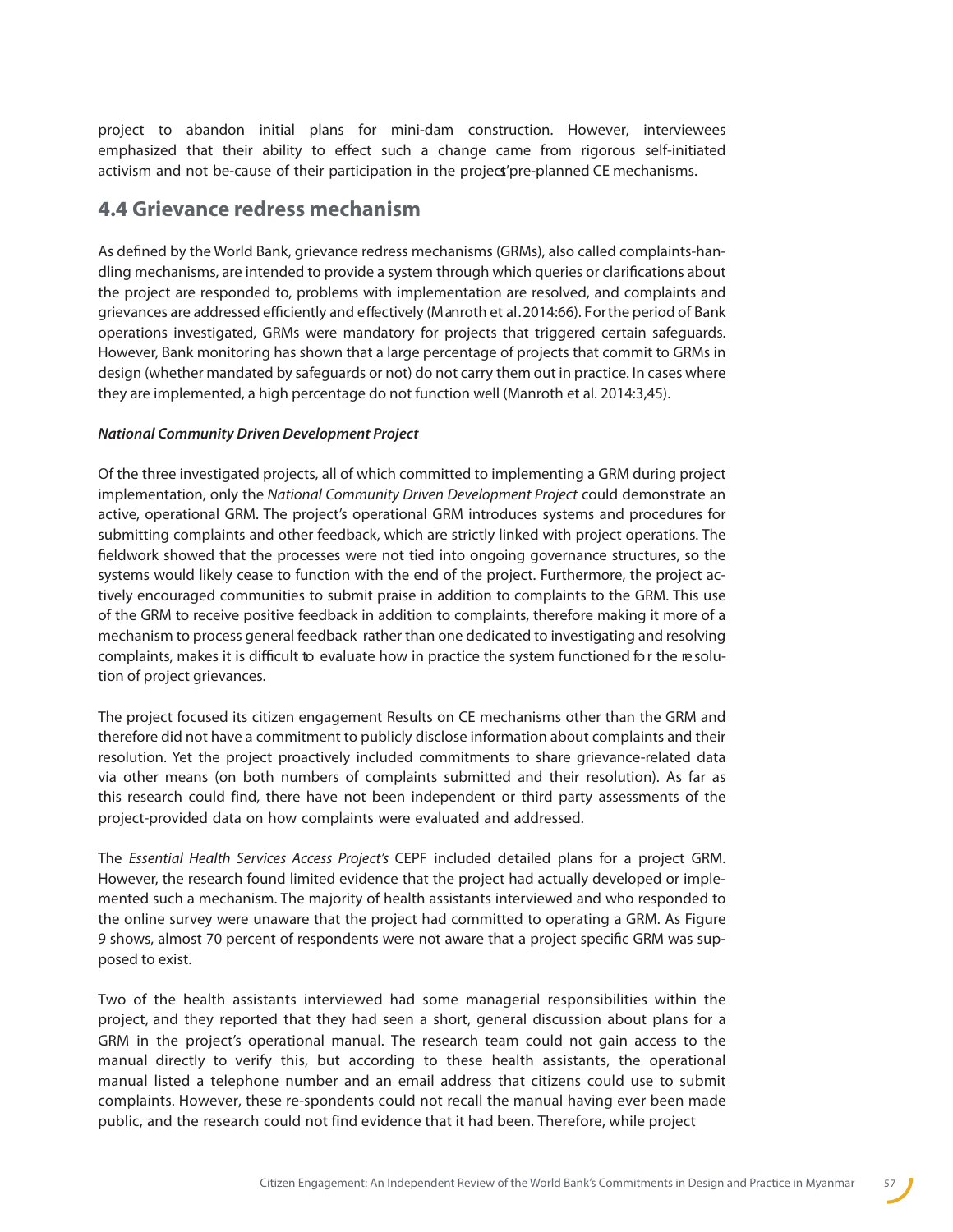<span id="page-57-0"></span>design included a commitment to a GRM, the research found no evidence that the *Essential Health Services Access Project* offered an operational GRM.



**Figure 9. Online survey results – what health staff knew about the Essential Health Services Access Project's commitments to grievance redress**

A member of the *Ayeyarwady Integrated River Basin Management Project* World Bank team acknowledged that as of September 2017, there was no GRM available even though implemen-tation had started. The respondent stated that it was only required for areas where the project had begun micro projects (potentially as a result of safeguard requirements and resettlement issues) and not yet for the rest of the territory where the project would be implemented. Plans to set up a GRM for all beneficiaries to access, express their current concerns or provide feedback did not appear to exist as the project is not scheduled to implement in all areas at once. The World Bank staff member, however, said that the project team is always personally available, which in their opinion was more direct and efficient.

### **4.5 Project implementation conclusions**

**Implementation of CE measures lag behind initial project commitments.** Fieldwork on the *Ayeyarwady Integrated River Basin Management* and *Essential Health Services Access*  projects re-vealed large gaps between the CE commitments reported in public documents and the realities of implementation on the ground. The research found that only the *National Community Driven Development Project* carried out its CE design commitments consistently. These discrepancies highlight the significant limitation of assuming that project commitments captured in public program documents will in fact be met in practice. Unfortunately, in most cases, the robustness of the CE commitments on paper did not translate into action during implementation.

**The public release of a project's operational manual—though crucial for informed CE and accountability efforts—is rare.** Among the three projects assessed and within the broader Myanmar portfolio, only the *National Community Driven Development Project* made its op-erational manual publicly available. Efforts to access the operational manuals for the *Essential*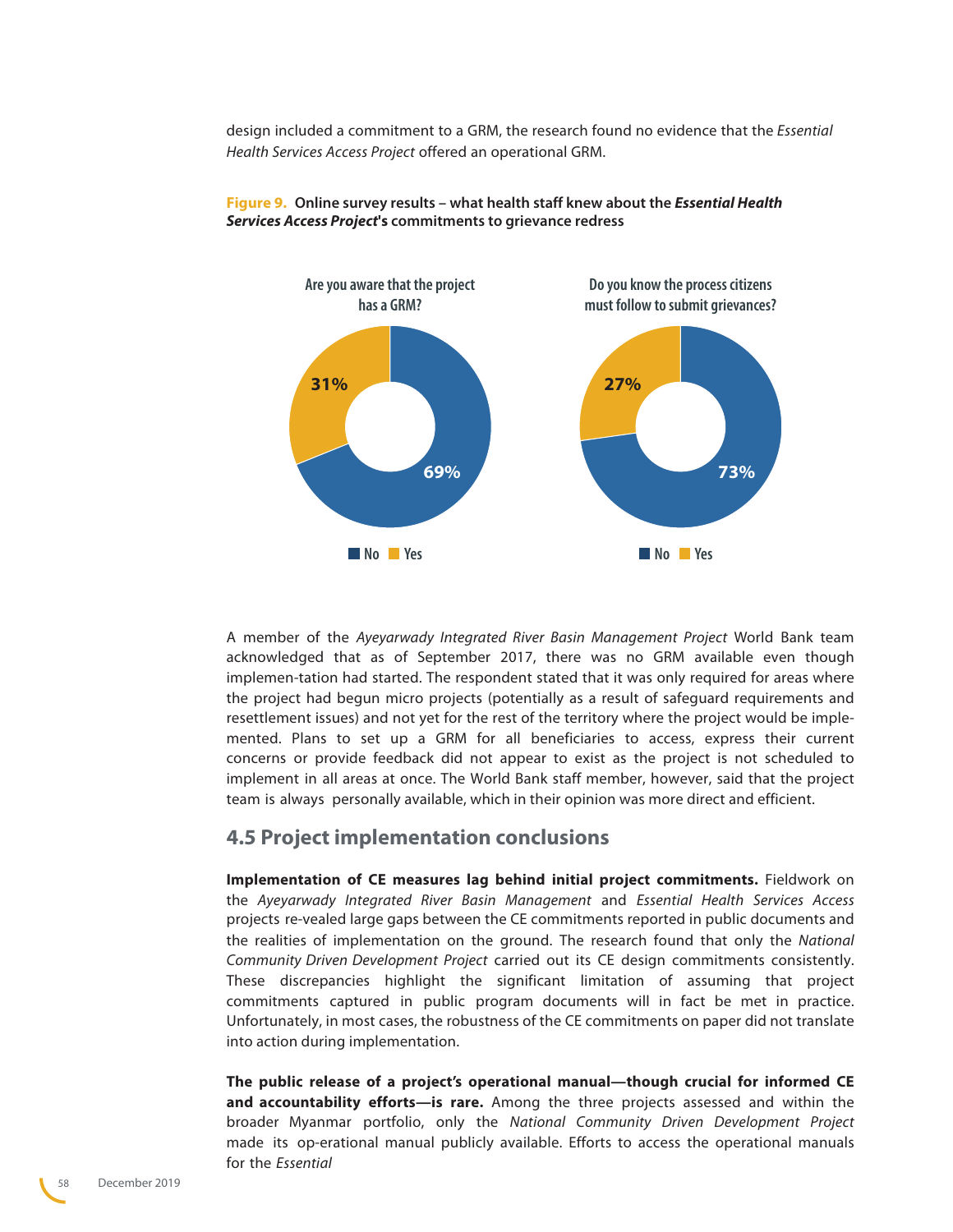*Health Services Access* and *Ayeyarwady Integrated River Basin Management* projects during fieldwork were not successful. According to respondents, few beneficiaries knew of the m anuals' existence or importance. This means there was limited or no public information available on the operationalization plans for CE in these two projects, directly debilitating effective, external monitoring.

**The three projects consistently committed to engage citizens in collaborative decision-making and solicit their feedback, but fieldwork revealed some important deficiencies in implementation.** The *National Community Driven Development Project* consistently provided citizen committees with opportunities to make decisions that matched the commitments made in project documents. However, budget constraints and other regulations often limited the de-gree to which committees could fully carry out their community development priorities and in some cases this led community members to question whether they really were driving the local development as the project claimed. The fieldwork found that the *Essential Health Services Access Project* made far more ambitious commitments for collaborative consultations and participatory processes than the project actually carried out. Fieldwork showed that the project only provided sporadic opportunities to provide feedback or contribute to decision-making. In those cases where citizens could participate in promised CE opportunities, there was limited evidence that the project then took up the feedback to inform ongoing implementation or that it even had processes in place to do so. Similarly, in the *Ayeyarwady Integrated River Basin Management Project*, community members were unaware of the existence of the highly touted Stakeholder Forum. They also consistently expressed their belief that the project had been exclusionary when choosing villages and individuals to participate in project consultations. These project findings thus defeat the purpose of the inclusive and transparent collaborative engagement efforts that the projects promised in their documents.

**All three assessed projects committed to implementing a project level GRM for projectaffected peoples in accordance with the Bank's social safeguards requirements, but in practice, only the National Community Driven Development Project had an operational GRM system.** Given that that project actively encouraged communities to submit praise to the GRM, it is difficult to evaluate how it functioned in practice as a mechanism to resolve project griev-ances. Field research did not find any evidence of a functional GRM in either the *Ayeyarwady Integrated River Basin Management* or *Essential Health Services Access* projects, even though their project designs included such a commitment. This shows that the Bank's social safeguards policy requirements do not necessarily guarantee that relevant and mandatory CE commitments like the creation of a GRM will be carried out or if it adequately resolves complaints.

**Within World Bank project budgets, CE measures are, in many cases, unfunded man-dates, hampering the effective implementation of a project's CE commitments.** As was evidenced in all three projects investigated, the lack of dedicated funding for CE significantly curtailed implementation of project CE commitments (in the cases of the *National Community Driven Development* and *Ayeyarwady Integrated River Basin Management* projects) and adversely affected community members' ability to participate in CE opportunities when offered (in the case of the *Essential Health Services Access* Project). If this persistent issue is not addressed and projects are not required to allocate funding specifically for CE mechanisms and activities (inde-pendent of safeguards funding), it is unlikely that project CE outcomes will undergo a transformative change.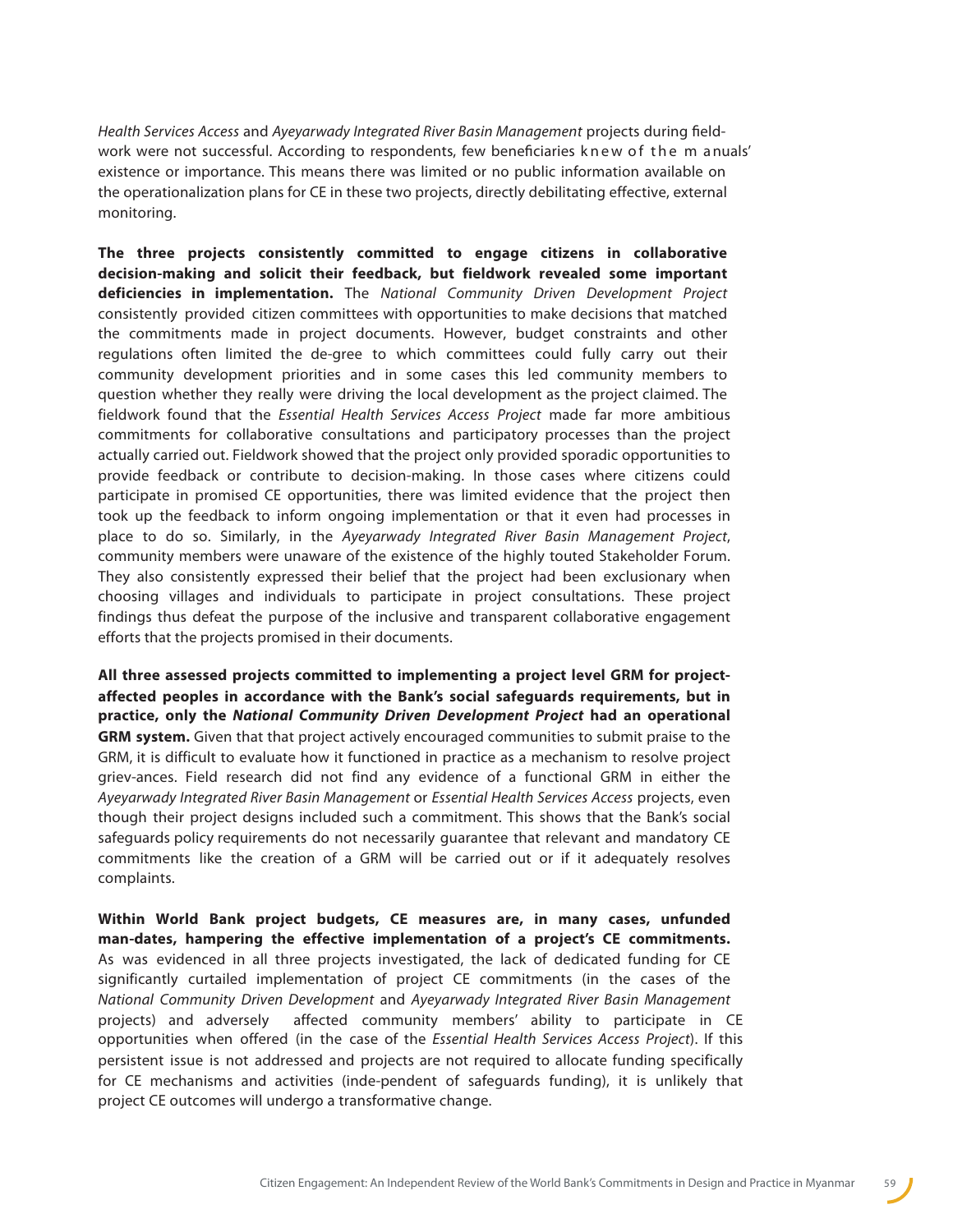**The lack of project information available in Burmese and other national languages as well as in accessible formats significantly contributed to beneficiaries misunderstanding CE opportunities and project parameters.** The fieldwork r evealed t hat b eneficiaries ac ross all three projects lacked sufficient un derstandings of th e CE op portunities to wh ich pr ojects committed and the entitlements they are supposed to afford citizens. The lack of materials in Burmese, with fewer materials available in other national languages, only exacerbates this lack of understanding. Therefore, for citizens to be able to take advantage of the engagement opportunities, they need to be more clearly explained and translated (literally into national languages and figuratively into accessible terminology).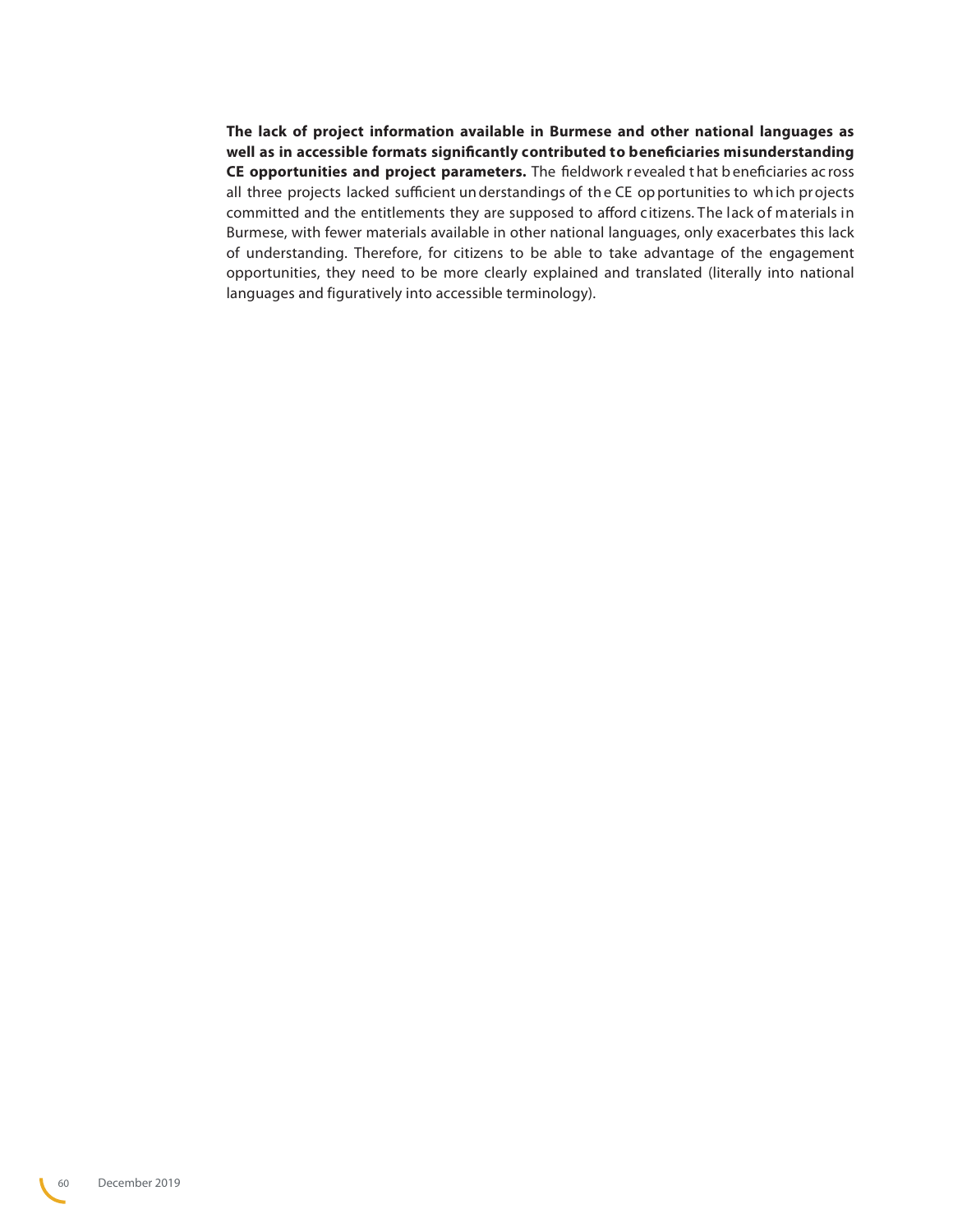## <span id="page-60-0"></span>**References**

### **Works Cited**

- Bebbington, Anthony, Michael Woolcock, Scott Guggenheim, and Elizabeth Olson. 2006. *The Search for Empowerment: Social Capital as Idea and Practice at The World Bank*. Hartford: Kumarian.
- Coalition of Mandalay CSOs. "Joint statement on the implementation of Phase 1 of the Ayeyarwady Integrated River Basin Management." Read aloud by CSO members during World Bank meeting on August 2017 in Mandalay, Myanmar. Unpublished. Hard copy was obtained and translated by Wunna Htun.
- Davis, Gloria. 2004. "A History of the Social Development Network in The World Bank, 1973–2003." Social Protection Discussion Paper Series, No. 56. Washington, DC. Retrieved January 2, 2019 [\(http://documents.worldbank.org/](http://documents.worldbank.org/curated/en/806361468779696310/A-history-of-the-social-development-net) [curated/en/806361468779696310/A-history-of-the-social-development-network-in-The-World-Bank-1973-2002\)](http://documents.worldbank.org/curated/en/806361468779696310/A-history-of-the-social-development-net).
- Fox, Jonathan, and L. David Brown, eds. 1998. *The Struggle for Accountability: The World Bank, NGOs and Grassroots Movements*. Cambridge: MIT Press.
- Gugerty, Mary Kay, and Michael Kremer. 2008. "Outside Funding and the Dynamics of Participation in Community Associations." *American Journal of Political Science* 52(3):585–602.
- Haque, M. Shamsul. 2008. "Decentering the State for Local Accountability through Representation: Social Divides as a Barrier in South Asia." *Public Administration Quarterly* 32(1):33–58.
- Kim, Jim Yong. 2013. "One Group, Two Goals: Our Future Path." Keynote Speech presented at the World Bank Group Annual Meetings Plenary, October 11, Washington, DC. Retrieved June 27, 2018 ([http://www.worldbank.org/en/](http://www.worldbank.org/en/news/speech/2013/10/11/world-bank-group-president-jim-yong-kim-speech-an) [news/speech/2013/10/11/world-bank-group-president-jim-yong-kim-speech-annual-meetings-plenary\)](http://www.worldbank.org/en/news/speech/2013/10/11/world-bank-group-president-jim-yong-kim-speech-an).
- Manroth, Astrid, Zenaida Hernandez, Harika Masud, Jad Zakhour, Miguel Rebolledo, Syed A. Mahmood, Aaron Seyedian, Qays Hamad, and Tiago Peixoto. 2014. *Strategic Framework for Mainstreaming Citizen Engagement in World Bank Group Operations: Engaging with Citizens for Improved Results (English)*. Washington, DC: World Bank Group. Retrieved June 27, 2018 [\(http://documents.worldbank.org/curated/en/266371468124780089/Strategic](http://documents.worldbank.org/curated/en/266371468124780089/Strategic-framework-for-mainstreaming-c)[framework-for-mainstreaming-citizen-engagement-in-World-Bank-Group-operations-engaging-with-citizens-for](http://documents.worldbank.org/curated/en/266371468124780089/Strategic-framework-for-mainstreaming-c)[improved-results](http://documents.worldbank.org/curated/en/266371468124780089/Strategic-framework-for-mainstreaming-c)).
- Mansuri, Ghazala, and Vijayendra Rao. 2013. *Localizing Development: Does Participation Work? Policy Research Report*, Washington, DC: World Bank.
- Van Wicklin III, Warren A., and Asli Gurkan. 2013. *How-to Notes: Participatory and Third Party Monitoring in World Bank-Financed Projects—What Can Non-state Actors Do?* Washington, DC: World Bank. Retrieved November 15, 2018 [\(http://documents.worldbank.org/curated/en/863281468337280255/](http://documents.worldbank.org/curated/en/863281468337280255/How-to-notes-participatory-and-third-pa) [How-to-notes-participatory-and-third-party-monitoring-in-World-Bank-projects-what-can-non-state-actors-do\)](http://documents.worldbank.org/curated/en/863281468337280255/How-to-notes-participatory-and-third-pa).
- World Bank. 2005. *Empowering People by Transforming Institutions: Social Development in World Bank Operations.* Washington, DC: World Bank. Retrieved January 2, 2019 ([http://siteresources.worldbank.org/](http://siteresources.worldbank.org/EXTSOCIALDEVELOPMENT/Resources/244362-1164181732580/SDStrategy-Full.pdf) [EXTSOCIALDEVELOPMENT/Resources/244362-1164181732580/SDStrategy-Full.pdf](http://siteresources.worldbank.org/EXTSOCIALDEVELOPMENT/Resources/244362-1164181732580/SDStrategy-Full.pdf)).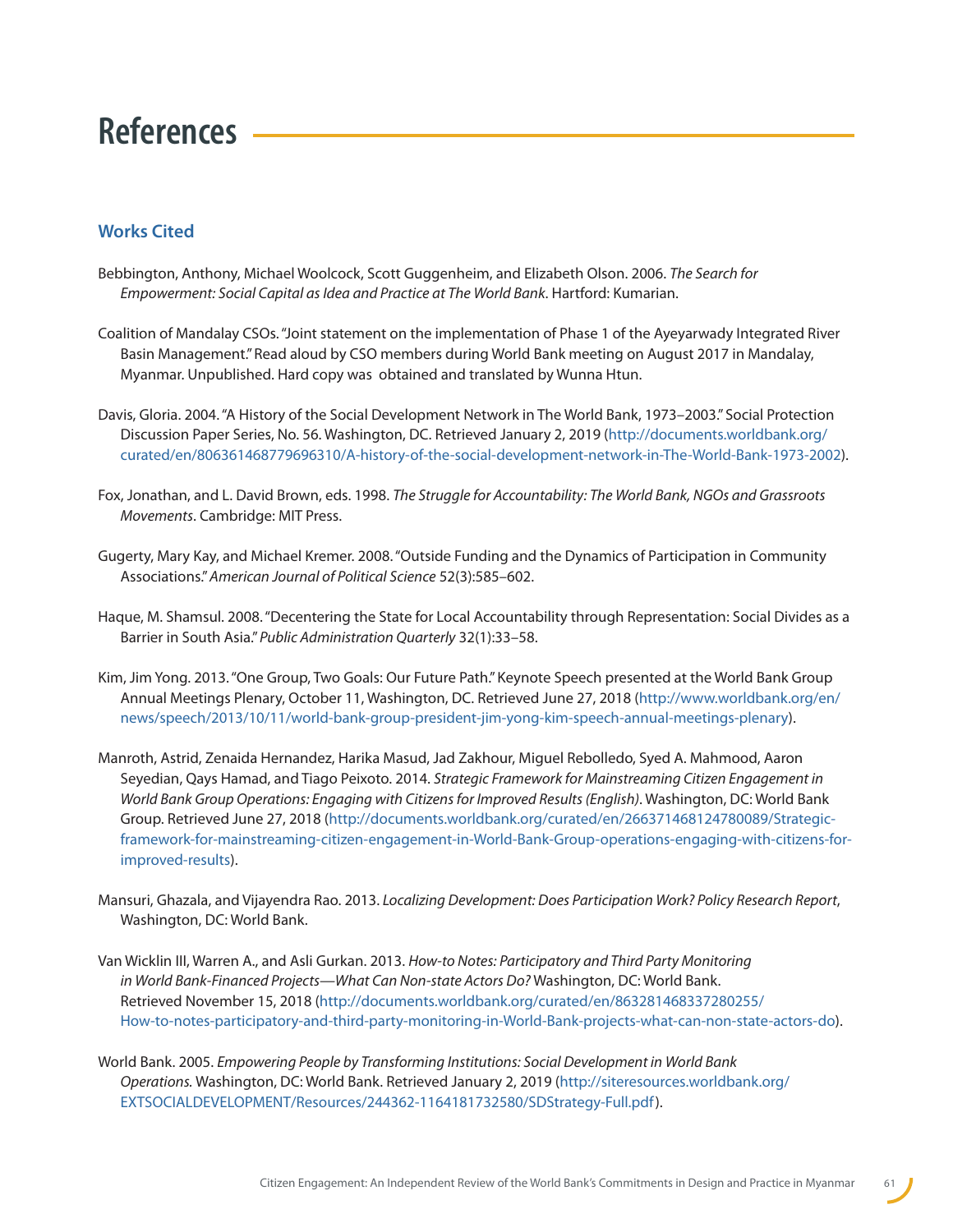- World Bank. 2007. *Strengthening World Bank Group Engagement on Governance and Anticorruption*. Washington, DC: World Bank. Retrieved January 2, 2019 ([http://siteresources.worldbank.org/PUBLICSECTORANDGOVERNANCE/](http://siteresources.worldbank.org/PUBLICSECTORANDGOVERNANCE/Resources/GACStrategyPaper.pdf) [Resources/GACStrategyPaper.pdf](http://siteresources.worldbank.org/PUBLICSECTORANDGOVERNANCE/Resources/GACStrategyPaper.pdf)).
- World Bank. 2012. *Program-for-Results Financing Overview*. Washington, DC: World Bank. Retrieved January 31, 2019 [\(http://pubdocs.worldbank.org/en/654421478722080104/PforR-Overview-Presentation-OPCS.pdf](http://pubdocs.worldbank.org/en/654421478722080104/PforR-Overview-Presentation-OPCS.pdf)).
- World Bank. 2015. "Program-for-Results: An Overview." Retrieved January 31, 2019 ([http://siteresources.worldbank.](http://siteresources.worldbank.org/PROJECTS/Resources/40940-1244163232994/6180403-1340125811295/Pfor) [org/PROJECTS/Resources/40940-1244163232994/6180403-1340125811295/PforR\\_Overview\\_update2015.pdf\)](http://siteresources.worldbank.org/PROJECTS/Resources/40940-1244163232994/6180403-1340125811295/Pfor).
- World Bank. 2018a. "Citizen Engagement." Retrieved June 27, 2018 ([http://www.worldbank.org/en/about/](http://www.worldbank.org/en/about/what-we-do/brief/citizen-engagement) [what-we-do/brief/citizen-engagement\)](http://www.worldbank.org/en/about/what-we-do/brief/citizen-engagement).
- World Bank. 2018b. "Community-Driven Development Overview." Retrieved September 17, 2018 [\(http://www.worldbank.org/en/topic/communitydrivendevelopment#2](http://www.worldbank.org/en/topic/communitydrivendevelopment#2)).
- World Bank. 2018c. *Engaging Citizens for Better Development*. Independent Evaluation Group, Washington, DC: World Bank. Retrieved June 27, 2018 ([https://ieg.worldbankgroup.org/sites/default/files/Data/Evaluation/files/](https://ieg.worldbankgroup.org/sites/default/files/Data/Evaluation/files/Engaging_Citizens_for_Bette) [Engaging\\_Citizens\\_for\\_Better\\_Development\\_Results\\_FullReport.pdf\)](https://ieg.worldbankgroup.org/sites/default/files/Data/Evaluation/files/Engaging_Citizens_for_Bette).
- World Bank. 2018d. "Products and Services." Retrieved September 10, 2018 ([http://www.worldbank.org/en/](http://www.worldbank.org/en/projects-operations/products-and-services) [projects-operations/products-and-services](http://www.worldbank.org/en/projects-operations/products-and-services)).

#### **Desk Review Resources (by Project)**

#### **Agricultural Development Support (FY15)**

- Ekanayake, Indira Janaki. 2016. *Myanmar—Agricultural Development Support Project: P147629—Implementation Status Results Report: Sequence 04 (English)*. Washington, DC: World Bank Group. Retrieved April 15, 2019 [\(http://documents.worldbank.org/curated/en/560201480430756811/Myanmar-Agricultural-Development-](http://documents.worldbank.org/curated/en/560201480430756811/Myanmar-Agricultural-Development-Suppor)[Support-Project-P147629-Implementation-Status-Results-Report-Sequence-04](http://documents.worldbank.org/curated/en/560201480430756811/Myanmar-Agricultural-Development-Suppor)).
- Ekanayake, Indira Janaki. 2017. *Myanmar—Agricultural Development Support Project: P147629—Implementation Status Results Report: Sequence 05 (English)*. Washington, DC: World Bank Group. Retrieved April 15, 2019 [\(http://documents.worldbank.org/curated/en/536021490906967358/Myanmar-Agricultural-Development-](http://documents.worldbank.org/curated/en/536021490906967358/Myanmar-Agricultural-Development-Suppor)[Support-Project-P147629-Implementation-Status-Results-Report-Sequence-05](http://documents.worldbank.org/curated/en/536021490906967358/Myanmar-Agricultural-Development-Suppor)).
- World Bank. 2014. *Myanmar—Agricultural Development Support Project: Indigenous Peoples Plan (Vol. 2): Social Assessment (English)*. World Bank Group. Retrieved April 15, 2019 ([http://documents.worldbank.org/curated/](http://documents.worldbank.org/curated/en/735301468274156664/Social-assessment) [en/735301468274156664/Social-assessment\)](http://documents.worldbank.org/curated/en/735301468274156664/Social-assessment).
- World Bank. 2015a. *Myanmar—Agricultural Development Support Project: Indigenous Peoples Plan (English)*. Washington, DC: World Bank Group. Retrieved April 15, 2019 ([http://documents.worldbank.org/curated/](http://documents.worldbank.org/curated/en/718971468061753022/Myanmar-Agricultural-Development-Suppor) [en/718971468061753022/Myanmar-Agricultural-Development-Support-Project-indigenous-peoples-plan\)](http://documents.worldbank.org/curated/en/718971468061753022/Myanmar-Agricultural-Development-Suppor).
- World Bank. 2015b. *Myanmar—Agricultural Development Support Project: Land Acquisition and Resettlement Policy Framework: Environmental and Social Management Framework (English)*. Washington, DC: World Bank Group. Retrieved April 15, 2019 [\(http://documents.worldbank.org/curated/en/666091468322736716/](http://documents.worldbank.org/curated/en/666091468322736716/Environmental-and-social-management-fra) [Environmental-and-social-management-framework](http://documents.worldbank.org/curated/en/666091468322736716/Environmental-and-social-management-fra)).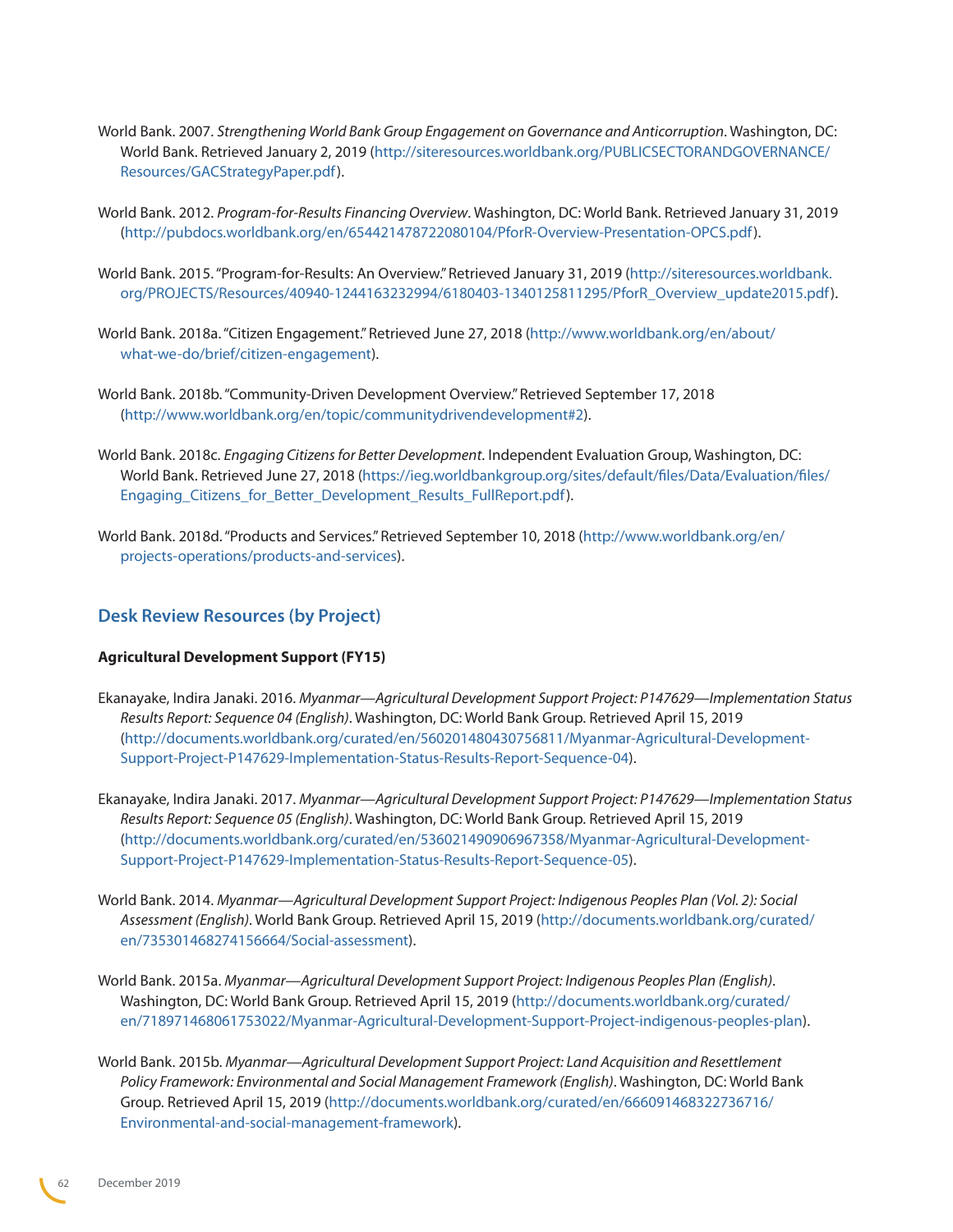- World Bank. 2015c. *Myanmar—Agricultural Development Support Project (English)*. Washington, DC: World Bank Group. Retrieved April 15, 2019 [\(http://documents.worldbank.org/curated/en/576031468061754518/](http://documents.worldbank.org/curated/en/576031468061754518/Myanmar-Agricultural-Development-Suppor) [Myanmar-Agricultural-Development-Support-Project](http://documents.worldbank.org/curated/en/576031468061754518/Myanmar-Agricultural-Development-Suppor)).
- Zorya, Sergiy. 2015. *Myanmar—Agricultural Development Support Project: P147629—Implementation Status Results Report: Sequence 01 (English)*. Washington, DC: World Bank Group. Retrieved April 15, 2019 ([http://documents.](http://documents.worldbank.org/curated/en/378371468274755288/Myanmar-Agricultural-Development-Suppor) [worldbank.org/curated/en/378371468274755288/Myanmar-Agricultural-Development-Support-Project-](http://documents.worldbank.org/curated/en/378371468274755288/Myanmar-Agricultural-Development-Suppor)[P147629-Implementation-Status-Results-Report-Sequence-01\)](http://documents.worldbank.org/curated/en/378371468274755288/Myanmar-Agricultural-Development-Suppor).
- Zorya, Sergiy. 2016a. *Myanmar—Agricultural Development Support Project: P147629—Implementation Status Results Report: Sequence 02 (English)*. Washington, DC: World Bank Group. Retrieved April 15, 2019 ([http://documents.](http://documents.worldbank.org/curated/en/259911468276289138/Myanmar-Agricultural-Development-Suppor) [worldbank.org/curated/en/259911468276289138/Myanmar-Agricultural-Development-Support-Project-](http://documents.worldbank.org/curated/en/259911468276289138/Myanmar-Agricultural-Development-Suppor)[P147629-Implementation-Status-Results-Report-Sequence-02\)](http://documents.worldbank.org/curated/en/259911468276289138/Myanmar-Agricultural-Development-Suppor).
- Zorya, Sergiy. 2016b. *Myanmar—Agricultural Development Support Project: P147629—Implementation Status Results Report: Sequence 03 (English)*. Washington, DC: World Bank Group. Retrieved April 15, 2019 ([http://documents.](http://documents.worldbank.org/curated/en/533871469794539083/Myanmar-Agricultural-Development-Suppor) [worldbank.org/curated/en/533871469794539083/Myanmar-Agricultural-Development-Support-Project-](http://documents.worldbank.org/curated/en/533871469794539083/Myanmar-Agricultural-Development-Suppor)[P147629-Implementation-Status-Results-Report-Sequence-03\)](http://documents.worldbank.org/curated/en/533871469794539083/Myanmar-Agricultural-Development-Suppor).

#### **Ayeyarwady Integrated River Basin Management (FY15)**

- Browder, Greg J. 2016a. *Myanmar—Ayeyarwady Integrated River Basin Management Project: P146482—Implementation Status Results Report: Sequence 03 (English)*. Washington, DC: World Bank Group. Retrieved April 15, 2019 [\(http://documents.worldbank.org/curated/en/202581468275339376/Myanmar-Ayeyarwady-Integrated-River-](http://documents.worldbank.org/curated/en/202581468275339376/Myanmar-Ayeyarwady-Integrated-River-Bas)[Basin-Management-Project-P146482-Implementation-Status-Results-Report-Sequence-03](http://documents.worldbank.org/curated/en/202581468275339376/Myanmar-Ayeyarwady-Integrated-River-Bas)).
- Browder, Greg J. 2016b. *Myanmar—Ayeyarwady Integrated River Basin Management Project: P146482—Implementation Status Results Report: Sequence 04 (English)*. Washington, DC: World Bank Group. Retrieved April 15, 2019 [\(http://documents.worldbank.org/curated/en/731061478904143845/Myanmar-Ayeyarwady-Integrated-River-](http://documents.worldbank.org/curated/en/731061478904143845/Myanmar-Ayeyarwady-Integrated-River-Bas)[Basin-Management-Project-P146482-Implementation-Status-Results-Report-Sequence-04](http://documents.worldbank.org/curated/en/731061478904143845/Myanmar-Ayeyarwady-Integrated-River-Bas)).
- Browder, Greg J. 2017. *Myanmar—Ayeyarwady Integrated River Basin Management Project: P146482—Implementation Status Results Report: Sequence 05 (English).* Washington, DC: World Bank Group. Retrieved April 15, 2019 [\(http://documents.worldbank.org/curated/en/874561495209378163/Myanmar-Ayeyarwady-Integrated-River-](http://documents.worldbank.org/curated/en/874561495209378163/Myanmar-Ayeyarwady-Integrated-River-Bas)[Basin-Management-Project-P146482-Implementation-Status-Results-Report-Sequence-05](http://documents.worldbank.org/curated/en/874561495209378163/Myanmar-Ayeyarwady-Integrated-River-Bas)).
- Chulsukon, Poonyanuch. 2017. *Myanmar—Ayeyarwady Integrated River Basin Management Project: Environmental Assessment: Completion Report on the Micro-projects for River Enhancement Works in Nyaung U and Pakokku Waterways (English)*. Washington, DC: World Bank Group. Retrieved April 15, 2019 [\(http://documents.worldbank.org/curated/en/766841499848703095/](http://documents.worldbank.org/curated/en/766841499848703095/Completion-report-on-the-micro-projects) [Completion-report-on-the-micro-projects-for-river-enhancement-works-in-Nyaung-U-and-Pakouku-Waterways](http://documents.worldbank.org/curated/en/766841499848703095/Completion-report-on-the-micro-projects)).
- Fields, Daryl. 2018. *Disclosable Version of the ISR—Ayeyarwady Integrated River Basin Management Project: P146482— Sequence No: 07 (English)*. Washington, DC: World Bank Group. Retrieved April 15, 2019 [\(http://documents.](http://documents.worldbank.org/curated/en/640681529415151727/Disclosable-Version-of-the-ISR-Ayeyarwa) [worldbank.org/curated/en/640681529415151727/Disclosable-Version-of-the-ISR-Ayeyarwady-Integrated-River-](http://documents.worldbank.org/curated/en/640681529415151727/Disclosable-Version-of-the-ISR-Ayeyarwa)[Basin-Management-Project-P146482-Sequence-No-07](http://documents.worldbank.org/curated/en/640681529415151727/Disclosable-Version-of-the-ISR-Ayeyarwa)).
- International Centre for Environmental Management (ICEM). 2017. *Developing a Strategic Environmental Assessment (SEA) of the Hydropower Sector in Myanmar, Regional River Basin Consultations: Key Findings. Hanoi*. Retrieved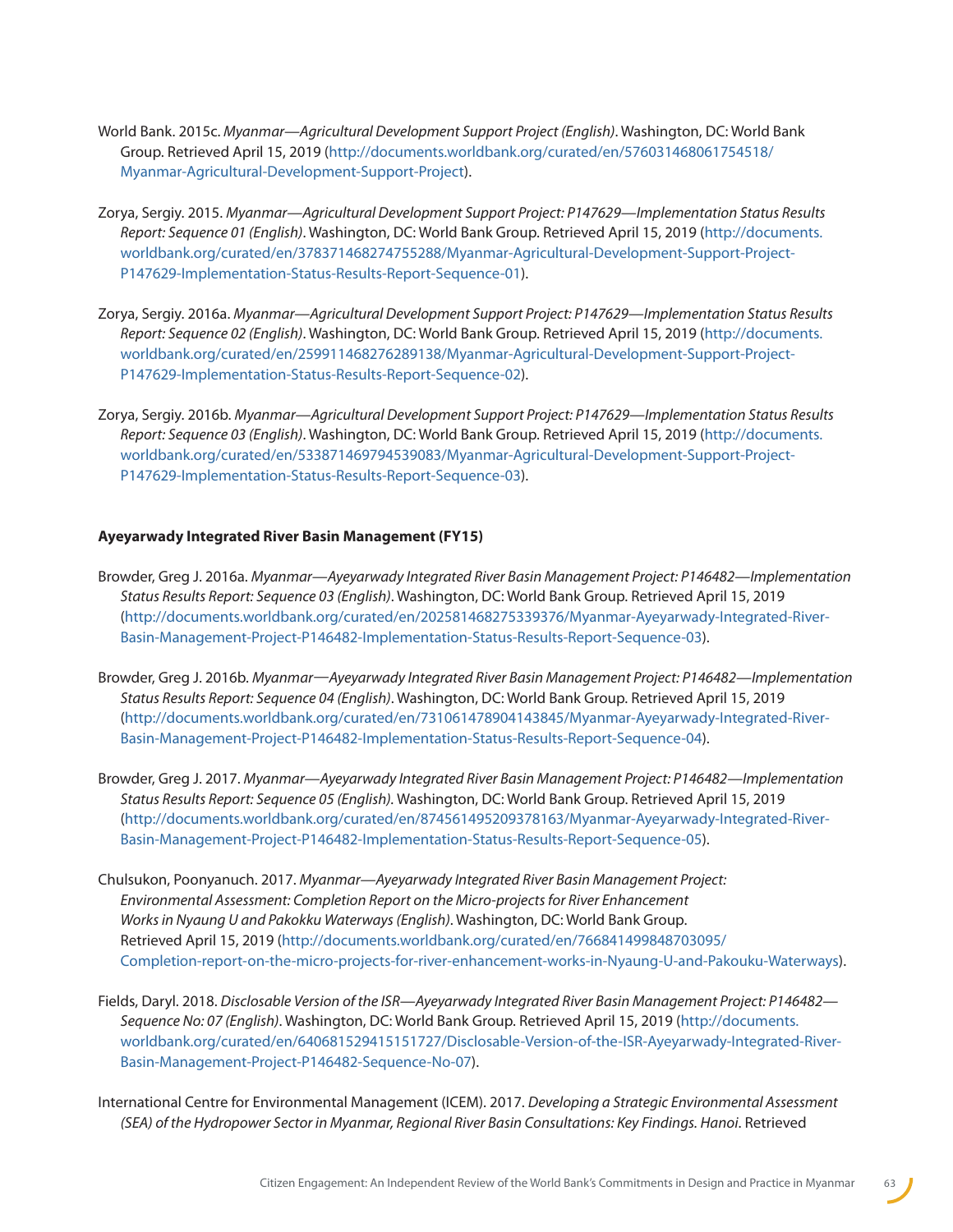April 15, 2019 [https://www.ifc.org/wps/wcm/connect/3c2bcb97-5051-4e34-b3e3-404bcd61d808/AAS1605-](https://www.ifc.org/wps/wcm/connect/3c2bcb97-5051-4e34-b3e3-404bcd61d808/AAS1605-(REP-002-01_Regiona) [\(REP-002-01\\_Regional-River-Basin-Consultation\\_Final-Draft-060517.pdf?MOD=AJPERES&CVID=lNUwkMW\)](https://www.ifc.org/wps/wcm/connect/3c2bcb97-5051-4e34-b3e3-404bcd61d808/AAS1605-(REP-002-01_Regiona).

- World Bank. 2014a. *Myanmar—Ayeyarwady Integrated River Basin Management Project: Indigenous Peoples Plan: Executive Summary: Final Environmental and Social Management Framework (English)*. Washington, DC: World Bank Group. Retrieved April 15, 2019 ([http://documents.worldbank.org/curated/en/600461468060549394/](http://documents.worldbank.org/curated/en/600461468060549394/Executive-summary-final-environmental-a) [Executive-summary-final-environmental-and-social-management-framework\)](http://documents.worldbank.org/curated/en/600461468060549394/Executive-summary-final-environmental-a).
- World Bank. 2014b. *Myanmar—Ayeyarwady Integrated River Basin Management Project (English)*. Washington, DC: World Bank Group. Retrieved April 15, 2019 ([http://documents.worldbank.org/curated/en/347681468279901640/](http://documents.worldbank.org/curated/en/347681468279901640/Myanmar-Ayeyarwady-Integrated-River-Bas) [Myanmar-Ayeyarwady-Integrated-River-Basin-Management-Project\)](http://documents.worldbank.org/curated/en/347681468279901640/Myanmar-Ayeyarwady-Integrated-River-Bas).
- World Bank. 2014c. *Myanmar—Ayeyarwady Integrated River Basin Management Project: Resettlement Plan (Vol. 2): Final Environmental and Social Management Framework (English)*. Washington, DC: World Bank Group. Retrieved April 15, 2019 [\(http://documents.worldbank.org/curated/en/545351468281065165/](http://documents.worldbank.org/curated/en/545351468281065165/Final-environmental-and-social-manageme) [Final-environmental-and-social-management-framework](http://documents.worldbank.org/curated/en/545351468281065165/Final-environmental-and-social-manageme)).
- World Bank. 2015. *Myanmar—Ayeyarwady Integrated River Basin Management Project: P146482—Implementation Status Results Report: Sequence 01 (English)*. Washington, DC: World Bank Group. Retrieved April 15, 2019 ([http://documents.worldbank.org/curated/en/190541468060294454/Myanmar-Ayeyarwady-Integrated-River-](http://documents.worldbank.org/curated/en/190541468060294454/Myanmar-Ayeyarwady-Integrated-River-Bas)[Basin-Management-Project-P146482-Implementation-Status-Results-Report-Sequence-01\)](http://documents.worldbank.org/curated/en/190541468060294454/Myanmar-Ayeyarwady-Integrated-River-Bas).

#### **Essential Health Services Access (FY15)**

- Pasuksuwan, Vachraras. 2016. *Myanmar—Essential Health Services Access Project: Restructuring (English)*. Washington, DC: World Bank Group. Retrieved April 15, 2019 [\(http://documents.worldbank.org/curated/](http://documents.worldbank.org/curated/en/932481468760206565/Myanmar-Essential-Health-Services-Acces) [en/932481468760206565/Myanmar-Essential-Health-Services-Access-Project-restructuring\)](http://documents.worldbank.org/curated/en/932481468760206565/Myanmar-Essential-Health-Services-Acces).
- Pyne, Hnin. 2014*. Project Information Document (Appraisal Stage)—Essential Health Services Access Project—P149960 (English)*. Washington, DC: World Bank Group. Retrieved April 15, 2019 ([http://documents.worldbank.org/curated/](http://documents.worldbank.org/curated/en/813571468061752445/Project-Information-Document-Appraisal-) [en/813571468061752445/Project-Information-Document-Appraisal-Stage-Essential-Health-Services-Access-](http://documents.worldbank.org/curated/en/813571468061752445/Project-Information-Document-Appraisal-)[Project-P149960](http://documents.worldbank.org/curated/en/813571468061752445/Project-Information-Document-Appraisal-)).
- Pyne, Hnin. 2015. *Myanmar—Essential Health Services Access Project: P149960—Implementation Status Results Report: Sequence 02 (English)*. Washington, DC: World Bank Group. Retrieved April 15, 2019 [\(http://documents.](http://documents.worldbank.org/curated/en/640731468322765485/Myanmar-Essential-Health-Services-Acces) [worldbank.org/curated/en/640731468322765485/Myanmar-Essential-Health-Services-Access-Project-P149960-](http://documents.worldbank.org/curated/en/640731468322765485/Myanmar-Essential-Health-Services-Acces) [Implementation-Status-Results-Report-Sequence-02](http://documents.worldbank.org/curated/en/640731468322765485/Myanmar-Essential-Health-Services-Acces)).
- Pyne, Hnin. 2016. M*yanmar—Essential Health Services Access Project: P149960—Implementation Status Results Report: Sequence 04 (English)*. Washington, DC: World Bank Group. Retrieved April 15, 2019 [\(http://documents.](http://documents.worldbank.org/curated/en/954181468280769230/Myanmar-Essential-Health-Services-Acces) [worldbank.org/curated/en/954181468280769230/Myanmar-Essential-Health-Services-Access-Project-P149960-](http://documents.worldbank.org/curated/en/954181468280769230/Myanmar-Essential-Health-Services-Acces) [Implementation-Status-Results-Report-Sequence-04](http://documents.worldbank.org/curated/en/954181468280769230/Myanmar-Essential-Health-Services-Acces)).
- Pyne, Hnin. 2017a. *Myanmar—Essential Health Services Access Project: P149960—Implementation Status Results Report: Sequence 05 (English)*. Washington, DC: World Bank Group. Retrieved April 15, 2019 [\(http://documents.](http://documents.worldbank.org/curated/en/161101484256113363/Myanmar-Essential-Health-Services-Acces) [worldbank.org/curated/en/161101484256113363/Myanmar-Essential-Health-Services-Access-Project-P149960-](http://documents.worldbank.org/curated/en/161101484256113363/Myanmar-Essential-Health-Services-Acces) [Implementation-Status-Results-Report-Sequence-05](http://documents.worldbank.org/curated/en/161101484256113363/Myanmar-Essential-Health-Services-Acces)).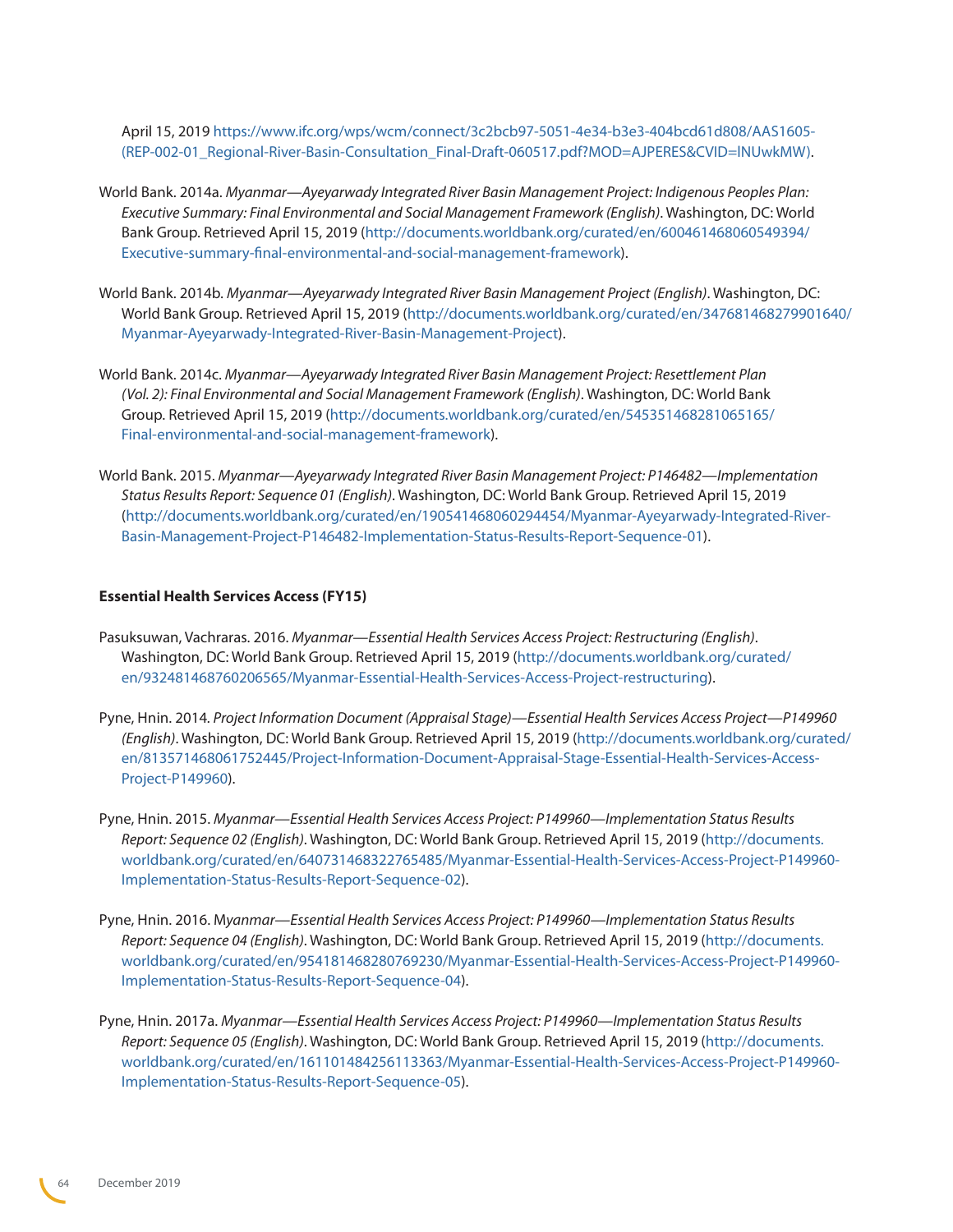- Pyne, Hnin. 2017b. *Disclosable Version of the ISR—Essential Health Services Access Project: P149960—Sequence No: 06 (English)*. Washington, DC: World Bank Group. Retrieved April 15, 2019 [\(http://documents.worldbank.org/curated/](http://documents.worldbank.org/curated/en/210921503925604134/Disclosable-Version-of-the-ISR-Essentia) [en/210921503925604134/Disclosable-Version-of-the-ISR-Essential-Health-Services-Access-Project-P149960-](http://documents.worldbank.org/curated/en/210921503925604134/Disclosable-Version-of-the-ISR-Essentia) [Sequence-No-06](http://documents.worldbank.org/curated/en/210921503925604134/Disclosable-Version-of-the-ISR-Essentia)).
- World Bank. 2014a. *Myanmar—Essential Health Services Access Project: Community Engagement Planning Framework (English)*. Washington, DC: World Bank Group. Retrieved April 15, 2019 [\(http://documents.worldbank.org/](http://documents.worldbank.org/curated/en/521101468279320325/Myanmar-Essential-Health-Services-Acces) [curated/en/521101468279320325/Myanmar-Essential-Health-Services-Access-Project-community-engagement](http://documents.worldbank.org/curated/en/521101468279320325/Myanmar-Essential-Health-Services-Acces)[planning-framework\)](http://documents.worldbank.org/curated/en/521101468279320325/Myanmar-Essential-Health-Services-Acces).
- World Bank. 2014b. *Myanmar—Essential Health Services Access Project (English)*. Washington, DC: World Bank Group. Retrieved April 15, 2019 [\(http://documents.worldbank.org/curated/en/842151468279560485/](http://documents.worldbank.org/curated/en/842151468279560485/Myanmar-Essential-health-Services-Acces) [Myanmar-Essential-health-Services-Access-Project](http://documents.worldbank.org/curated/en/842151468279560485/Myanmar-Essential-health-Services-Acces)).
- World Bank. 2015. *Myanmar—Essential Health Services Access Project: P149960—Implementation Status Results Report: Sequence 01 (English)*. Washington, DC: World Bank Group. Retrieved April 15, 2019 ([http://documents.](http://documents.worldbank.org/curated/en/708821468280766464/Myanmar-Essential-Health-Services-Acces) [worldbank.org/curated/en/708821468280766464/Myanmar-Essential-Health-Services-Access-Project-P149960-](http://documents.worldbank.org/curated/en/708821468280766464/Myanmar-Essential-Health-Services-Acces) [Implementation-Status-Results-Report-Sequence-01\)](http://documents.worldbank.org/curated/en/708821468280766464/Myanmar-Essential-Health-Services-Acces).

#### **Financial Sector Development (FY17)**

- Annamalai, Nagavalli. 2017. *Myanmar—Myanmar Financial Sector Development Project: P154389—Implementation Status Results Report: Sequence 01 (English)*. Washington, DC: World Bank Group. Retrieved April 15, 2019 [\(http://documents.worldbank.org/curated/en/196331496042228319/Myanmar-Myanmar-Financial-Sector-](http://documents.worldbank.org/curated/en/196331496042228319/Myanmar-Myanmar-Financial-Sector-Develo)[Development-Project-P154389-Implementation-Status-Results-Report-Sequence-01](http://documents.worldbank.org/curated/en/196331496042228319/Myanmar-Myanmar-Financial-Sector-Develo)).
- Drees-Gross, Alexandra L. 2015. *Integrated Safeguards Data Sheet (Appraisal Stage)—Myanmar Financial Sector Development Project—P154389 (English)*. Washington, DC: World Bank Group. Retrieved April 15, 2019 [\(http://documents.worldbank.org/curated/en/936051468285909070/Integrated-Safeguards-Data-Sheet-Appraisal-](http://documents.worldbank.org/curated/en/936051468285909070/Integrated-Safeguards-Data-Sheet-Apprai)[Stage-Myanmar-Financial-Sector-Development-Project-P154389](http://documents.worldbank.org/curated/en/936051468285909070/Integrated-Safeguards-Data-Sheet-Apprai)).
- World Bank. 2015. *Project Information Document (Concept Stage)—Myanmar Financial Inclusion— P154389 (English)*. Washington, DC: World Bank Group. Retrieved April 15, 2019 ([http://documents.worldbank.org/curated/](http://documents.worldbank.org/curated/en/130641468285907497/Project-Information-Document-Concept-St) [en/130641468285907497/Project-Information-Document-Concept-Stage-Myanmar-Financial-Inclusion-P154389\)](http://documents.worldbank.org/curated/en/130641468285907497/Project-Information-Document-Concept-St).
- World Bank. 2016. *Myanmar—Financial Sector Development Project (English)*. Washington, DC: World Bank Group. Retrieved April 15, 2019 [\(http://documents.worldbank.org/curated/en/625631482462192460/](http://documents.worldbank.org/curated/en/625631482462192460/Myanmar-Financial-Sector-Development-Pr) [Myanmar-Financial-Sector-Development-Project\)](http://documents.worldbank.org/curated/en/625631482462192460/Myanmar-Financial-Sector-Development-Pr).

#### **Flood and Landslide Emergency Recovery (FY17)**

Brecht, Henrike. 2017. *Myanmar—Myanmar Flood and Landslide Emergency Recovery Project: P158194— Implementation Status Results Report: Sequence 02 (English)*. Washington, DC: World Bank Group. Retrieved April 15, 2019 [\(http://documents.worldbank.org/curated/en/933181493823081745/Myanmar-Myanmar-Flood-and-](http://documents.worldbank.org/curated/en/933181493823081745/Myanmar-Myanmar-Flood-and-Landslide-Eme)[Landslide-Emergency-Recovery-Project-P158194-Implementation-Status-Results-Report-Sequence-02\)](http://documents.worldbank.org/curated/en/933181493823081745/Myanmar-Myanmar-Flood-and-Landslide-Eme).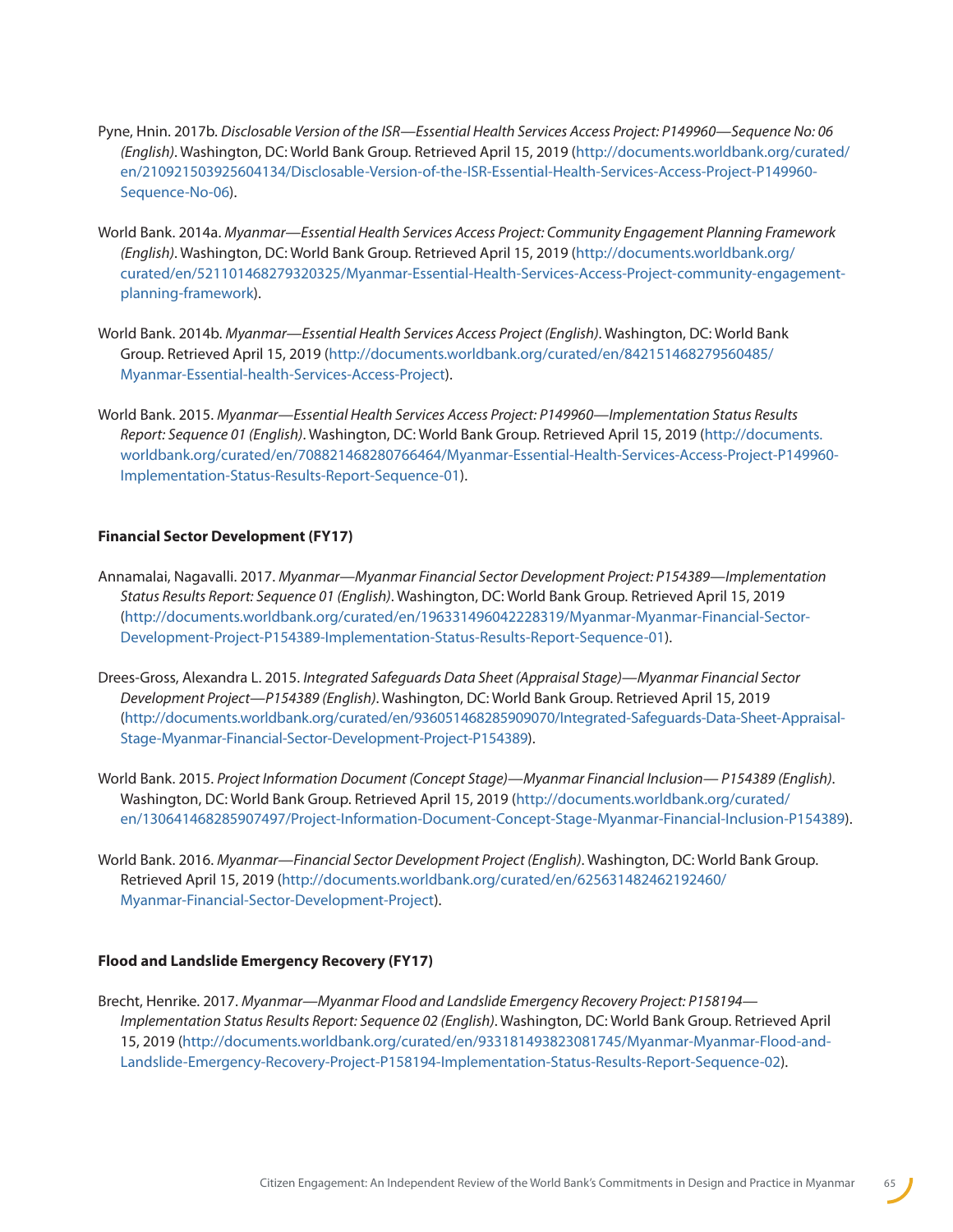- Ignacio, Demilour Reyes. 2016a. *Myanmar—Flood and Landslide Emergency Recovery Project: Indigenous Peoples Plan: Environmental and Social Management Framework (ESMF) (English)*. Washington, DC: World Bank Group. Retrieved April 15, 2019 ([http://documents.worldbank.org/curated/en/867581468062665056/](http://documents.worldbank.org/curated/en/867581468062665056/Environmental-and-Social-Management-Fra) [Environmental-and-Social-Management-Framework-ESMF](http://documents.worldbank.org/curated/en/867581468062665056/Environmental-and-Social-Management-Fra)).
- Ignacio, Demilour Reyes. 2016b. *Myanmar—Flood and Landslides Emergency Recovery Project: Environmental Assessment: Environmental and Social Management Framework: Myanmar—Flood and Landslides Emergency Recovery Project: Environmental and Social Management Framework (English)*. Washington, DC: World Bank Group. Retrieved April 15, 2019 [\(http://documents.worldbank.org/curated/en/287651468062045964/Myanmar-Flood](http://documents.worldbank.org/curated/en/287651468062045964/Myanmar-Flood-and-Landslides-Emergency-)[and-Landslides-Emergency-Recovery-Project-environmental-and-social-management-framework\)](http://documents.worldbank.org/curated/en/287651468062045964/Myanmar-Flood-and-Landslides-Emergency-).
- Stanton-Geddes, Zuzana. 2016. *Myanmar—Flood and Landslide Emergency Recovery Project: Implementation Support Mission, August 22 and September 2, 2016 (English)*. Washington, DC: World Bank Group. Retrieved April 15, 2019 ([http://documents.worldbank.org/curated/en/118891476694371103/Myanmar-Flood-and-Landslide-Emergency-](http://documents.worldbank.org/curated/en/118891476694371103/Myanmar-Flood-and-Landslide-Emergency-R)[Recovery-Project-implementation-support-mission-August-22-and-September-2-2016](http://documents.worldbank.org/curated/en/118891476694371103/Myanmar-Flood-and-Landslide-Emergency-R)).
- World Bank. 2016. *Myanmar—Flood and Landslide Emergency Recovery Project (English)*. Washington, DC: World Bank Group. Retrieved April 15, 2019 [\(http://documents.worldbank.org/curated/en/897561468589519642/](http://documents.worldbank.org/curated/en/897561468589519642/Myanmar-Flood-and-Landslide-Emergency-R) [Myanmar-Flood-and-Landslide-Emergency-Recovery-Project](http://documents.worldbank.org/curated/en/897561468589519642/Myanmar-Flood-and-Landslide-Emergency-R)).

#### **National Community Driven Development AF (FY15)**

- IFI Watch. 2016. *How Community-*D*riven* A*re CDD Projects in Myanmar?* Retrieved April 15, 2019 ([http://www.ifiwatchmyanmar.org/wp-content/uploads/2018/08/How-community-driven-are-CDD-projects](http://www.ifiwatchmyanmar.org/wp-content/uploads/2018/08/How-community-driven-are-CDD-projects-in-Myanmar-Report-Eng.pdf)[in-Myanmar-Report-Eng.pdf\)](http://www.ifiwatchmyanmar.org/wp-content/uploads/2018/08/How-community-driven-are-CDD-projects-in-Myanmar-Report-Eng.pdf).
- National Community Driven Development Project. 2016. "Frequently Asked Questions". August 29, 2016 [\(http://www.](http://www.worldbank.org/en/news/feature/2014/03/31/qa-myanmar-national-community-driven-development-project) [worldbank.org/en/news/feature/2014/03/31/qa-myanmar-national-community-driven-development-project\)](http://www.worldbank.org/en/news/feature/2014/03/31/qa-myanmar-national-community-driven-development-project).
- World Bank. 2015a. *Myanmar—National Community Driven Development Project: Environmental and Social Management Framework (English).* Washington, DC: World Bank Group. Retrieved April 15, 2019 [\(http://documents.](http://documents.worldbank.org/curated/en/414171468062664677/Myanmar-National-Community-Driven-Devel) [worldbank.org/curated/en/414171468062664677/Myanmar-National-Community-Driven-Development-Project](http://documents.worldbank.org/curated/en/414171468062664677/Myanmar-National-Community-Driven-Devel)[environmental-and-social-management-framework\)](http://documents.worldbank.org/curated/en/414171468062664677/Myanmar-National-Community-Driven-Devel).
- World Bank. 2015b. *Myanmar—National Community Driven Development Project: Environmental and Social Management Framework (English*). Washington, DC: World Bank Group. Retrieved April 15, 2019 [\(http://documents.](http://documents.worldbank.org/curated/en/550861468061753632/Myanmar-National-Community-Driven-Devel) [worldbank.org/curated/en/550861468061753632/Myanmar-National-Community-Driven-Development-Project](http://documents.worldbank.org/curated/en/550861468061753632/Myanmar-National-Community-Driven-Devel)[environmental-and-social-management-framework\)](http://documents.worldbank.org/curated/en/550861468061753632/Myanmar-National-Community-Driven-Devel).
- World Bank. 2015c. *Myanmar—National Community Driven Development Project: Additional Financing (English)*. Washington, DC: World Bank Group. Retrieved April 15, 2019 [\(http://documents.worldbank.org/curated/](http://documents.worldbank.org/curated/en/218301468189531976/Myanmar-National-Community-Driven-Devel) [en/218301468189531976/Myanmar-National-Community-Driven-Development-Project-additional-financing](http://documents.worldbank.org/curated/en/218301468189531976/Myanmar-National-Community-Driven-Devel)).
- World Bank. 2015d. National Community Driven Development Project: Operational Manual. November 5. ([https://cdd.drdmyanmar.org/files/news/151105-wb-nol-ncddp-operations-manual-english.pdf\)](https://cdd.drdmyanmar.org/files/news/151105-wb-nol-ncddp-operations-manual-english.pdf). Updated versions available at [https://cdd.drdmyanmar.org/en/operational-manuals.](https://cdd.drdmyanmar.org/en/operational-manuals)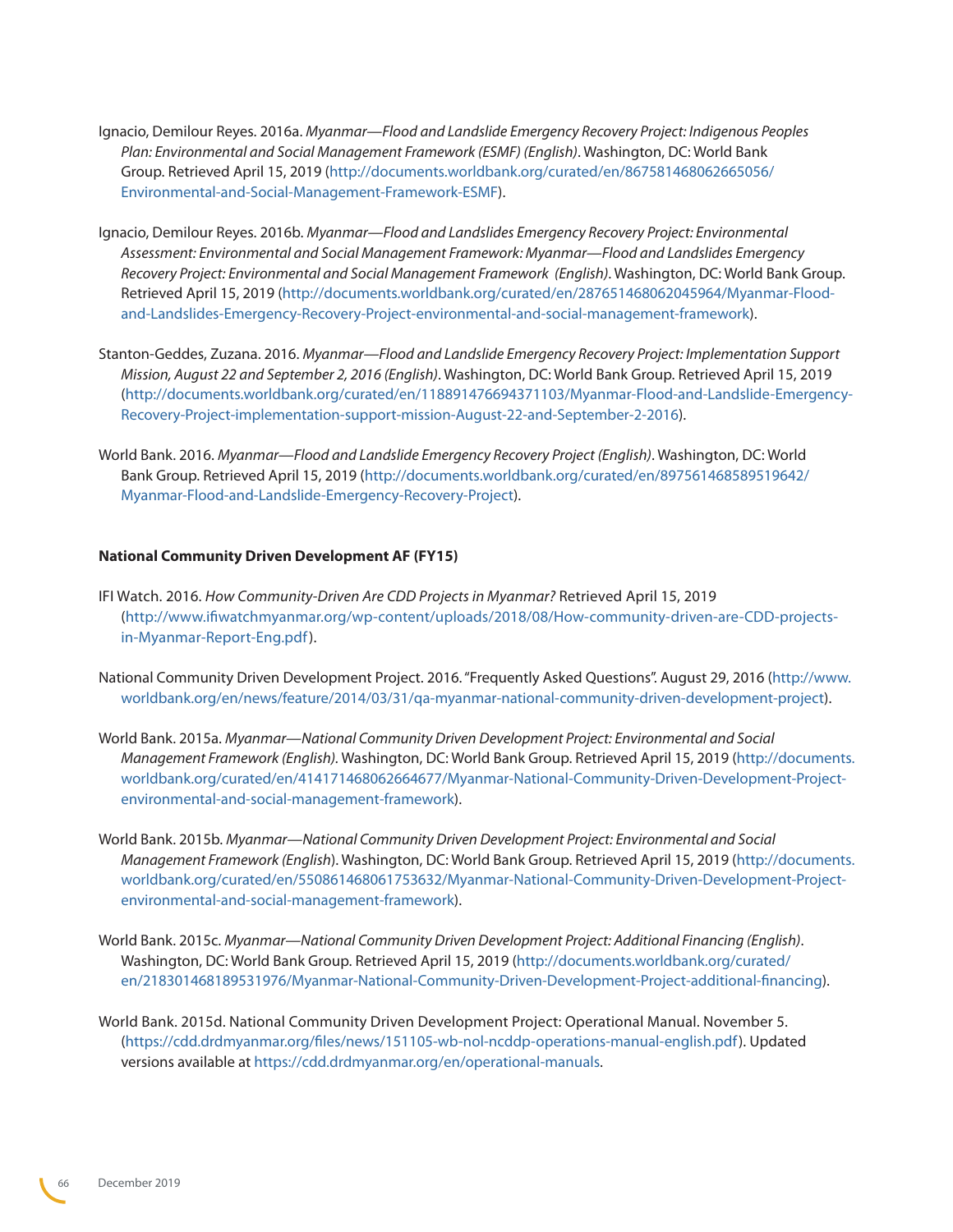#### **National Electrification (FY16)**

- Cristina. 2015. *Myanmar—National Electrification Project: Social Assessment (English)*. Washington, DC: World Bank Group. Retrieved April 15, 2019 ([http://documents.worldbank.org/curated/en/252311468285909453/](http://documents.worldbank.org/curated/en/252311468285909453/Myanmar-National-Electrification-Projec) [Myanmar-National-Electrification-Project-social-assessment\)](http://documents.worldbank.org/curated/en/252311468285909453/Myanmar-National-Electrification-Projec).
- World Bank. 2015a. *Project Information Document (Appraisal Stage)—National Electrification Project—P152936 (English)*. Washington, DC: World Bank Group. Retrieved April 15, 2019 ([http://documents.worldbank.org/curated/](http://documents.worldbank.org/curated/en/698921468285907868/Project-Information-Document-Appraisal-) [en/698921468285907868/Project-Information-Document-Appraisal-Stage-National-Electrification-](http://documents.worldbank.org/curated/en/698921468285907868/Project-Information-Document-Appraisal-)[Project-P152936\)](http://documents.worldbank.org/curated/en/698921468285907868/Project-Information-Document-Appraisal-).
- World Bank. 2015b. *Myanmar—National Electrification Project (English)*. Washington, DC: World Bank Group. Retrieved April 15, 2019 [\(http://documents.worldbank.org/curated/en/149061468191334165/Myanmar-National-Electrification-Project\)](http://documents.worldbank.org/curated/en/149061468191334165/Myanmar-National-Electrification-Projec).
- Ira. 2015. *Myanmar—National Electrification Project: Resettlement Plan (English)*. Washington, DC: World Bank Group. Retrieved April 15, 2019 ([http://documents.worldbank.org/curated/en/537671468276291341/](http://documents.worldbank.org/curated/en/537671468276291341/Myanmar-National-Electrification-Projec) [Myanmar-National-Electrification-Project-resettlement-plan\)](http://documents.worldbank.org/curated/en/537671468276291341/Myanmar-National-Electrification-Projec).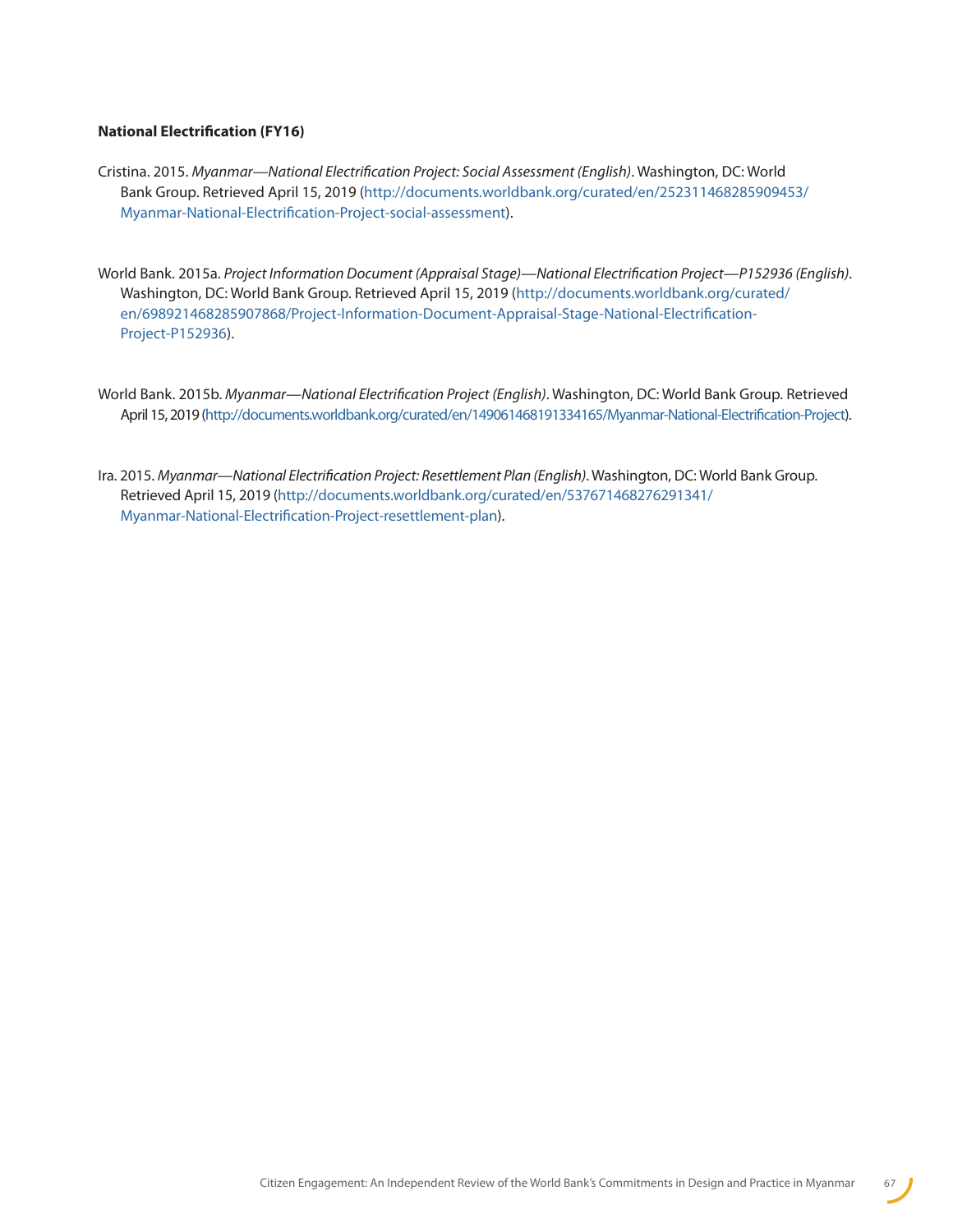## <span id="page-67-0"></span>**Endnotes**

1. Manroth, Astrid, Zenaida Hernandez, Harika Masud, Jad Zakhour, Miguel Rebolledo, Syed A. Mahmood, Aaron Seyedian, Qays Hamad, and Tiago Peixoto. 2014. *Strategic Framework for Mainstreaming Citizen Engagement in World Bank Group Operations: Engaging with Citizens for Improved Results (English)*. Washington, DC: World Bank Group. Retrieved October 4, 2019 [\(https://openknowledge.worldbank.org/handle/10986/21113?locale-attribute=en](https://openknowledge.worldbank.org/handle/10986/21113?locale-attribute=en)).

2. The World Bank Group (WBG) encompasses five distinct international organizations including: **The International Bank for Reconstruction and Development (IBRD)** and **the International Development Association (IDA)**, which work primarily with governments; **the International Finance Corporation (IFC)** and **the Multilateral Investment Guarantee Agency (MIGA)**, which support private sector investment; and **the International Centre for Settlement of Investment Disputes (ICSID)**, which adjudicates investment disputes that arise among international private sector companies and governments. This CE investigation focuses on the two government-serving WBG branches, **IBRD** and **IDA**, which together are most commonly known collectively under the umbrella moniker the "World Bank". This oftentimes confusing title of World Bank for just two of the five entities that comprise the WBG results because "the IBRD and IDA constitute the World Bank proper, while the ICSID, IFC and MIGA are 'afiliates' that 'are closely associated with the World Bank'" (Bebbington et al. 2006:10). Owned and managed by its 189 country members, IBRD/IDA (henceforth referred to as "the World Bank") provided 71 percent of the WBG's 2017 global financial assistance (US\$42.1 billion of the total US\$59 billion provided, World Bank 2017:4). The primary vehicles through which the World Bank provides financial assistance are autonomous projects, also called operations.

3. Induced participation is differentiated from organic participation, which can be spontaneous or, when organized, it is done so "by civic groups outside government, sometimes in opposition to it" (Mansuri and Rao 2013:xi).

<span id="page-67-1"></span>4. The CE Strategy describes categories of citizen engagement mechanisms as follows: *Consultations; GRMs; collecting, recording, and reporting on inputs received from citizens; collaboration in decision-making; citizen-led monitoring, evaluation, or oversight; empowering citizens with resources and authority over their use; and citizen capacity building for engagement* (Manroth et al. 2014:31). The ARC assessment includes all CE Strategy categories except "empowering citizens without resources and authority over their use" for several key reasons. First, as described in the strategy, the only kinds of Bank projects that are in the position to implement mechanisms in this category are those designed to be Community Driven Development and therefore do not pertain to the majority of World Bank operations. By creating a CE category that only projects utilizing a CDD approach can fulfil, the strategy privileges this particular development model and creates a high-level category that, by definition, no other types of projects could reach. Furthermore, this framing takes for granted that the kinds of participatory mechanisms that comprise CDD approaches will lead to empowerment among those participating in the project. Although this study does not discount the benefit of CDD approaches and the embedded participatory opportunities they create, it does not accept the underlying premise that by their implementation, empowerment is achieved (see Mansuri and Rao 2013). Therefore, the ARC assessment did not utilize this category, understanding that participatory mechanisms that are part of the design of CDD operations will be captured in the other categories.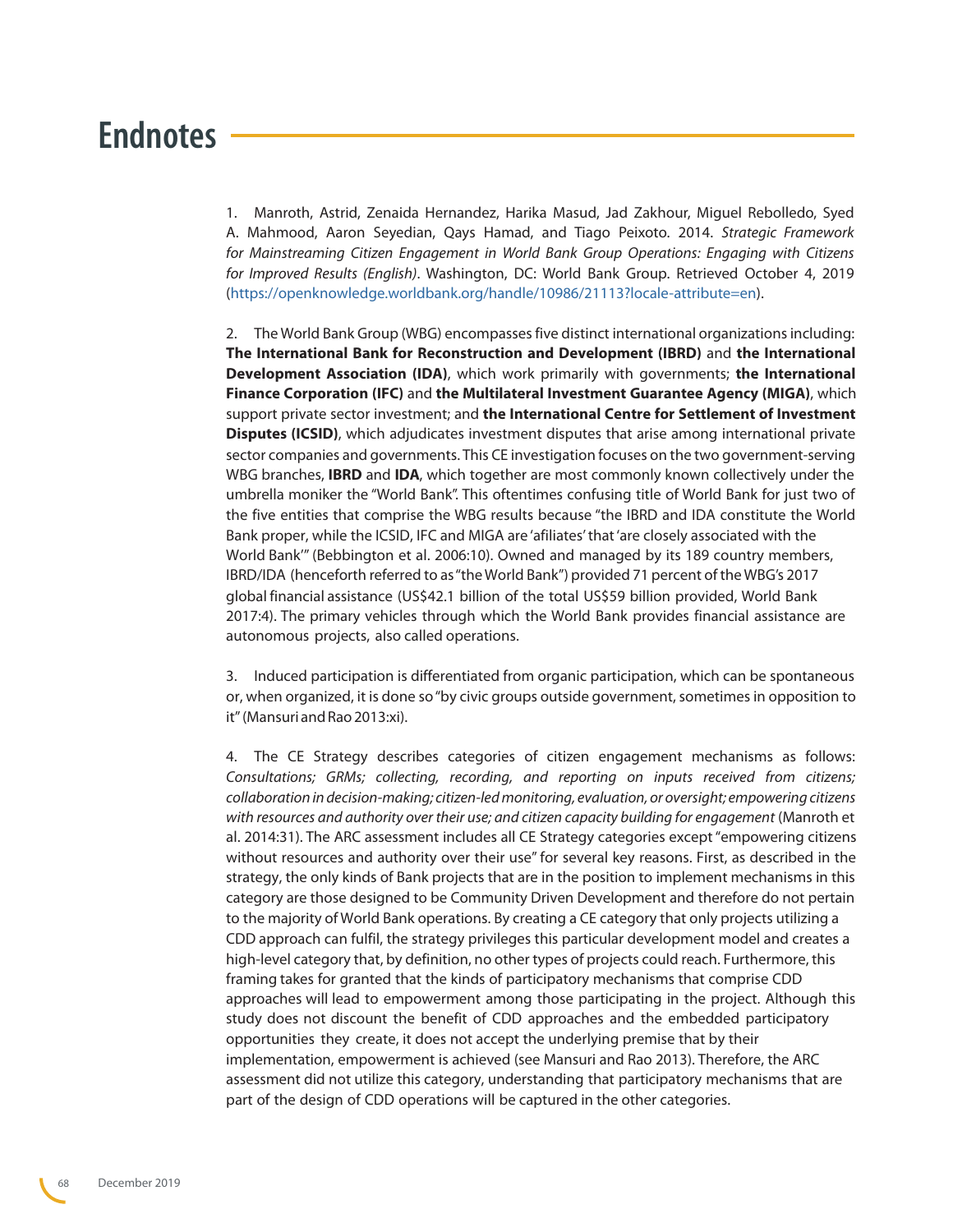<span id="page-68-0"></span>5. CDD is defined at the World Bank as "an approach that gives control over planning decisions and investment resources for local development projects to community groups" (World Bank 2018b).

#### <span id="page-68-1"></span>6. <https://www.worldbank.org/en/projects-operations/environmental-and-social-policies>

<span id="page-68-2"></span>7. As of October 1, 2018, the World Bank launched a new Environmental and Social Framework (ESF) that offered broader and more systematic coverage of environmental and social risks. All new projects apply the ESF while existing projects continue to apply the Safeguard Policies. All projects evaluated here, approved from FY15 to FY17, were subject to the previous Safeguard system and [not the ESF. https://www.worldbank.org/en/projects-operations/environmental-and-social](https://www.worldbank.org/en/projects-operations/environmental-and-social-framework)framework

<span id="page-68-3"></span>8. Myanmar's 14 provinces are divided administratively into seven regions and seven states. The seven regions are ethnically predominantly Burman (Bamar) and the seven states are mostly ethnic minorities.

<span id="page-68-4"></span>9. Respectively, these are village electrification committees, water user groups, and village health committees.

<span id="page-68-5"></span>10. For more information on World Bank CDD projects and their components, see "Community-Driven Development Overview," <http://www.worldbank.org/en/topic/communitydrivendevelopment>, accessed August 14, 2017.

<span id="page-68-6"></span>11. The World Bank requires that the outcomes for indicators included in a project's Results Framework be made public. However, the process by which these results are considered to meet this requirement is through bi-annual Implementation Status and Results Reports. These short documents, which typically include basic numerical reporting and minimal accounting of process or explanatory detail, are made available only via the project pages of the World Bank's website.

<span id="page-68-7"></span>12. Citizen monitoring is not included in Table 9, but both citizen feedback indicators may be fulfilled through citizen monitoring activities. There is not enough information in the project documents to determine if that will be the case.

<span id="page-68-8"></span>13. Environmental and Social Management Frameworks (ESMFs) and Resettlement Policy Frameworks (RPFs).

<span id="page-68-9"></span>14. The researchers did not have the chance to interview any midwives from the project. Therefore this concern could not be independently confirmed or denied.

<span id="page-68-10"></span>15. Joint statement by Mandalay CSOs, read aloud by CSO member during meeting on August 2017 in Mandalay, Myanmar. Unpublished. Hard copy was obtained and translated by Wunna Htun.